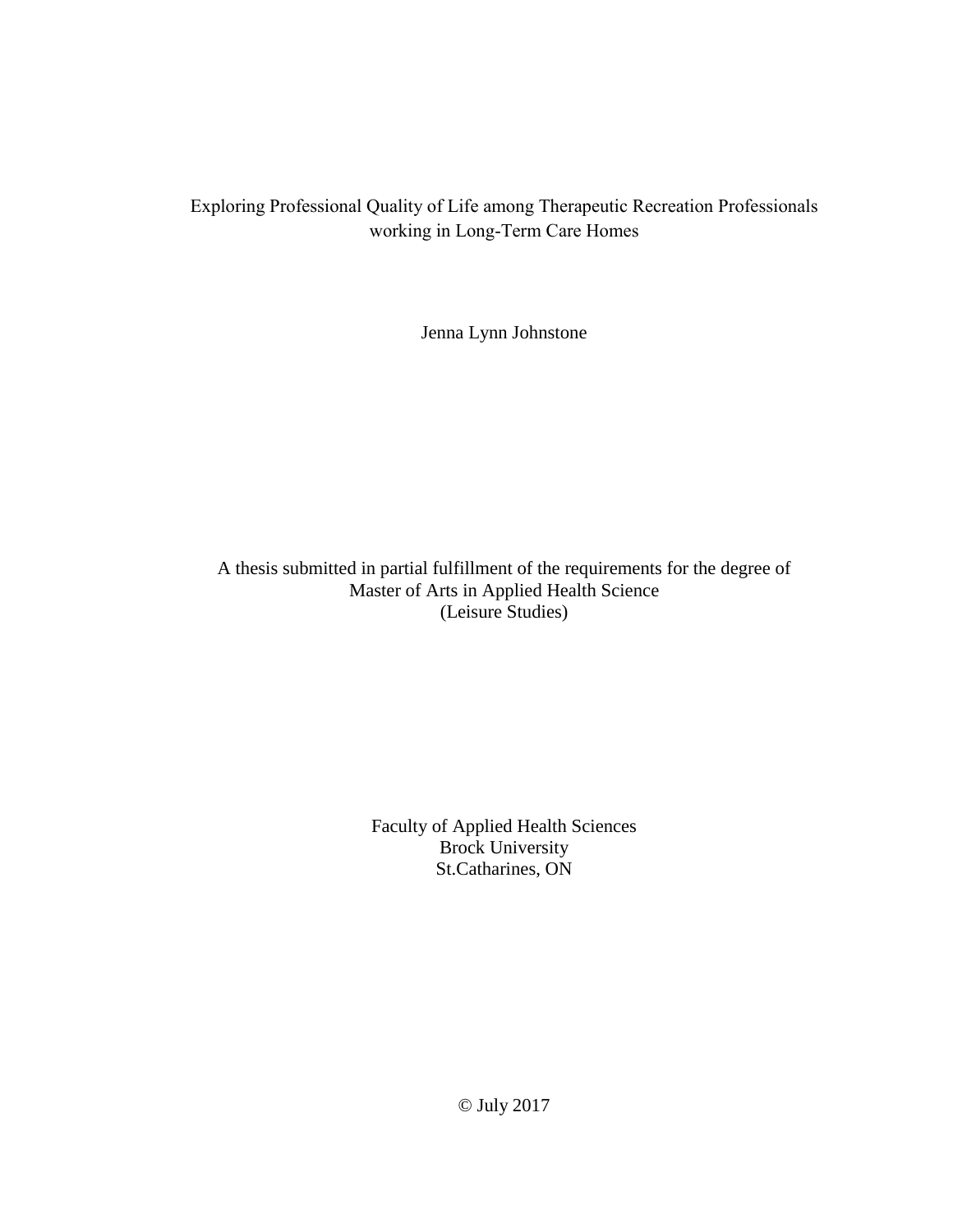## **Abstract**

<span id="page-1-0"></span>Professional Quality of life (PQoL) is described as the quality one feels in relation to being a helping professional, and incorporates both positive and negative aspects (e.g., compassion fatigue and compassion satisfaction) (Stamm, 2010). To date, concepts within the PQoL framework have not been fully explored within LTC, nor have they been explored from the perspective of therapeutic recreation professionals. To fill this gap, this narrative inquiry explored the stories of Professional Quality of Life among four TR practitioners working in LTC homes within the Greater Toronto Area. Narrative accounts describe the complexities, tensions and variations in describing experiences of PQoL among TR practitioners working in LTC homes. Key patterns and plotlines emerged revealing six narrative threads: *experiences that fuel the soul and ignite TR spirit; experiences of seeking out opportunities for challenge and change; experiences in encountering professional tensions in TR practice; experiences in developing professional valour as a TR advocate; experiences of the workplace that shape PQoL;* and *re-imagining practice to foster PQoL*. This study provided space for TR practitioners to share their stories surrounding phenomena within the PQoL framework. I offer personal, practical and social justifications of this narrative inquiry to facilitate future conversations in understanding PQoL to assist helping professionals along their professional journey.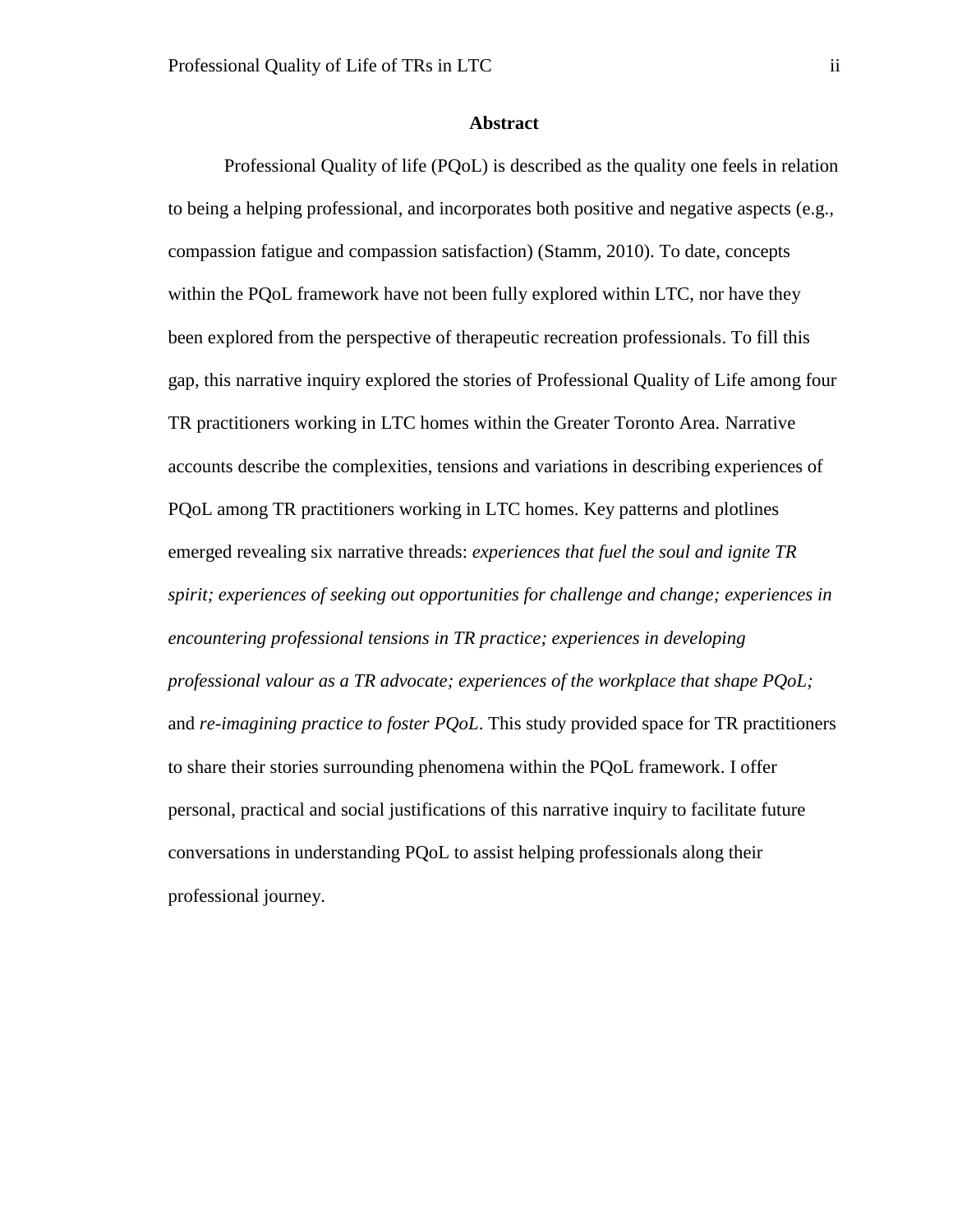## **Acknowledgements**

<span id="page-2-0"></span>To Dr. Colleen Whyte, my academic supervisor- this work could not have been possible without your direction and support throughout this journey. Thank you for your time, energy and patience in reading my numerous revisions and helping me make sense of all my confusion. You reminded me that I can do this, and why I should do this! This journey hasn't been easy for me but you helped me find the light at the end of the very dark tunnel.

I would like to express my sincerest gratitude to my committee members Drs. Sanghee Chun and Nancy Francis. Dr. Chun, the best part of my journey as a Master's student was being your Teaching Assistant! You provided me the opportunity to grow and ignite my passion for teaching. You allowed me to guest lecture several times during my time as a Master's student and reminded me how much I want to teach one day. I hope that when I become an instructor in TR that I embody your commitment, patience and organization as a teacher. Dr. Francis, thank you for seeing my spirit as a dancer. I appreciated your support in considering spiritual possibilities that connect TR practitioners to the work they do every day.

A special thank you to Dr. Suzie Lane. Dr. Lane, you have been a part of my journey as a student and professional since my first day at Brock. I feel so lucky to have had you as my professor each year during my undergraduate degree. Your smile, energy and passion about TR is contagious. Thanks to you, I am now certified in TR and got into a Master's of Arts program at Brock. I will always remember the lasting impact you had on me.

I would like to thank two special classmates who were a part of my journey: Ashlyn Stevens and Heryka Miranda. Thank you for offering emotional and spiritual support through movement (dance and yoga) and much needed conversations with wine. You both have beautiful souls and I am grateful you shared your gifts with me throughout our time together.

To my mom, Pam Johnstone, who embodies courage, selflessness and virtuous leisure. You have always been my rock, my cheerleader and advocate. I am so lucky to have you as my mom. Thank you for your unconditional love, and constant support. I could not have completed this research without you! And to my cat Nala; you bring me so much joy into my life each and every day. Thank you to my other friends and family members my father, Godfather, his wife and daughter for your support and refuge. I love you all very much!

To my Nana and Papa. Although both of you are no longer physically present with me, I still feel your love and connection every day. I miss both of you very much but what gives me comfort is being constantly reminded of the wonderful memories we shared and seeing aspects of the both of you in the residents I serve every day. Thank you for helping take care of me when I was younger and for your financial support my education was taken care of. Because of your influences, I am who I am today - as a person and as Recreation Therapist assisting older adults in their journey. I will always be Nana's P.E.P (Pretty Eyes Pudden) and Papa's sweetheart.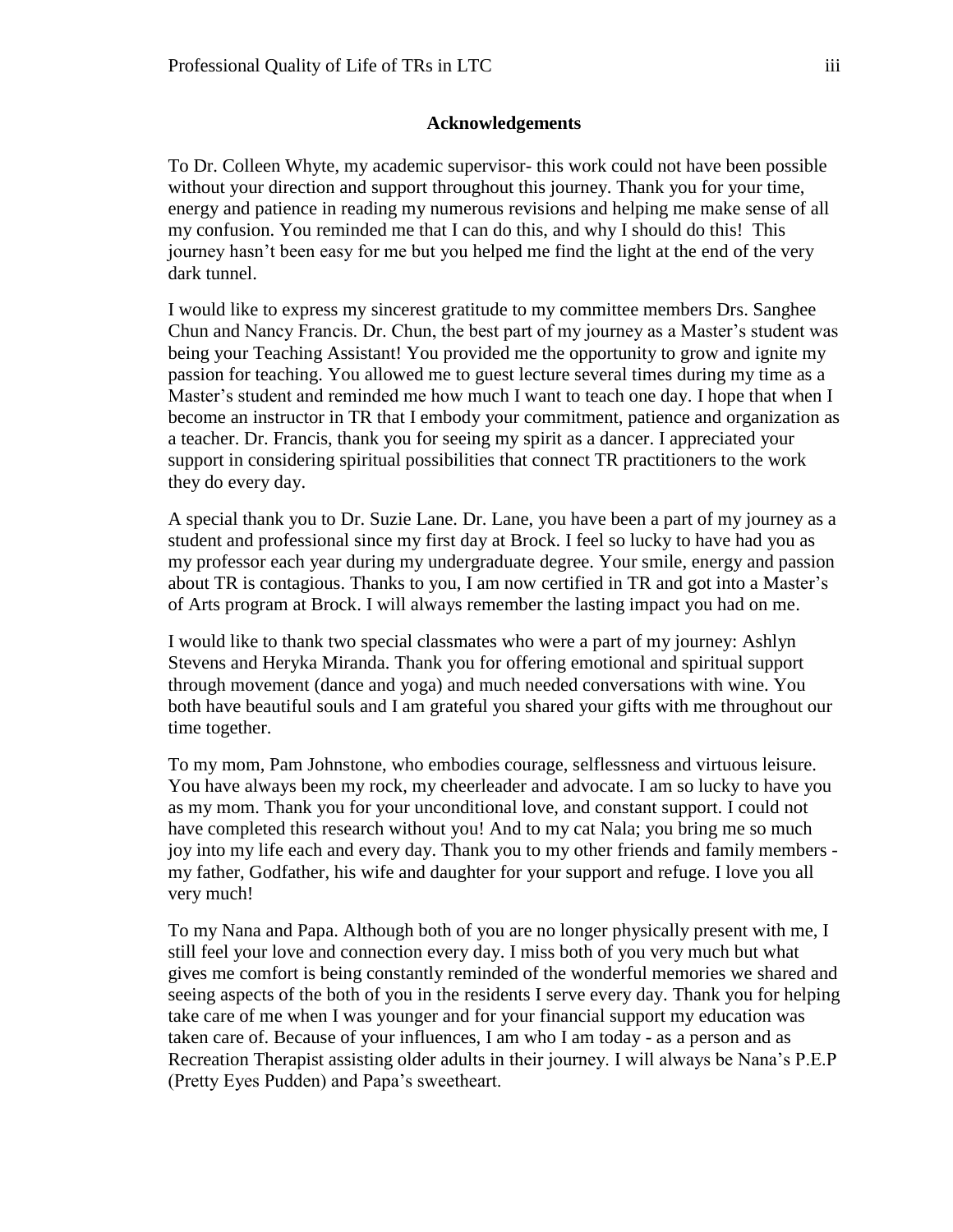Do not stand by and weep, I'm not here, I'm not a sleep I really did not die so do not cry I'm the sparkle in my granddaughter's eye -George Patrick Kennedy **Dedication** 

<span id="page-3-0"></span>I dedicate this research to my grandparents - Jacqueline and George Kennedy.

I also dedicate this thesis to the four wonderful TR practitioners who shared their stories with me - *Rose, Isabel, Louise and Leah.* You are true leaders in the field of TR. Thank you for opening your hearts and sharing your beautiful stories with me.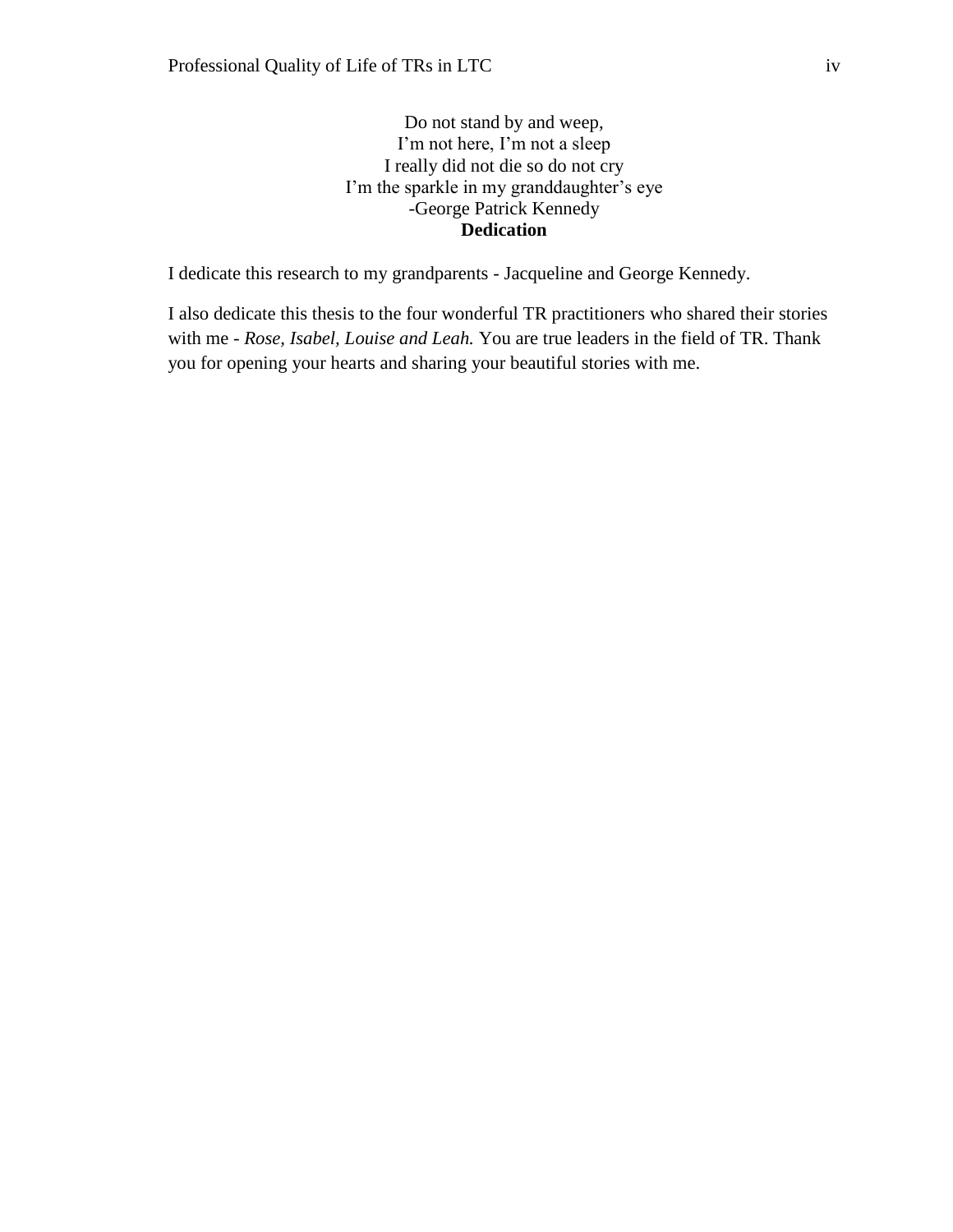# **Table of Contents**

| Interview 2: Reflecting on positive and negative kinds PQoL experiences 29 |  |
|----------------------------------------------------------------------------|--|
|                                                                            |  |
|                                                                            |  |
|                                                                            |  |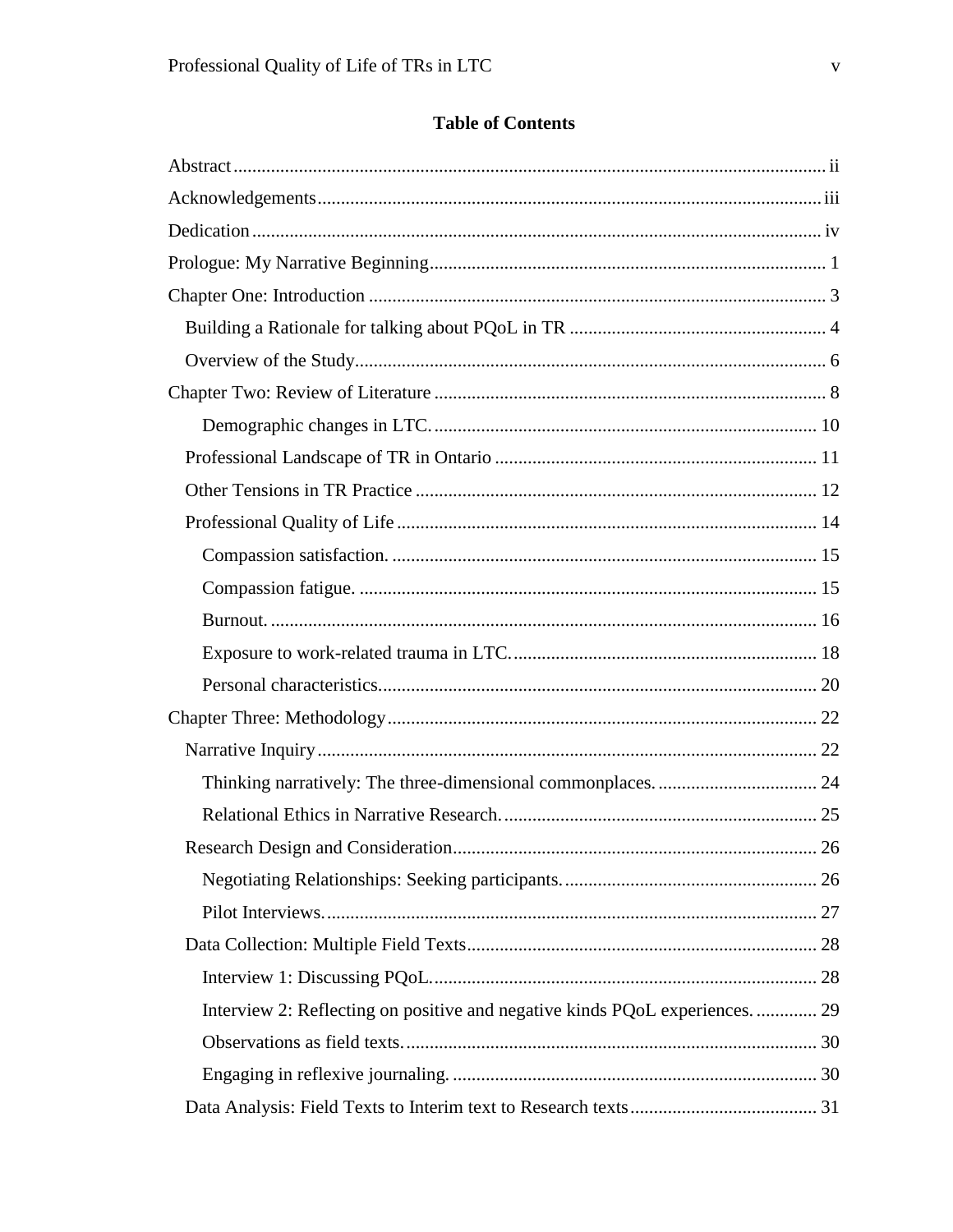| Chapter Four: Narrating a Typical day and Meeting the Four participants 36             |  |
|----------------------------------------------------------------------------------------|--|
|                                                                                        |  |
|                                                                                        |  |
|                                                                                        |  |
|                                                                                        |  |
|                                                                                        |  |
|                                                                                        |  |
|                                                                                        |  |
| Experiences of seeking out opportunities for challenge and change in TR practice 59    |  |
| Experiences of encountering professional tensions that threaten PQoL in TR practice 62 |  |
|                                                                                        |  |
|                                                                                        |  |
|                                                                                        |  |
|                                                                                        |  |
| Harmony / Disharmony within Relationships and the LTC Environment 80                   |  |
|                                                                                        |  |
| Sense of fulfilled and feeling devalued as a TR practitioner in LTC 85                 |  |
|                                                                                        |  |
|                                                                                        |  |
|                                                                                        |  |
|                                                                                        |  |
|                                                                                        |  |
|                                                                                        |  |
| Appendix D: Interview Guiding #1: Discussing Professional Quality of Life 117          |  |
|                                                                                        |  |
| Appendix F: Resources for Workplace Grief Counsellors in the GTA  119                  |  |
|                                                                                        |  |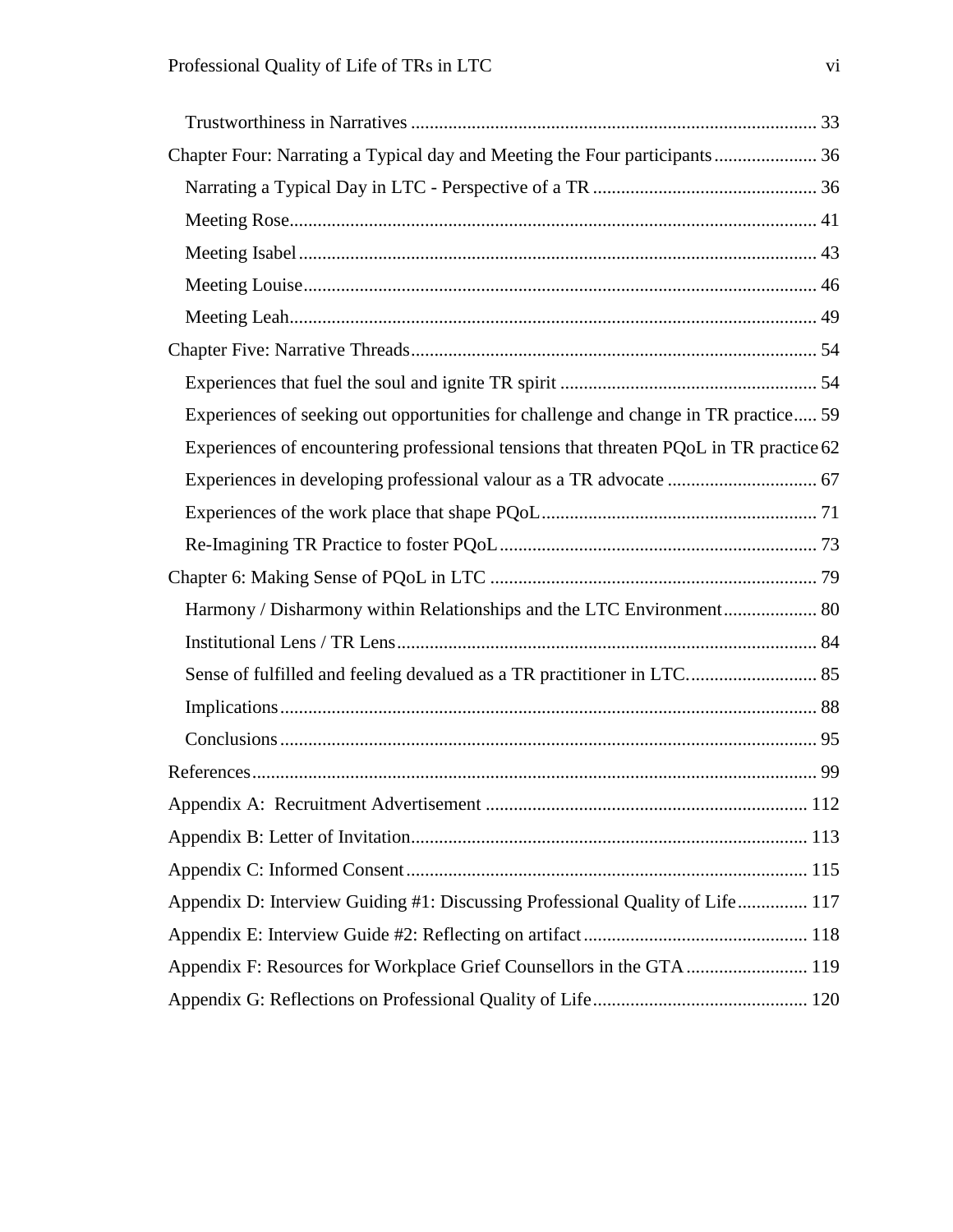## **Prologue: My Narrative Beginning**

<span id="page-6-0"></span>After graduating with my undergraduate degree in Recreation and Leisure Studies from Brock University in 2012, I worked as a Recreation Assistant in a long-term care (LTC) home in Toronto. I thought I was on cloud nine. I worked close to home, in my field, with the population I desired, but over time, reality set in. I started to feel that my programs were dumping grounds for residents when they were not receiving medical or occupational care. I also came to the realization that there was not enough time in my day to get everything done, including new admission assessments, creating and planning my activity calendar, and balancing the programming on my floors to whole home programs such as church service, bingo, entertainment, dinner groups, and breakfast club. I also regularly assisted with resident meal times, documented programs and completed the Minimum Data Set (MDS) and care plans, and attended care conferences and other general meetings. At that time, I also signed up to be the new Outings Co-ordinator, and offer new and exciting trips into the community for residents. This meant that I needed to allocate time in my already crammed day to plan and organize these outings as well as any administrative work that went along with it. I began to bring work home on my days off. I did research on appropriate venues, risk analysis on accessibility, and created lists and forms from home so that it would not take away time spent with residents. My job tasks really started to pile up.

It wasn't until my mother was diagnosed with ovarian cancer that I really noticed how unsettling caring can be at times. When I thought that my own mother was on the verge of death, caring for others became emotionally challenging. I found myself making mistakes at work like forgetting when my MDS was due or mixing up dates for outings. I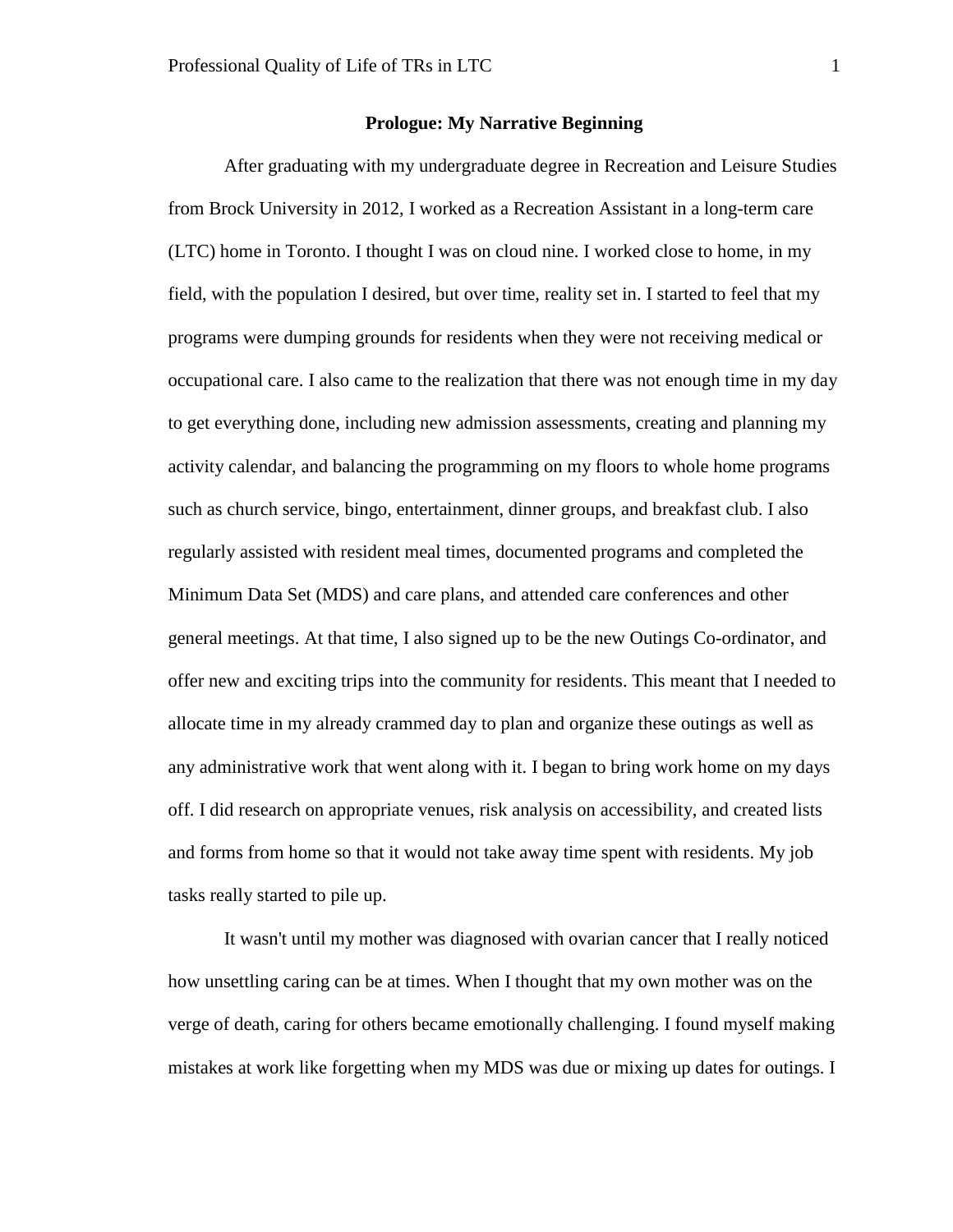was constantly frustrated and even started to not want to go in to work. I found sometimes that my interactions with residents would make me cry.

When I first started my role, I thought I could handle 48 residents' care plans and aid in their leisure and recreation endeavours, but when stress became unbearable in my life, I found it hard to manage everything, including self-care. I felt guilty not being with or taking care of my mom when I was with residents, and then when I was with my mom, I often thought about what I needed to do at work. I did not understand why I was unable to cope, why I was so tired all the time and why my professional life was being compromised. I felt ashamed as a TR professional that I was unable to help myself and have work-life balance.

I did some web searches on stress in health care and found terms such as *compassion fatigue* and *burnout* within the nursing and trauma literature. I filled out an online professional quality of life self-test which determined that I had high levels of burnout and compassion fatigue. I noticed that these terms and experiences were not well documented in the therapeutic recreation literature and I wondered why.

My experience in learning to navigate through stress tells me that being a helping professional, specifically a TR professional, is more complex than I originally thought. I started to ask myself whether others might feel the way I did. How did other practitioners view professional quality of life? Why was this not discussed in the TR literature? These questions led me back to school. I thought that I could use my own experiences as a starting point to explore TR practice in LTC.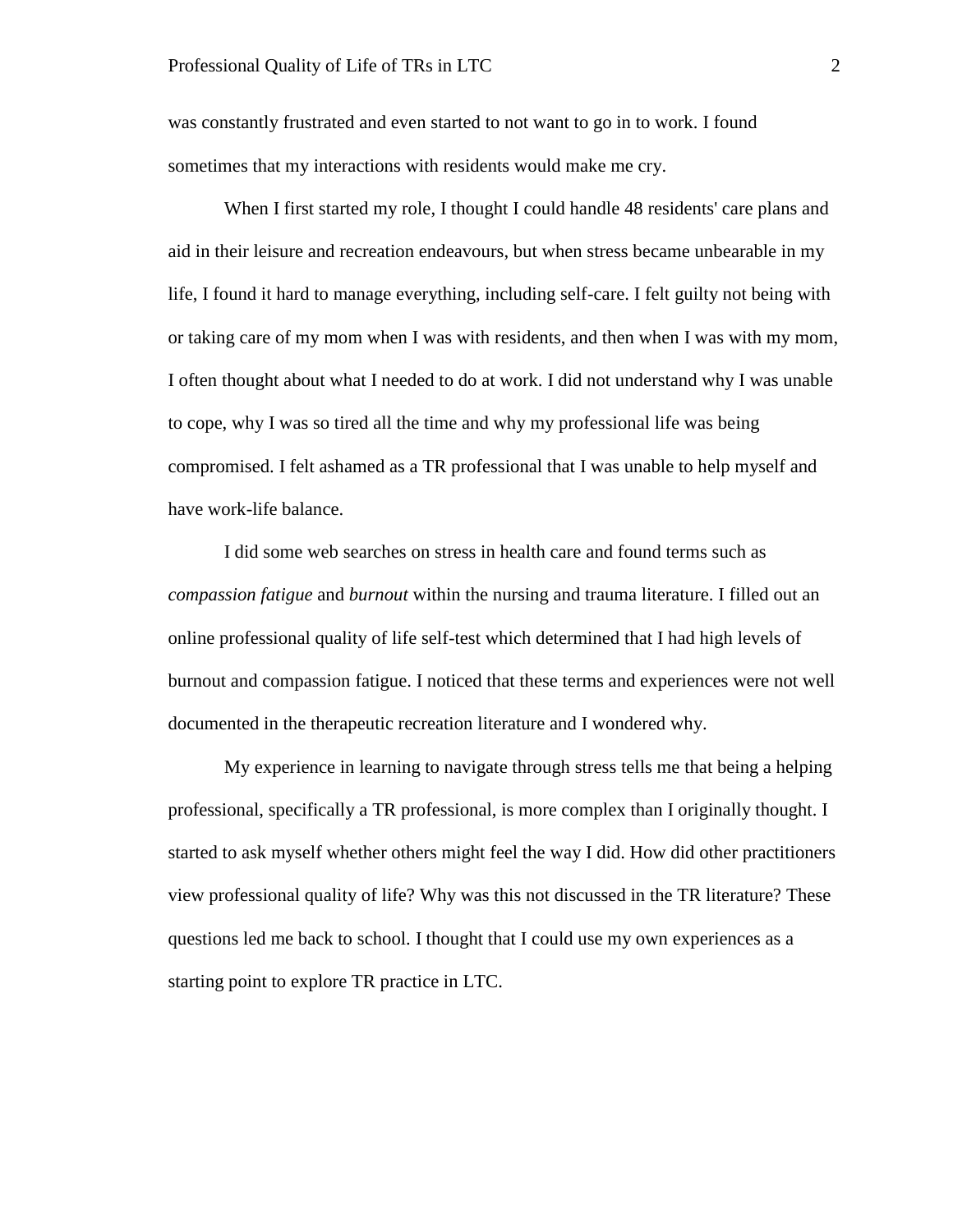## **Chapter One: Introduction**

<span id="page-8-0"></span>Long-term care (LTC) homes are a part of the health care system that provides 24-hour medical and non-medical services for individuals with progressive and chronic illness who are no longer able to function independently in their own home (Banerjee, 2007; Canadian Healthcare Association, 2009; LTC Innovation Expert Panel, 2012). Licensed under the Ontario LTC Homes Act (2007), the provincial government regulates the standards and policies for services in all LTC homes (Armstrong & Banerjee, 2009). In the province of Ontario, there are over 600 LTC homes (LTC Innovation Expert Panel, 2012). This sector employs 16,000 full- and part-time staff work in Ontario LTC homes, including nurses and physicians, administrators, and members of allied health teams (e.g., therapeutic recreation, occupational therapy, physiotherapy, social work, and chaplains) (LTC Innovative Expert Panel, 2012).

Research surrounding the culture of working in LTC homes shows growing systemic workplace issues including managing and dealing with continuing and complex health conditions (Barbosa, Nolan, Sousa, & Figueiredo, 2014; Broadaty, Draper, Low, 2003; Buhr & White, 2007; Duffy, Oyebode & Allen, 2009; Zwijsen et al., 2015), time constraints related to duties and expectations (Broadaty, Draper, Low, 2003; McGilton, Boscart & Brown, 2014), and high caseloads and lack of support related to staffing levels (Barbosa, Nolan, Sousa, & Figueiredo, 2014; Choi, Flyn & Aiken, 2011; Duffy, et al., 2009). In fact, the Ontario Health Coalition (2008) provides context to some of the systemic issues of the work environment in LTC homes:

Crushing workloads, stress, inadequate supports, lack of control, a punitive culture, rationing of supplies, and inadequate resources have contributed to conditions that are creating harm to residents, stress and undue financial burden families, and exacerbated staffing shortages across the sector. (p.4)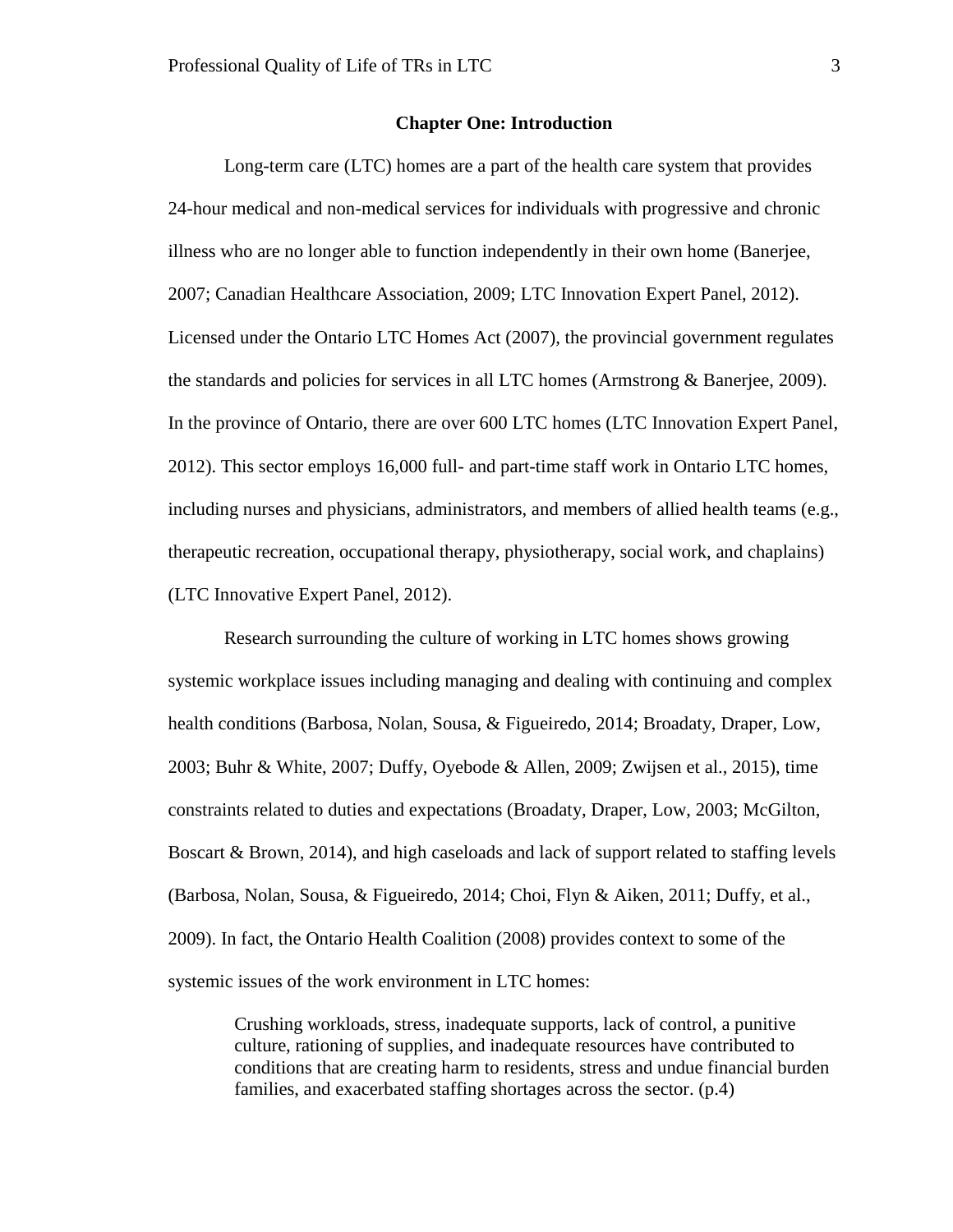This suggests that the LTC care sector is plagued with many obstacles which contribute to increasing stress levels for staff (as well as family and residents) and ultimately leads to a debilitating work environment and overall quality of life as a helping professional.

The Professional Quality of Life (PQoL) framework is valuable in understanding one's feelings in relation to their work as a helping professional (Stamm, 2010; Todaro-Franceschi, 2013). This framework is comprised of the following core concepts: *compassion satisfaction*, the positive experiences related to being a helpful professional, while *compassion fatigue* is understood as the combination of *burnout* and *secondary stress* (Stamm, 2010). Todaro-Franceschi (2013) describes these concepts as the "good, the bad and the ugly of professional quality of life" (p. 5). Research indicates that the prevalence of compassion fatigue among helping professionals in healthcare ranges between 40-80% (Mathieu, 2012), and stems from the high caseloads, long hours, job dynamics including challenging demands of responding to the patients' needs who have experiences trauma or are suffering, over identifying with patients, lack of support, poor self-care and the inability to cope as a professional (Austin et al., 2013; Mathieu, 2012; Melvin, 2012; Sabo; 2011).

## <span id="page-9-0"></span>**Building a Rationale for talking about PQoL in TR**

Therapeutic recreation (TR) professionals are among the members of allied health professionals working in LTC homes. Anderson and Heyne (2012) define TR as:

the purposeful and careful facilitation of quality leisure experiences and the development of personal and environmental strengths, which lead to greater wellbeing for people who, due to illness, disability or other life circumstances, need individualized assistance in achieving their goals and dreams. (p.40)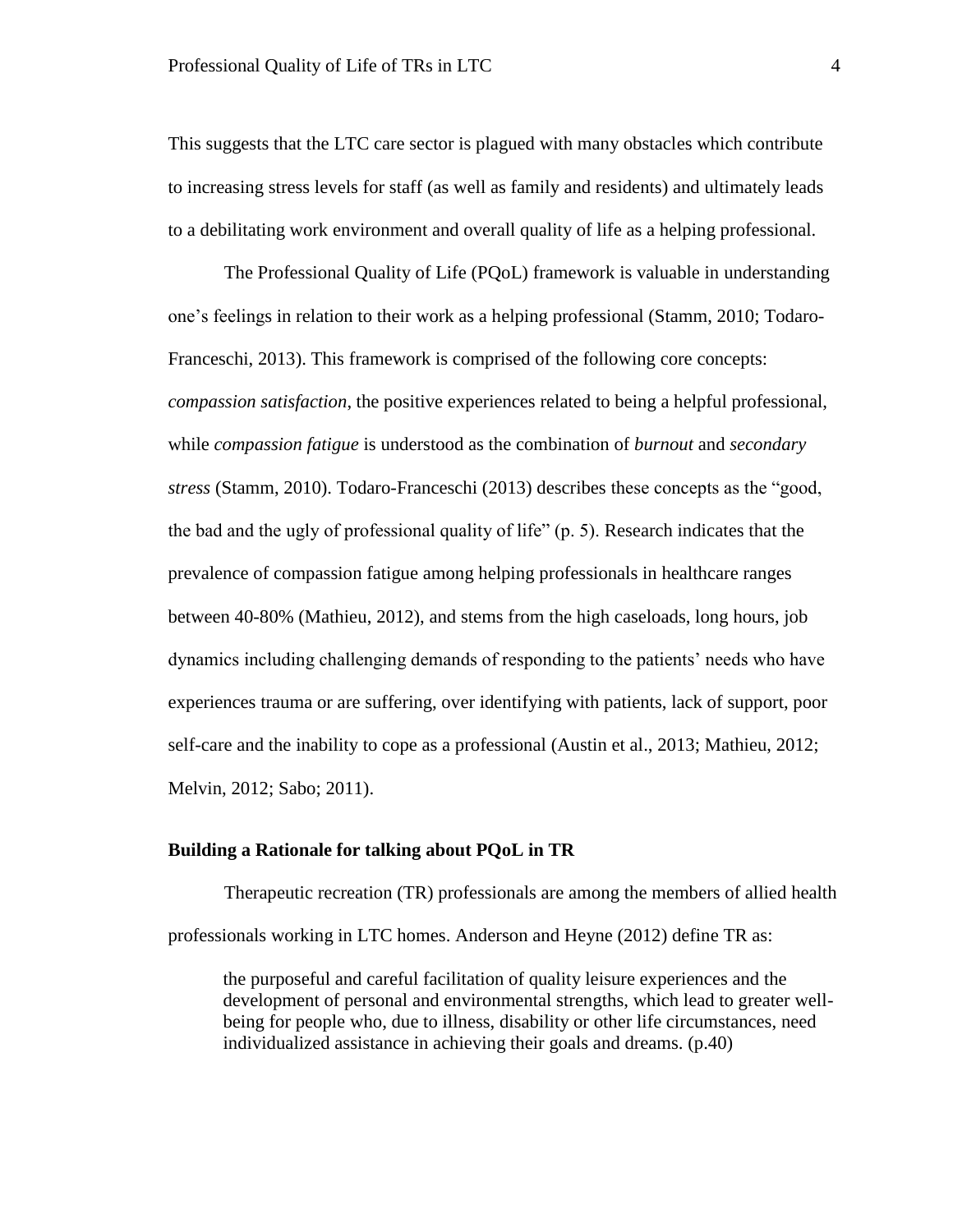TR professionals build on existing skills, strengths, capacities, and interests of their clients while using leisure as its catalyst or teaching method (Anderson & Heyne, 2012; Hood & Carruthers, 2013). TR practitioners do not seek to "cure" or fix individuals, rather to help discover resources to help improve quality of life. Leisure is meant to support past roles, find a sense of normalcy by provide a sense of hope in sustaining personal identity especially for those living with dementia (Genoe & Dupuis, 2011).

Within the field of TR, limited research has explored professional challenges, complexities and tensions in day-to-day experiences and the ensuing implications on the well-being of TR practitioners (see Briscoe, 2012; Hall & Mark, 2015; Hebblethwaite, 2013; Hutchison, 2009; LeBlanc & Singleton, 2008). Additionally, although studies have examined burnout and job satisfaction from the perspectives of frontline staff in LTC, the voices of TR professionals are missing. According to LeBlanc and Singleton (2008) as a collective, practitioners and academics need to be aware of the complexities in TR practice specifically addressing how workplace cultures and societal assumptions impact the day-to-day decision-making of therapeutic recreation professionals. It is important to understand the on-going tensions in healthcare, the emotional impact of being a caring professional and its implications on practice. Only then can we finally begin to discuss how to better support practitioners.

My motivation in conducting this research was derived from my own personal and professional journey. In my own practice, I often questioned whether I should/could separate my work life from my personal life. I asked myself what I found most meaningful in my role as a TR professional in LTC, what it was about working in a LTC home that I found so stressful and how was I still able to go to work despite the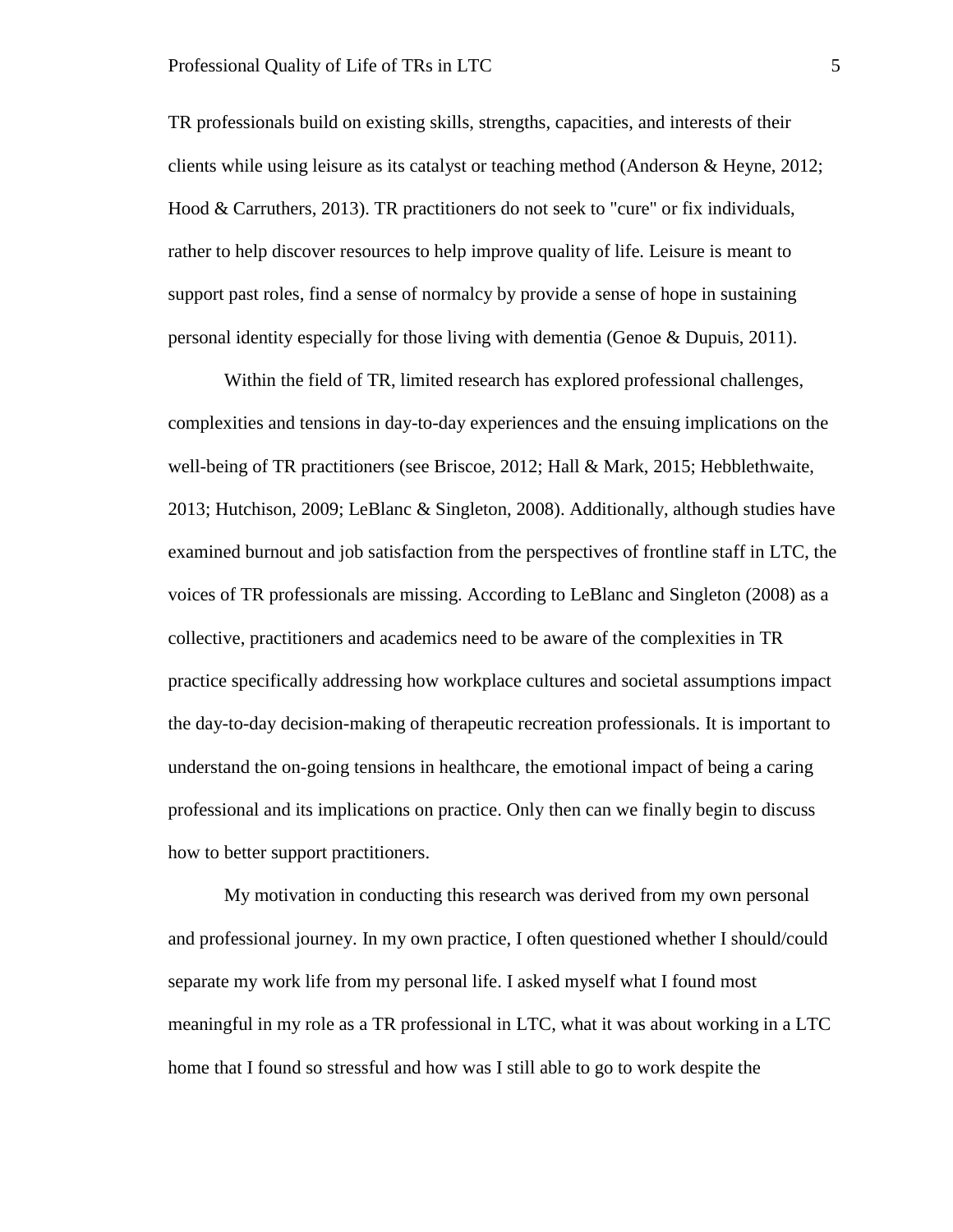challenges I faced? Through this research, I wanted to know how other practitioners address these questions and how they describe PQoL within the LTC environment.

## <span id="page-11-0"></span>**Overview of the Study**

The purpose of this narrative inquiry was to explore the everyday stories that shape PQoL among TR professionals working in Ontario LTC homes. I inquired into the stories of *compassion satisfaction* related to the positive moments such accomplishments, passion, joy and inspiration in working in LTC but also explored *compassion fatigue* known as the negative experiences related to the work environment, emotional stress, overwhelming interactions with residents, family and staff. My questions included:

- 1. *What kinds of positive practice lived experiences shape Professional Quality of Life for TR professionals?*
- 2. *What kinds of stressful and vulnerable practice lived experiences shape Professional Quality of Life?*
- 3. *What do these stories reveal about Professional Quality of Life in LTC homes?*

Using an interpretive methodology, narrative inquiry (Clandinin, 2013) allowed me to explore many experiences using stories from the perspective of four TR practitioners working in different LTC homes across the Greater Toronto Area (GTA). Narrative inquiry is "an approach to study human lives conceived as a way of honoring lived experiences as a source of important knowledge and understanding" (Clandinin, 2013, p. 17). For me, narrative inquiry was a flexible and descriptive methodology that symbolized a journey between a participant and myself, to explore a phenomenon without trying to find a solution (Clandinin, 2013). My data collection involved meeting separately with each practitioner on two occasions. The first interaction focused on understanding and discussing PQoL. The second interaction involved reflecting on two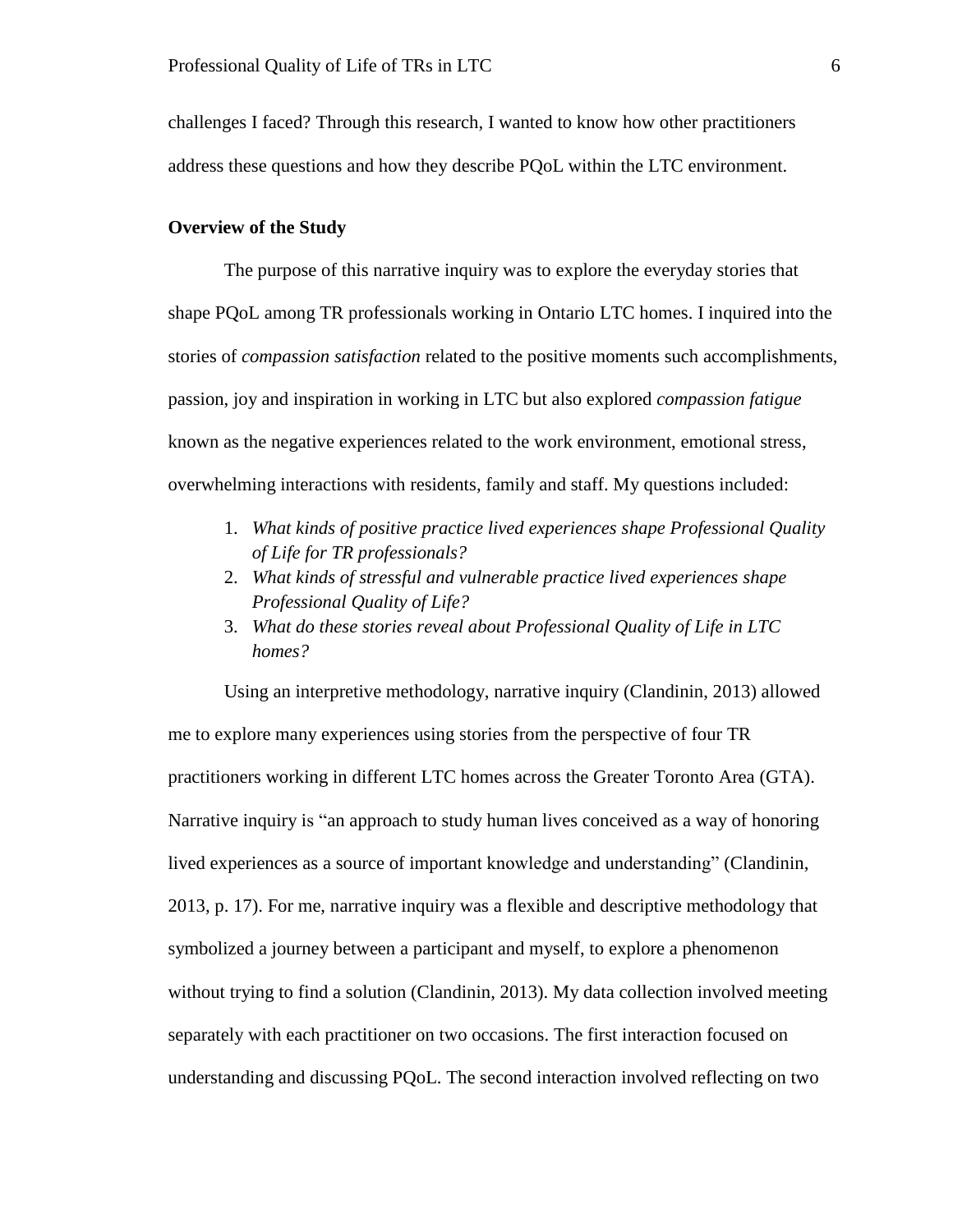kinds of lived experiences that the participants wrote as a narrative artifact. We also discussed how their practice and understanding of PQoL has changed over the years as well as their future hopes and dreams for TR in LTC.

Chapter 2 further explores the LTC landscape, literature surrounding concepts within the PQoL framework while addressing the tensions experienced by TR practitioners. Stamm's (2010) Compassion Satisfaction-Compassion Fatigue Model was used to help frame this research to explore into PQoL and is also highlighted in Chapter 2. Chapter 3 explores my process for data collection and analysis, which involved using Connolly and Clandinin's (1990) analytic tool of broadening, burrowing and re-storying as well as remaining committed to the three-dimensional narrative framework (Clandinin, 2013). In the first level of analysis, I share 4 narrative accounts of the participants - *Rose, Isabel, Louise* and *Leah* in Chapter four. In Chapter 5 I look across their stories for plot lines and patterns offering a broader awareness to what the stories revealed as narrative threads that emerged about PQoL in LTC homes (Clandinin, 2013). Chapter 6 presents a weaving of findings and literature in order to highlight significant findings and present future directions. Finally, my learning, knowing, who I became and my re-telling, is found in the epilogue.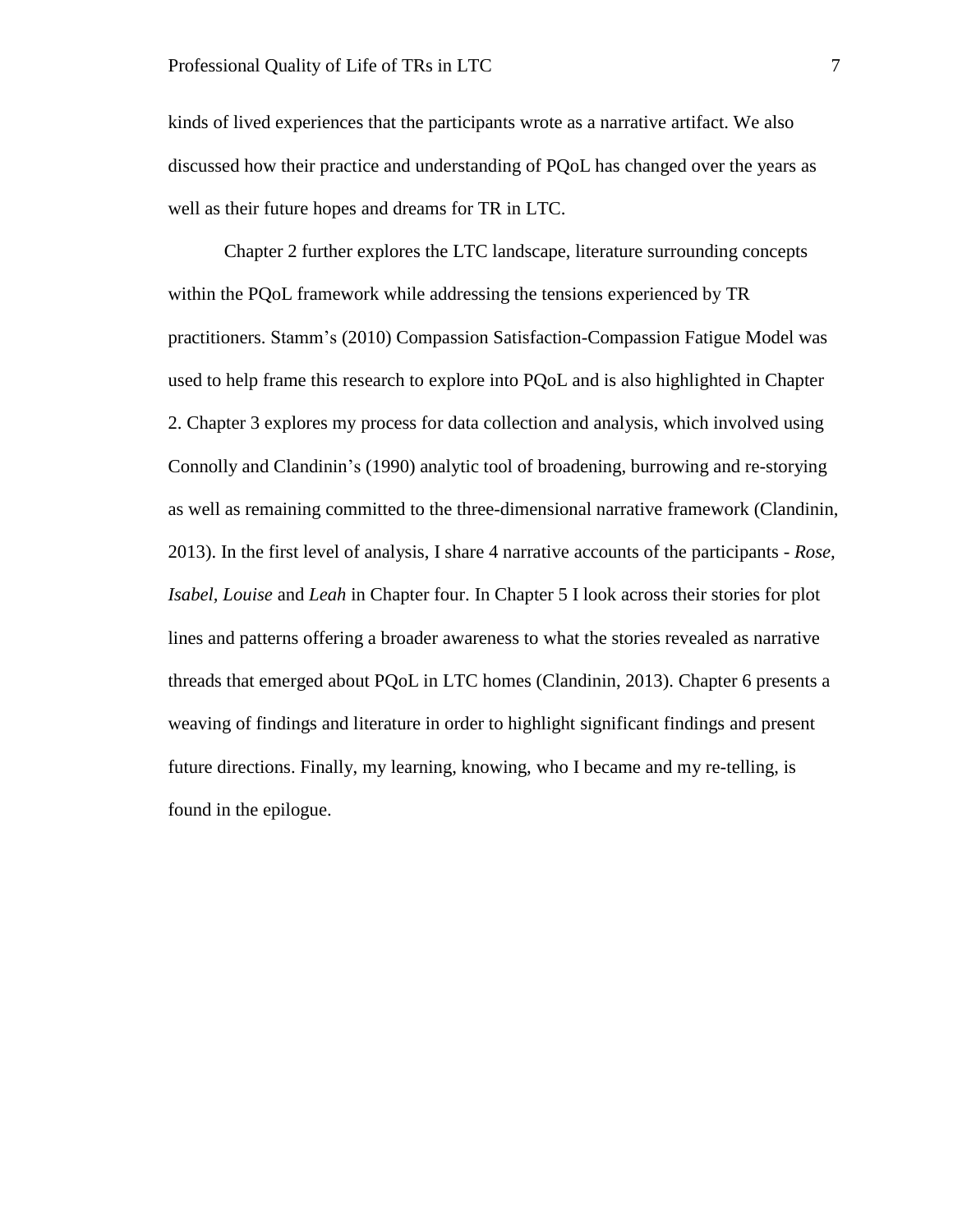## **Chapter Two: Review of Literature**

<span id="page-13-0"></span>LTC homes have been likened to assembly lines or being 'factory-like' as they provide bare bones level of care focusing on tasks and routines (Daly & Szebehely, 2012; MacDonald, 2006; McGilton, et al., 2014; Ontario Health Collation, 2008; Wilson & Davis, 2009). Related to the long-standing alliance with the biomedical model of care, the effectiveness in LTC homes is primarily measured in speed and quantity of tasks performed (Armstrong & Banerjee, 2009). As a result of high caseloads and managing complex health conditions, this model of care contributes to feelings of time urgency in providing care on the part of staff (Barbosa, Nolan, Sousa,  $\&$  Figueiredo, 2014; Daly  $\&$ Szebehely, 2012).

Studies acknowledge that workload and time pressure contribute to stress and burnout in staff of LTC homes. McGilton et al. (2014) found that staff turnover in LTC homes was linked to workplace conditions including leadership style and type of relationships among the team influencing job satisfaction. Anderson (2008) indicated that turnover can be related to lower levels of job satisfaction which is more common among younger care professionals. A study examining job satisfaction found that negative interaction and poor relationships among co-workers predicted job dissatisfaction (Ejaz, Noelker, Menne & Bagaka, 2008). In a qualitative study conducted by Barbosa et al. (2014), personal care providers shared how they often felt unappreciated or unacknowledged by their managers. McGilton et al. (2014) support this finding as participants in their study highlighted how managers expect frontline staff to "give more time, energy...with little to no acknowledgement by management" (p. 923).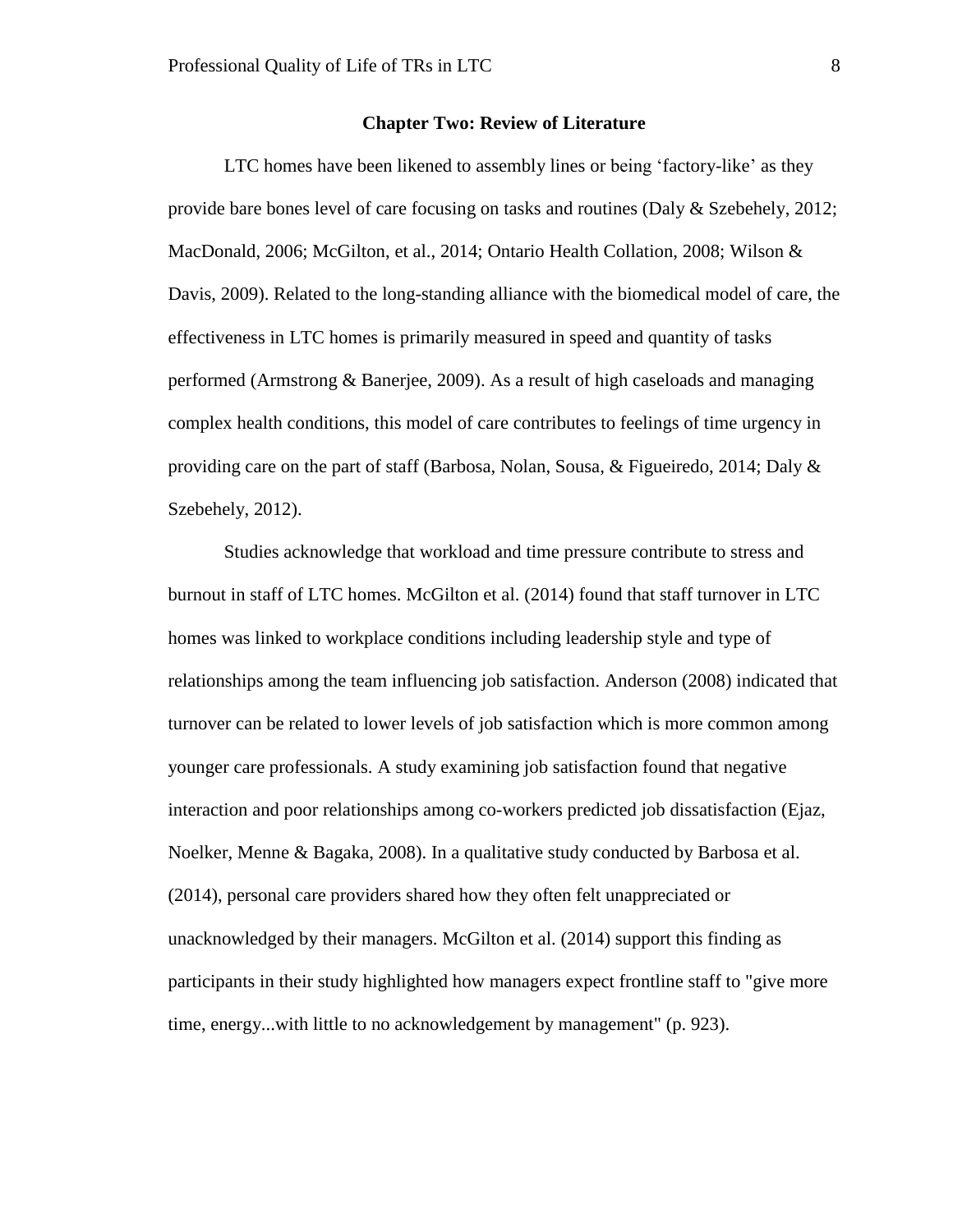Research suggests that some LTC homes focus on organizational needs at the expense of supporting the emotional needs of frontline staff (Barbosa et al., 2014). Morrison and Korol (2014) found that staff perceive the work environment to have unrealistic expectations between clinical documentation and meeting the needs of the residents. Furthermore, inadequate resources are frequently mentioned as constraints for staff working in LTC homes. This includes financial constraints including being underfunded, having unrealistic budgets, rigid standards and rules related to tasks, poor staff to resident ratios, and a lack of support from management (McGilton, et al., 2014). Estabrooks et al. (2015) conducted a study among nursing care aides in Manitoba, Alberta and Saskatchewan in which they too found that frontline staff have moderate to high burnout linked to limited resources and an inability to meet the complex health and social needs of residents. Researchers found that cynicism was higher among LTC homes that were medium to large and privately owned. However, despite the moderate to high levels of burnout, care aides reported having high levels of job efficacy. This research suggests that job satisfaction and high levels of burnout can co-exist, and as a result, these constructs do not have to be considered polarized.

Research also supports the relationship between the positive aspects of the work environment and one's sense of job satisfaction. Research has demonstrated that meaningful relationships are formed between frontline staff, residents and their family members described as being family like bonds (Marcella & Kelly, 2015; Moss, Moss, Rubinstein & Black, 2003; Wilson & Davis, 2008). Relationships with residents and family members have been linked to a nurses' sense of meaning and purpose (McGilton et al., 2014; Moss et al., 2003). One study explained that connecting, relating and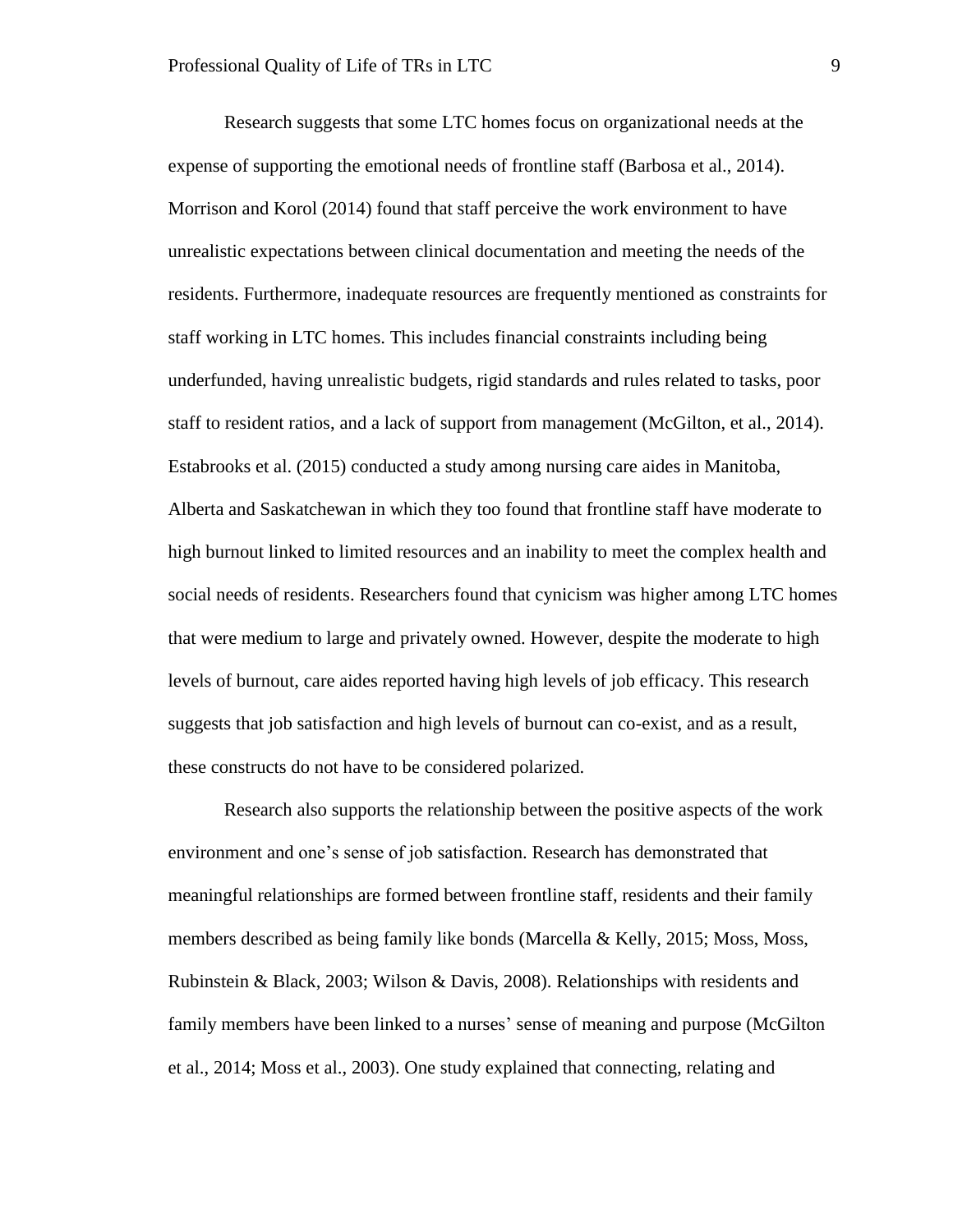experiencing emotional reciprocity with the residents are key contributors to remaining working in LTC (Moss et al., 2003). Moss et al. (2003) explained that emotional attachment, intimacy, obligation and compassion were the central themes surrounding the development of family-like bonds with residents. These connections appear to be central to one's satisfaction in the role they play to help those who are frail, dependant or who feel powerless (Moss et al). Other positive contributions that help staff remain working in LTC homes include relationships among co-workers and receiving educational and learning opportunities (Barbosa et al., 2014; McGilton et al., 2014).

## **Demographic changes in LTC.**

<span id="page-15-0"></span>Over the past several years, significant health care needs and demographic changes have shifted the landscape of LTC homes (Ontario LTC Association, 2014). Over one million Canadians are expected to be living with dementia by 2038 (Alzheimer Society of Canada, 2010). Research suggests that older adults moving into LTC homes are more physically challenging, and have more chronic and continuing complex needs compared to past generations (Armstrong & Daly, 2004; Banerjee, 2007; Barbosa et al., 2014; Brazil, Maitland, Walker & Curtis, 2013; Doupe et al., 2012; Estabrooks, Squires, Carleton, Cummings & Norton, 2015; Ontario LTC Association, 2014; Rai, 2010). One of the major challenges facing front line staff is managing responsive behaviours of individuals living with dementia. Responsive behaviours can include agitation, wandering, repetitive questions, confusion, restlessness, verbal outbursts, being resistive to care, and sexually inappropriate behaviour (Brazil et al., 2013; Buhr & White, 2007). A cross-sectional study examined burnout among care staff working with individuals with dementia. Researchers found 68.6 % of staff indicated they were emotionally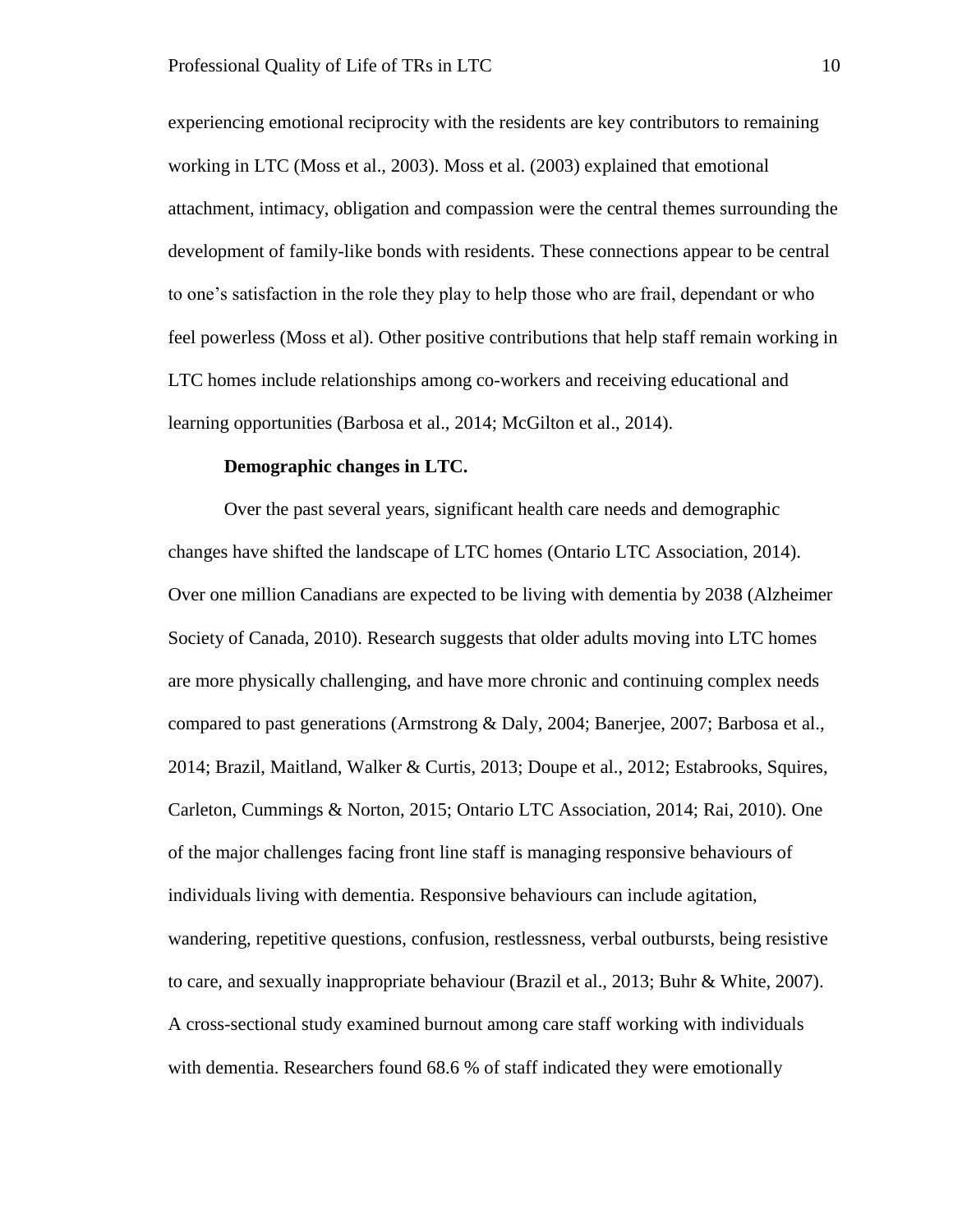exhausted, 42% indicated feelings of depersonalization and 24.5% felt less accomplished in their role (Duffy et al., 2009). Research shows that staff need more support to help manage these responsive behaviours and complex concurrent mental health conditions that significantly influence staff stress and strain (Barbosa et al., 2014).

Additionally, higher numbers of young people living with severe disabilities are moving into LTC homes. Residents, some as young as 37 years of age, are moving into LTC homes (Brazil et al., 2013) because they are unable to access the proper level of care they need to live independently in their community (Ontario Health Coalition, 2008). These demographic changes not only take a toll on the healthcare system, but also on the well-being of frontline staff providing care in LTC (Barbosa et al., 2014; Estabrooks et al., 2015).

### <span id="page-16-0"></span>**Professional Landscape of TR in Ontario**

The job title, education requirements, and qualifications of a TR professional are inconsistent across the field. From personal experience, there are many job titles used to describe recreation staff in LTC homes, including activity aide, activity director aide, activation assistant, activation therapist and programs aid, programs assistant, recreation assistant, recreationist, life enrichment therapist or aide. The widespread job titles reflect the fact that TR is a non-regulated health profession.

In addition to having no standardized title for TR staff, there is also no standard professional qualification for TR professionals. In Ontario, it is recommended that TR professionals acquire either R/TRO designation or CTRS credential (TRO, 2014). Therapeutic Recreation Ontario (TRO) has established a voluntary designation "R/TRO" to promote a level of minimum competency to practice as a TR professional in Ontario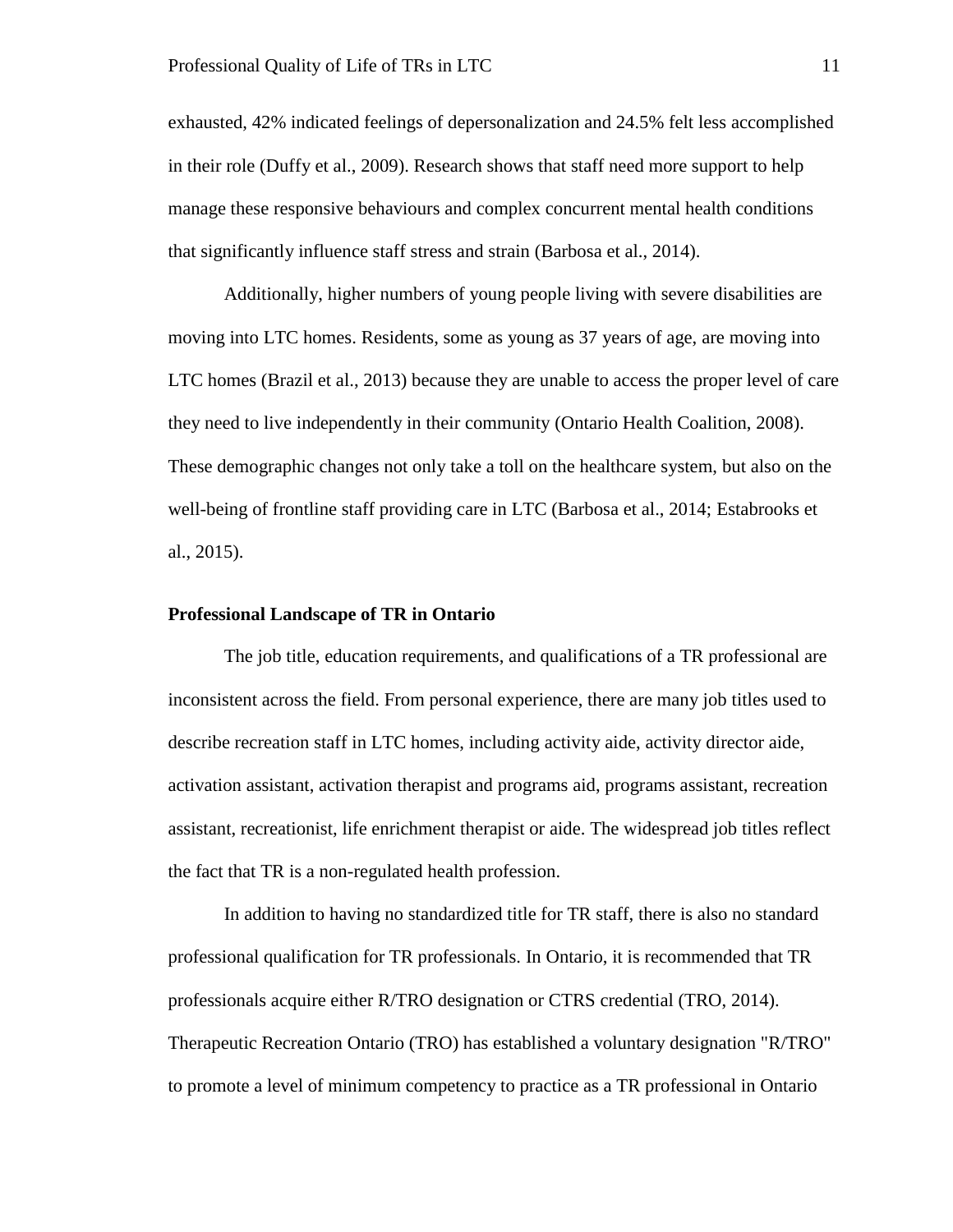(TRO, 2014). The National Council for Therapeutic Recreation Certification (NCTRC) established the Certified Therapeutic Recreation Specialist (CTRS®) credential based on educational courses taken in TR, internship requirements as well as successful completion of a professional exam to display minimum competencies to practice as a recreation professional (NCTRC, 2014). To work in LTC homes, neither designation is required but R/TRO is suggested.

Although the Government of Ontario (2007) has established the minimum standard for TR professionals in LTC homes, practitioners with varying levels of education can practice in LTC. According to the Long-Term Care Homes Act (2007), staff providing recreation and social activity must have:

a post-secondary diploma or degree in recreation and leisure studies, TR, *kinesiology or other related field* from a community college or university, or be enrolled in a community college or university diploma or degree in such field having at least one-year experience working in a health care setting. (p. 2-42) (italics added for emphasis)

Although the purpose of this research is not to examine the educational or experience disparities among recreation staff in LTC homes, this could be frustrating when competing against other practitioners who do not have formal TR training. This too may impact PQoL at a broader level.

## <span id="page-17-0"></span>**Other Tensions in TR Practice**

A common dispute addressed in the literature of TR is the on-going tension of working within a biomedical model that focuses on a deficits approach to care (Briscoe & Arai, 2015; Heyne & Anderson, 2012; Hebblethwaite, 2013). This model focuses on a laundry list of limitations linked to obligations in following rigid schedules (Heyne & Anderson, 2012; Hebblethwaite, 2013) such as priorities on body care and activities of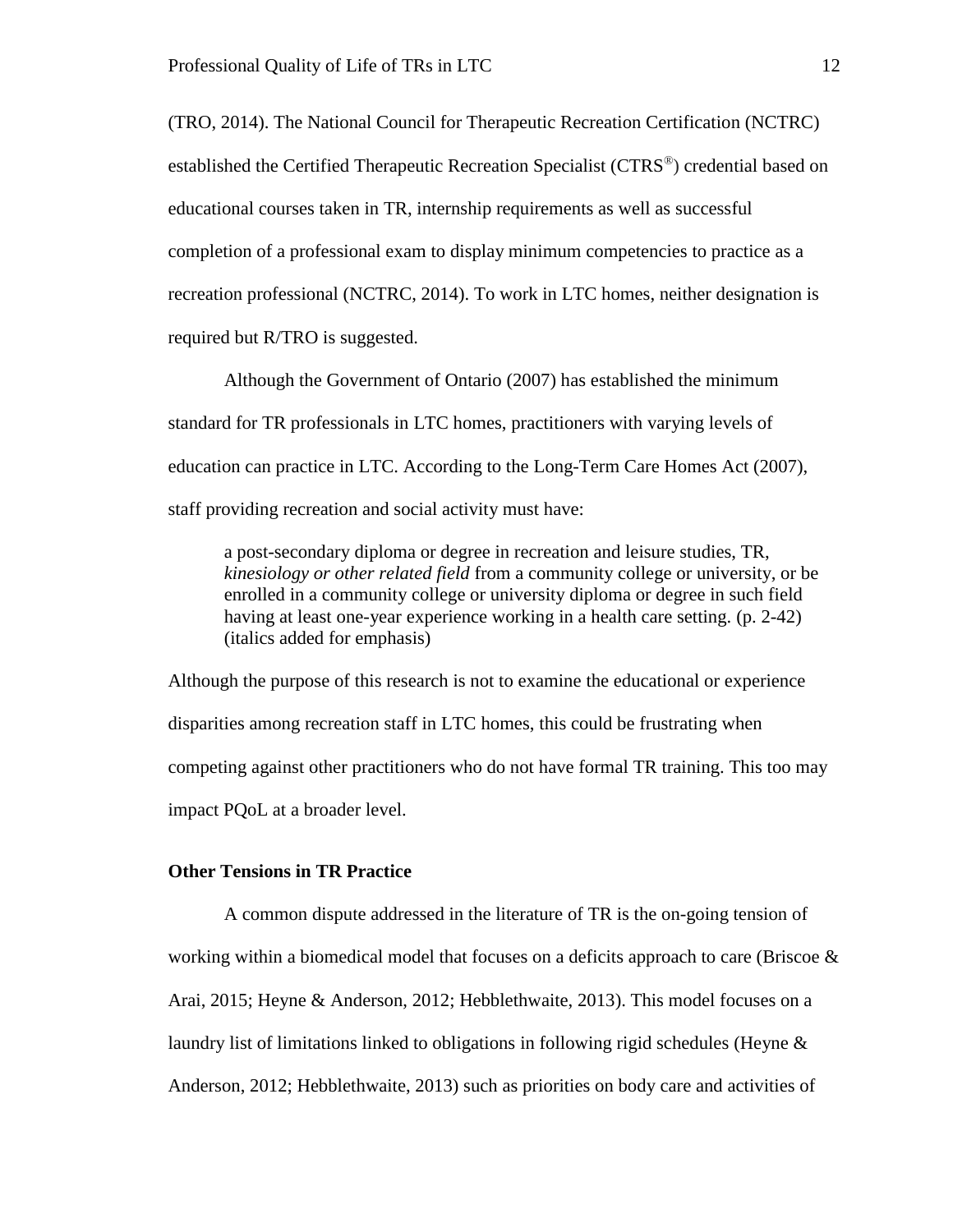daily living (Heyne & Anderson, 2012; Wiserma & Pedlar, 2008). Hebblethwaite (2013) explains that practitioners find this model restricting yet she suggests that TR professionals are trailblazers by working to find a balance between relationship-centred practice within a biomedical environment.

Compared to other allied health professionals, the relationship between TR practitioners and a participant appears to be unique (Lansfield, 2010). Wiersma and Pedlar (2008) argue that TR professionals provide a more supportive relationship rather than a functional or task-oriented relationship. This is also echoed in Lansfield's (2010) study which found that TR professionals focused on enjoyable experiences rather than medical functions or tasks. Lansfield (2010) indicated that recreation therapists get to know residents differently by tap into other dimensions of what it means to be human. This enables TR professionals to honour relationship-centred care by not always focusing on the medical aspects of an individual (Briscoe, 2012; Lansfield, 2010). Hutchinson (2009) argues TR professionals walk a fine line with respect to engaging in therapeutic relationships, where at times professionals find themselves in unhealthy circumstances from spending a lot of time with those they serve, and over-identifying ourselves with them. Some evidence acknowledges the tensions within TR practice such as building and supporting, and sustaining therapeutic relationships (Briscoe, 2012; Hall & Mark, 2015) as well as implications on ethical boundaries and navigating through power (Briscoe, 2012; Hutchinson, 2009; Sylvester, 2002).

Briscoe (2012) explored the challenging interactions that occur within therapeutic relationships. Themes presented in this dissertation were vulnerability, push-pull dynamics related to connections, disconnections, even reconnections and power within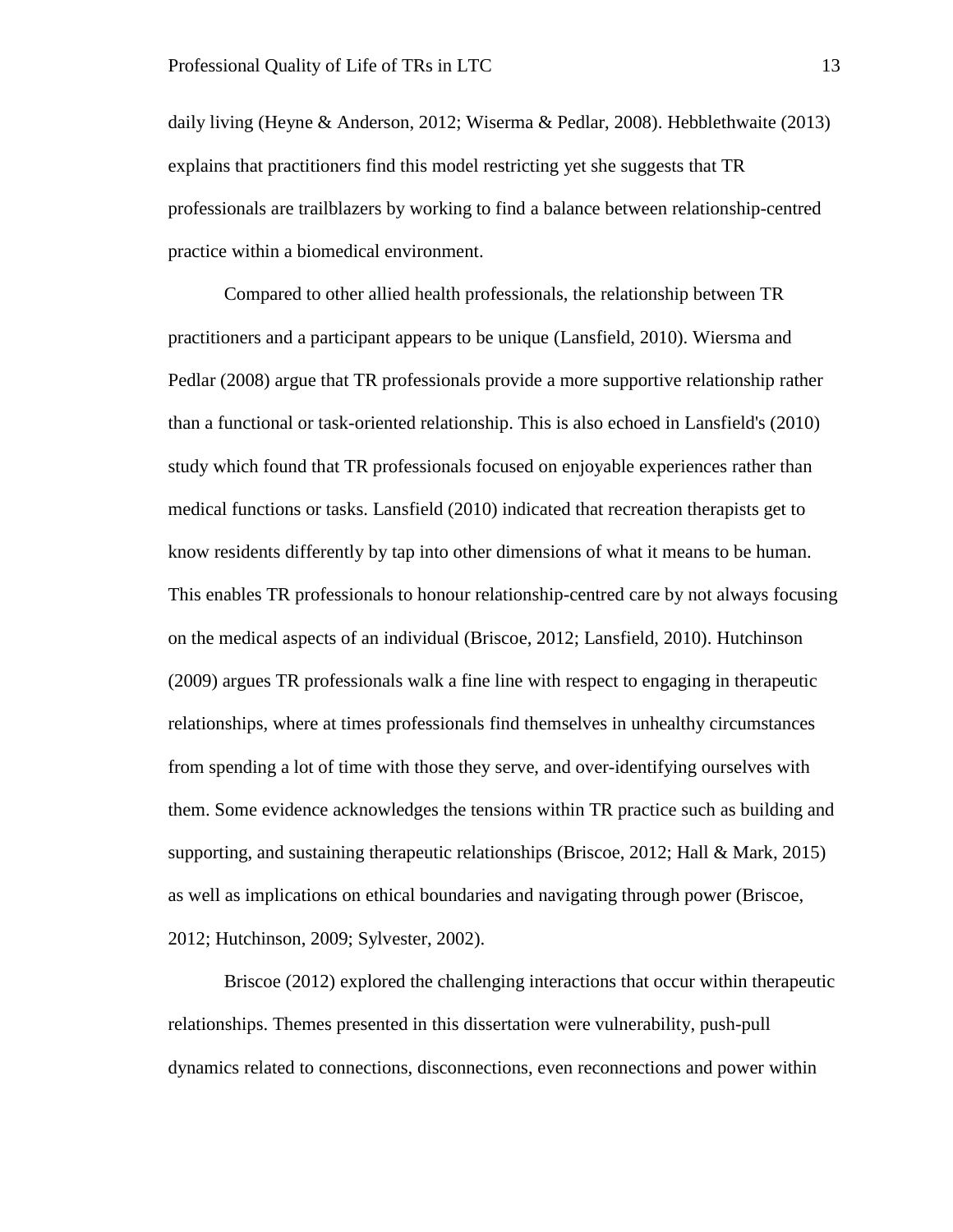relationships (Briscoe, 2012). Within this research some narratives revealed conflict within the therapeutic relationship that could be precursors to compassion fatigue or even burnout, if not addressed. Her research started an important conversation related to navigating power through the professional practice challenges using relational theory. She addressed the need to provide space to discuss experiences of vulnerability within therapeutic relationships. Hall and Mark (2015) who participated in Briscoe's study highlighted that TR professionals can experience moments of doubt, concern, challenge and second guessing themselves within the context of therapeutic relationships. Researchers would agree that these moments could be indicative of compassion fatigue or burnout (Adams, Figley & Boscarino, 2008; Austin et al., 2009: 2013; Showalter, 2010; Stamm, 2010). Briscoe and Arai (2015) are the first authors to address the application and the need to reflect on compassion fatigue and burnout in TR practice.

#### <span id="page-19-0"></span>**Professional Quality of Life**

Stamm (2010) developed the theoretical framework that depicts the contributions of both negative and positive aspects of PQoL. This framework is divided into two main concepts: *compassion fatigue* and *compassion satisfaction* (Stamm, 2010) (see Figure 1). Stamm (2010) and Adams et al. (2006) explain that compassion fatigue can be further broken down into two components, *secondary stress* and *burnout*. Three subscales are used to determine one's PQoL that includes secondary trauma, burnout and compassion satisfaction (Stamm, 2010).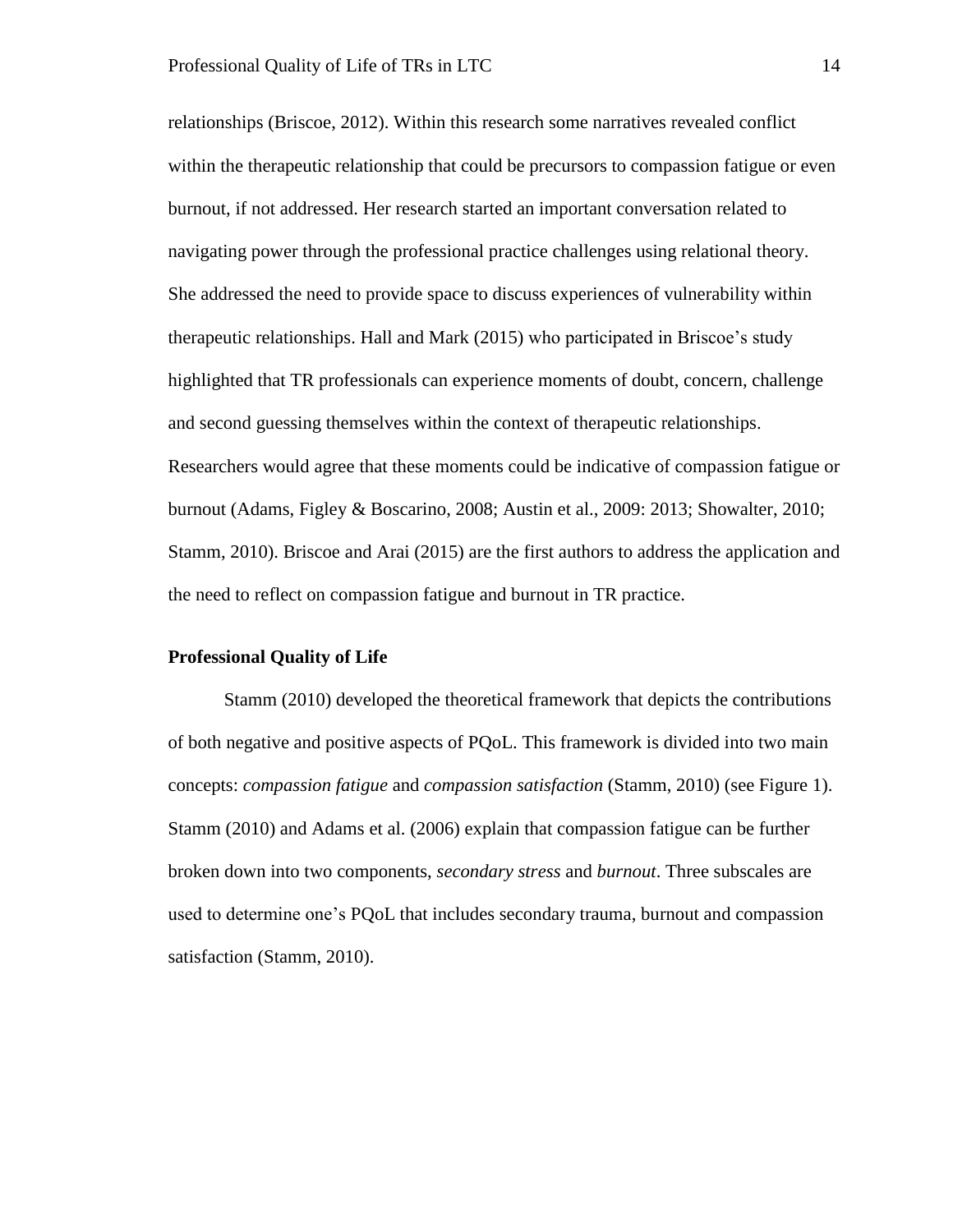

Figure 1: Professional Quality of Life Conceptual Framework (Stamm, 2010)

#### **Compassion satisfaction.**

<span id="page-20-0"></span>Compassion satisfaction is described as the sense of fulfillment one receives in connecting with patients by providing comfort or helping alleviate pain and suffering (Coetzee & Klopper, 2010; Stamm, 2010). Kelly, Runge and Spencer (2015) indicated that nurses who experience high levels of compassion satisfaction score significantly lower levels of compassion fatigue. As a result, this research suggested that meaningful recognition and finding energizing moments in practice, feelings of worth and value can increase compassion satisfaction to help overcome compassion fatigue. These authors also indicated a link between compassion satisfaction, retention and quality of work-life.

# **Compassion fatigue.**

<span id="page-20-1"></span>Compassion fatigue (CF) was first introduced as a nursing phenomenon by Joinson (1992) who defined compassion fatigue as a loss in being able to remain connected to those who are suffering. Since then, other researchers have investigated this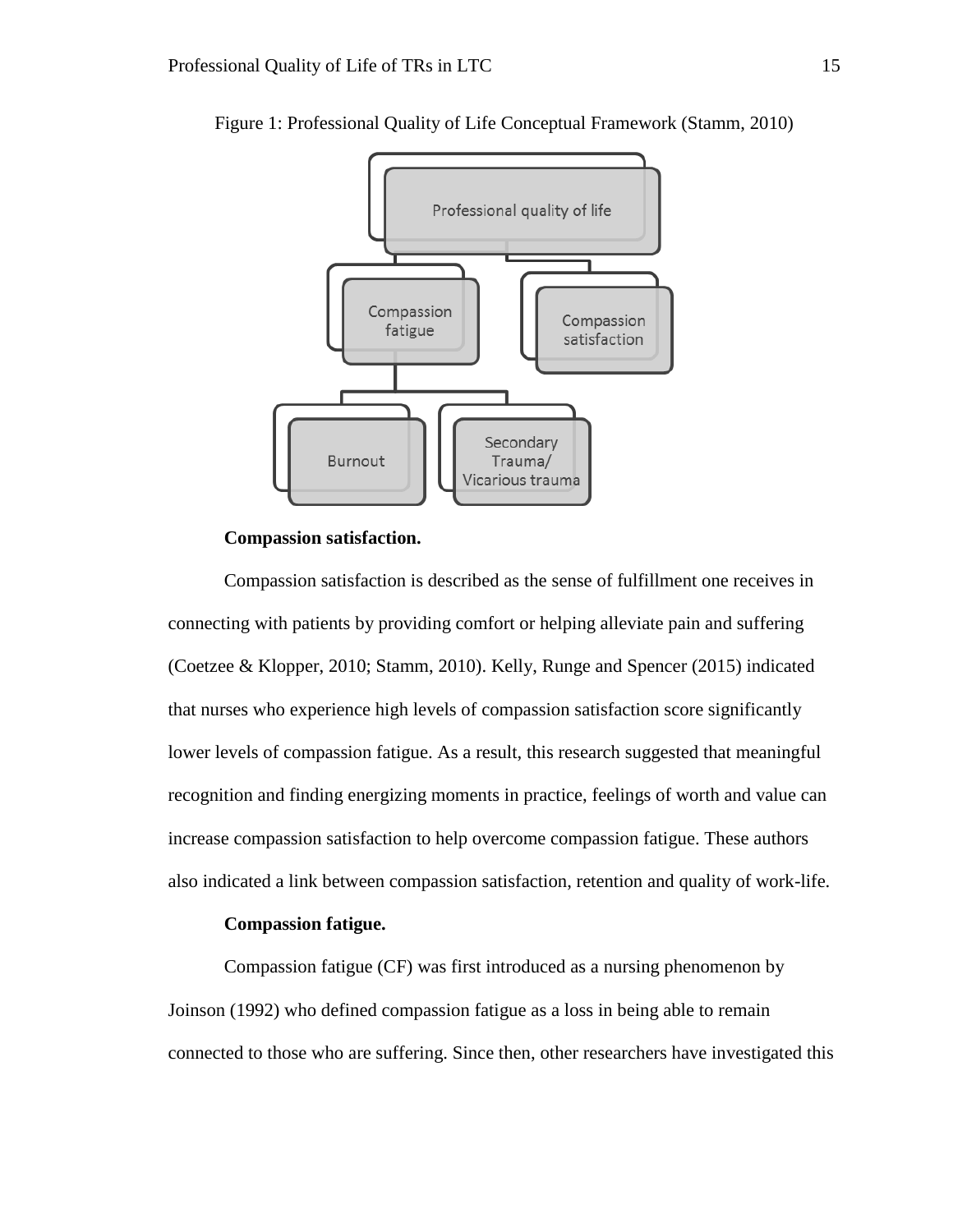phenomenon among helping professionals, such as Charles Figley, a well-known researcher who has rooted CF in traumatology. Figley (2002) defines CF as:

a state of tension and preoccupation with traumatized patients by re-experiencing the traumatic events, avoidance/numbing of reminders persistent arousal (e.g. anxiety) associated with the patient. It is a function of bearing witness to the suffering of others. (p. 1435)

Compassion fatigue (CF) goes beyond the everyday stress in providing care, with researchers cautioning that CF is the 'cost or consequences of caring work' a form of occupational stress (Figley, 2002; Melvin, 2012; Sabo, 2006).

There are many symptoms that describe the behavioural, physical, emotional, intellectual, and even spiritual domains of compassion fatigue (Bush, 2009; Coetzee & Klopper, 2010; Figley, 2002; Showalter, 2010). Some examples include depleting energy levels leading to depression, anxiety, feelings of guilt, shame, fear, feelings related to failure or ineffectiveness, inability to concentrate, impaired clinical judgement, and loss of meaning and purpose towards work (Adams, Figley, & Boscarino, 2008; Austin et al., 2009: 2013; Boyle, 2011; Coetzee & Klopper, 2010; Melvin, 2012; Mathieu, 2012; Sabo, 2011; Showalter, 2010; Stamm, 2010). Stamm (2010) refers compassion fatigue to be a combination of burnout and secondary stress.

## **Burnout.**

<span id="page-21-0"></span>Described as a stress phenomenon, *burnout* is the exposure to prolonged chronic stress that unfolds gradually (Barker, 2012). Austin (2009) describes stress as feeling like one is drowning whereas burnout feels like there is no more energy left in one's tank. Burnout is then seen as an emotional and mental state that has psychological consequences, such as low energy and irritability, and physical manifestations such as headaches or gastrointestinal problems (Barker, 2012). Burnout has been suggested to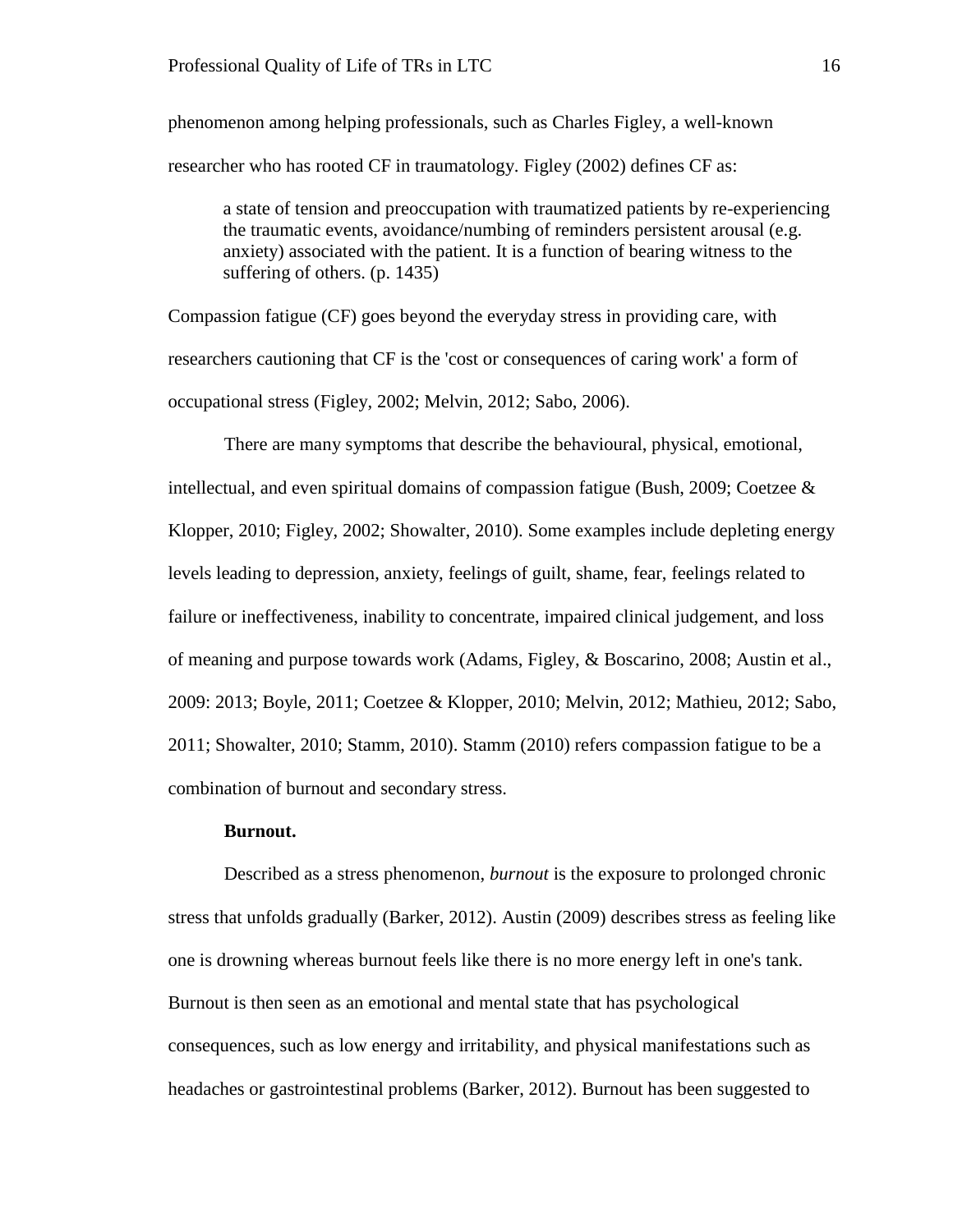combine extrinsic, individual and intrinsic contributions among health care workers (Sanchez, Mahamoudi, Camonin & Novella, 2015). Extrinsic contributions relate to the work environment, such as having less time to complete tasks and increased workload (Sanchez et al., 2015). Individual contributions include personality, gender, inexperience, and limited social support (Sanchez et al., 2015). Intrinsic contributions relate to poor training, poor communication between team members, and conflicts in the workplace (Sanchez et al.). Sabo (2011) argues that some professionals may become burnt-out if there is a mismatch between personal values with an organization's vision and values. Burnout reflects the long-term effects of being distressed compared to compassion fatigue.

Burnout has only slightly been addressed within the literature of TR (Austin, 2009; 2011; Bedini, Williams & Thompson, 1995). Austin (2011) cautioned that "good professionals burnout" (p. 64) as they are the ones who seem to put their heart and soul into their work. Bedini, Williams, and Thompson (1995) found a positive relationship between burnout and role stress, and role conflict among TR professionals. This study found that caseloads were perceived to be the most stressful part of their job. Dupuis et al. (2005) indicated that practitioners working in LTC had a wide range of caseloads – from 93.5 to in some cases, as many as 510 residents. On average, a recreation staff member is responsible for 27.4 residents. This suggests inadequate ratios of recreation staff to the number of residents in LTC homes. In Ontario for therapeutic recreation professionals, there is variability in the number residents on a practitioners' caseload. There are no standards for caseloads for TR practitioners working in LTC.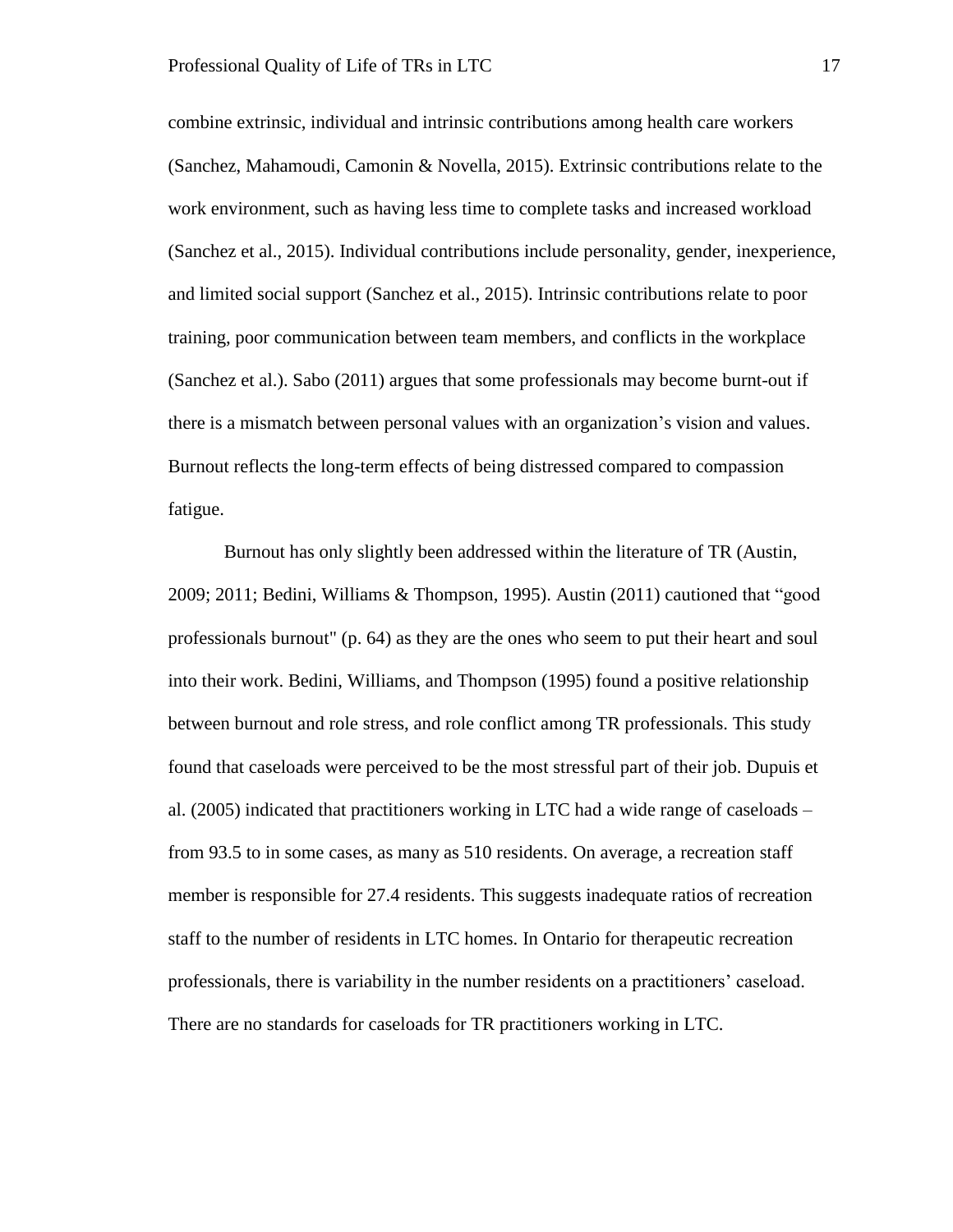## *Secondary trauma / vicarious trauma.*

Secondary trauma, a subcomponent of compassion fatigue, is defined as a state of exhaustion and dysfunction in biological, psychological and social aspects of life that appear from recollections of traumatic memories and are similar symptoms associated with post-traumatic stress disorder (Coestzee & Klopper 2010; Sabo, 2006). According to Stamm (2010) secondary trauma could involve difficulty sleeping after hearing stories about extreme or traumatic life events. Stamm continues that secondary trauma is similar to vicarious trauma (VT) however it is identified as a primary exposure to trauma. Vicarious trauma is experienced when a practitioner's cognitive processing alters their sense of meaning, identity and world view (Bush, 2009; Sabo, 2011). Sabo (2006) argues that compassion fatigue is more reflective of the lived experience of the cost of caring working with clients who are in pain, suffering or traumatized rather than vicarious or secondary trauma. Showalter (2010) too adds that compassion fatigue impacts our ability to be fully present when providing care. Therefore, it is the relational elements that hold therapeutic relationships together is what makes helping professionals most vulnerable to experiencing compassion fatigue, vicarious trauma, secondary trauma (Bush, 2009).

#### **Exposure to work-related trauma in LTC.**

<span id="page-23-0"></span>Research has also suggested that working under stressful conditions as well as being near human suffering and vulnerability exposes professionals to great emotional risk (Austin, et al., 2013). The very reason that draws helping professionals to want to help alleviate people's suffering is what makes professionals most susceptible to emotional turmoil, stress, and strain (Austin et al., 2013; Bush, 2009; Boscarino, Adams, & Figley, 2010; Melvin, 2012; Sabo, 2006, 2011). Fredrickson (2009) indicates that our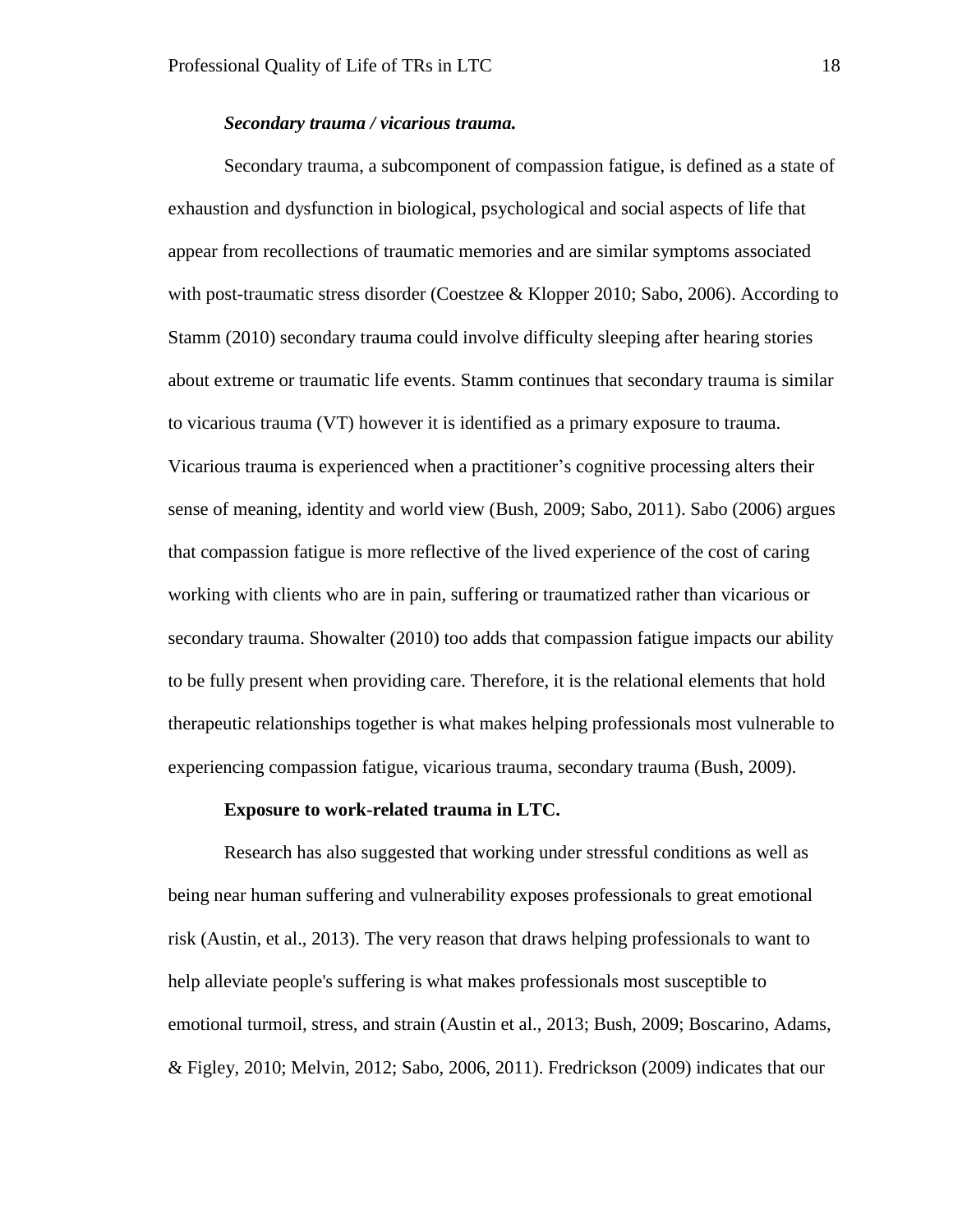negative experiences can have a downward spiral effect that restricts our outlook, which in turn can spill over into other facets of our lives (e.g., personal health and wellness, and relationships with others). These negative experiences or emotions can indeed impact our sense of PQoL. Yet, Fredrickson's research also reminds us that positive emotions can help buffer negative experiences, leading to a broadening and building of our psychological resources that enable us to bounce back during stressful times in our lives (Fredrickson, 2009).

A reality of working in LTC homes and palliative care is being in the constant presence of declining health and death of residents. This can expose staff to primary and secondary sources of trauma. Frontline staff appear to endure a greater sense of loss and emotional struggle working in a high mortality settings due to exposure to pain, suffering and death (Anderson & Gaugler, 2007; Anderson, 2008; Marcella & Lou Kelley, 2015). Although compassion fatigue in LTC has not been fully addressed, related concepts such as grief, disenfranchised grief and burnout have been explored.

Grief, which has been described as a universal yet individual experience is the "emotional, psychological and physical loss, most commonly encountered following the death of someone significant" (Anderson & Gaugler, 2007 p. 301). Marchella and Lou Kelly (2015) found that grief is complex with many factors contributing to the management and acceptance of death. Within their study, an important contributing factor was the work environment. When death is silenced or hidden and no formal debriefing regarding a resident's death is provided to staff, it can significantly impact one's ability to cope with grief (Marchella & Lou Kelly, 2015). Research suggests that frontline staff find it difficult to deal with grief and emotional burden when nothing is in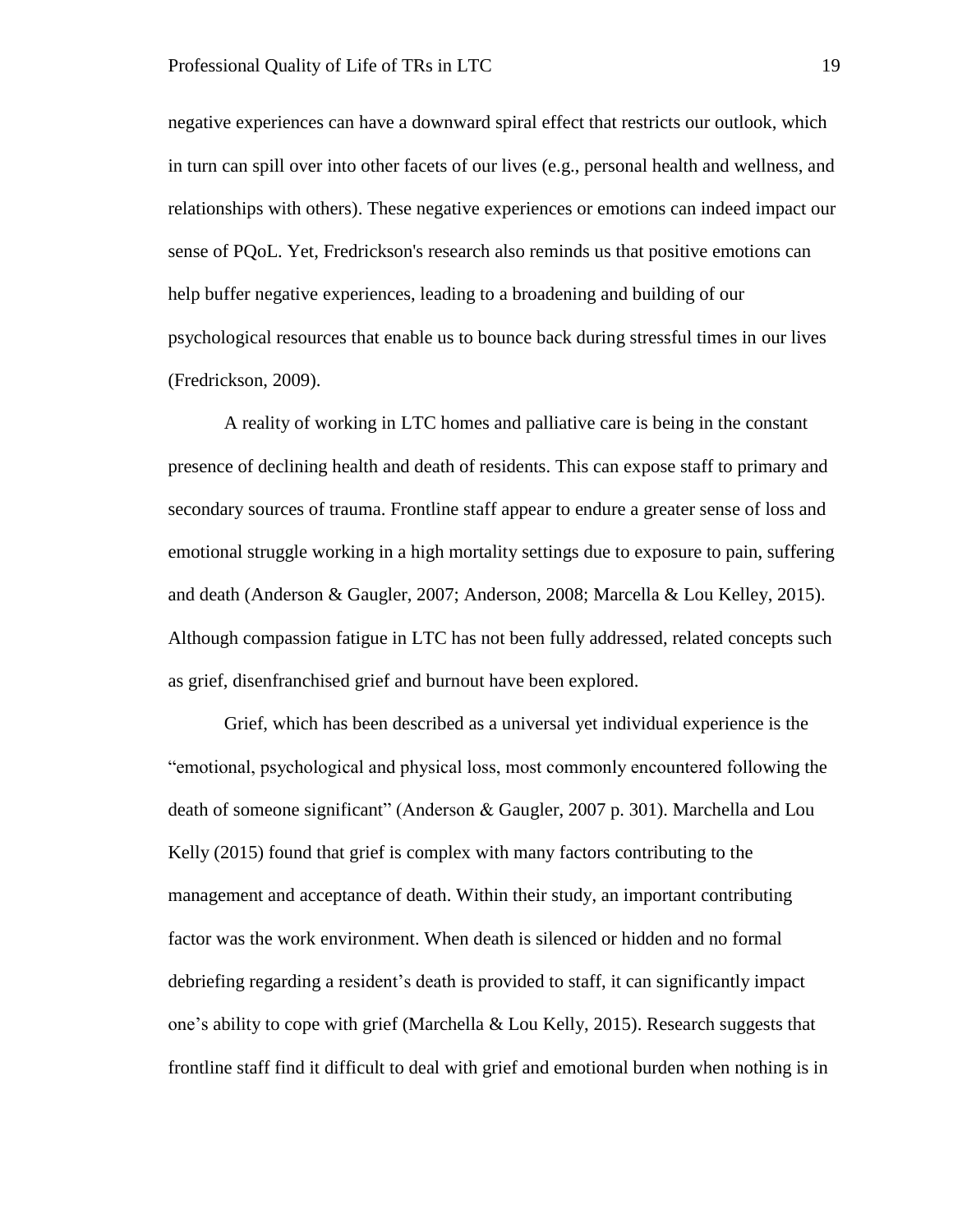place to help support them (Marcella & Lou Kelley, 2015). Repeated exposure to painful deaths can lead to lower levels of job satisfaction for staff (Jenull & Brunner, 2008).

Although the therapeutic relationship can be a source of pain, research suggests that the family-like bonds have the potential to help balance disenfranchised grief so that grief can be embraced and professionals' suffering can be validated (Moss et al., 2003). Anderson (2008) suggested that personal growth can be experienced during grief reflecting the importance of celebrating the relationship between residents and staff members.

## **Personal characteristics.**

<span id="page-25-0"></span>Personal characteristics have been shown to influence the negative and positive aspects of PQoL. These characteristics include: gender, marital status, full time or part time status, salary, education, emotional intelligence, previous exposure to trauma, one's ability to cope, and number of years in the field (Ejaz et al., 2008; Kelly, Runge  $\&$ Spencer, 2015; Zeindner, Harder, Matthews & Roberts, 2013). For instance, Rai (2010) found that females generally have higher stress levels compared to males who work in LTC. Additionally, it was found that age of the care professionals, and lower levels of reciprocity at work played a role in predicting burnout (Duffy, et al., 2009). Moss et al. (2003) explain that personal experience related to family and residents' deaths are sometimes interrelated. It was indicated that practitioners can become callous even in their own personal experiences related to death. Jenull and Brunner (2008) would agree as they propose that this can lead to difficulty in separating private life from work life. Another study also illustrated that those staff who are paid higher minimum starting rate are more likely to have higher job satisfaction (Ejaz et al., 2008). Kelley et al. (2015)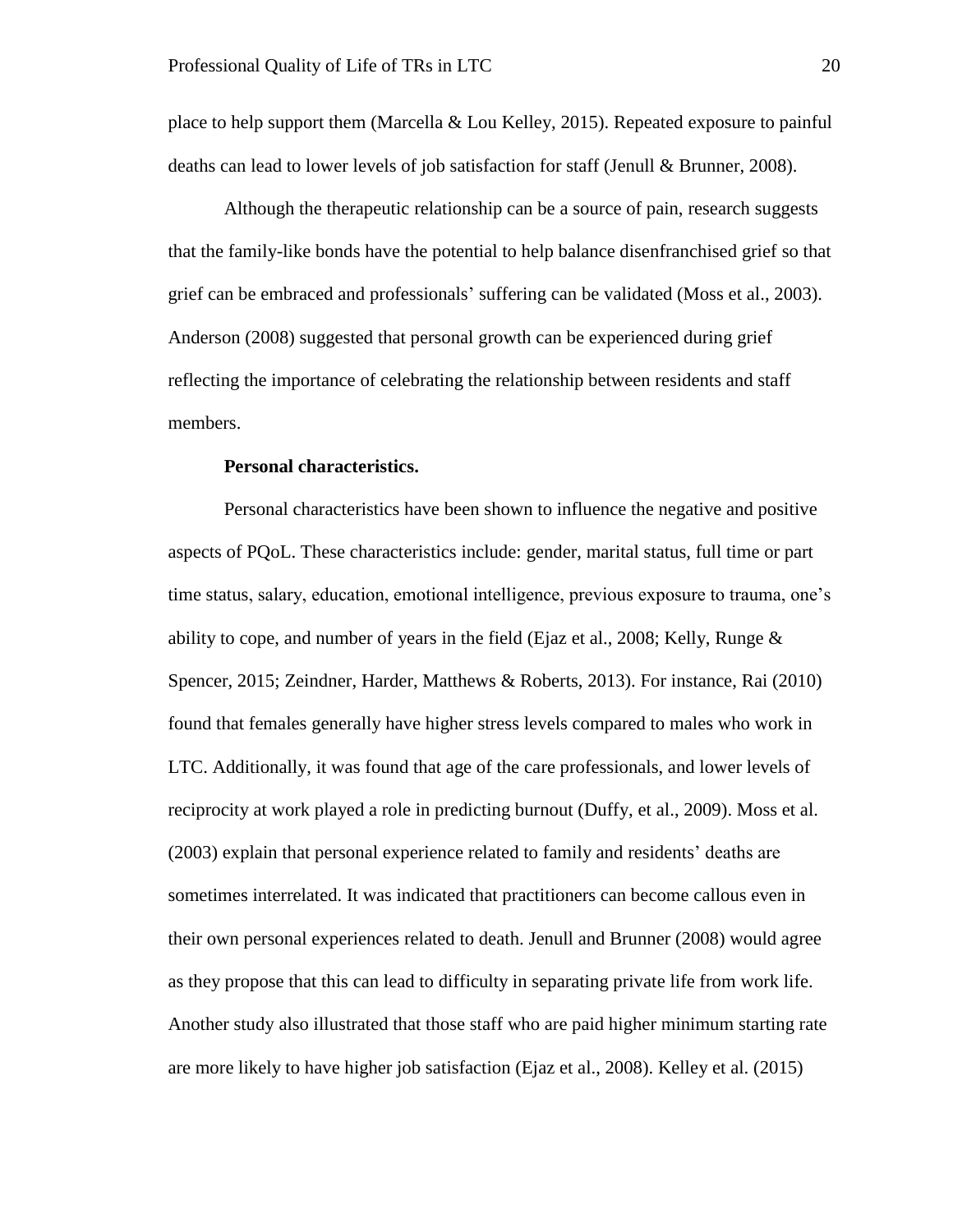found that nurses within the millennia generation (21 - 33 years of age) are more prone to develop compassion fatigue and burnout compared to more seasoned professionals because more seasoned staff have developed coping strategies and know how to navigate through the system.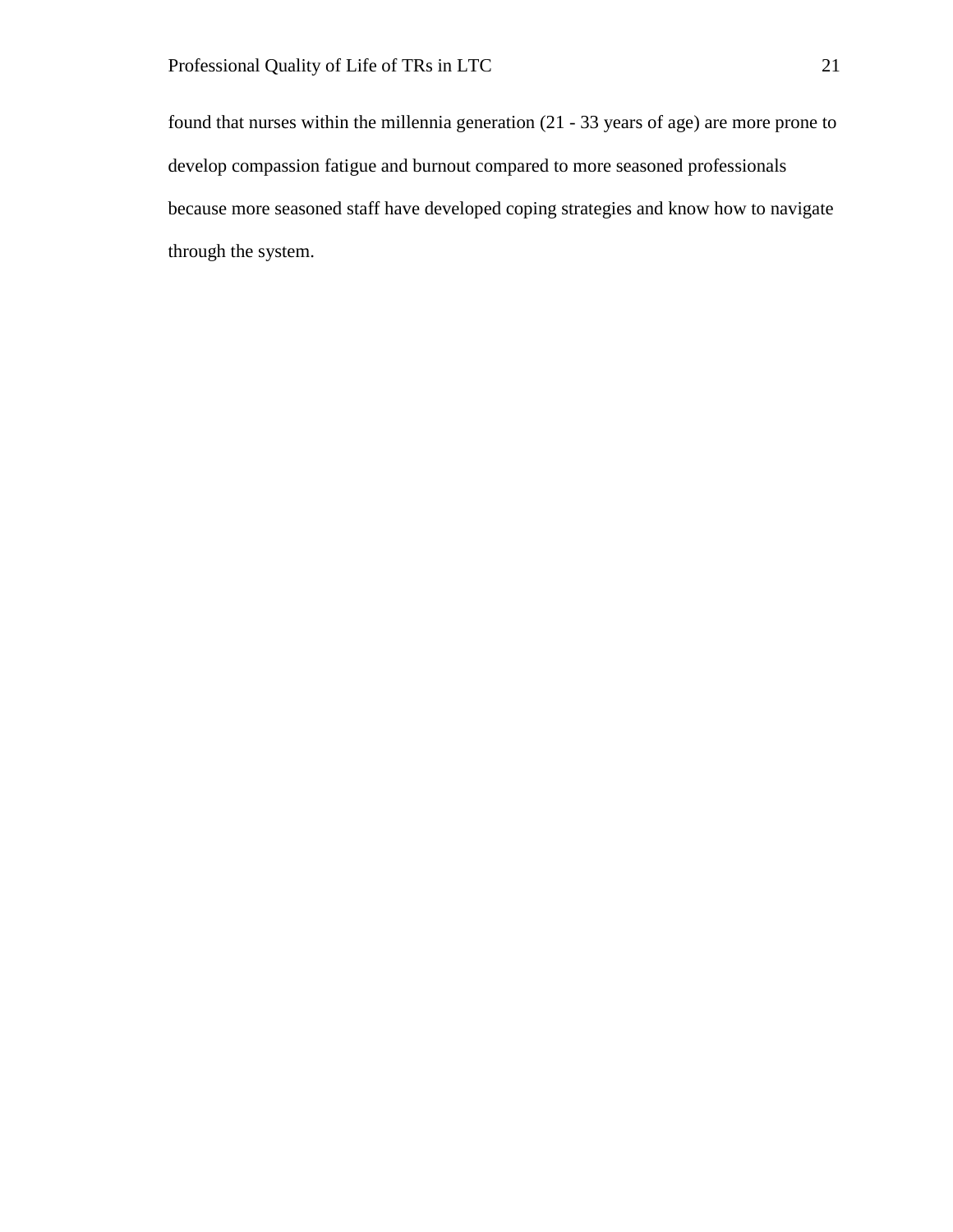## **Chapter Three: Methodology**

<span id="page-27-0"></span>*"There is no greater agony than bearing an untold story inside you"* - Maya Angelou

In this chapter, I provide an explanation of narrative inquiry, along with outlining the theoretical underpinnings and assumptions of this methodology. I describe the research design, including recruitment, interview process, and data collection and analysis. Further I address ethical considerations and describe the criteria for judging a narrative inquiry.

## <span id="page-27-1"></span>**Narrative Inquiry**

 Within the interpretive paradigm, narrative inquiry uses stories to narrate the unfolding of significant aspects one's life or events to generate meaning through understanding emotions and perceptions within social contexts (Chase, 2005). Narrative inquiry engages in a relational way of knowing through *telling, re-telling and re-living* lived experiences (Clandinin, 2013 p. 14) allowing participants and researchers to develop a strong connection through a journey of togetherness (Clandinin, 2007). Narrative inquiry is a thoughtful exploration into experience which "is viewed narratively and necessitates considerations of relational knowing and being, attention to the artistry of and within experience, and sensitivity to the overlapping stories that bring people together in research relationships" (Cain, Estefan & Clandinin, 2013, p. 584). Narrative inquiry therefore explores experiences through shared storytelling (Clandinin  $\&$ Connolly, 2000).

 Narrative inquiry begins and ends with ordinary lived experiences (Caine, Estefan & Clandinin, 2013; Clandinin, 2013). Human experiences are highly complex and subjective shaped across time and place and space (Caine et al, 2013). As a result, it is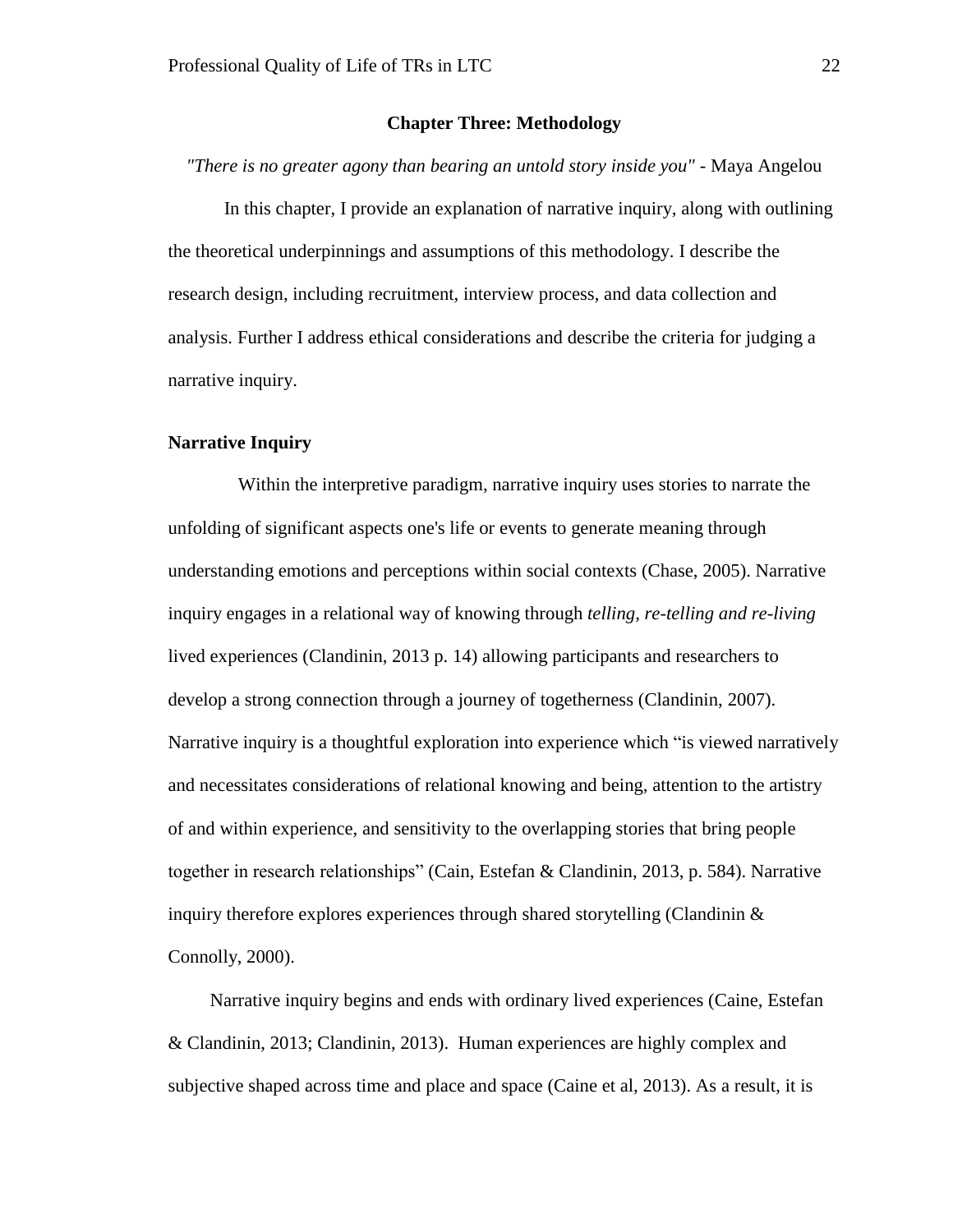important to examine the social context of who participants are interacting with in relation to the situations that are unfolding (Clandinin & Connelly, 2000; Clandinin, 2013; Pinnegar & Daynes, 2007). Narratives are socially constructed (Clandinin & Rosiek, 2007), uncovering multiple ways of knowing based on experience (Clandinin, 2013; Caine et al., 2013). This emphasises that experience is highly personal and contextual where narrative inquirers have an experiential starting (Pinnegar & Daynes, 2007). Researchers believe that narratives reveal what has happened and what we know (Clandinin, 2013; Kim, 2016) by examining social, cultural and institutional influences based on knowledge gained from previous experience (Clandinin, 2013). In this vein, stories too are the phenomenon under study (Clandinin, 2013) while capturing complexities and nuances in lived experiences (Brisco & Arai, 2015; Clandinin, 2013).

 The epistemological and ontological commitments for narrative inquiry are rooted within John Dewey's pragmatic theory of experience, interaction and continuity and on his concept of situation (Caine, Estefan & Clandinin, 2013; Clandinin, 2013; Clandinin & Connolly, 2000). Experiences and relationships are also central for engaging in a narrative inquiry (Caine & Estefan, 2011; Clandinin & Connelly, 2000). Caine and Estefan (2011) explain that for narrative inquirers reality is relational, temporal and continuous as stories are fragments of lived experiences and are only partial understandings (Clandinin, 2013). As a recreation therapist who firmly focuses on experience who uses stories to connect and develop strong relationships within my own practice, narrative inquiry was a well-suited methodology for this research.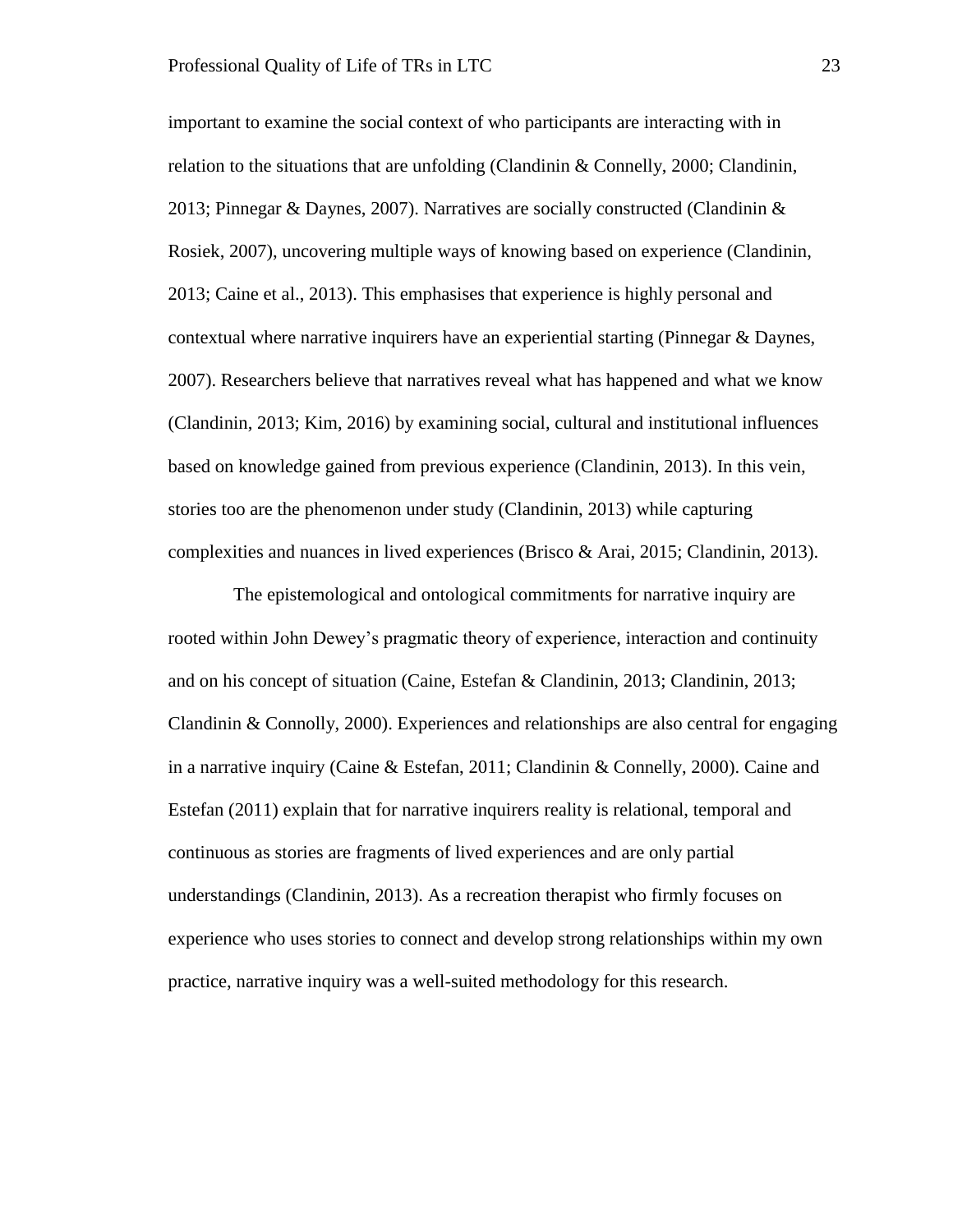## **Thinking narratively: The three-dimensional commonplaces.**

<span id="page-29-0"></span> To help think narratively, it is important to keep in mind the fundamental features from Dewey's philosophy of experience (Clandinin, 2013). This understanding of viewing experience has influenced Clandinin and Connelly (2000) in developing the three-dimensional commonplaces – temporality, sociality and place or series of places (Clandinin, 2013). This framework allows researchers to reflect backwards and forwards (past and future), inward (emotions, hopes, dreams) and outward (environmental contexts), related to places where stories can be found (Clandinin & Connolly, 2000; Clandinin & Rosiek, 2007).

 Based on Dewey's notion of *continuity-* where experiences have a build- up effect over time (Clandinin, 2013; Kim, 2016) is linked to the dimension of temporality. *Temporality* refers to the interaction between *past and present events and emotions* that can influence the unfolding of future events that impact future actions (Clandinin  $\&$ Connelly 2000; Clandinin, 2013). The second-dimension *interaction* – is the interplay and connection between situation, social influences and personal inner feelings and emotions (Clandinin, 2013; Clandinin & Rosiek, 2007; Kim, 2016). This is related to *sociality* which refers to context or situations related to factors or relationships with people (Clandinin & Rosiek, 2007) such as "cultural, social, institutional, familial, and linguistic narratives"(Clandinin, 2013, p.40). This dimension also attends to the relationship between researcher and participant (Clandinin, 2013). The final dimension known as *place is* linked to *situation*- where experiences are taking place (Clandinin, 2013; Clandinin & Rosiek, 2007; Kim, 2016). This refers to the physical and geographical boundaries and situations where experiences physically occur known as the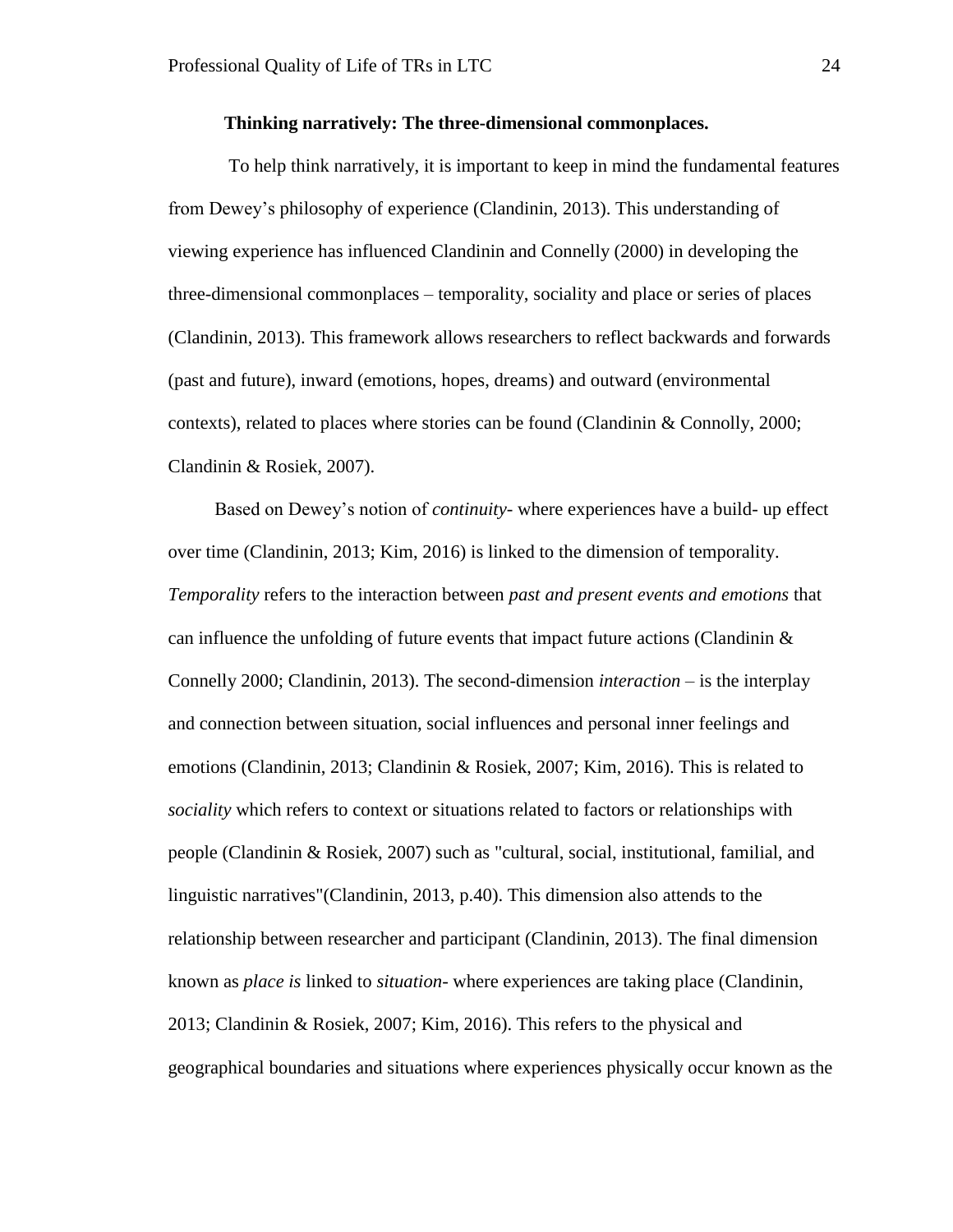*landscape* (Clandinin). Interview questions for this research were developed keep this framework in mind. All three dimensions were interwoven throughout the research process to help capture the complex and multiple experiences (Clandinin) that can inform PQoL.

# **Relational Ethics in Narrative Research.**

<span id="page-30-0"></span> Narrative inquiry is known as a relational methodology (Clandinin, 2013). As the researcher, it was my main responsibility to outline the parameters of this research to establish entry and our relationship throughout this process (Clandinin, 2013). It is imperative as researcher to show respect, mutual understanding and ensure ethical practices are maintained during and after the research is complete (Clandinin, 2013). My relationship with my participants lasted about a year.

Ethical approval was received from the Research Ethics Board (REB) at Brock University in May of 2016. Upon receiving an email confirmation from each participant who showed an interest in this study, I sent them a letter of invitation (Appendix B) and consent letter (Appendix C) to outline the research and our relationship. Before beginning the interview process, each participant read and signed the letter of consent outlining the risks and benefits for engaging in this research. Each participant created pseudonyms for their fictional character and for the LTC home where they practice protecting their identity. Josselson (2007) suggested keeping a codebook to help the primary researcher identify who has which pseudonym and to double-check changes from the original data.

As a researcher, it was imperative to attend to the participants' emotional and psychological needs. This means ensuring confidentiality, and reminding them that at any time during our time together they can withdrawal from participating in this research.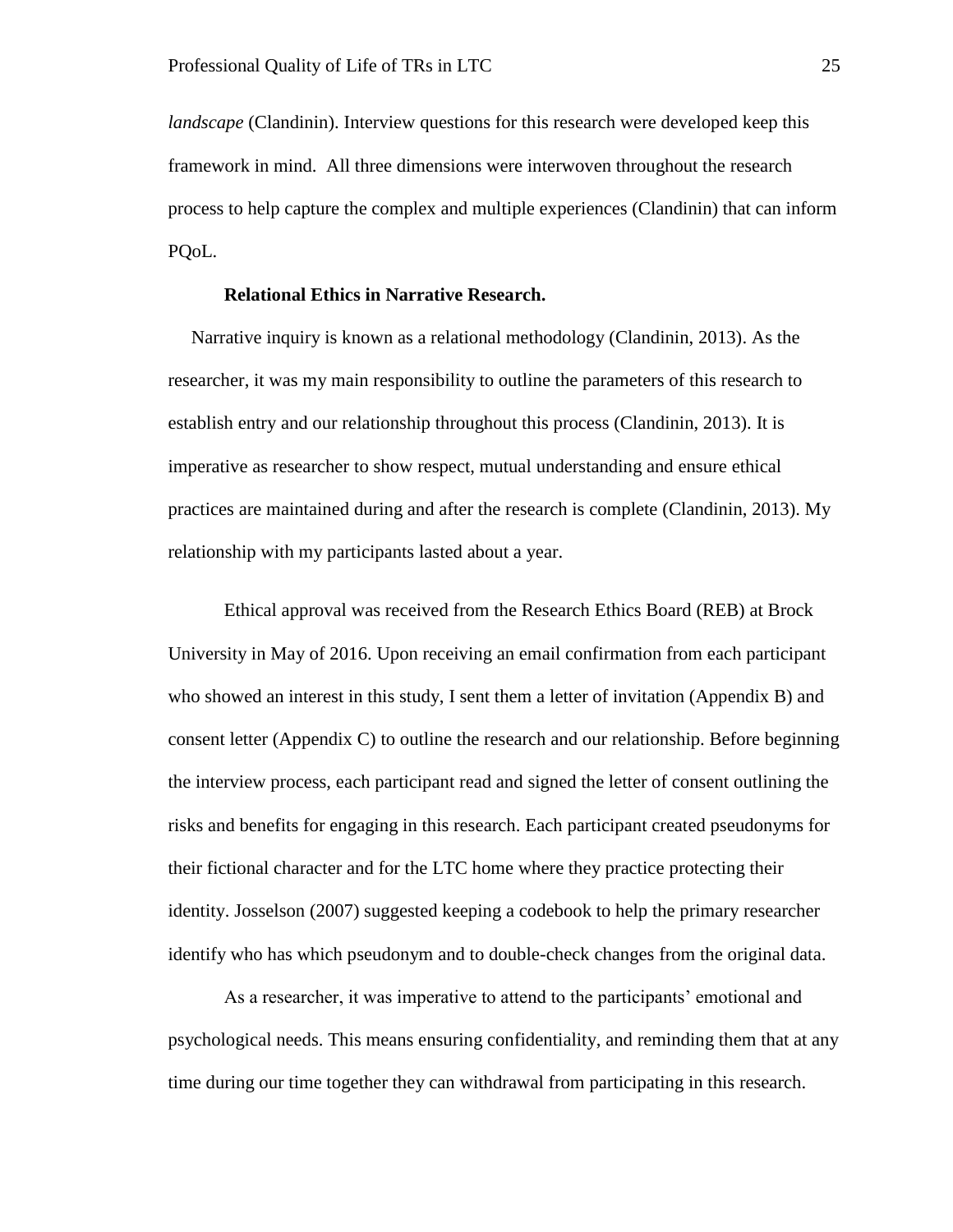Before asking participants to share with me their stories of stress, or conflict within practice during the interview, I told them that if they feel uncomfortable at any time to let me know and we can end the interview. I also provided a list of resources that participants can use in the event they experience emotional discomfort (Appendix F). All participants were given an honorarium as a thank you for their valued time, and effort in engaging in this research. I reviewed all documents several times to make sure that participants' personal information or any identifiers were not on the final document. I asked each participant to look over the verbatim transcript via email and provide me with feedback if changes needed to be made. Participants reviewed their narrative account offering feedback and changes to language and were asked to see if their stories fit within each narrative thread. The transcripts and interim texts were stored on my passwordprotected computer. My supervisor, participants and myself are the only ones who viewed the original transcripts. All field texts (e.g., journals, observations, printed copies of the interviews) were stored in a locked cabinet in my home. Audio recordings were destroyed once all interviews were finished being transcribed.

## <span id="page-31-0"></span>**Research Design and Consideration**

I inquired into the professional lives of four participants over the course of a year. Field texts were collected from participant interviews, their artifact in story form, my field notes, and my reflective journal. I outline here my journey engaging in narrative inquiry.

# **Negotiating Relationships: Seeking participants.**

<span id="page-31-1"></span>I began negotiating relationships by asking the Communications Coordinator of Therapeutic Recreation Ontario (TRO) to share the details of my research on social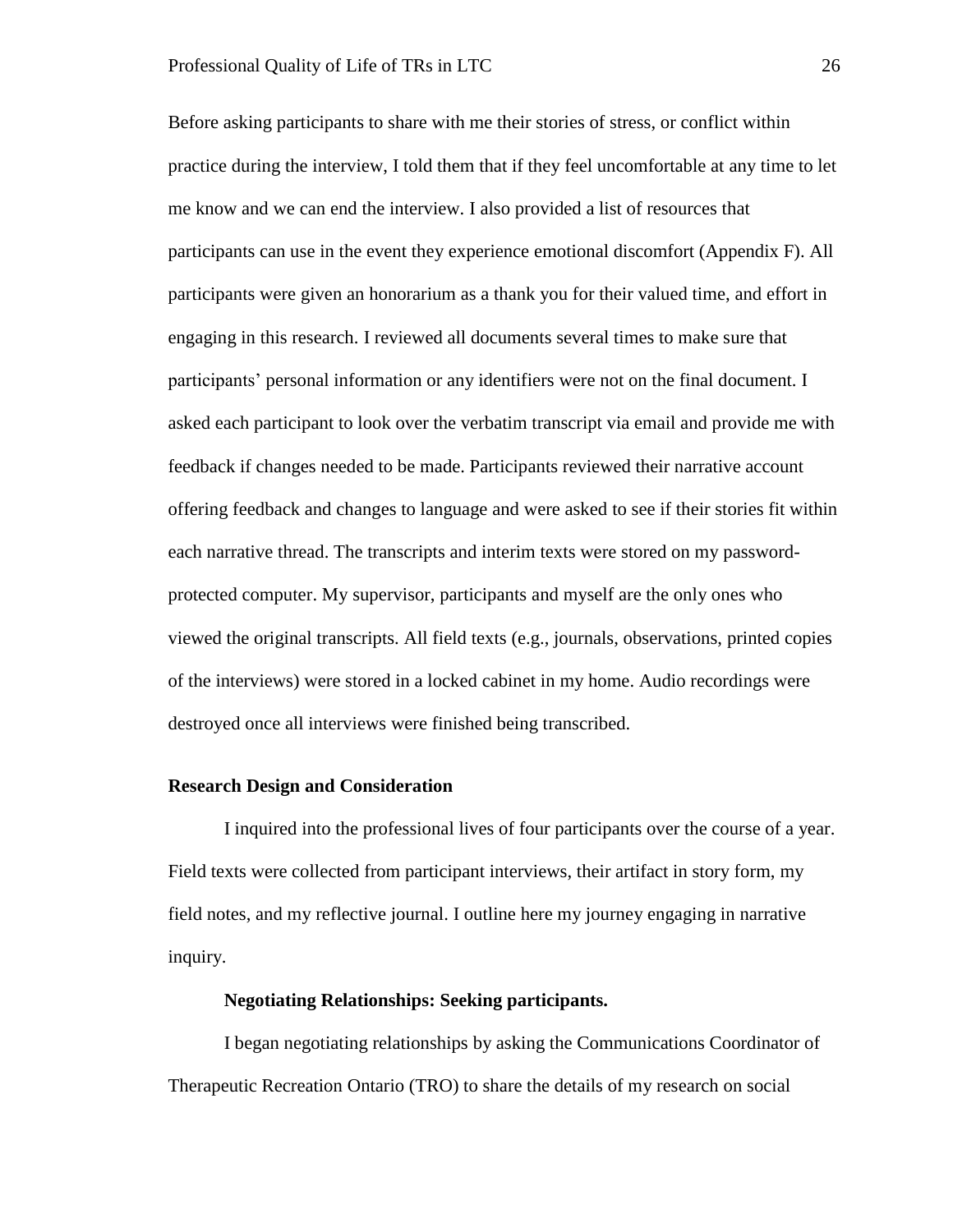media and advertise my recruitment poster with their members (Appendix A). Potential participants interested in this study were asked to email me or my supervisor. Once someone contacted me, I forwarded a letter of invitation which outlined the details of my study (see Appendix B). I also used the membership directory to reach out to practitioners who were listed as working in LTC homes in the GTA (Greater Toronto Area) and who met my inclusion criteria:

- a) Participants must be working full-time in LTC as a recreation therapist or assistant (showing consistent engagement in one facility)
- b) Participants must be a member of TRO, holding R/TRO or CTRS credential (most job descriptions in Ontario suggest Recreation Therapists hold their R/TRO and or CTRS)
- c) Participants must have at least 3 years of practice experience as a TR professional in LTC home specifically (in order to have ample experience to pull from when sharing stories)
- d) Participants must be practicing in the Greater Toronto Area (for researcher convenience).

To ensure participants would be a good fit for this research I arranged a phone call with each of the potential participants where I discussed the parameters of the research and shared my experiences about why I was interested in this topic.

# **Pilot Interviews.**

<span id="page-32-0"></span>Before engaging in the interview process, I conducted two pilot interviews to help me practice for my interviews with professionals. Doody and Doody (2015) suggest that pilot interviews allow researchers to gain confidence in conducting an interview. This also assists the researcher in identify changes in wording, phrasing and provide an opportunity to develop prompting or probing skills to get in-depth lived experiences. Based on my experiences in the pilot interviews and reflecting with my academic supervisor, the phrasing of some questions was modified and probing questions were developed for use in the interview guide. I revised my questions using more open-ended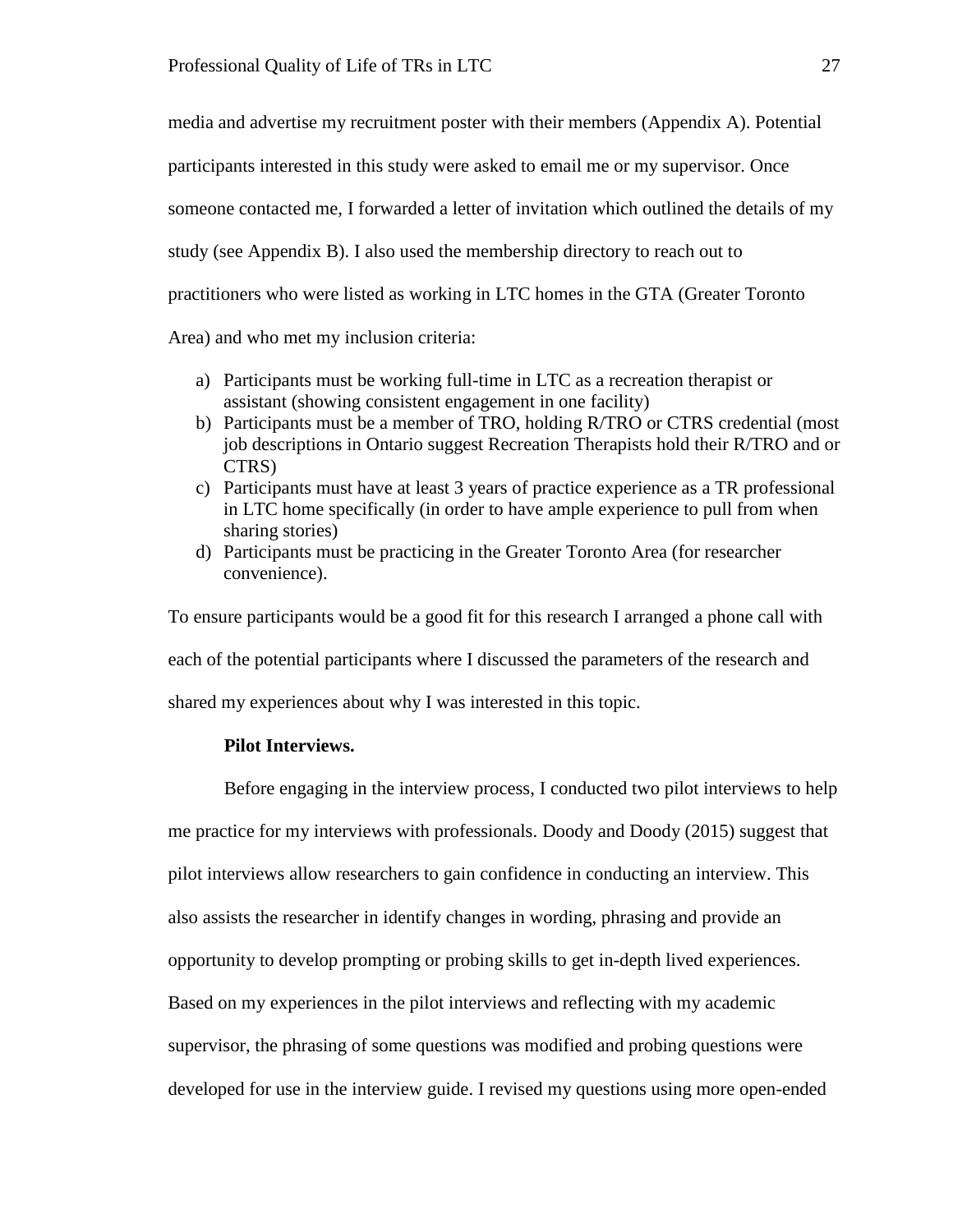phrasing such as: "*Tell me about an experience that you found to be very stressful, or what brought you joy in your practice*". Follow up questions included: "*Where did this experience take place, who were you with, can you tell more about that, how does this experience contribute to your sense of PQoL?*" I found these questions useful to stay in line with the three commonplaces for narrative inquiry and allowed for elaboration of details related to their lived experiences. I learned that it is important to focus on how the question is asked to get meaningful and descriptive responses.

## <span id="page-33-0"></span>**Data Collection: Multiple Field Texts**

I chose to conduct two in-depth face-to-face interviews (lasting between 60 and 90 minutes) with four participants, had them engage in creating two narrative artifacts, wrote personal observations, and engaged in my own reflective journal which allowed me to understand my thoughts and emotions throughout this journey. Data collection started in June of 2016 and finished in September 2016.

## **Interview 1: Discussing PQoL.**

<span id="page-33-1"></span>Before each interview, I emailed my interview guide to the participant (see Appendix D) to allow an opportunity to reflect in advance and ensure transparency. I began each interview with sharing my story first to make them feel at ease. By sharing my stories participants could identify with the concepts within the PQoL framework. I focused this interview on what brought participants into the field, how they described PQoL and explored what a typical and atypical day looked like in order to better understand the complexity of their role as a recreation therapist. I also asked questions related to three positive and negative experiences that have influenced their PQoL. I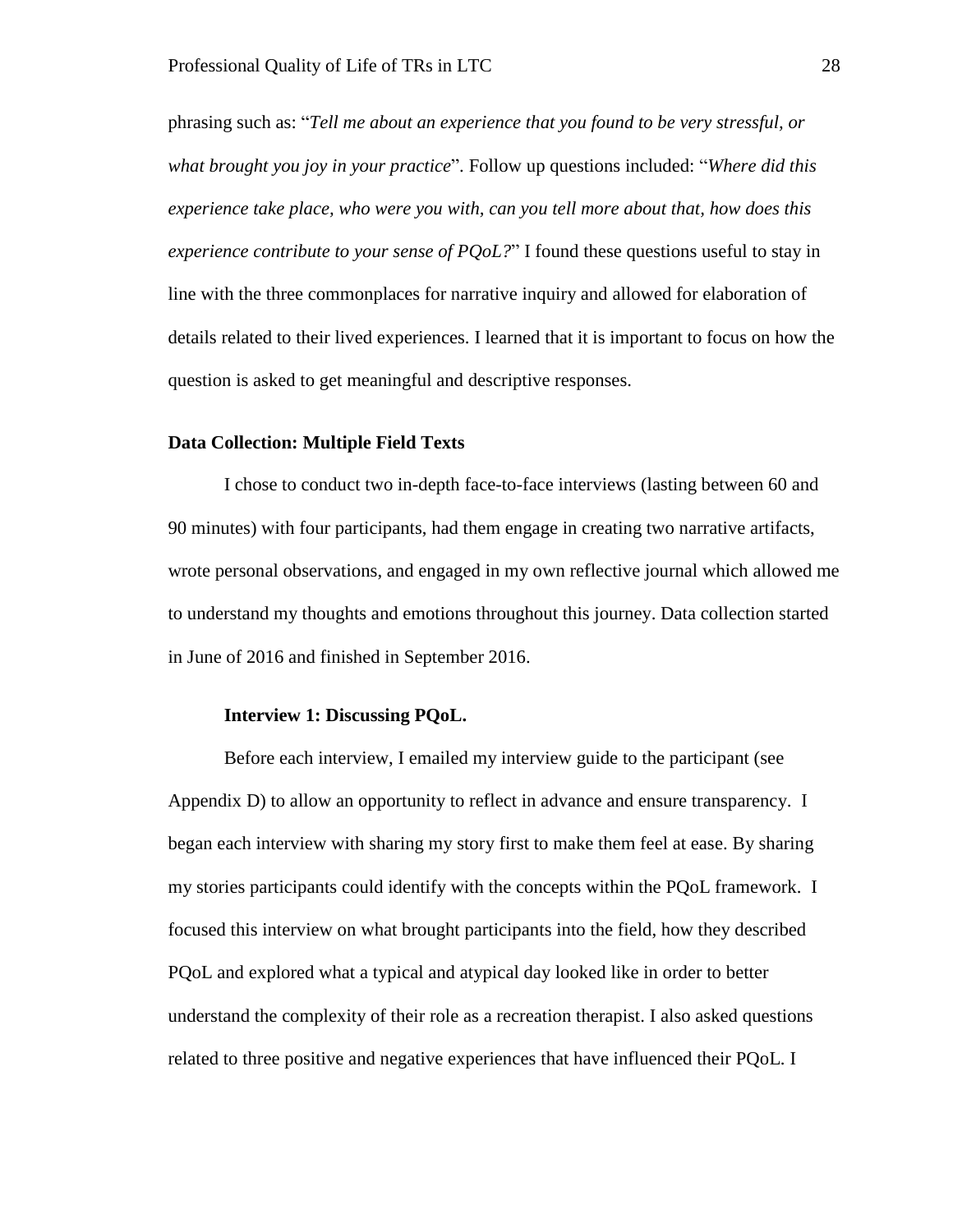prompted participants to share the kinds of emotions they experience with residents, coworkers, and family on any given day.

At the end of the interview, I provided a handout (See Appendix G) to help participants develop their narratives. Participants were asked to write two experiences in the form of a story, and bring them to our second interview to discuss with me. These artifacts helped to prompt stories of significant times, events and people (Clandinin, 2013; Clandinin & Connelly, 2000). According to Kim (2016), artifacts such as writing stories can further aid in the story-telling process. Clandinin and Connolly (2000) explain that writing stories is a form of reflection on past experiences to engage in further dialogue based on the participants telling and knowing. Participants emailed me their narratives prior to their second interview which allow me an opportunity to generate probing questions related to the narratives. I transcribed the first interview and reviewed it in-depth before scheduling the second interview with each participant.

## **Interview 2: Reflecting on positive and negative kinds PQoL experiences.**

<span id="page-34-0"></span>At the start of the second interview, I asked follow-up questions from the previous interview in order to solicit more detail and clarification of my interpretation of their lived experiences. We then moved on to reflecting on the two narratives (artifacts), and considered how one's sense of PQoL has changed over their career. I also asked a 'miracle question' looking to draw out their hopes and dreams for the future of TR in LTC (See Appendix E). I spent most of this second interview unpacking or unloading their struggles and successes while critically reflecting how practitioners make meaning of experiences offering knowledge found within TR relationships and practice (Briscoe  $\&$ Arai, 2015). Fragments from their artifact appear in their narrative accounts (Chapter 4)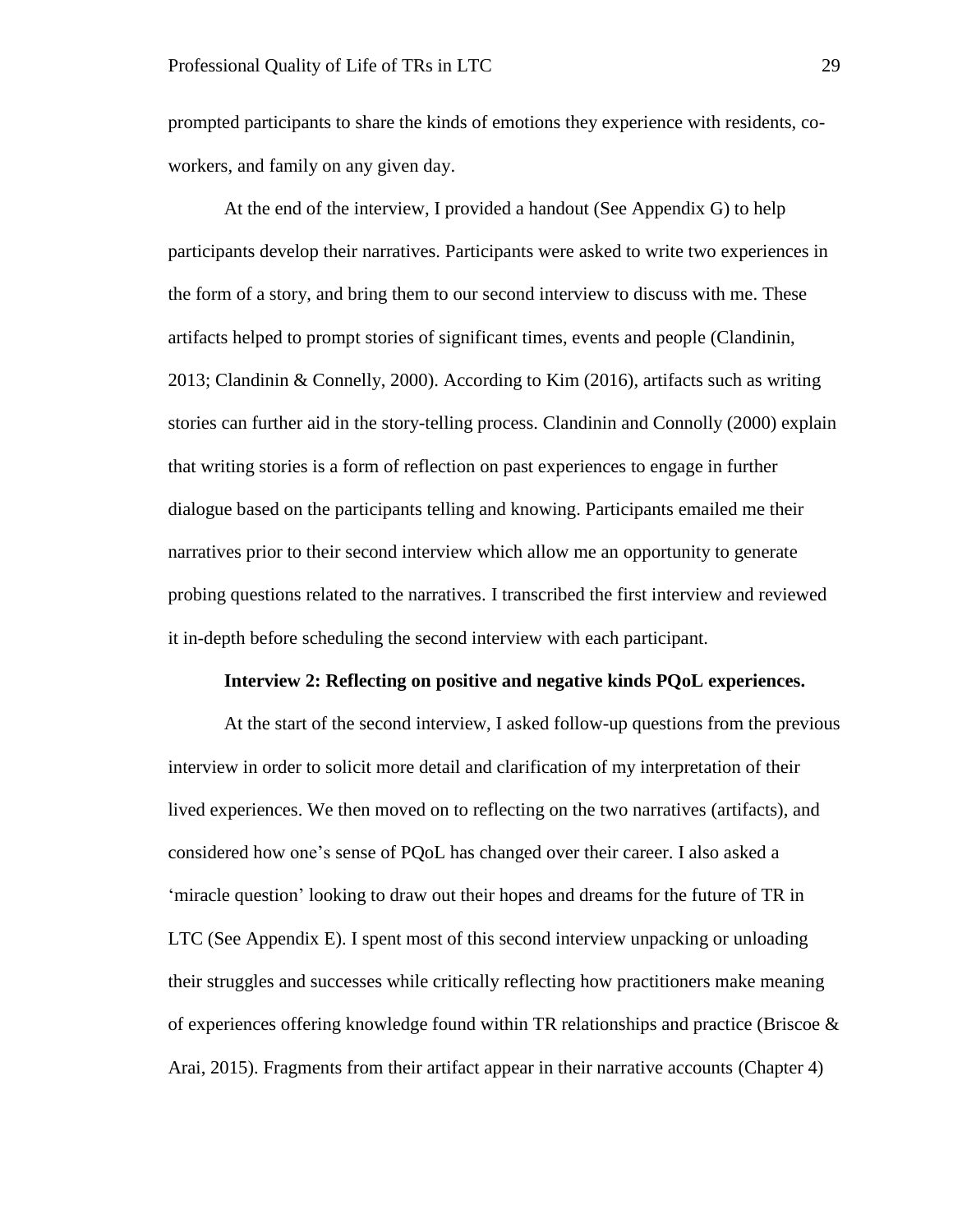and in the findings chapter (Chapter 5). The gap between first and second interviews ranged between 4-6 weeks based on the schedule of the practitioners.

## **Observations as field texts.**

<span id="page-35-0"></span>I wrote observations after each interview where I considered and acknowledged hesitancy in body language, tone of voice, incongruence in quotes, the atmosphere of the interview, and documented questions based on the responses for further inquiry. I used these notes to help prompt follow-up discussions to clarify any misunderstandings or new perspectives.

## **Engaging in reflexive journaling.**

<span id="page-35-1"></span>Reflexivity helps produce depth of knowledge by processing the meaning of the researchers' experiences during the research process (Kim, 2016). I kept a reflexive journal which allowed me to understand my thoughts and emotions throughout this journey. In my entries, I wrote about what I learned from participants, how I thought our interactions went, and highlighted the sensitive and emotional stories they shared with me. I also wrote about how these stories impacted me as a practitioner and researcher. I asked myself questions like: *what did I learn from their stories; how do I relate or not relate to these experiences; what does it mean to be with my participants; how do I maintain personal and professional integrity as I write and be with my participants; what personal thoughts, feelings or actions have changed throughout this process; who am I in this narrative inquiry and how might have I influenced their responses?* Journaling continued as I analysed the data and worked in the field. This journal supported acted as a check in and allowed me to continue to be self-reflective of my own practice both the positive and negative aspects in being a helping professional.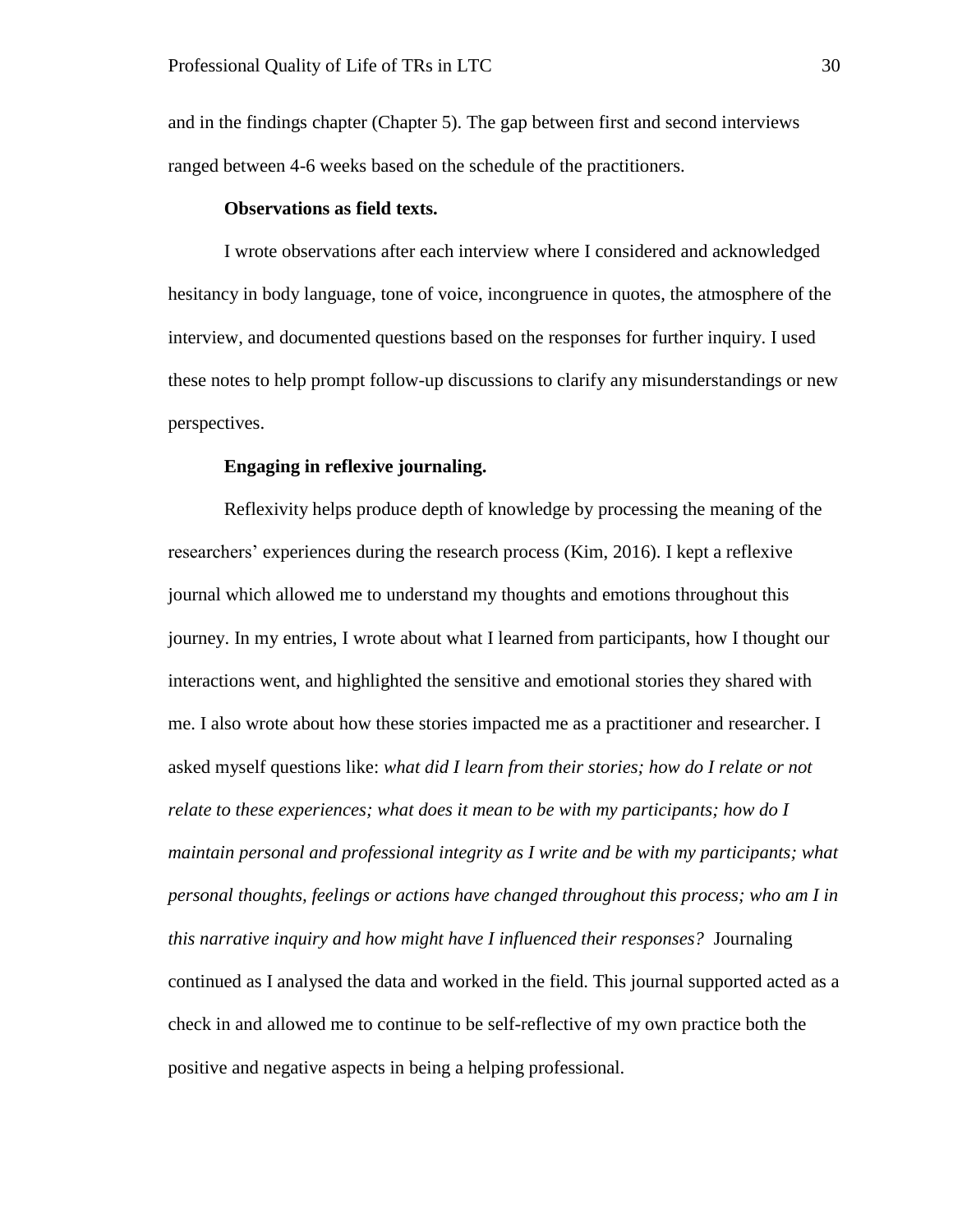#### **Data Analysis: Field Texts to Interim text to Research texts**

The most challenging aspect of this research was representing and interpreting participants' voices which can be a very messy and lengthy process (Hunter, 2010). Each interview was audio- taped and transcribed verbatim lasting approximately sixty minutes in length. After listening to each audio recording, I jotted down notes and reflected after I finished transcribing each interview. I made sure to notice changes in tone, emotions revealed, and cross-checked with my observations when participants paused in conversation. I used two levels of analysis – first, I developed narrative accounts (interim texts) to represent their unique experiences and describe how their Professional Quality of Life has unfolded (see Chapter 4). I then created narrative threads (plotlines/ summarizing multiple storylines) (see Chapter 5). In the final research texts (chapter 6), I return to the personal, social and practical justification (Clandinin, 2013).

In the first level of analysis, after transcribing each of the interviews individually, I began developing their narrative accounts of each practitioner. To assist with this process, I used the analytic tool of *broadening, burrowing and storying* based on Connolly and Clandinin's (1990) work as cited by (Kim, 2016). *Broadening* includes putting each participant's stories in order, making notes on their values, what brought them into the field of TR, how they described TR, the culture of their work environment, caseload, and how they managed their professional work life. *Burrowing* focuses on specifics such as emotions, and describes how participants have come to their understandings and dilemmas related to PQoL (Connolly & Clandinin, 1990; Kim, 2016). *Storying* captures transitions and what occurs over time (Connolly & Clandinin, 1990) with the following questions used to assist storying: *what is the meaning of the event?*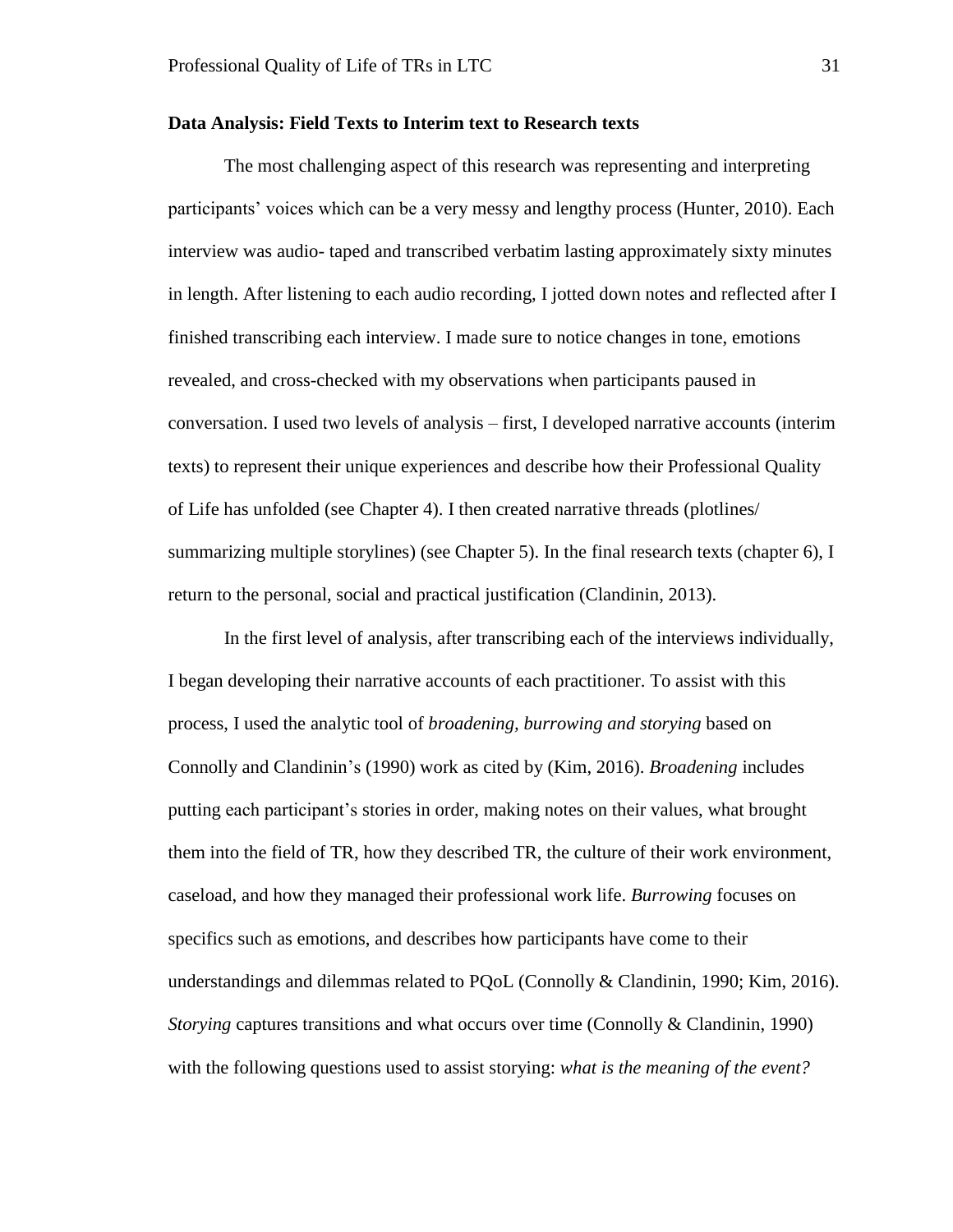and *how might s/he create a new story of self which changes the meaning of the event, its description, and its significance for the larger life story the person may be trying to live?*  During this stage, I came to create new stories, such as narrating an ordinary day and a TR job description based on my participants' data (see Chapter 4). The narrative threads also demonstrate storying-describing changes, and reveal bigger picture understandings.

Further, I used the three-dimensional narrative inquiry framework to develop the narrative accounts in this first level of analysis (Clandinin, 2013; Clandinin & Connelly, 2000). To address *temporality,* I share significant past experiences that brought Rose, Isabel, Louise and Leah into the field of TR, describe how they perceive TR in LTC and positive and negative experiences related to PQoL. To address *sociality,* I looked at the relationships participants had with their residents, co-workers as well as with me. I also described the kinds of emotions, feelings ad actions from these relationships (Clandinin, 2013). Lastly, I highlight their reflections, values, intentions and purpose as a TR and how they manage work-life balance over the course of their career. To address place, I examined where participants lived experiences were unfolding especially within their work environment.

In the second level of analysis, I used the broadening tool with the aim of generating overarching themes (Clandinin, 2013). The narrative threads were primarily based on the second interview discussing their artifact revealing a deeper and broader awareness of experiences (Clandinin, 2013) of the positive and negative kinds of lived experiences that shape PQoL in LTC. I focused on analyzing the two stories they brought to the second interview as well their hopes and dreams for TR based on the miracle question. I listened to each audio recording multiple times, read and re-read the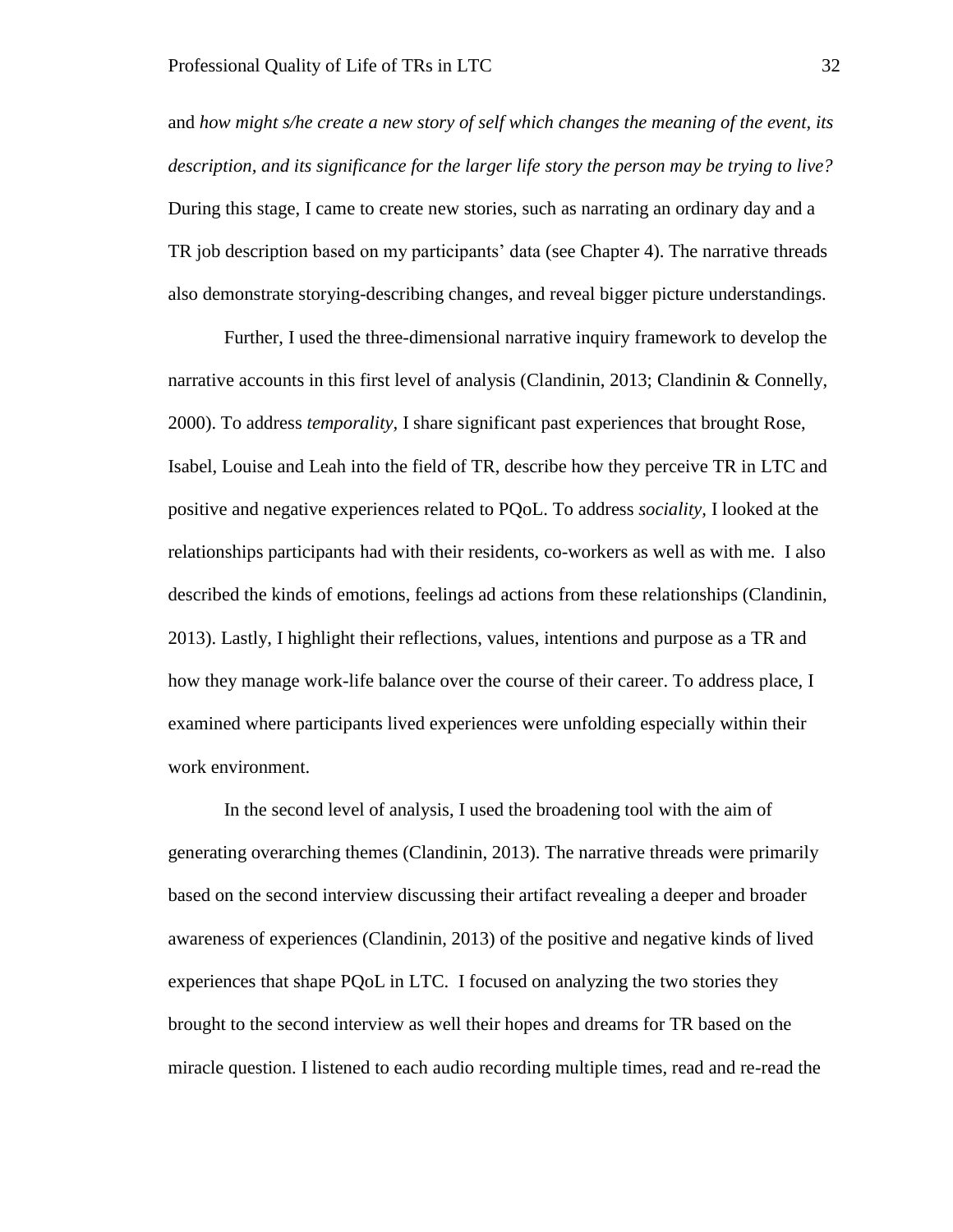transcriptions and reviewed my field notes to get a better sense of the meaning their lived experiences. I made notes on based on the similarities and differences across their experiences. I used direct quotes and fragments of their stories to accurately convey their understanding and interpretations. I also integrated what I noticed, and some of my reflections within the narrative threads. The narrative threads were sent to each of the participants where I asked them if they could see themselves within each thread and if I captured the meaning of their experiences within each thread. Finally, chapter 6 represents the main findings across their stories illuminating social, environmental and personal contexts that shape PQOL in working in LTC.

#### **Trustworthiness in Narratives**

Trustworthiness in narratives is often questioned in relation to its legitimacy in presenting forms of truth (Duff & Bell, 2002; Hunter, 2010). Clandinin and Connelly (2000) explain that good quality narratives display "adequacy, authenticity and plausibility" (p. 185). I align with Clandinin's (2013) understanding that narrative inquiry does not seek to generalize lived experiences but rather offers multiple ranges and representations of lived experiences. Narrative inquirers understand that participant stories are viewed as recollections, not exact duplications of original experiences (Duff & Bell, 2002; Clandinin, 2013). Trustworthiness of narratives is found in the "detail, rich, temporally unfolding, narrative accounts as they represent the lived and told experiences of the participants and the researcher" (p.206).

Central to judging worthiness in narrative inquiry is keeping with conceptual, ontological and epistemological commitments (Caine, Estefan & Clandinin, 2013; Clandinin, 2013). Clandinin (2013) offers twelve touchstone considerations to help judge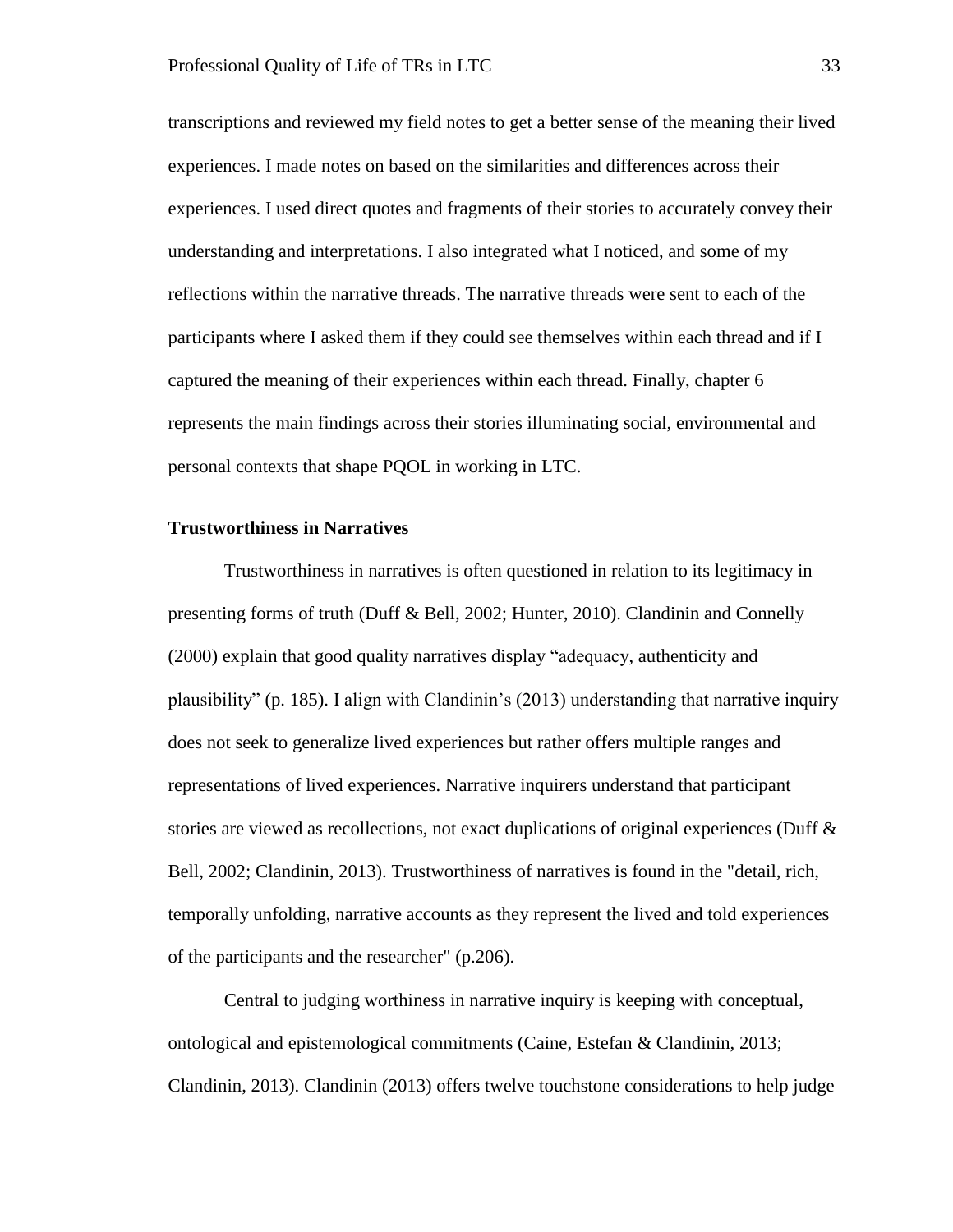the quality of narrative inquiry. These include: "*relational responsibilities; in the midst; negotiation of relationships; narrative beginnings; negotiating entry in the field; moving from field texts to interim and final research texts; representing narratives of experiences in ways that show temporality, sociality, and place; relational response communities; justification - personal, practical, social; attentive to multiple audiences; commitment to understanding lives in motion*" (Clandinin, 2013, p. 212).

Throughout this chapter I have already explained how I was attentive to most of these touchstones. Below are the remaining touchstones.

- *Representing narrative of experience in ways that temporality, sociality and place* can be found in chapters 4, 5 and 6.
- *Relational response communities*: throughout this process I remained connected with my supervisor and committee to provide dialogue and feedback for on-going concerns and ensure thoughtfulness and believability as I wrote the narrative accounts and threads.
- *Justification:* can be found in chapters 1 and 2. I also re-visit this in chapter 6.
- *Attentive to multiple audiences:* while writing this research, I considered multiple perspectives including TR educators, practitioners, researchers, and the LTC system. I outline implications for multiple audiences in chapter 6.
- *Commitment to lives in motion*: this research provides a glimpse into the lives of four practitioners. Their stories revealed how PQoL is a fluid construct that changes over time based on place and interaction with people. Although it is a subjective and a personal understanding, some key aspects are universal. It is important to note we (practitioners and I) are still developing PQoL after our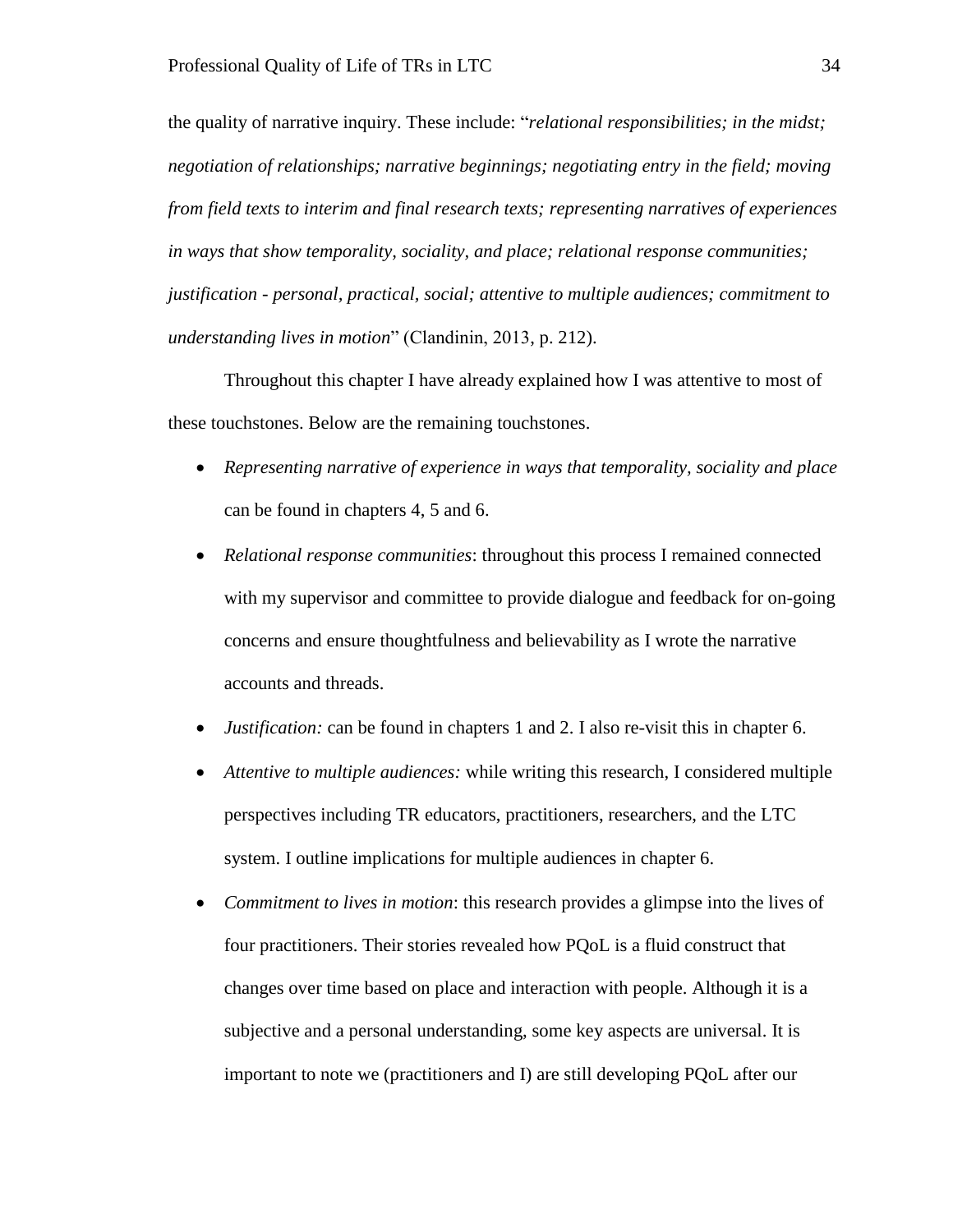interactions. Keeping in mind there is no final story or no solution (Clandinin, 2013). PQoL will always be changing based on experiences and will continue to change outside of this research context.

This chapter provided a detailed layout of the research design and methodology to understand PQoL of TR professionals working in LTC homes. In the next chapter, I narrate an ordinary day from the perspective of a TR practitioner and introduce the four participants - *Rose, Isabel, Louise* and *Leah*.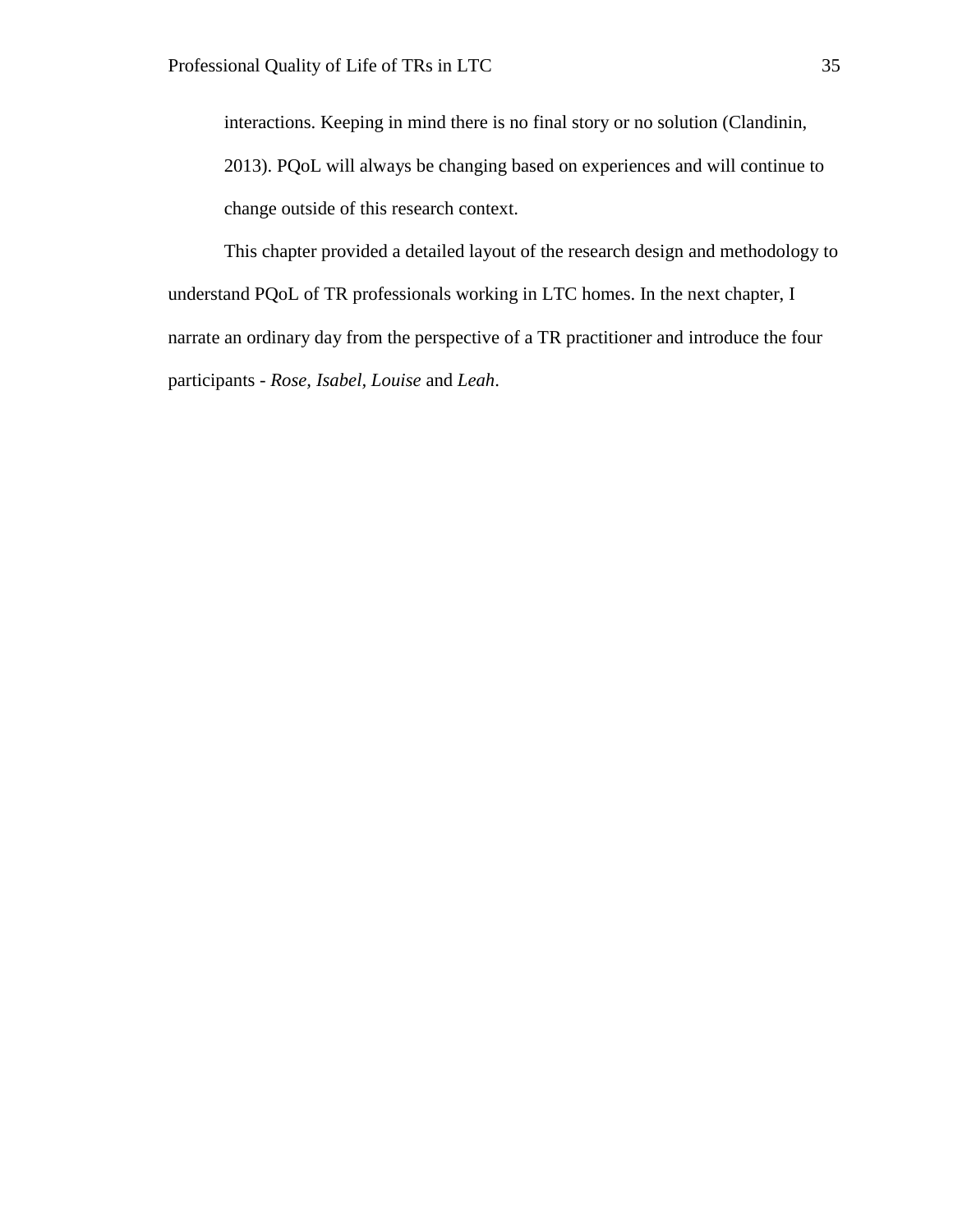#### **Chapter Four: Narrating a Typical day and Meeting the Four participants**

During the first interview, participants shared a typical day in LTC. Their stories described the fullness of their days, while providing context to their physical landscape. Participants found their work environment to be challenging – whether that was the result of the structure of the calendar, fitting programs between meal times and how fast paced the days are in LTC – but their stories of stress were often juxtaposed with experiences of fulfilment and how time would fly by. These typical days revealed the many events and situations that could shape the professional landscape of a TR practitioner. I composed a narrative story to highlight tensions, dilemmas and common challenges facing TR practitioners each day based on their situations and language used. Participants' text is included in italics. Further, I created a job description highlighting the disconnection to what is expected and what occurs from the perspectives of a therapeutic recreation professional.

Lastly, in this chapter I tell the stories of four participants *Rose, Isabel, Louise and Leah* sharing their narrative accounts. Clandinin (2013) considers narrative accounts as interim texts revealing the multiple unfolding perspectives of PQoL. Each shared with me a yearning to help people and make a positive impact on those they serve. They all brought a unique perspective of what it was like to be a TR in LTC while also providing me a glimpse into each as an individual. Most TR practitioners connected PQoL to finding work life balance.

# **Narrating a Typical Day in LTC - Perspective of a TR**

The recreation therapist enters through the LTC home doors taking a long deep breath as she begins developing the long check list in her mind of all the items that need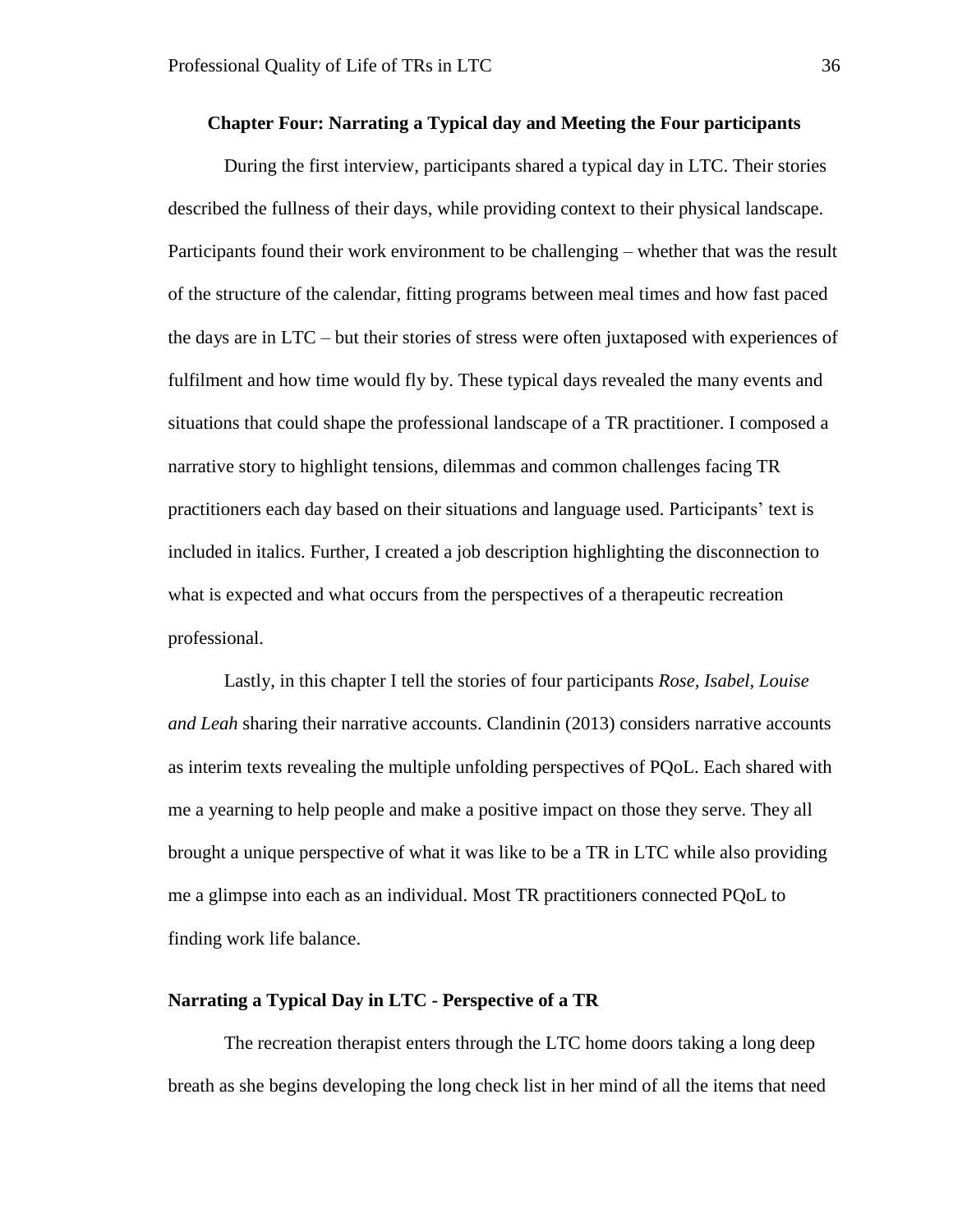to be completed before she goes home. Once at her desk, she begins checking emails, phone messages and the 24-hour report. She *then moves on to updating all the orientations boards on her home areas, delivering newspapers, and completing any documentation missed from the night before*. As she walks onto the home area to assist with meals, she intervenes between two residents who are arguing. She thinks to herself: *I don't know why I am even there [...], is this a part of the job? No, it is not what I signed up for but it is not going to change.*

Between helping with meals and working around personal care, at least four TR programs need to find their way into the day. These programs can include structured and unstructured small group and large group programming or even one to ones. However, other moments creep in throwing the day's plans out the window. A family member, other staff and or residents will grab her attention and need her to *put out fires*. As this is going on, *residents will ask you to grab their favourite pink sweater''* or *will need you help them find their missing car keys, purse or even need you to take them to the washroom because other staff refuse to take them.* Hearing this, the Personal Support Worker (PSW) calls out from across the hall: *we just finished toileting him/her*.

Meanwhile, the recreation therapist realizes she is now late for her own program and residents are waiting outside the activity room. She quickly collects resources needed for the program and helps residents get settled. As she finishes the program, and starts assisting residents back to their rooms, a voice over the intercom says – 'recreation therapist please report to the family care conference on the  $2<sup>nd</sup>$  floor'.

While in the care conference, families voice how they feel that their father has not attended each and every recreation program offered on the calendar. The recreation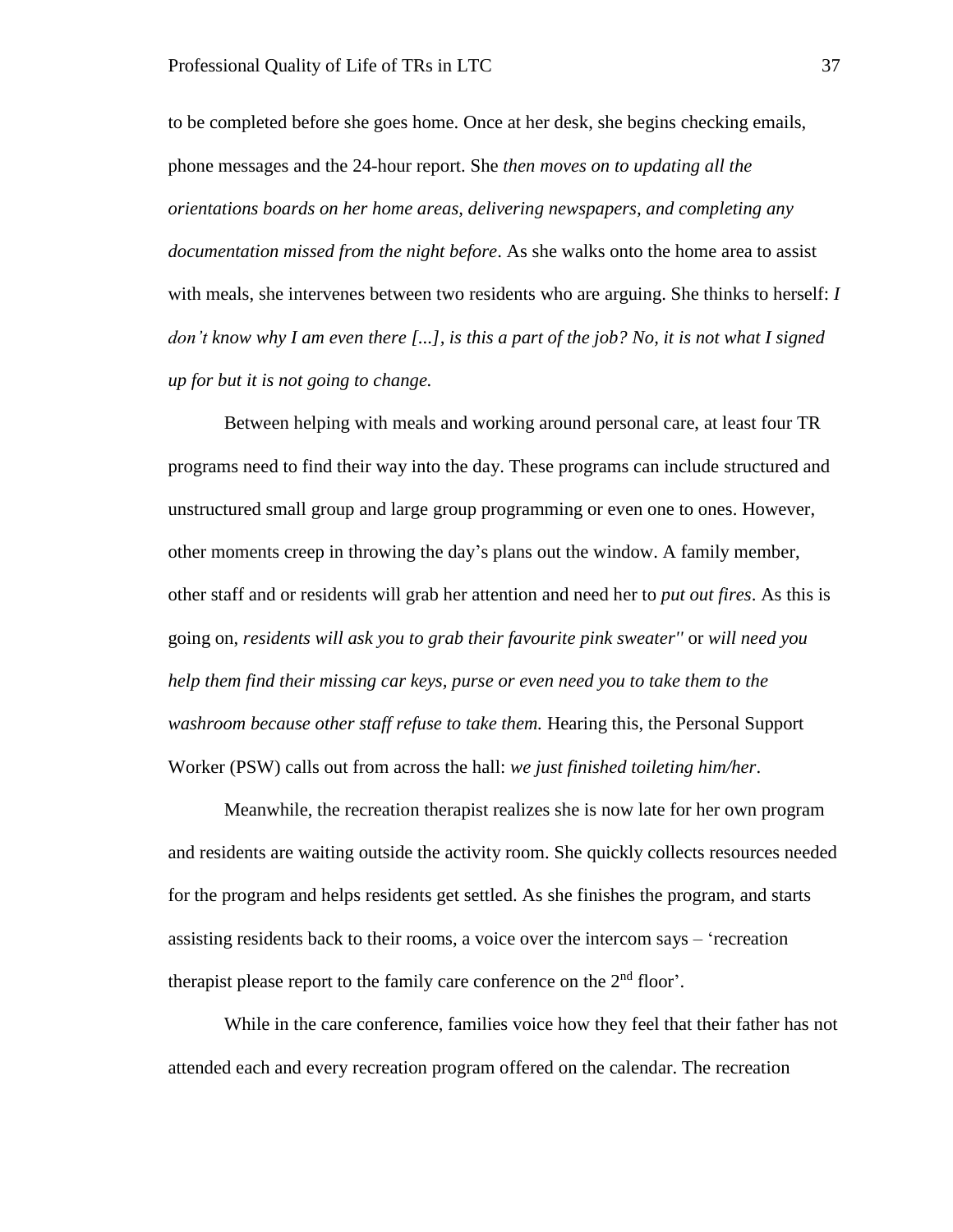therapist shares how the initial and ongoing assessments and evaluations determine that their father is not the best fit for some programs based on their needs, abilities and interest. As the family becomes upset making it seem like the TR department does nothing for their loved one, the recreation therapist begins thinking internally: *we are not a cruise ship here*. Family then suggest that management should offer more group programs as they perceive large events to be most beneficial and therapeutic. As the recreation therapist walks away from this situation (feeling depleted after trying to educate and justify her actions), she remembers she still needs to lead two more programs and help her co-worker prepare for the outing later this afternoon.

As the day comes to an end, she remembers *documentation should have been in there [in the day] and you can see what falls through the way-side when you are running around trying to put out fires all day. Then you get a call into your manager's office, hey so and so's paperwork is overdue ...* She then stops to think: I *knew that I forgot about it as I was running around".* Then as she tries to leave for the night, *a resident is trying to follow her home and does not want [her] to leave. The resident has been reasonable when she tells her I should go and feed my cat and walk my dog. But, like it is still hard to see someone be very upset at the end of your shift …screaming that they wanted to go home, throwing their walker into the window. And you know she is just the sweetest, sweetest person who just really gets bad sun-downing at night. It's hard to see how she is earlier in the day to how they are later on in the day and to see the amount of turmoil they are in and you can't let them go home and you have to try.* She thinks to herself: *like am I the only one who can talk to this person.* The *feeling of guilt* sets in as she tries to leave for home and *the resident continues to call out for help*. Making her way to her car,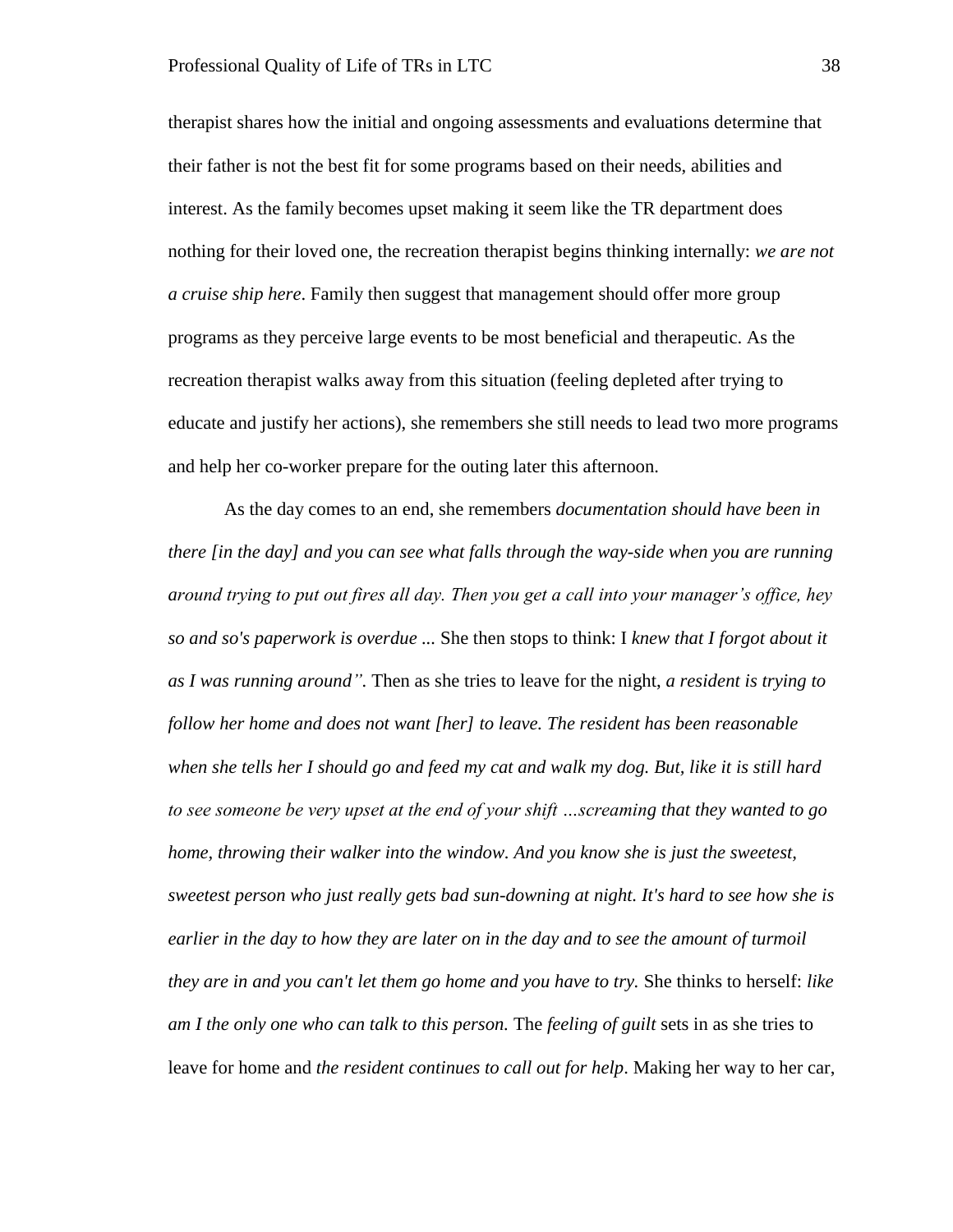way past the time of her shift has ended she re-plays the many events and the kinds of emotions that were experienced during the day thinking to herself I survived another day...then she wonders, did I even have my lunch today!?

The figure below (Figure 1.1 Job description for Recreation Therapist in LTC) is made from the voices of participant's. The job description along the left-hand column is adapted from an existing positing. The job description along the right-hand column are based on interactions with my four participants (their words are italicised).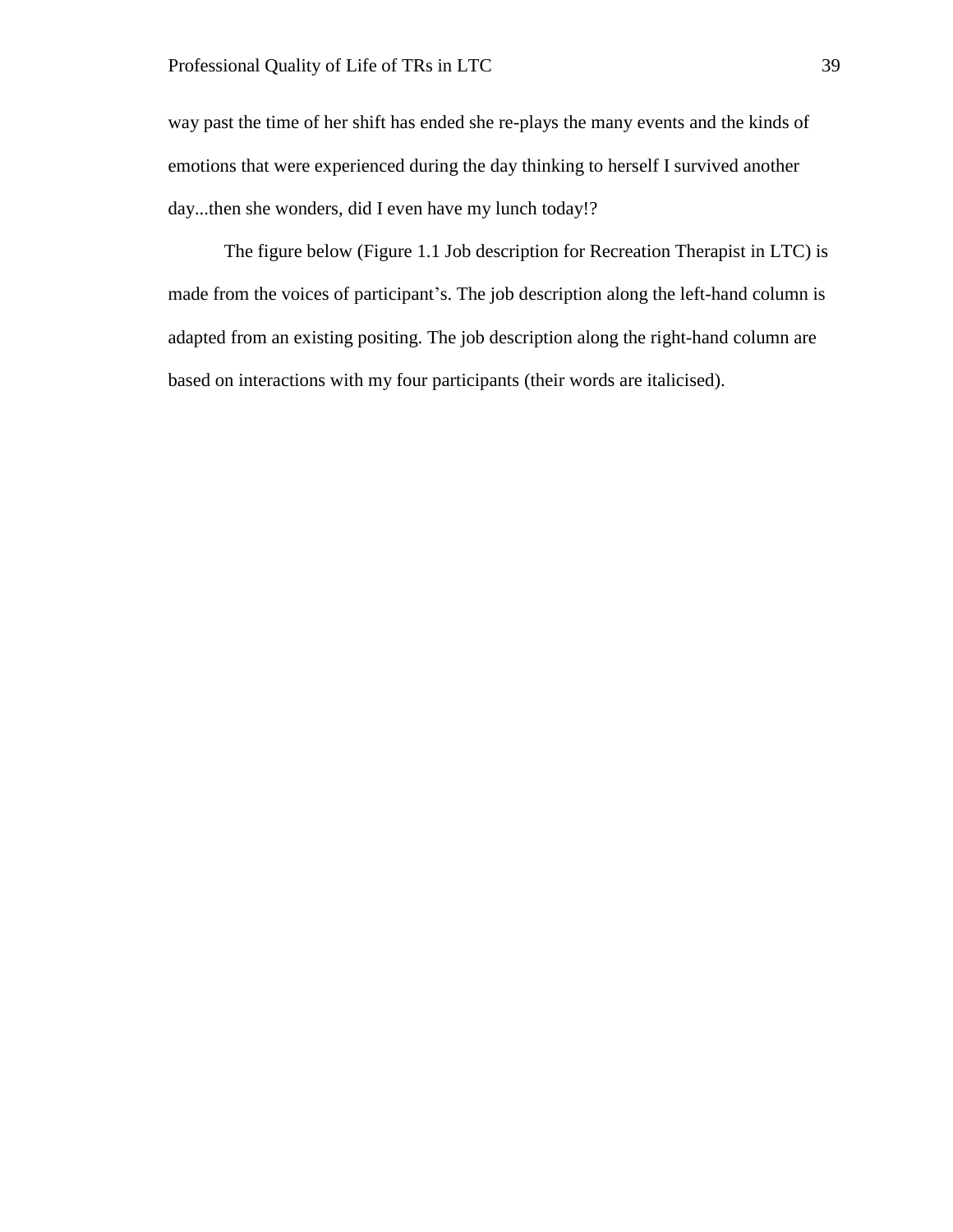| Figure 1.1: Job Description for Recreation Therapist in LTC                                                                                                                                                                                                                                                                                                                                                                                                                                                    |                                                                                                                                                                                                                                                                                                                                                                                                           |
|----------------------------------------------------------------------------------------------------------------------------------------------------------------------------------------------------------------------------------------------------------------------------------------------------------------------------------------------------------------------------------------------------------------------------------------------------------------------------------------------------------------|-----------------------------------------------------------------------------------------------------------------------------------------------------------------------------------------------------------------------------------------------------------------------------------------------------------------------------------------------------------------------------------------------------------|
| <b>Composite Posting</b>                                                                                                                                                                                                                                                                                                                                                                                                                                                                                       | <b>Interpretive Posting</b>                                                                                                                                                                                                                                                                                                                                                                               |
| The Recreation Therapist is responsible for                                                                                                                                                                                                                                                                                                                                                                                                                                                                    | The Recreation Therapist will focus on                                                                                                                                                                                                                                                                                                                                                                    |
| assessing, planning, implementing and                                                                                                                                                                                                                                                                                                                                                                                                                                                                          | large groups with no assessments required.                                                                                                                                                                                                                                                                                                                                                                |
| evaluating various physical, educational,                                                                                                                                                                                                                                                                                                                                                                                                                                                                      | Will take direction from family members,                                                                                                                                                                                                                                                                                                                                                                  |
| emotional, social, intellectual, spiritual and                                                                                                                                                                                                                                                                                                                                                                                                                                                                 | other staff with no education in TR and                                                                                                                                                                                                                                                                                                                                                                   |
| leisure interests based on needs of the                                                                                                                                                                                                                                                                                                                                                                                                                                                                        | management. The successful candidate will                                                                                                                                                                                                                                                                                                                                                                 |
| residents.                                                                                                                                                                                                                                                                                                                                                                                                                                                                                                     | be responsible for other undesirable jobs                                                                                                                                                                                                                                                                                                                                                                 |
|                                                                                                                                                                                                                                                                                                                                                                                                                                                                                                                | and responsibilities that other staff do not                                                                                                                                                                                                                                                                                                                                                              |
|                                                                                                                                                                                                                                                                                                                                                                                                                                                                                                                | want to complete.                                                                                                                                                                                                                                                                                                                                                                                         |
| <b>Required Qualifications (but not limited to):</b>                                                                                                                                                                                                                                                                                                                                                                                                                                                           |                                                                                                                                                                                                                                                                                                                                                                                                           |
| University degree in Recreation/<br>Leisure, Gerontology, and or a degree<br>in Health Sciences with a post-graduate<br>degree in TR, from a recognized<br>university or equivalent education and<br>experience<br>3 years' experience in LTC Setting<br>Experience with Point Click Care, and<br>or MDS RAI coding and Activity Pro<br>for accurate documentation                                                                                                                                             | University or College Degree in games<br>$\bullet$<br>No experience in LTC<br>Knowledge of and delivery of<br>$\bullet$<br>programs such as <i>Bingo</i> , colouring<br>pages, Connect Four and big events<br>Demonstrate effective time<br>management by being in two places at<br>once<br>Properly document the efficacy of                                                                             |
|                                                                                                                                                                                                                                                                                                                                                                                                                                                                                                                | practice or engage in self-reflective                                                                                                                                                                                                                                                                                                                                                                     |
| Member in good standing with TRO<br>$\bullet$                                                                                                                                                                                                                                                                                                                                                                                                                                                                  | practices on a regular basis without                                                                                                                                                                                                                                                                                                                                                                      |
| and in the process of registration                                                                                                                                                                                                                                                                                                                                                                                                                                                                             | having adequate time in your day                                                                                                                                                                                                                                                                                                                                                                          |
| Key Skills and Responsibilities (but not limited to):                                                                                                                                                                                                                                                                                                                                                                                                                                                          |                                                                                                                                                                                                                                                                                                                                                                                                           |
| Provides recreation therapy activities<br>$\bullet$<br>including outings in accordance with<br>established policy, resident plan of care<br>and within the scope of practice<br>Develops and sustains a plan of care to<br>$\bullet$<br>meet the residents assessed needs based<br>on individual strengths, needs and                                                                                                                                                                                          | "Put out fires" such as resident<br>conflict, staff conflict, sun-downing.<br>Act as " <i>the scapegoat</i> " when residents<br>$\bullet$<br>are bored or experience responsive<br>behaviours<br>Be willing to experience grief, loss,<br>$\bullet$<br>burnout, and moments of discomfort                                                                                                                 |
| interest of residents to establish<br>importance and direction of TR<br>intervention<br>Ensures that thorough evaluation of<br>assessments, intervention plans,<br>program development and program<br>delivery is consistently being<br>completed to ensure efficacy of<br>recreation services<br>Complete proper documentation using<br>MDS/RAI, Activity Pro; observes<br>facilitation of activities, engages in<br>reflective practice to ensure appropriate<br>and thorough programming is taking<br>place | while at work or at home<br>Be " <i>on stage</i> " and/or have the<br>personality of an "energizer bunny"<br>Identify with waking up in the middle<br>of night to think about work<br>Appreciate small moments that help<br>you come through the doors every day<br>"Advocate for TR and be assertive" to<br>help you navigate through challenging<br>situations with residents, family and<br>co-workers |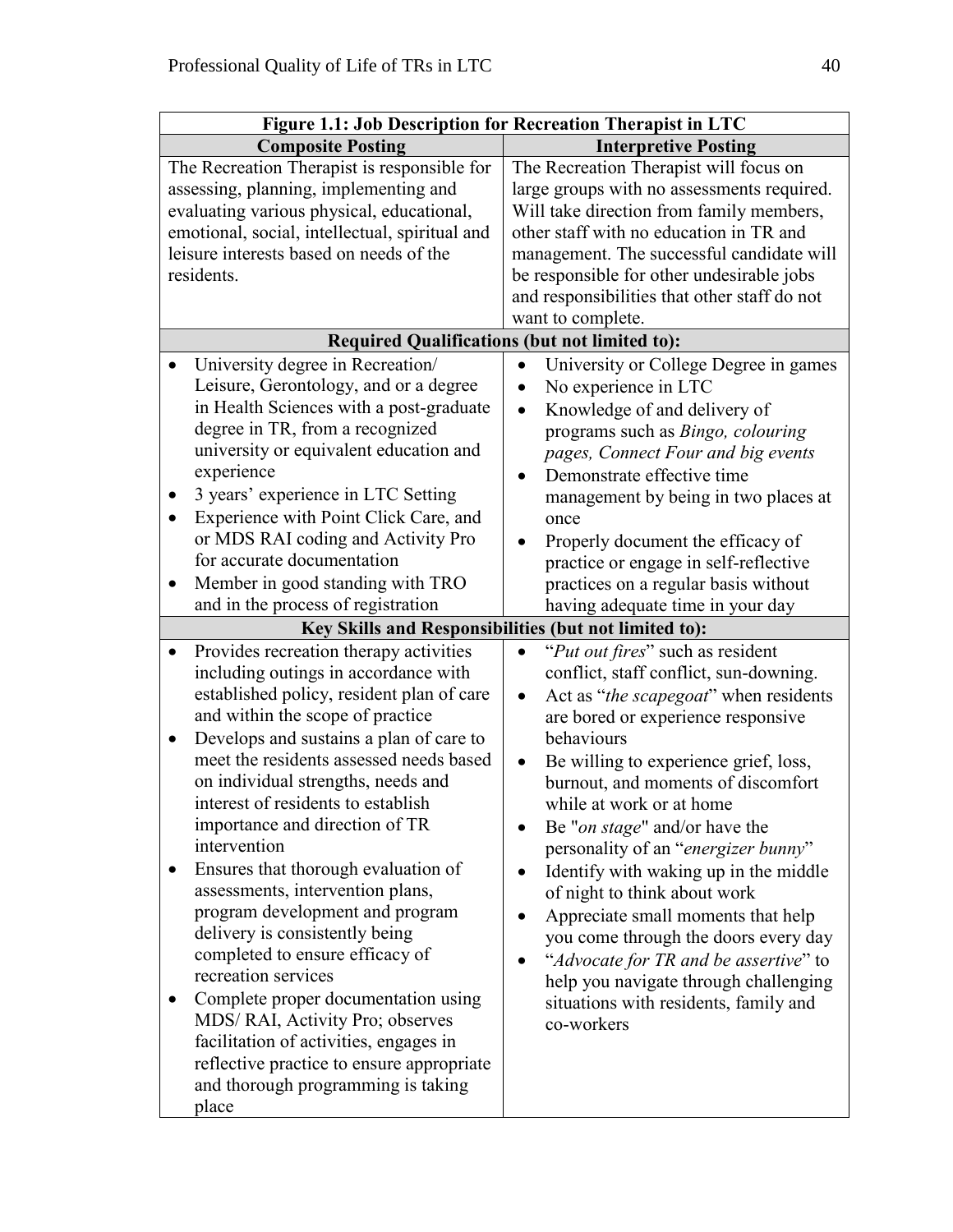## **Meeting Rose**

Rose and I met in the beginning of June and again in July of 2016. As I listened to Rose, I noticed how soft spoken, genuine in nature, and someone who displayed her feelings and opinions openly and honestly. At times, she would use humour to help narrate her experiences. Rose showed enthusiasm for this research during our initial phone call by saying: *''it is about time our profession started having conversations regarding Professional Quality of Life in LTC''*. Although Rose came across as nervous for example in her hand movements and tone of voice, her depth and openness of her stories was undeniable. I also found Rose to be reflective, easy going, considerate, and compassionate. For Rose, engaging in her own leisure helped her step back from tough experiences. Every week Rose plays basketball to de-stress and makes it a habit to have quality family time. Rose eloquently summed up PQoL: *"I think it [PQoL] does draw from your passion, love for the field and love for the clients who you work with...and that's what makes you come back every day".*

Rose is the TR Supervisor at Lake House Care Community (pseudonym) and has been in this role for over two years. Rose also oversees five full- and part-time Recreation Assistants and four casual Recreation staff. She described the caseload ratio for TR to be about 1:60 (1 staff for every 60 residents), which in her opinion was extremely high. Rose found the field of TR after considering nursing and social work. Rose graduated with a University degree in Therapeutic Recreation. She also holds both designations of CTRS and R/TRO. She drives over an hour to get to work each day. Rose stated that for her, the field of TR "*felt like a calling".*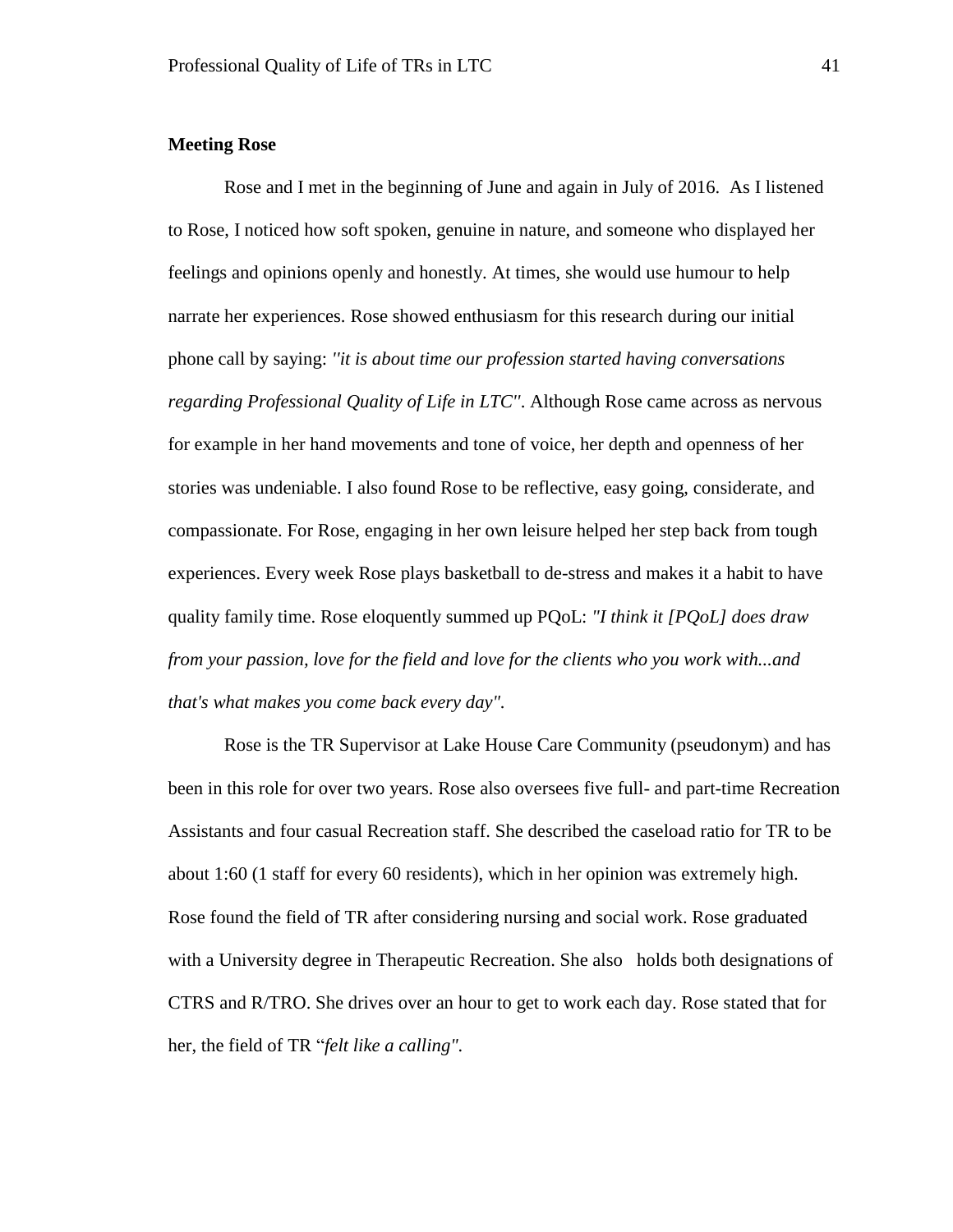*When I was going through high school, I thought 'okay maybe I will be a social worker or a nurse'. And then I thought to myself okay on the nursing side - of all the clinical, life and death decisions - I don't really know if that was for me. And then social worker and seeing the lowest of situations with people...I don't know if that is something that would really fit me. And then I had a Great Aunt who was in a nursing home and I saw the calendar and all the programs and thought this is great, I could be in health-care but I can kind of be on the positive swing of things which was important to me.* 

When I asked Rose to provide me with five words that describe the role of a TR in LTC she used: "*family", "Ministry"* (referring to the institutional guidelines and restrictions)*, "fun", "passion",* and "*many hats"* because TRs tend to juggle other roles outside their professional scope of practice. When we focused our attention on her positive practice experiences, she referred to these stories as "*moments of victory*" where she has done something for her residents that can stretch beyond the eight-hour work day. The common thread in her positive lived experiences was being able to provide special moments for residents like outings or honouring their contributions at their facilities art gallery. When we discussed stressful situations in practice, Rose shared a story of when a resident sustained a minor injury due to a fall on an outing where residents went fishing. Although it was a minor bump on a resident's head, when Rose returned to the home, she felt that management was giving into a culture of fear overshadowing the great conversations and memories had by residents. She told me how management suggested that next time she should inspect each chair before a resident sits down on an outing. She made me laugh when she stated, "*I'm not Goldilocks and will sit on all the chairs to see if this one is just right!?"* She went on to share a story of an irate family member who frequently believed that TR staff were purposely not including her mother in programs. Rose shared how much this situation weighed on her, weeks after the encounter: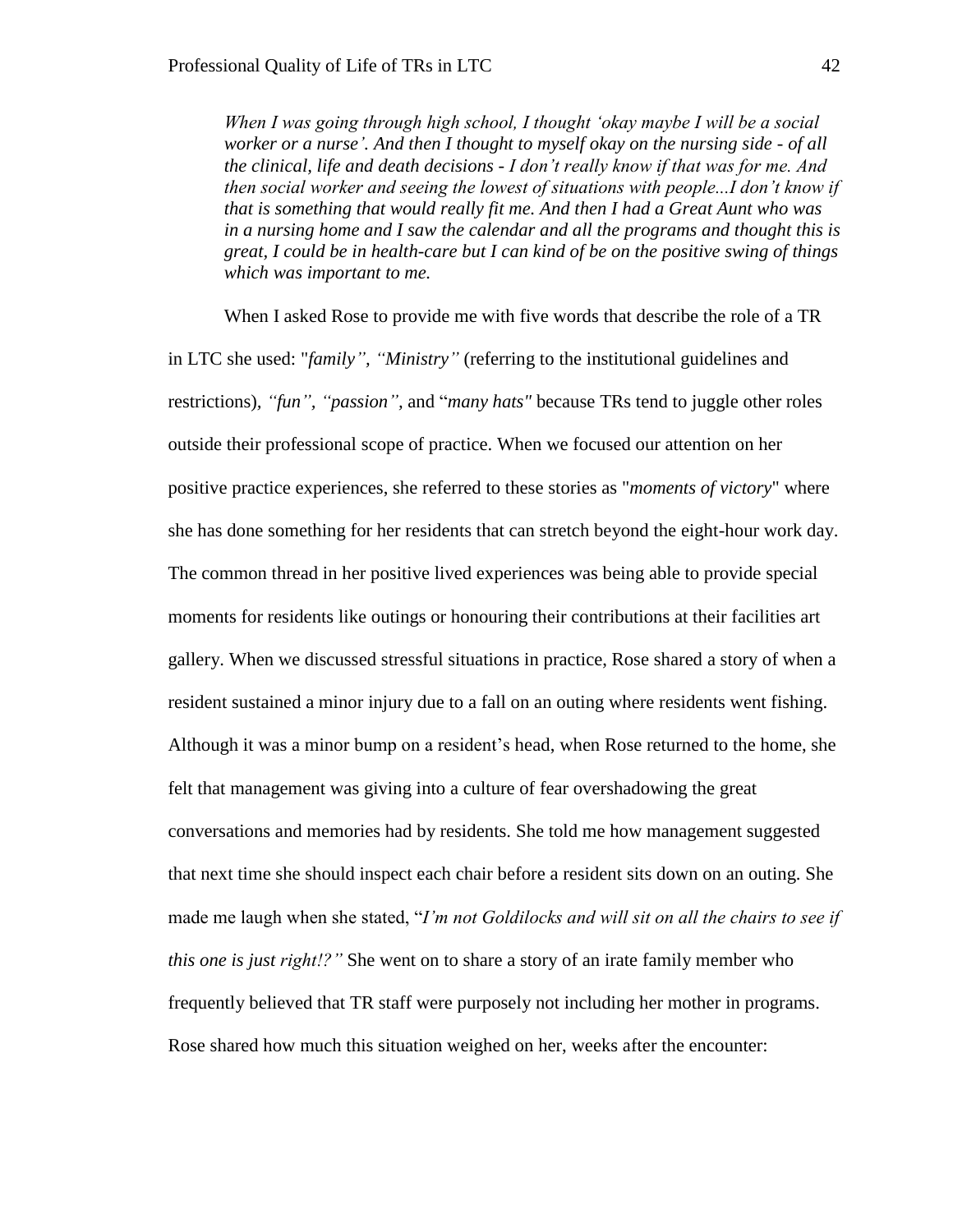I had probably thought about this situation for weeks afterwards. It just chews at you because you know as much as you try and tell them 'oh you know, here is ActivityPro [participation tracking software that provides statistics] and actually here are the programs your mom is involved in'. Like this resident seriously goes to everything. I am telling you, everything! It is tough when someone is trying to question your care for their family member and your integrity as a professional when you [want] to just look at them and say 'look we do so much for mom'! I can totally understand why the family would be eye rolling at some of these things I am listing but in my heart of hearts I know this is the reality and we do a lot of things for your mom. It is heartbreaking when someone thinks that you are not ...and we are in one of those professions where it's like we are not making millions of dollars here and how do you say that to a family member!?And I can guarantee you [that for] 99% of the people who are in this profession, money wasn't really a factor of why they got into it because that would not be a very smart choice.

Rose, like most TRs, try to balance the emotional demands of families and the reality of

what she can do with the number of staff and limited resources for programs.

## **Meeting Isabel**

Isabel and I met at her facility twice in the month of July 2016. Isabel had been a

Recreation Therapist at Hedgewood Homes (pseudonym) for over 10 years and holds an

R/TRO designation. She is very optimistic and happy about her career choice. The

Recreation team with whom she works regularly engages in self-reflective practices to

learn and grow from their experiences. Isabel shared her background of how she came to

practice TR in LTC. She explained:

I knew I wanted a career in helping people and loved the idea of working in health-care. Then, when I learned about this program called Recreation Therapy, I choose to apply to University…[and I luckily got in]. I really enjoyed the classes; [they] really resonated with me and Hedgewood Homes was my first placement that was actually TR-related. And then it kind of all fell into place because… I loved it. It was the first job I had where I wasn't looking at the clock, or waiting to go home. Everything was just in the moment and I just really enjoyed working in the field. After I graduated from university, Hedgewood Homes had an opening so I started off as a Recreation Therapy Assistant and then some openings came up for a Recreation Therapist. I have enjoyed every minute of it.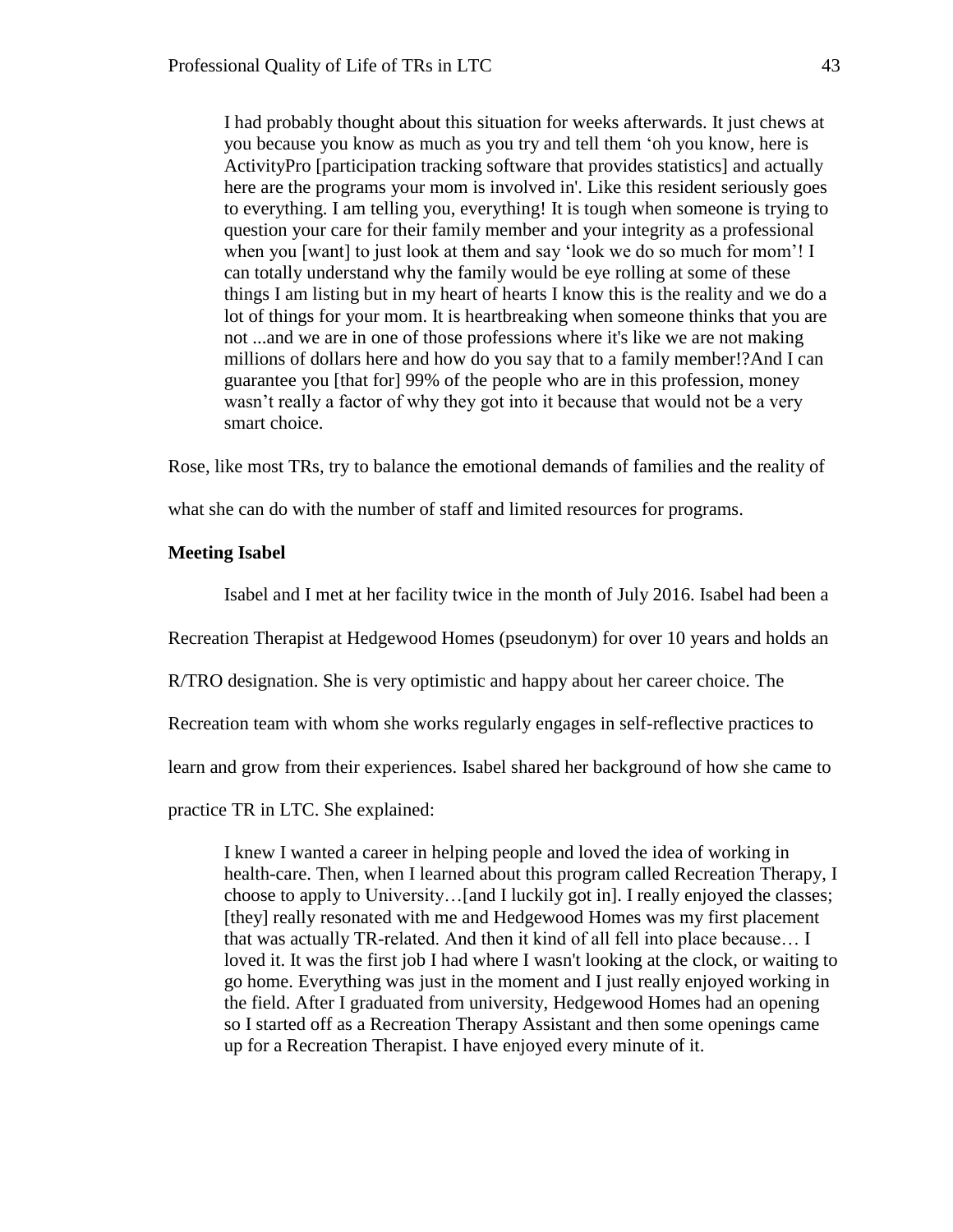I asked Isabel to elaborate more on the university classes that resonated with her and she explained how eye opening it was to learn more about assessing barriers and finding ways to provide accessibility. She noted: "*in [one] class I realized how many barriers there are and I can definitely see that even in my work now and when we go on outings. It*  is so difficult for my residents to get around in a wheelchair". For Isabel, it is important to identify the barriers residents face so that she can find ways to modify the environment or the activity to provide meaningful leisure experiences.

At first, Isabel was taken back when I asked her to describe Professional Quality as she is used to viewing exploring quality of life from the perspective of residents. Isabel shared an experience that pushed her outside of her comfort zone: *"During my first singalong I felt so embarrassed. It was then I learned [that] to be a recreation therapist [means] having those almost humiliating moments and just learning to go with it and accept it and be like, this is what I have to do sometimes".* Isabel told me how she felt self-conscious and embarrassed when singing and dancing in front of residents. She laughed as she told me how it felt like a solo act having her residents watch her. Isabel then drew my attention to a recent memory of a sing-along that she facilitated with a new resident who she described as very quiet. To her astonishment, when a song came on during the program, he began to sing and yelled out to another resident: *"this is my favourite song too".* Isabel indicated how thrilled she was to notice the connections he had made with the music and other residents.

As we moved onto discussing moments of challenge and stress in practice that could resemble compassion fatigue or burnout, Isabel remained positive. She shared instances of receiving insulting feedback from a co-worker because of a difference of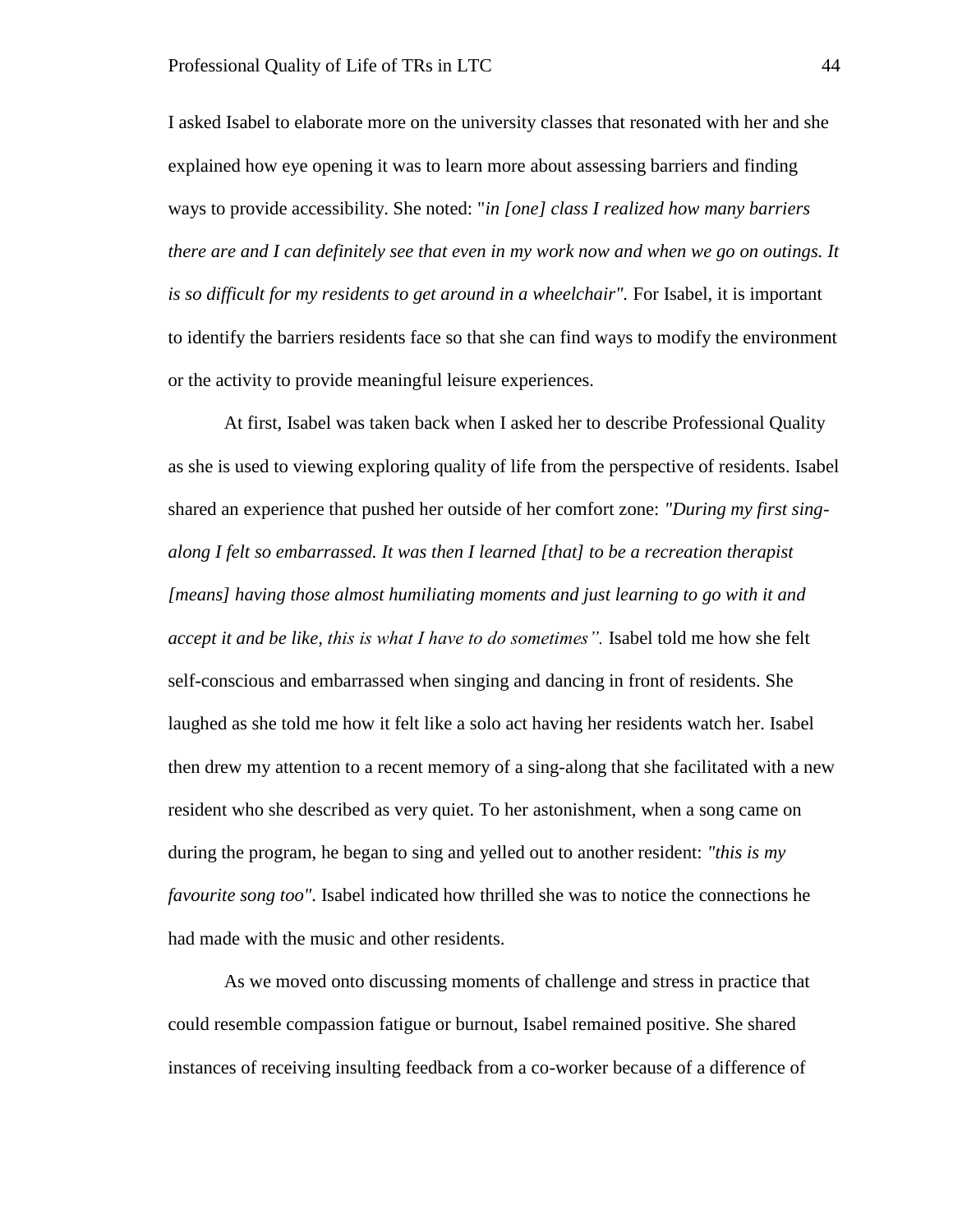opinion, and another related to the interpersonal dynamics with family members. She also talked about the hardships related to managing responsive behaviours of residents who are no longer able to communicate. Isabel discussed the impact these experiences used to have on her. However, despite the challenges that could occur in her day Isabel reflected:

I feel like after work though, no one is perfect. So sometimes you are just tired or exhausted and so you are not going to always be your pleasant self when you want to go to bed. I think I can take more of the pleasant stuff home though to be honest.

She indicated that it took her time to get to this reflective place as recreation therapist. Isabel acknowledged that it was when she was first starting out that she felt the most burnout. I realized that being able to reach residents in a positive way brings Isabel the most joy as a recreation therapist. She told me that she feels "*there is always something every day that is joyful*" and those moments help buffer feeling burnt out. Isabel spoke and wrote about the importance of human connection as an integral part of being a TR practitioner in LTC. This reflected in the word selection she used to describe the role of a TR in LTC: *"provider, quality, meaningful, enjoyment and empathy"*. These words also appeared to be grounded in her personal sense of PQoL.

Isabel attributes her positive view of PQoL to her work culture. She spoke highly of staff on the home areas as well as members of the Recreation team. She explained how team members are like "*family*". Isabel explained how remarkable it is to walk through the home areas doors and have staff welcome her by saying hello, the residents missed you and make her feel like she belongs and is a valued and respected member of the team. Isabel also pointed out the importance of working collaboratively, not feel drained and having opportunities to attend workshops and professional development to support her sense of PQoL.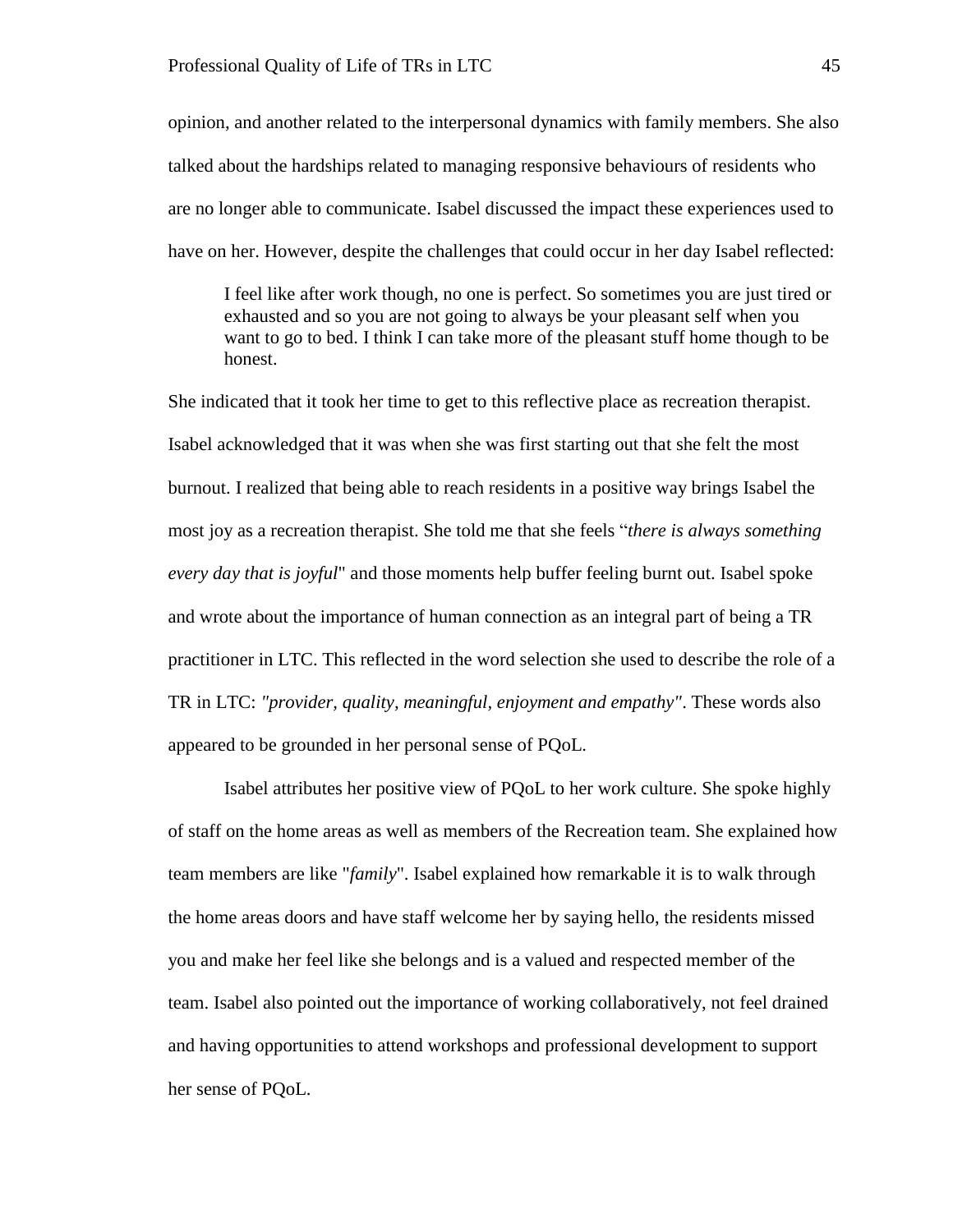# **Meeting Louise**

Louise and I met in the community first in July and then again in August of 2016. Louise has been working at Southtown Homes (pseudonym) for three years. Louise is quick-witted and, at times, full of sarcasm. For example, at one point during our interview, Louise stared into my eyes with such conviction and stated: *"What I actually do every day is put out fires. I am a firefighter extinguisher".* Louise often used humor to help her narrate her experiences, and spoke more about the negative aspects of her work environment.

She initially started studying biology in hopes of becoming a veterinarian but it was a family members' lived experience of schizoaffective disorder that sparked her curiosity in becoming a Recreation Therapist. For Louise, the field of TR was an opportunity to help others to incorporate positive leisure experiences in their lives. She began studying recreation and leisure studies at the college level and went on pursue a degree in TR. Upon completing her CTRS internship, Louise worked with individuals with mental illness in the community, but then turned to LTC because of the availability of jobs. The following is a fragment of her journey into LTC with a brief glimpse into her personal and professional landscape at Southtown Homes.

*I was let go from my mental health job, my contract was not renewed. So, I was living in London and came back to where my family was in the GTA and the quickest job I could get was in Long Term Care. I still remember my former coworker from mental health saying 'I don't think you are going to fit in into LTC I don't see you there'. And I am going 'oh okay'... um so like I said when I had the interview, I don't even think I really prepared for it very much. I was just kind of like 'well I'll work there for a while and then I will hopefully find a different job' just because I guess the stereotypes I had of working in long term care at the time was like, you know, it is with older people, you are not going to be doing much. Coming from a mental health background, I was running psycho-education groups [and] there was quite a bit of interacting every day. I thought once I got into LTC there would be very little interaction with the residents just because of*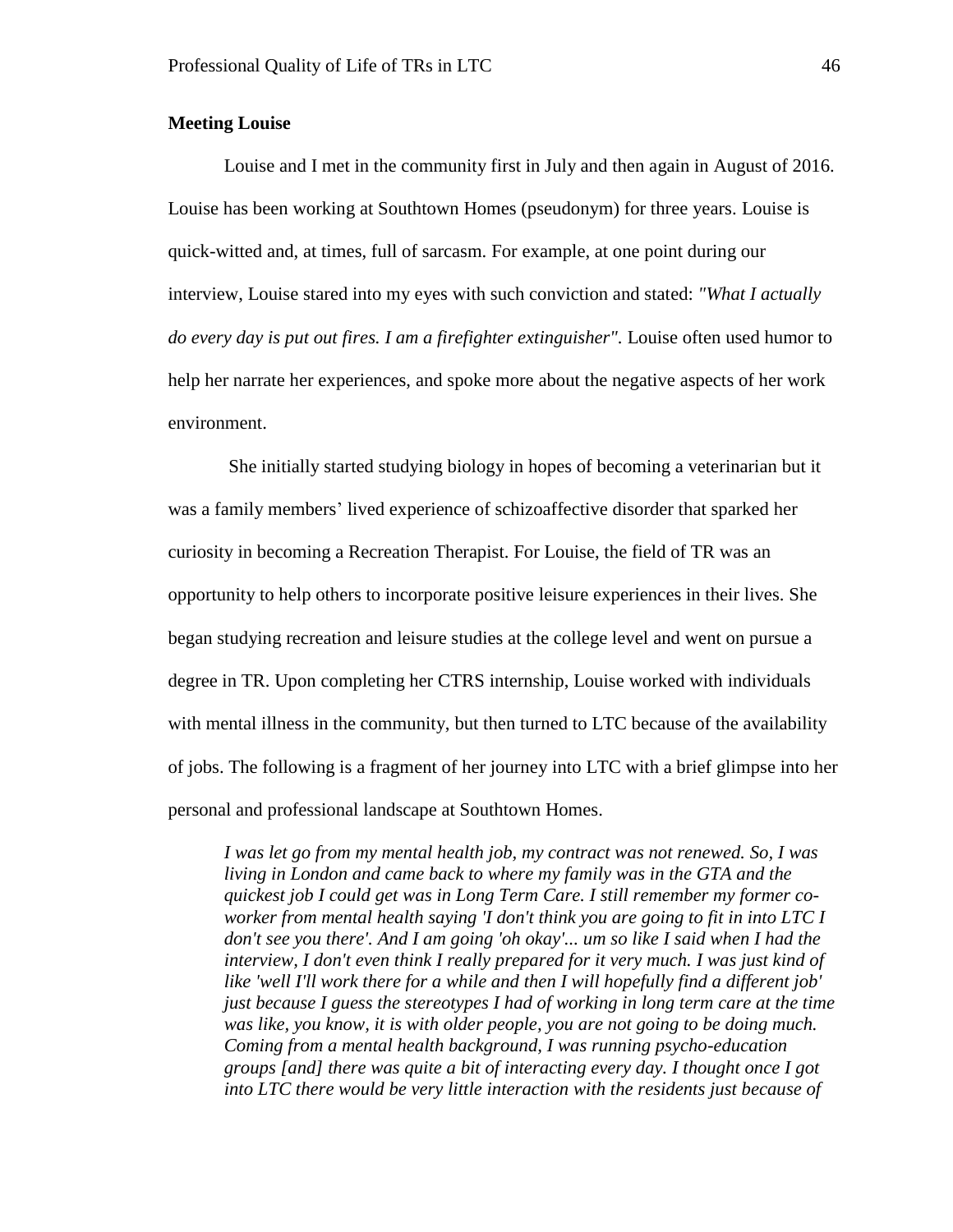*their cognitive ability…and you know a lot of residents can be non-verbal. I also thought I was going to be bored, but that changed! I seriously remember when I was first working at Southtown being in the elevator and putting my head against the wall and going okay this is what I am doing because it was just such a different working style than what I was used to from my previous job.* 

This was a significant change for Louise working with a different population, and feeling unsure of the kinds of recreation and leisure interventions for this population. Over time,

her view of working in LTC has changed:

*I noticed when I started I had very little quality of life. I wanted to get out of LTC as quickly as possible because I could not imagine any growth in this field. And then I got to know the residents more and more, [and] got to be more in a recreation therapist role…because when I was a casual staff member at the beginning, I wasn't doing assessments...So now that I am more regularly employed and I know the residents, I know what my role is ...and I think my quality of life is better.* 

Now, she can put forward her own ideas into planning of the calendar to better match resident needs and interests. She also indicated how being more involved on committees and receiving additional training and education has helped her overcome some of her initial insecurities. Louise learned to overcome her own misconceptions of working with seniors, understanding more about the role of TR in LTC, and conquering her internal monologue of ''*what am I doing here?''.*

Louise emphasized in her narratives how everything seemed to fall onto the recreation department. As a result, she landed on following five words; *"fire extinguisher, superwoman, energizer bunny, odd job task completer [changed from B\*tch jobs]",* and ended by saying we are "*the heart of the home".*

When we moved onto negative experiences, I gathered that all Louise wants is for management to recognize how stressful it is to work in LTC and for staff to work together. The narrative threads in Louise's stories were interpersonal conflict. She finds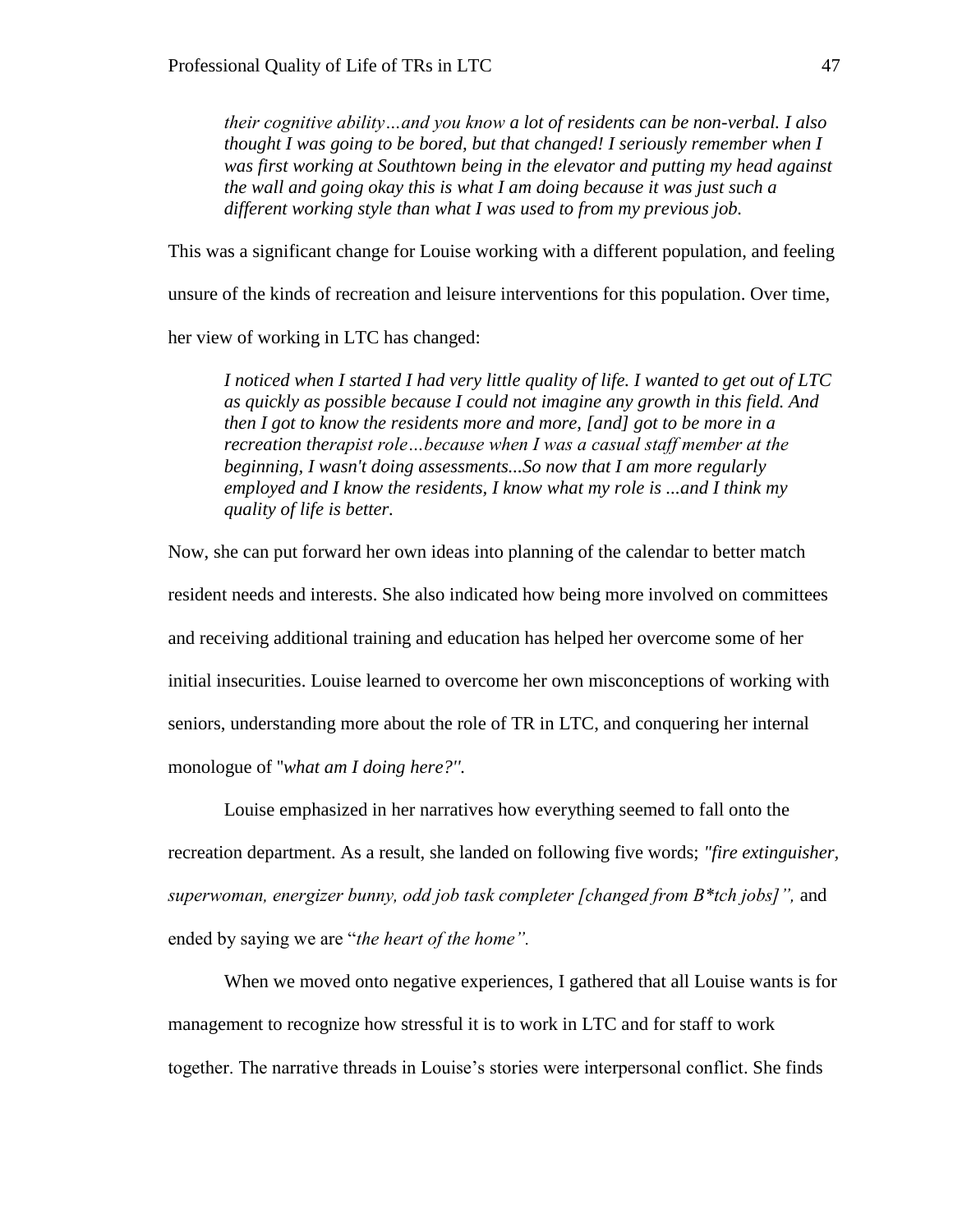that staff tend to remain loyal to their routines and do not understand her perspective as a TR practitioner. She shared *"I feel I do not have anyone on my team who gets me or who share the same point of view... and I just sometimes want to vent without repercussions".*  Later in the second interview, she told me that the LTC sector needs to do a better job in supporting mental health days - more than just a poster on the wall indicating here is a helpline. She shared how it is perceived that if you take a mental health day, you are

considered "*lazy"*.

Like other participants, Louise focused on the positive moments with residents. She identified how challenging it was to separate herself work when she is on her own time- She goes onto describe how she focuses on the little things that she can do that will support quality of life for her residents. Here she says:

*On a more positive light I … feel a lot of us care a lot. For instance, one of my residents really likes Johnny Cash and there was a Johnny Cash show starting at 9 pm on a Saturday and it is too late for that person. So, I recorded it. I will put it on for them in the afternoon later on in the week and he will enjoy it. Instead of looking for his keys to the car, or wanting to go to the bank, he and others will just sit, enjoy and watch. And it is just a little thing that we can do. We are the heart, and we are constantly thinking about work. And it's not healthy for work life balance but you know!? I find when I am at a library and I see a DVD that I'm like oh I think the residents will really like this.* 

Louise also described for me how amazing it feels to come onto her home area and have residents greet her. It makes her feel valued to know that residents are excited to spend their day with her in the programs she has planned. She shared how at times she has had to fight to get residents on an outing, for example to a Blue Jays game. Louise shared a story of how staff sometime appear rigid about a residents' toileting schedule suggesting that some residents should not attend outings. Louise told me that she advocates to get residents to those programs regardless of their routine. She explained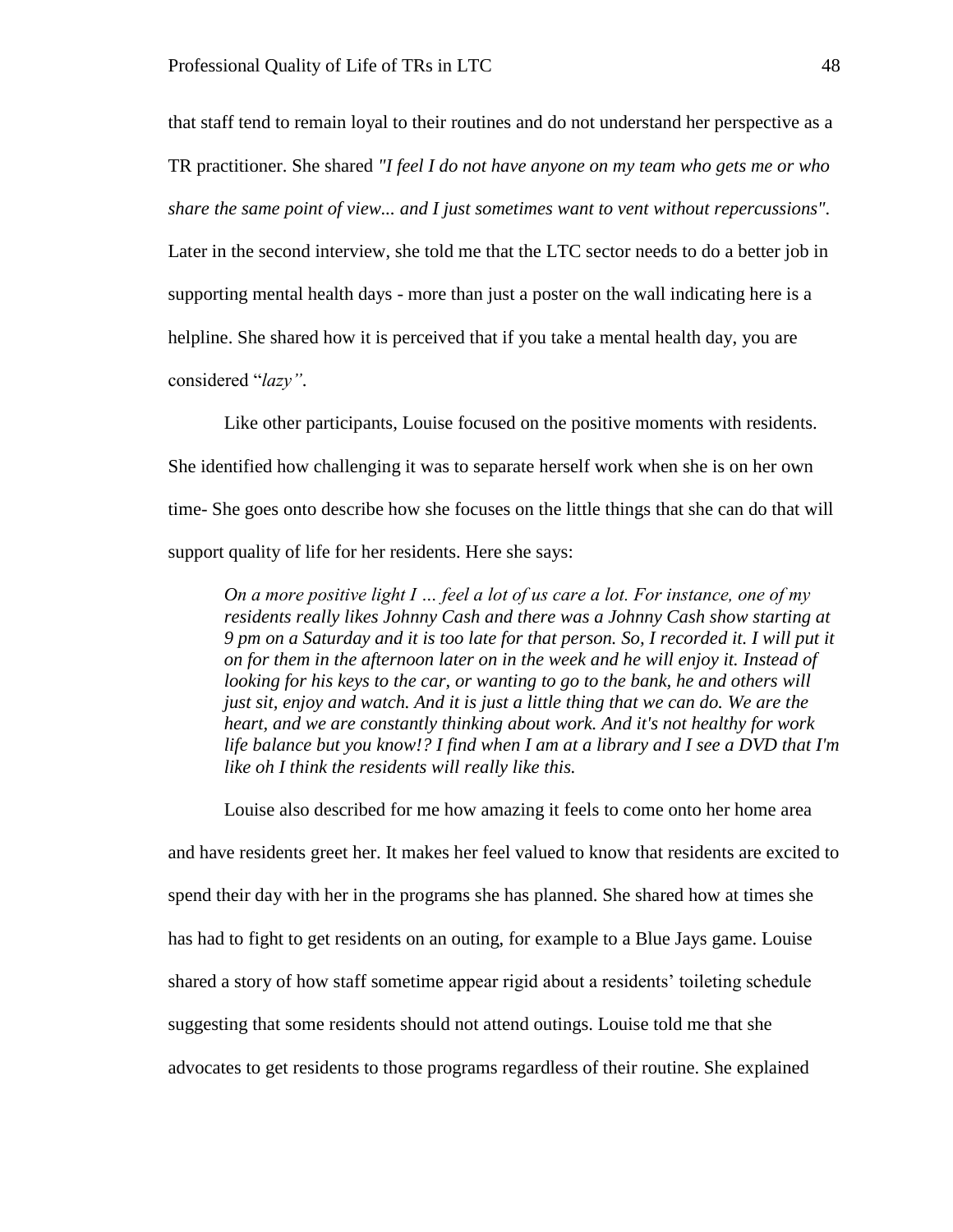how rewarding it is to see residents at a Blue Jays game cheering, laughing and enjoying themselves. She indicated how experiences like these make the struggle with her coworkers worth it in the end.

To help her find balance after a busy day, Louise uses creative modalities such as music and art as well as enjoys walking her dog. She also told me how she begins her day with a cup of tea. She also enjoys the processes of cooking and gardening which she brings to the work place. She made me laugh when she described how she must put reminders in her Google calendar in CAPITALS letting her know "IT'S TIME TO GO FOR A RUN!" She is very grateful for her partner who is her personal cheerleader and with whom she enjoys debriefing her day over a glass of wine.

#### **Meeting Leah**

Leah and I met at her facility twice in September of 2016. Leah had the most experience in LTC with almost 13 years. Leah is married and has one child. She is a coach in her home for Gentle Persuasive Approach (GPA) to Dementia Care. GPA is a course that teaches techniques for frontline staff on how to approach and react to challenging behaviours. Leah is a well-seasoned practitioner, articulate, diplomatic yet unapologetic in challenging the status quo when advocating for the best interest of her TR department and residents. She can be forward and is willing to take risks to make her voice heard. For instance, she told me how in the past she has invited herself to meetings when she felt she should have been included. Leah holds both CTRS and R/TRO designations.

When I initially contacted Leah, she held a dual role of Manager of the Recreation Department and therapist, with a caseload of 30 residents, however since then, Leah let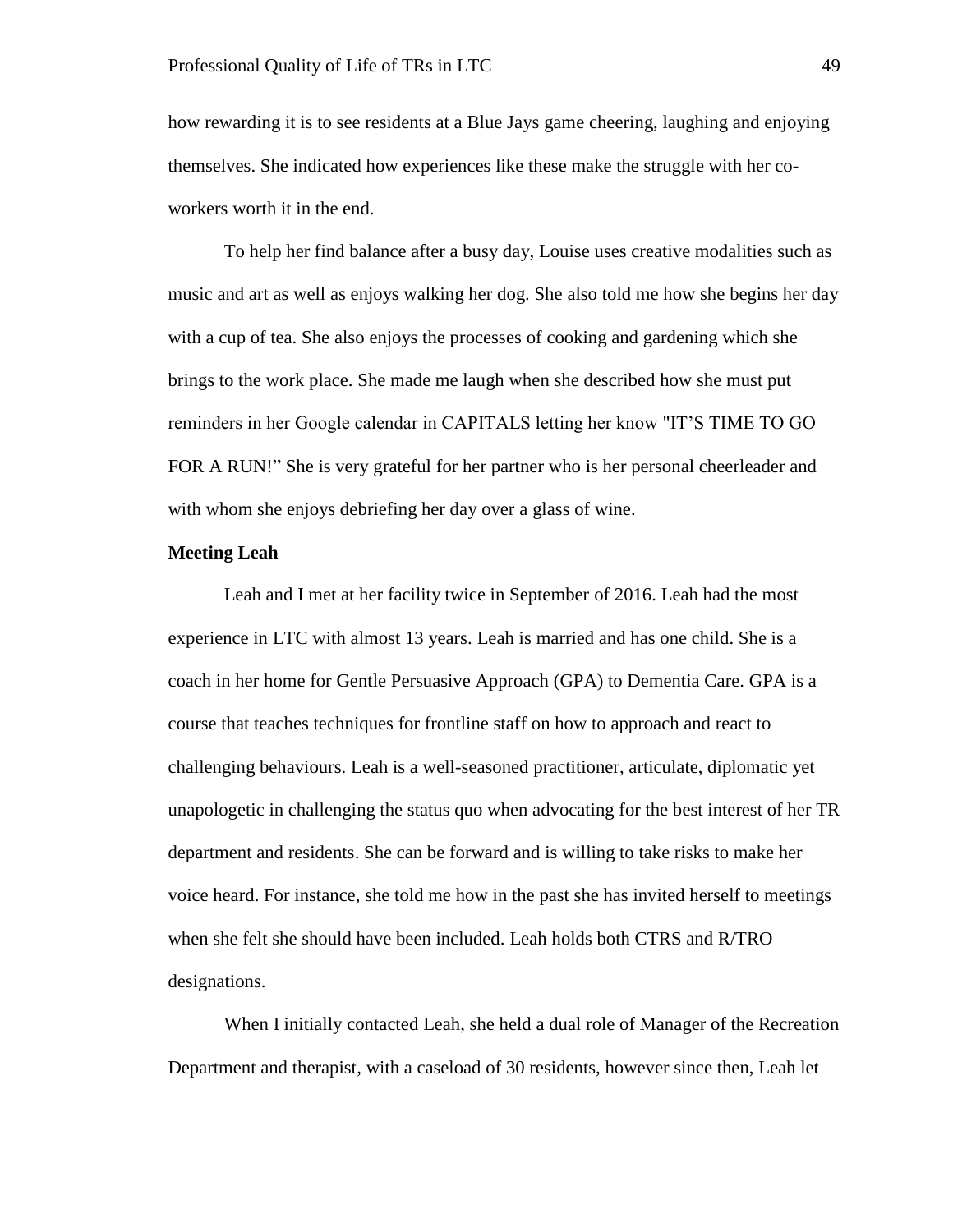go of her frontline role for her own PQoL. Leah indicated she can now focus on supporting the TR department more and act as a mentor for her staff. In addition to Leah, Escarpment Residence (pseudonym) has 4 full-time staff, 3 part-time and 3 casual staff for 210 residents where the average ratio is 1 staff to approximately 60 residents. Leah explained that the home has been on a journey to build a strong work culture focusing on inter-professional collaboration and providing high quality services. Leah spoke passionately about her facility and being a strong advocate for the field of TR. To help her find balance, Leah enjoys fitness, and sports - plays competitive volleyball, enjoys being outdoors and makes family time a priority. She indicated these experiences make her a better employee, mother and partner. At Escarpment Residence, her team engages in team building exercises to strength their ability to support each together. She also indicated that she has participated in research previously but was excited that this research highlights the voices of the practitioners of Recreation Therapists working in LTC.

Leah did not initially begin in TR; in fact, she started in Kinesiology/ Physical Education aspiring to be more in the physical rehab side of helping people. After her first year in university, she realized that this path was not in line with what she truly wanted:

*I looked at other options and I just by chance came across the program of TR. I did some investigation and talked to the people at the university and thought okay I think I am going to apply. It is still working with people, it is still in the healthcare field and it is using modalities and interventions that I love, so I thought let's see. So, I got in and enjoyed the program [and] really became passionate about recreation therapy and I think what really solidified it for me was [academic fieldwork] … getting out into the field, working with other practitioners and getting a feel of what kind of care environment I wanted and to maybe focus my attention on it. I have always loved older adults so that I think that is kind of where…I felt that, that might be where I wanted to end up long term.... So, that is where my passion started. I loved older adults [and] had great relationships with*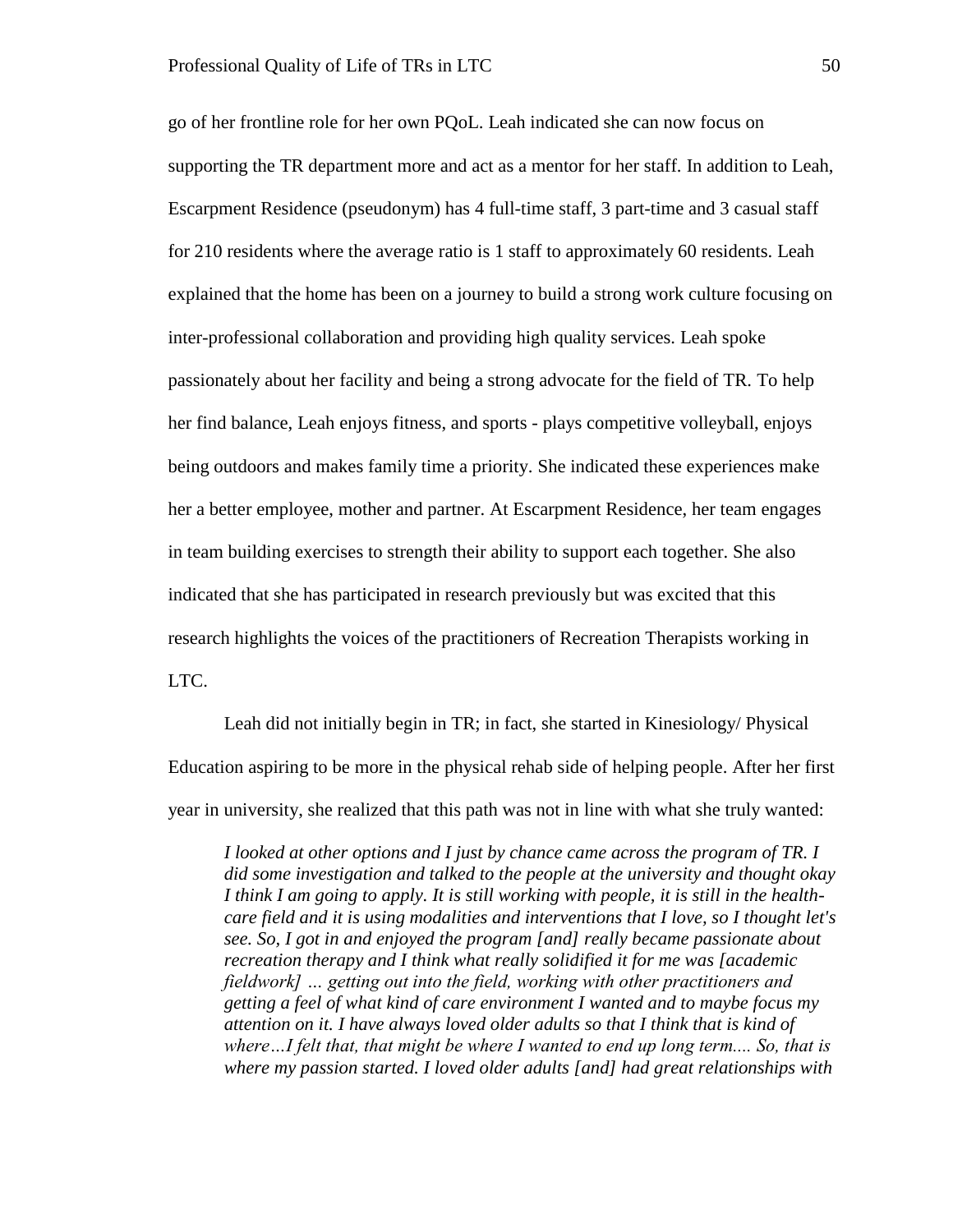*them, and my own grandparents I just think it was the right fit. And here I am 12 years later.* 

When asked to describe some key words associated with being a TR in LTC, Leah used the words *"many hats, facilitator, advocate, mentor and relationships".* She highlighted how:

*building those relationships are the best part of my job and seeing that therapeutic relationship develop and see that resident trust you and believe in what you are doing and seeing those results - small or large. I think that gives you the most joy and satisfaction, hearing that feedback as well from the residents and family members.*

Leah told me she won an award based on service excellence within her organization. To

her surprise two of the nominations came from residents. She explained how exciting that

experience was for her and how she still has a copy of the nomination letters written by

those residents. She went on to explain:

*From a professional recognition perspective that was something that I have never forgotten. Another experience that is small but to me it is not the large grandiose aspects that are the most important. But over the years, I have gotten thank you cards from residents who I have worked with, thanking me about trivial little things and it is like wow it does not take much to make them feel good or as a valued person. And here I am getting a thank you note for doing something very small so those kinds of things hold a lot of weight for my professional quality of life or even just the 'thank you I had so much fun'. Or you know you don't realize how important you are to us and things like that you hear and that solidifies the whole piece of professional quality of life: that you are not doing this to get the notes or the thank you but the fact that what you are doing is having an impact and a benefit to these residents and that they feel empowered enough to say something back to you.*

As we talked more, Leah explained how my story with my mother resonated with

her. She shared how her parents, who lived in a LTC home, passed away recently. Leah related to the difficulty in being a double duty care provider both at work and outside of work. She even considered leaving LTC because of how much her work experiences was connected to her personal experiences in caring for her parents in LTC. She went on to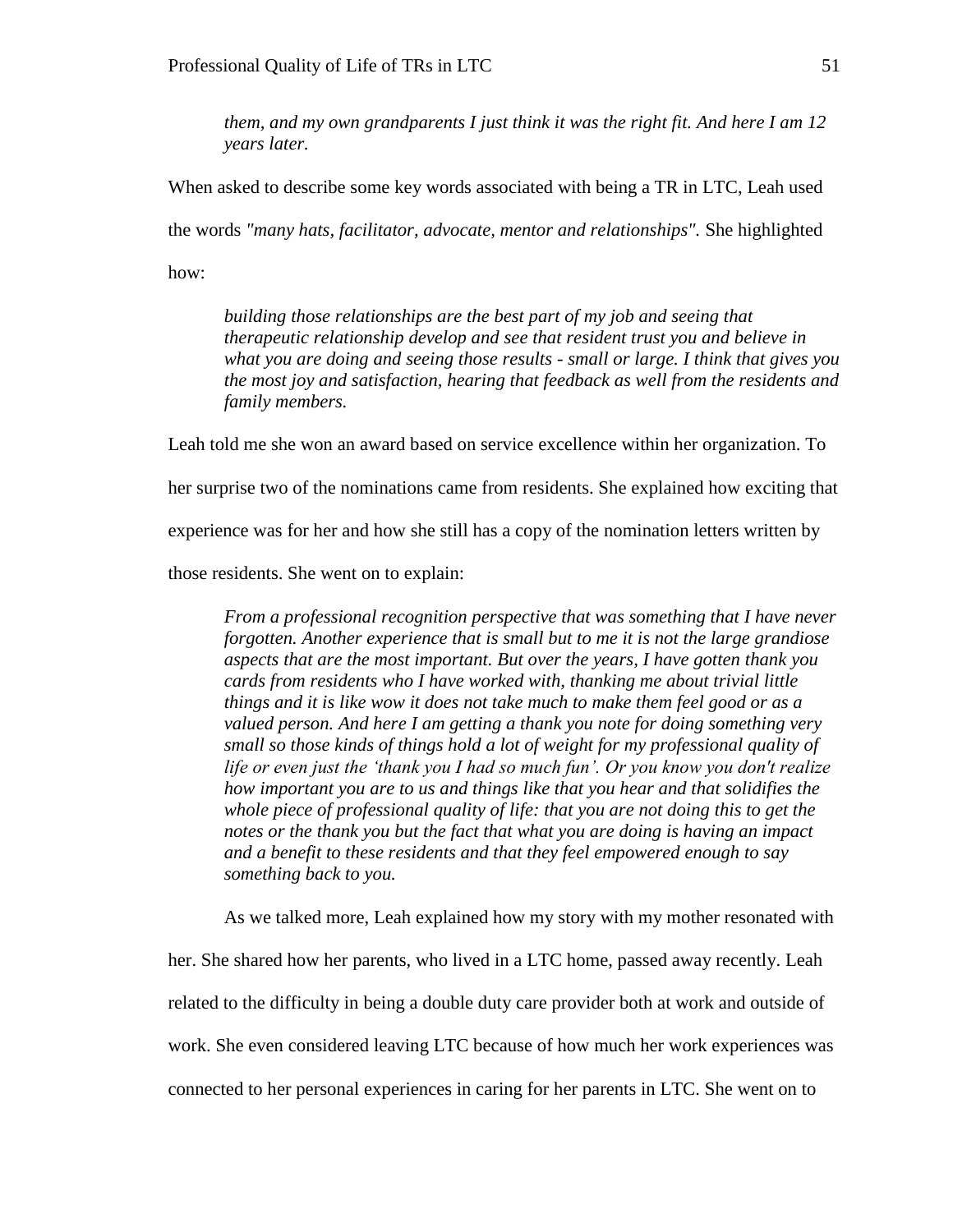discuss other examples that have caused her anxiety. First, she mentioned a story related to the sudden loss of a resident and the kinds of emotions associated with that experience. She also acknowledged how family members can have unreasonable expectations and highlighted the importance of advocating for matching TR programs with interests and abilities of residents. Leah reminded me that as a TR practitioner in LTC:

*You are on stage every day. You must create that excitement and that desire to engage in programs and generate those smiles and laughter. It is exhausting; it is, when you think about it. And creating fun for your residents every day when you are not feeling it, it is hard to draw that out and if you have a day where your residents are really quiet, digging deep into those creative juices to try and figure out how we can get more people engaged, and talking, or completing a task. It is a constant thing, and you feel like you are constantly going.* 

Over the years, Leah indicated how she has developed a strong sense of PQoL. Below,

Leah explains to me her key ''pieces'' for PQoL.

*You need to feel good about walking through that door; knowing you are valued, respected, appreciated, heard, but the other piece to it is more of the resident focused. Seeing that the services you are managing or providing is making a difference, that you are setting goals for the client groups you are working with and you are seeing positive change whether it is small change or large change. So, whether it is you are hearing [about] the change or seeing it but in long term care also hearing the positives and constructive feedback because to me it also supports professional quality of life too. How do you get better unless you get that feedback? The dialoguing just from the client group you serve and the families you serve but also your manager as well, and I think if you are not getting that regular dialogue happening with respect to your supervisor, it is hard to get that feel, that you feel good about your quality of life working here. So, it is a balance - a bit of everything that sort of supports those feelings, I think it is huge. This is the best culture I have worked in that supports professional quality of life knowing that I am going into a cultural environment that I want to be in that supports my career. Like if you do not have a positive culture how do you feel good about doing what you do every day, right? So that ties in to the value and other piece to it is being allowed to voice your opinions, being allowed to develop and grow and being allowed share that with your team.* 

Here, Leah speaks to the important aspects that support a positive culture/ work

environment for her and knowing she is making a difference offers meaning and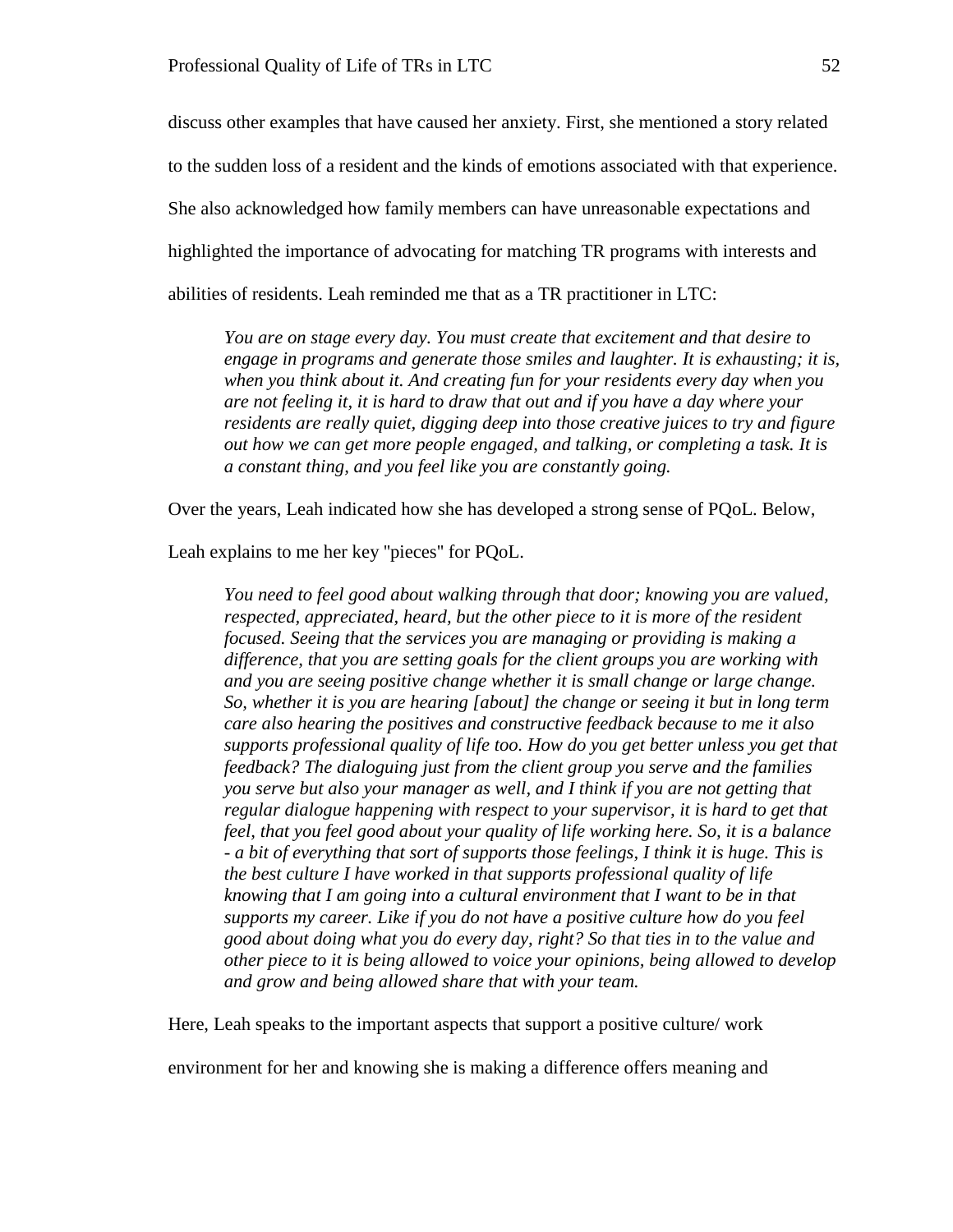fulfillment that supports her overall quality of work life. All participants acknowledged needed to feel respected, valued and heard. Leah, like Isabel gave a similar narrative related to needing a positive work culture to support PQoL.

This chapter focused on building a narrative for an ordinary day and reconstructing the voices of participants and experiences through contrasting job descriptions. The job description offers assumptions, perceptions and common misunderstandings regarding the daily tasks of a recreation therapist. Further, these two representations offer insight into the professional landscape and inner world as recreation therapist in LTC. Further, this chapter conveyed the energy and personality of each practitioner for readers. Their stories highlight what brought them into the field, how they describe the role of TR in LTC, perceptions of their work environment, how they manage professional work life balance because of changes over the years. It was clear when looking across their experiences, a central thread among their negative experiences was the interactions with others and the role of their work climate. What appeared to be different or unique was how they each internalize their work environment. When describing positive lived experiences, all participants shared that being with residents brought them the most joy and satisfaction. Further, they addressed how important it was to make a small impact to someone's day. The next chapter focuses on the second level of analysis digging deeper to look across their lived experiences revealing narrative threads.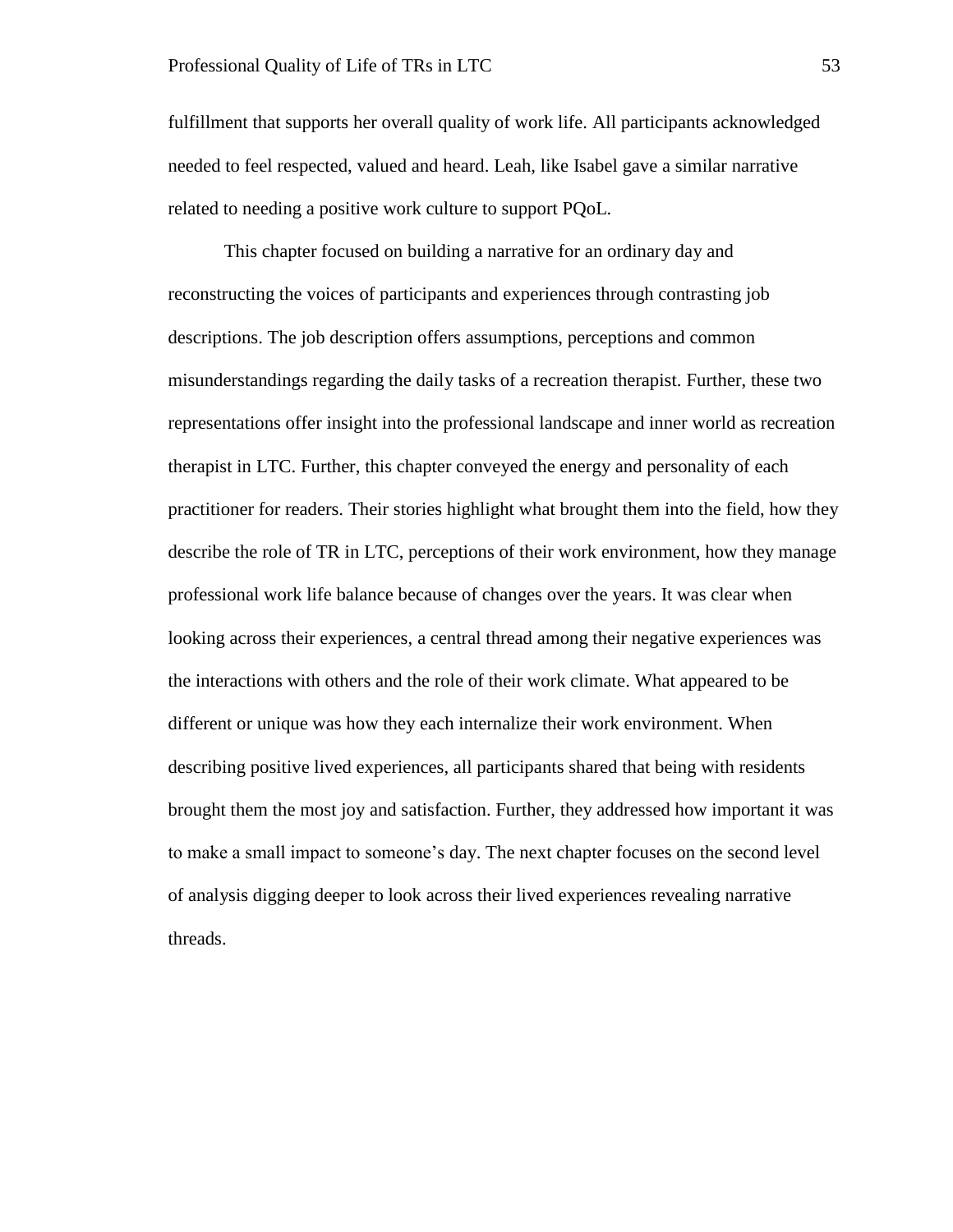#### **Chapter Five: Narrative Threads**

While the previous chapter provided individual accounts of my participants' professional journeys and their understandings of PQoL, this chapter reveals *narrative threads*, the patterns and plotlines across field texts (Clandinin, 2013). In this chapter, I compare their positive and negative kinds of lived experiences that have shaped their PQoL. From the perspective of these four practitioners, PQoL was linked to feelings experienced in relation to those with whom they work, tied in with the daily irritations with colleagues and professional challenges that often go unresolved as well as tensions experienced between their personal philosophy of TR and workplace culture. Further, their stories revealed new knowledge gained about themselves as professionals that helped shape their professional quality of life. Here, I do not seek to generalize experiences of PQoL as changes can occur over time where their experiences are snapshots and may not be the same as other practitioners (Clandinin, 2007).

### **Experiences that fuel the soul and ignite TR spirit**

In the conversations with participants, I heard many stories that provide each practitioner with satisfaction, confidence, joy and purpose. It was clear these experiences with their residents while in a therapeutic recreation program or during a one to one had shaped who they are as a practitioner. Participants told me how much they loved their job and being with their residents. *Experiences that fuel the soul and ignite a TR spirit*  describes the bi-directional connection with their residents. In witnessing residents experience joy by making them feel alive inside not only helped confirm the need and existence for a TR practitioner but it provided them with joy and a sense of purposeful action. More importantly, these small yet significant experiences nurtured their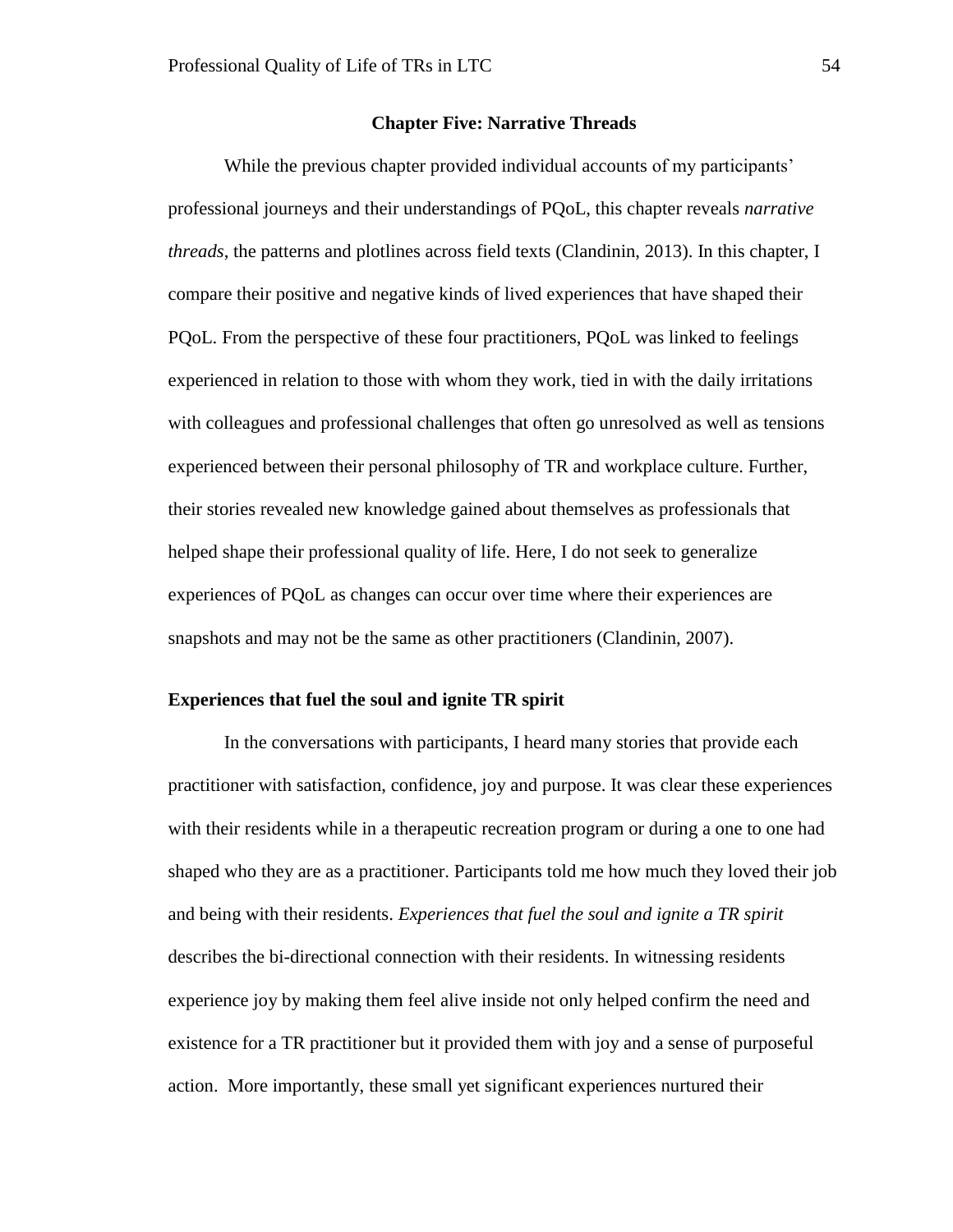motivation and energized their passion for TR. *Experiences of Moments that Fuel the Soul* appeared to be the wellspring to their internal rewards and professional energy that aligned and tapped into their TR philosophy – *igniting their TR spirit*.

For example, Rose spoke about an experience working as a casual recreation therapist in a LTC home. She described in her narrative how she perceived a female resident to be aimless, and wandering the secure home area. Rose attempted to facilitate doll therapy, but the first attempt was unsuccessful. She followed her intuition by reattempting the program by changing her approach which seemed to be more effective. Rose describes how this experience contributed to her sense of PQoL:

*I think for me just knowing that when you take a moment to really see the resident and see a need for them and help them makes such a difference. Because it makes me want to come back to work and see how is that resident doing - is it working for them? And you just feel really accomplished in your work when something like this happens. I also find it makes you happy with your work and makes you feel satisfied and you want to come back and maybe move on to the next person and it gives you purpose and meaning in your day. And it is not just running a random program; this is a therapy that you implemented that is working.* 

In sharing this experience with me, Rose continued to explain how there are many

moments like this in her practice that make her feel amazing. She stated:

*I kind of feel empowered by the fact that our job allows you to provide these opportunities for people. I think these are some of the things people hope for in a job but I feel like sometimes in TR we are kind of naturally fortunate to experience.*

For Rose, this example reinforced that TR is more than just a game, or activity; there is meaning behind each intervention she puts in place. Rose described how this experience gave her a full body experience where it extended beyond her shift providing her with a significant contribution to the resident's quality of life. For Rose, providing meaning and finding a need for a resident within a leisure context fueled her TR spirit to want to move onto other residents and challenges.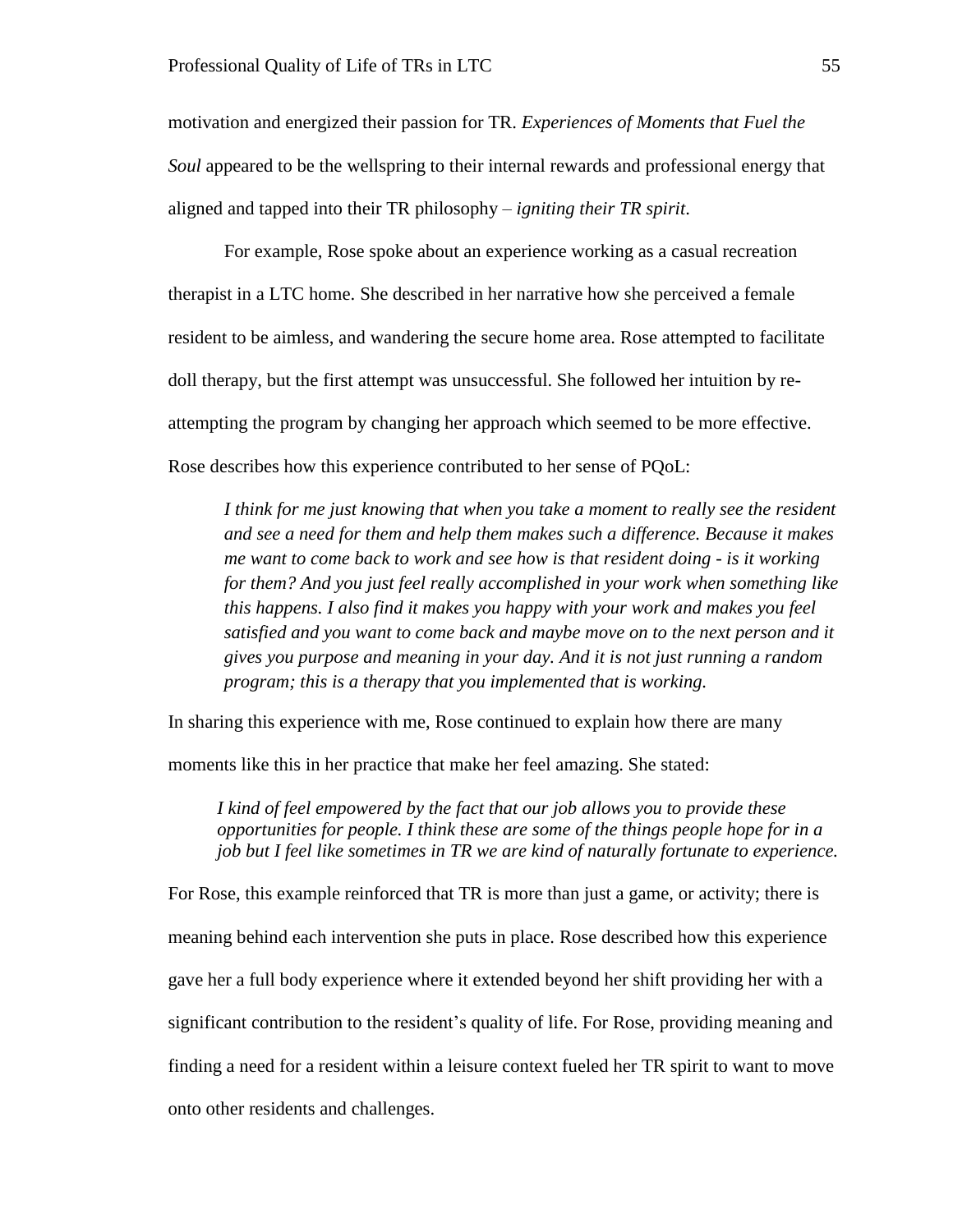Isabel's memorable moment took place during an reminiscing group that help solidify her purpose as a TR practitioner. She wrote how residents with late-stage dementia can appear to be drowsy and confused during a program, making it a challenge to engage residents in meaningful conversation. Yet to Isabel's surprise, the story during the reminiscing group had resonated greatly with her participants. She shared:

*Seeing that they grasped the emotion of the story and everything, I thought, 'okay I am not just doing nothing here' and when I am doing these groups, I am reaching out to them with their emotions and they are stimulated. Because when their eyes are closed you wonder 'are they stimulated whatsoever'? And ...it just gave me validation for what I do. I feel I have more meaning in my programs, and I feel I am reaching them even though sometimes it is not as visible as you think. I even remind other people, just because their eyes are closed, it does not mean they are not getting something out of it or paying attention. So, I will still bring them to groups even though it appears they are still sleeping, where they are just not communicating. So, just knowing even though when you think it is end-stage dementia, they are still in there, and they still whether you believe in a soul or spirit where you are still reaching them on some sort of human level. So, keep them included and know that it is not for no reason to bring them to a music group. So, when I do bring them to a group and not see a reaction, it is just may not as visible.* 

She wrote in her narrative that when she looked up after finishing the story, she saw tears in residents' eyes and they were smiling and nodding as they remembered moments of excitement and joy with their families during Christmas. As Isabel described this story she told me she will always remember this experience, especially when she is feeling burnt out. This experience was a reminder for her to focus on the small moments that help her make her feel confident as a practitioner. Isabel could take her residents back to a place when they were happy and experiencing joy with their family during Christmas. During the second interview, she reminded me that this story was the exemplar experience from the first interview to help describe the role of TR in LTC. As a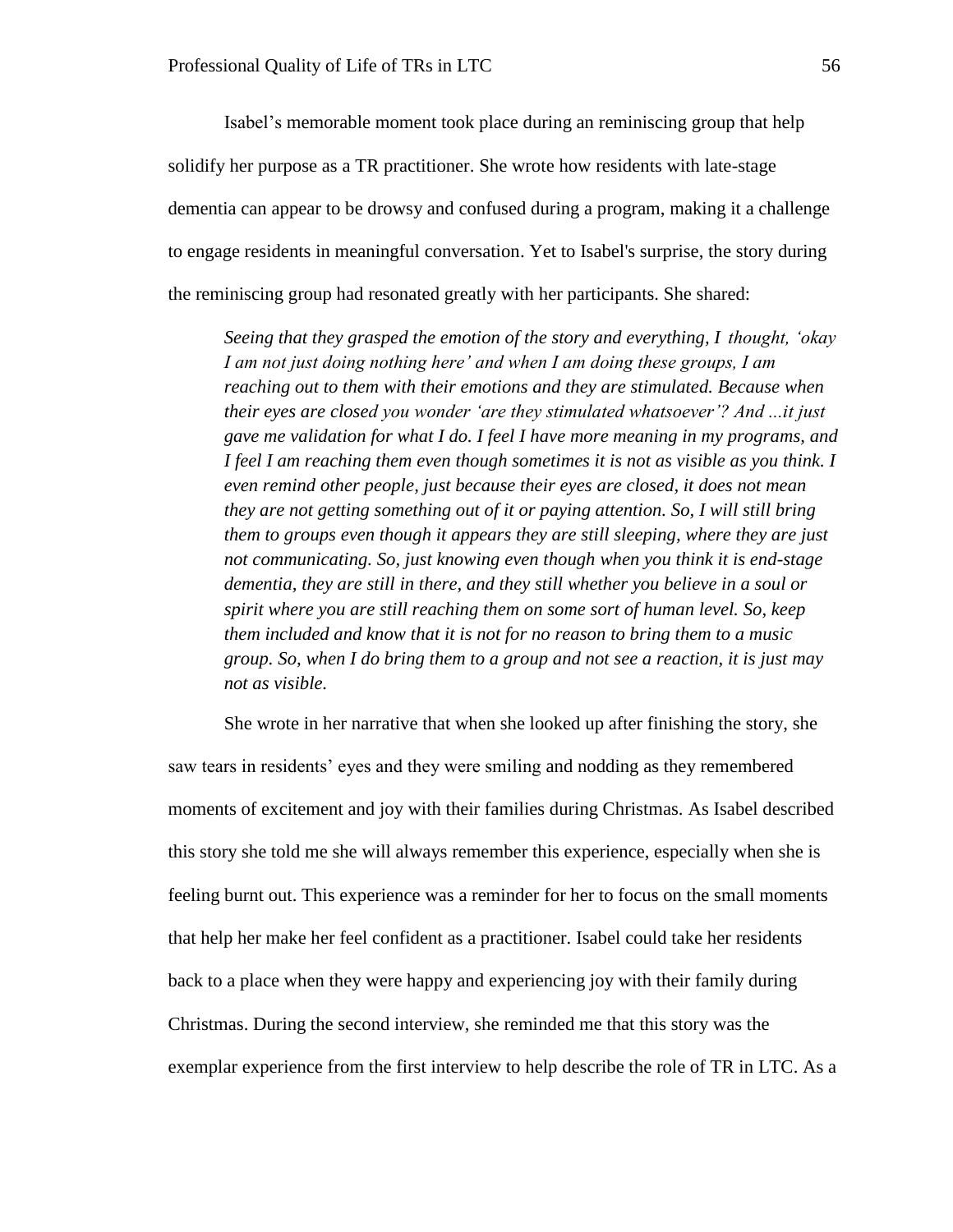result, this story is significantly interwoven with her TR philosophy that fueled her

existence as a practitioner igniting her TR spirit of *providing quality, meaning and human* 

# *connection*.

Louise narrated an experience during a program when she was preparing jams and

preserves with residents for the Christmas Bazaar. Louise told me that a co-worker

expressed concerns that residents were being permitted to use knives and stand over the

stove. Louise acknowledged the safety risks and concerns but trusted her decision to

enable residents to engage in this process. Louise wrote in her narrative:

*Residents who don't normally say much in programs and those who sit in their rooms were involved in the program. They were talking about what they used to preserve, the jars they used, how their mother and their grandmothers would preserve and shared their favourite recipes. There were smiles, and although it was hot because of all the boiling water and different components on the stove but the time flew by! It was reminiscent of memories that I have just before Christmas in baking things with my own mother and many of the residents I think felt the same.*

As she continued, she described how TR is about creating positive moments for residents.

She shared:

*As much as it is nice to feel appreciated for all the hard work you do, it also goes back to what we learned in school about creating positive moments. And it is not just keeping them busy; it is not just about getting their hearts pumping in a noodle ball game. It is connecting with them and understanding them, and learning from them. It is a holistic thing, we try to do our best we can within the constraints that we have in LTC.* 

For professionals or families who do not have a TR lens, it is easy to only see the activity

and goal of keeping residents "busy". However, Louise and the other three participants

stressed that they are more than that, it is a holistic. It was obvious to me that Louise's

TR spirit is being able to connect with residents in a meaningful way and being able to

learn from them too.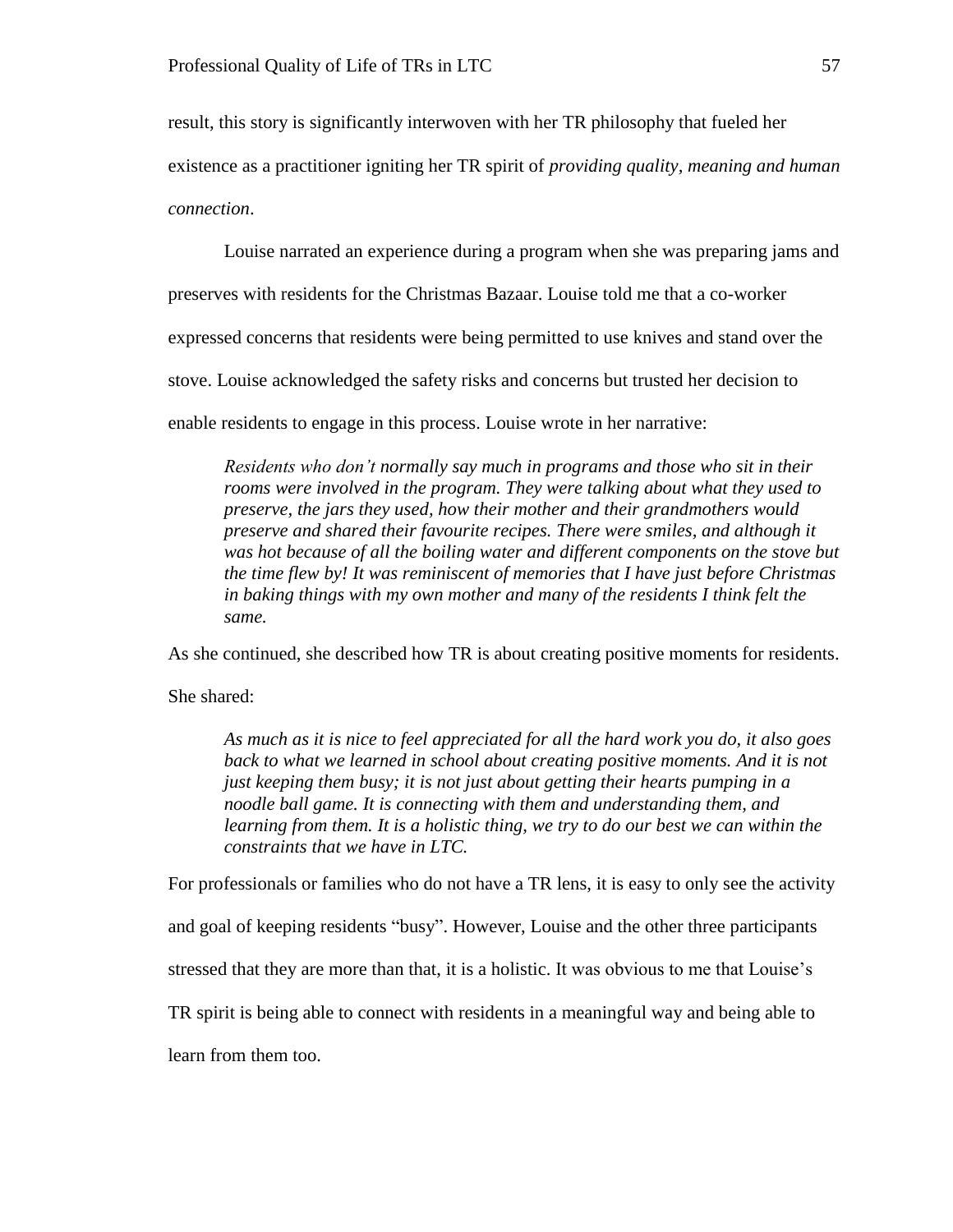Leah told me of a resident on her caseload with complex mental health-related challenges. She indicated that he had a persistent need to be in her office asking to help or look for something to do. Leah shared how she and the team developed roles for him in the home. For instance, they asked him to be the night security guard ensuring unnecessary lights were turned off, and that staff doors were closed and locked. She also described how he would MC large events ad thrived in public speaking. Before he passed away he had completed over 3000 hours of volunteer service. Leah stated:

*I think we could help him to the extent that his companion would send notes, would come visit, [and] send emails [that] what you are doing is amazing. She said we had just transformed him into this person who I do not even recognize in a good way. The issues he was experiencing at home he was no longer experiencing here. He built friendships, I mean even though the experience was exhausting work, and I could never get any admin work done with him because he would sit where you are being like I have a problem. So, I mean I never leave on time anyways but he would keep me longer. It was really exciting to see the transformations in him making it all worthwhile.* 

For Leah, this experience provided her with satisfaction in being able to transform "*a lost soul into a new human being who is thriving and happy".* She mentioned how he had a long-lasting impact on everyone at the home. Leah mentioned how challenging his case was and knowing that her ideas and creativity worked for him. Leah thrives in these situations which help build her confidence and willingness to try similar strategies on others. Leah's TR spirit is being able to see and notice the positive changes within her residents through the relationships she can form.

What became evident was their strong connection and meaning they received from the relationships with their residents. Being with their residents gave them the most joy and satisfaction. Todaro-Fransceschi (2013) suggests that experiencing joy is linked to the phenomenon of compassion satisfaction or the "good" elements in one's PQoL. I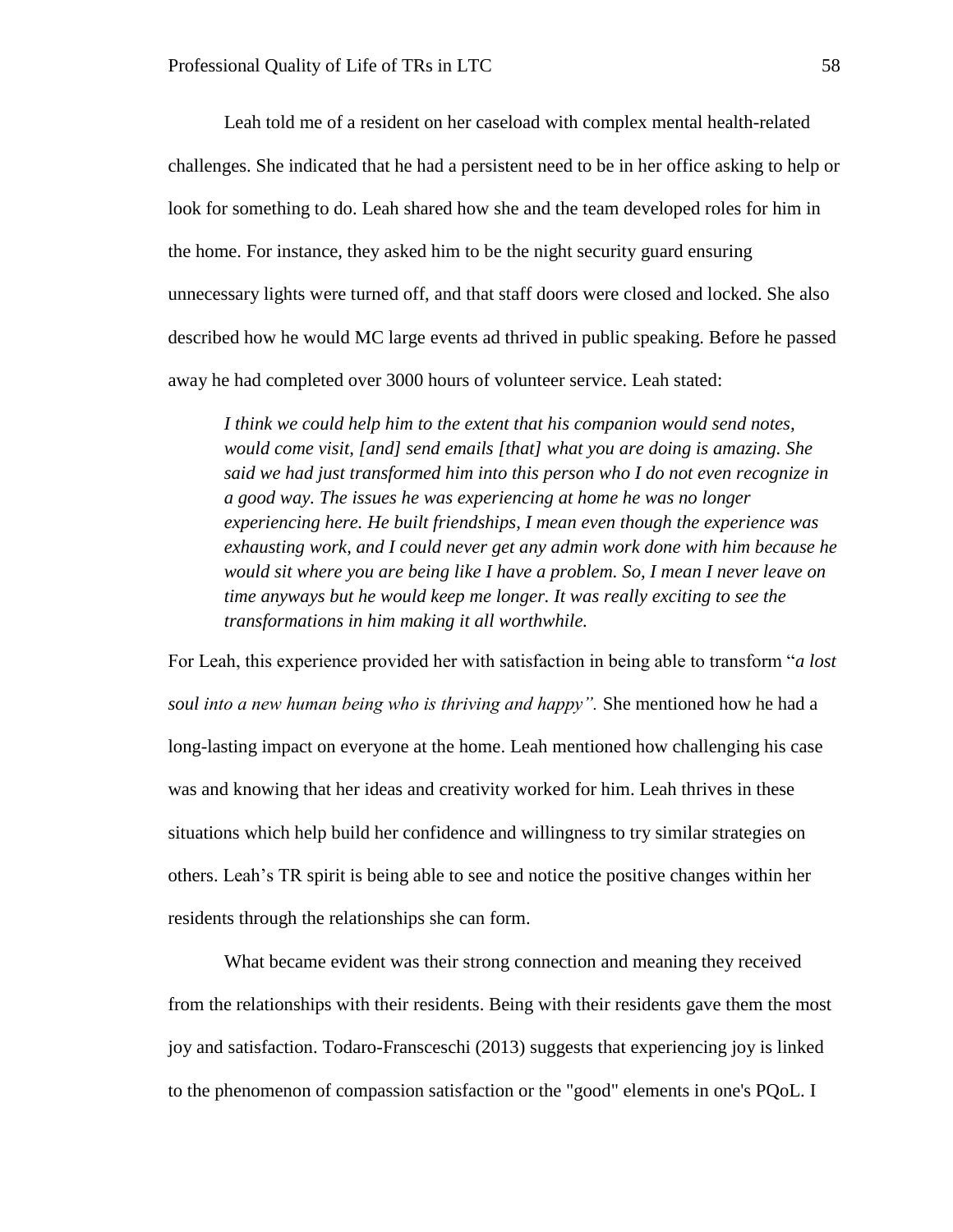was drawn to Todaro-Franceschi (2013) who highlighted the importance of connectedness in helping feed purposeful action. She also refers to these as "*aha moments*" known as situations that come together to re-affirm one's sense of purpose. Participants indicated that their moments of joy or "*aha moments*" helped sustain their beliefs about the field and about themselves as a competent practitioner. These heartfelt moments shared by the practitioners, provide a glimpse into their philosophy as a recreation therapist and the influence in future actions. It was clear to me that these were more than just positive lived experiences; these experiences fueled their souls by giving them momentum to carry on with their purpose and calling as a TR practitioner which in turn, ignited their TR sprit to influence future actions with other residents.

#### **Experiences of seeking out opportunities for challenge and change in TR practice**

As they shared their positive and negative kind of lived experiences with me, participants suggested that status quo programming is not acceptable in their practice. As the participants reflected on their experiences with me over the course of their career, they revealed how important being challenged and having opportunities for growth were important to them over all sense of PQoL. Participants wanted to be develop as a practitioner in hopes of better serving their residents. Participants thrived when their days were busy and when they were engaged with their strengths as a practitioner. *Experiences of seeking out opportunities for challenge and change in TR practices* describes their longing to do better and be better personally and professionally.

For example, Isabel shared how being a part of operational planning meetings, attending workshops, engaging in team development, attending conferences and teaming up with other allied health professions on co- facilitated programs contributes to being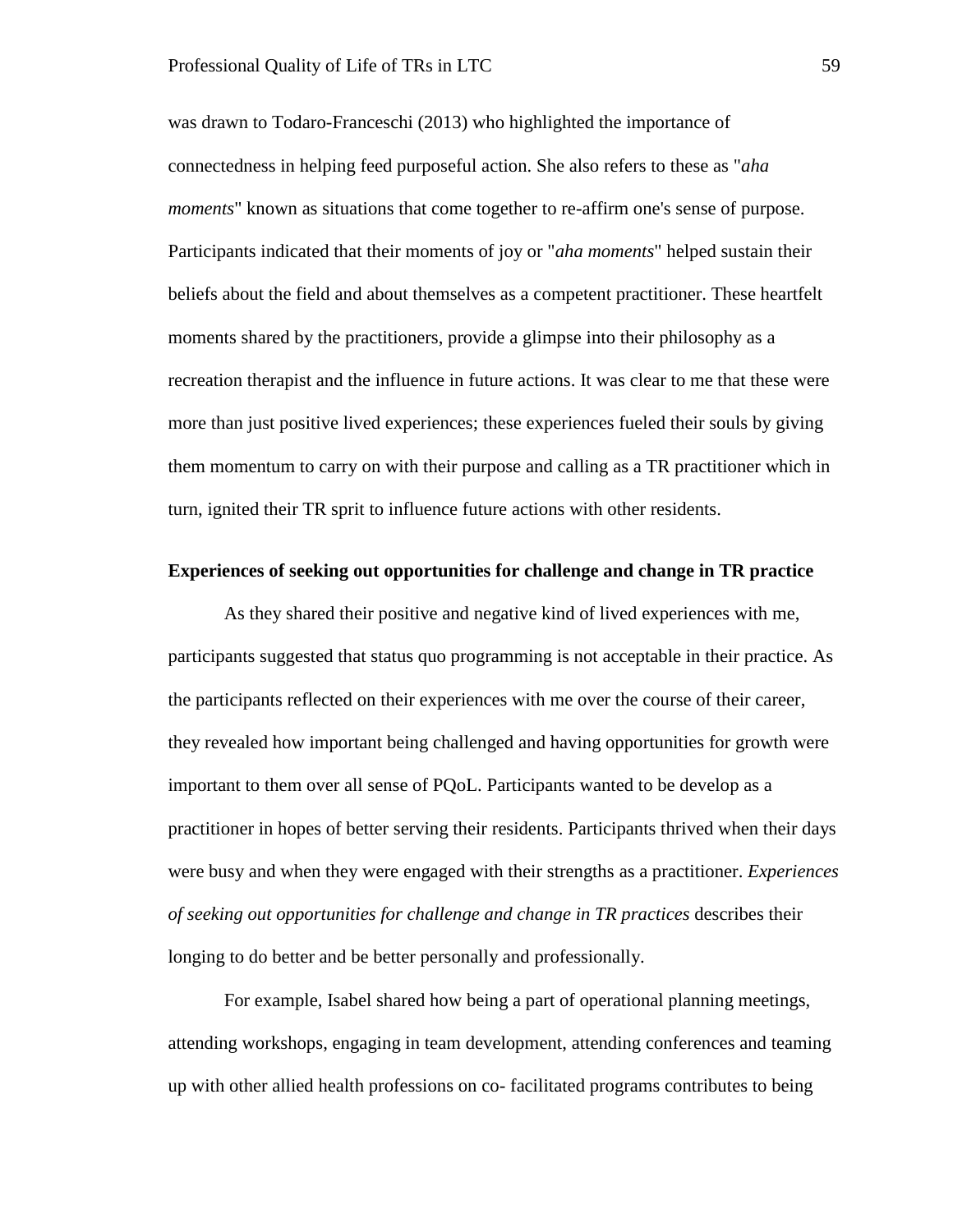challenged and her willingness to change her programming as builds her confidence as a TR practitioner. Isabel too appreciates collaborative learning. Here she speaks to the role of change over the course of her career (bolded text emphasizes my argument).

*I think with time that you become more confident in programs you are running and become more creative and open to trying new things, well for me anyways. I mean some people are the complete opposite where they get into a routine and they are stuck in their ways and do not want to change whereas I feel more confident to take on those challenges as I have gone [on] in my career whereas before I would likely have been more stuck in my ways or follow the same routine versus trying something new. So, confidence is something in my career, [pause] independence because when I started out I was a recreation therapy assistant here so, now I am a recreation therapist I have my own home area and I get to have more freedom and flexibility to do programs [I] want to.* 

She went onto describe *"it's important to stay fresh [as a practitioner], and always look for new opportunities is important…And I think it is important to change your programs".* Isabel has a vested interest in exploring ways to change and improve leisure experiences for the residents for her own growth as a practitioner. She told me *"I will often reflect back to a time when I was feeling less confident and can now see how far I have come in my professional development".* Isabel reflected and noticed the growth and development as a practitioner throughout her career which was an important aspect to her PQoL. It was in between her stories of tension and satisfaction I noticed her need for challenge and change.

Louise described herself as a *"lifelong learner*. Her aim is to improve her knowledge and skills and competencies as a TR practitioner by learning from her experiences and attending additional education on how to better support individuals living with Dementia. During our conversations, she mentioned examples of additional education such as Montessori approaches to dementia care as well as GPA. As she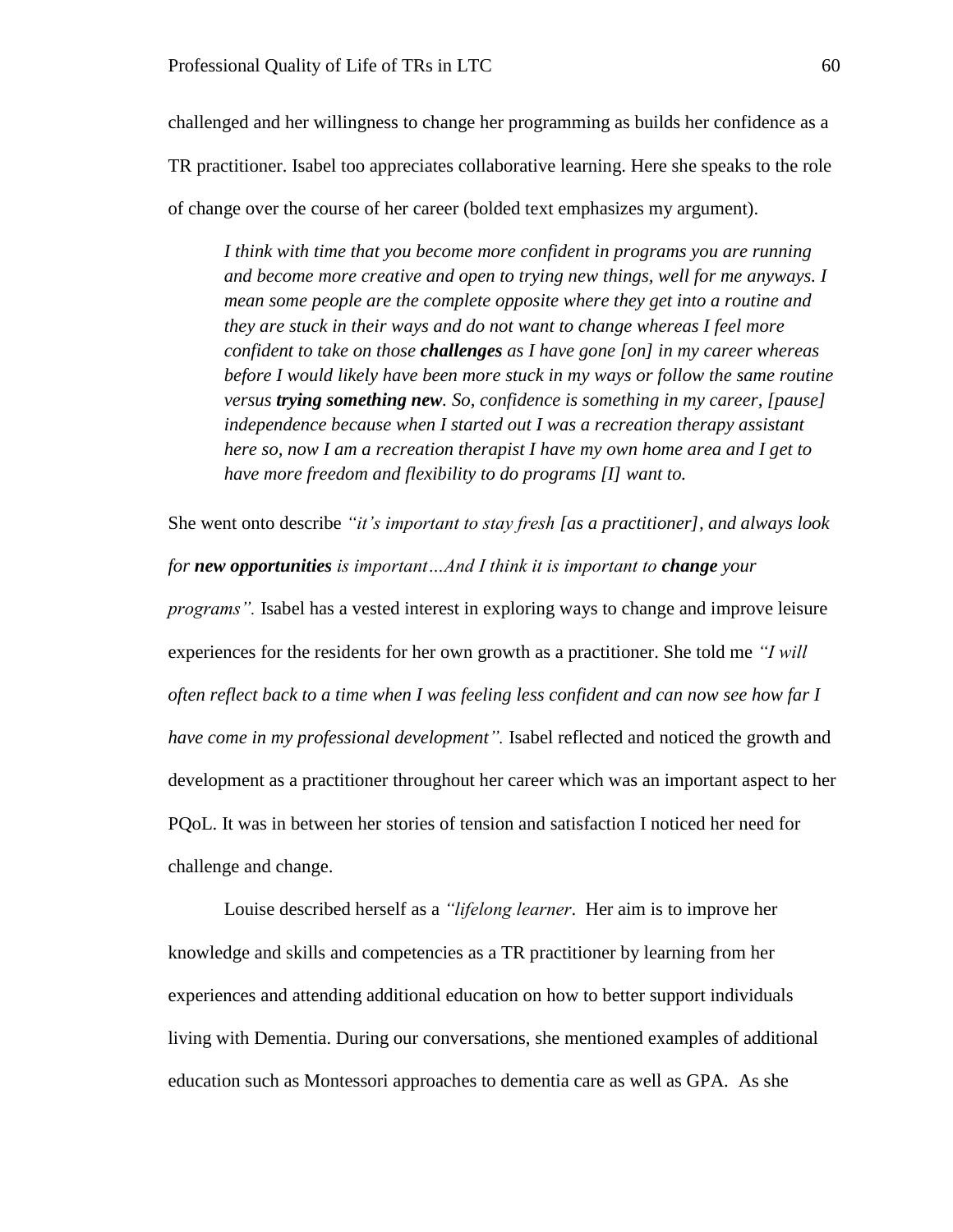reflected on her experiences, she shared. "*I think it is [about] growing as an individual and learning more about yourself in being able to set [Professional] boundaries".* Louise struggled with her environment due to lack of team cohesion and lack of motivation from other team members to want to do better. Throughout our conversations she compared herself and programming to others in the department. She hopes that her programing and success with residents would inspire others to try new things.

Leah was the strongest advocate for growth and development as a TR practitioner. She told me how TR in LTC is a "*growth and development kind of process"* related to understanding PQoL. She emphasized how experiences will challenge you but help you change how you practice as a TR practitioner in understanding what you want from this career. She revealed how this learning about challenge and change helped her understand her strengths: *"utilizing my own creativity and feeling pushed in a positive way and excited about coming up with ideas that are going to eventually help people get better…supports my PQoL absolutely".* As mentioned previously, Leah thrives on challenge and is willing to change her practice based on feedback from others to improve her practice as a professional.

Each practitioner shared how different experiences of challenge and change shaped their becoming as a confident and competent TR practitioner. In turn, this contributed to feeling a sense of reward and feeling good about their quality of life as a professional.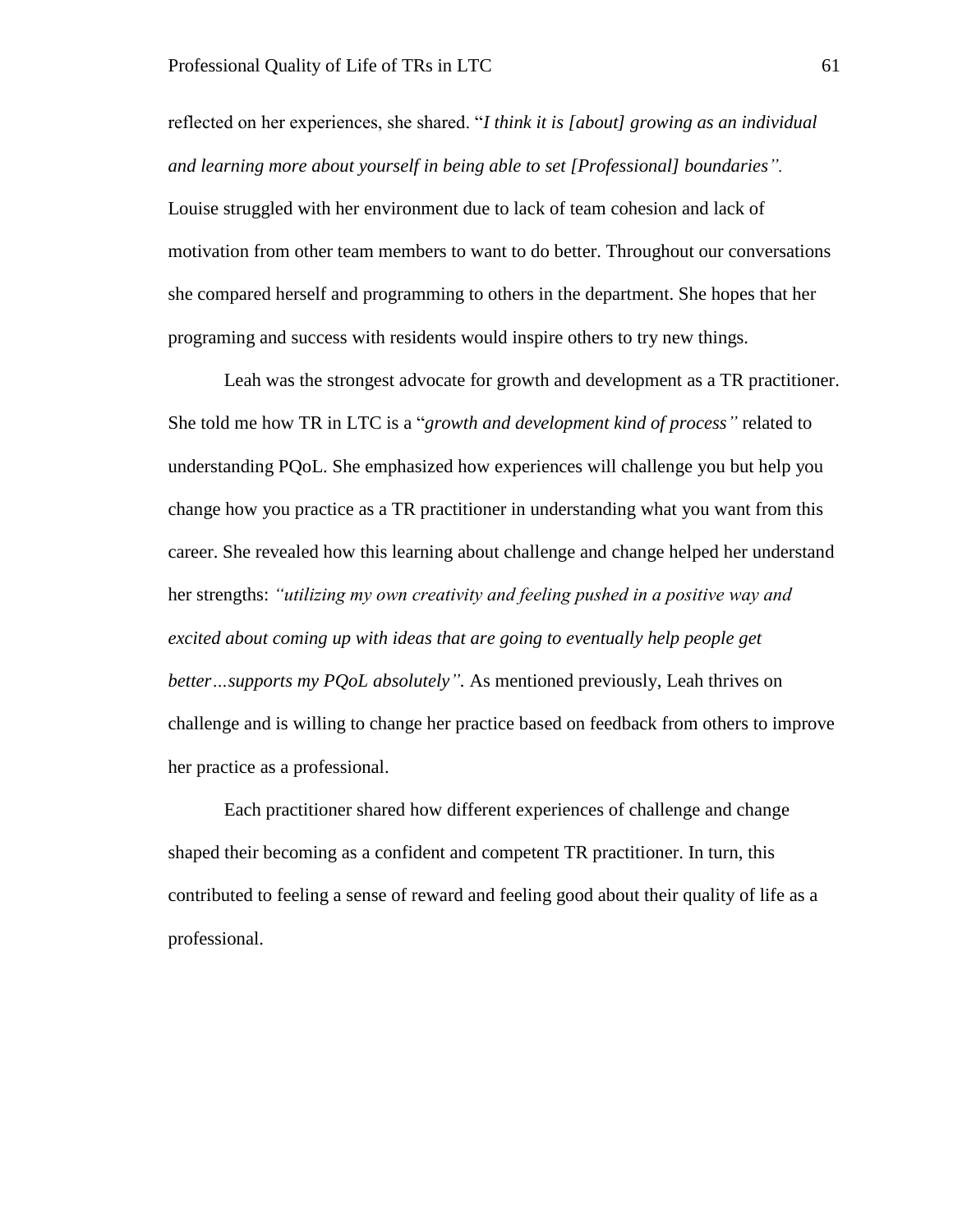# **Experiences of encountering professional tensions that threaten PQoL in TR practice**

Participants shared various obstacles and tensions related to their professional quality of life. These stories came from the conversations of negative and stressful lived experiences. Experiences of encountering professional tensions that threaten PQoL were related to *role ambiguity, feeling devalued, guilt, doubt, and feeling misunderstood.*  Practitioners also indicated how they have trouble in separating work from home as this is the perceived expectation in LTC. These challenges left a lingering impact threatening their sense of PQoL as they would reoccur across different situations but would often go unresolved. Their experiences challenged their energy, motivation, sense of being as a TR practitioner, and over all purpose as a TR practitioner.

Rose shared with me her emotional tensions in witnessing and hearing someone's life situation related to a new illness. The event took place at a day program where she was interning. A man had recently experienced a stroke, and could not recall the last time he experienced any joy. Rose wrote how this experience "*left me with a heavy heart and made me look at life differently"*. This man who was accompanied by his wife who had divulged personal information related to their relationship and the significant change to his life due to his new illness. As she re- told this story, she mentioned how in that moment she thought to herself: "*I am useless… I couldn't even support them after they*  disclosed such a personal and emotional story with me". As she reflected with me she shared how:

*this reminds me about being new to the field; how I thought it was going to be all these victories. I am going to be doing this and it worked and they are happy with the things I am providing them and then kind of brings back the feeling of okay it doesn't always go smooth every time and you are going to feel useless at times*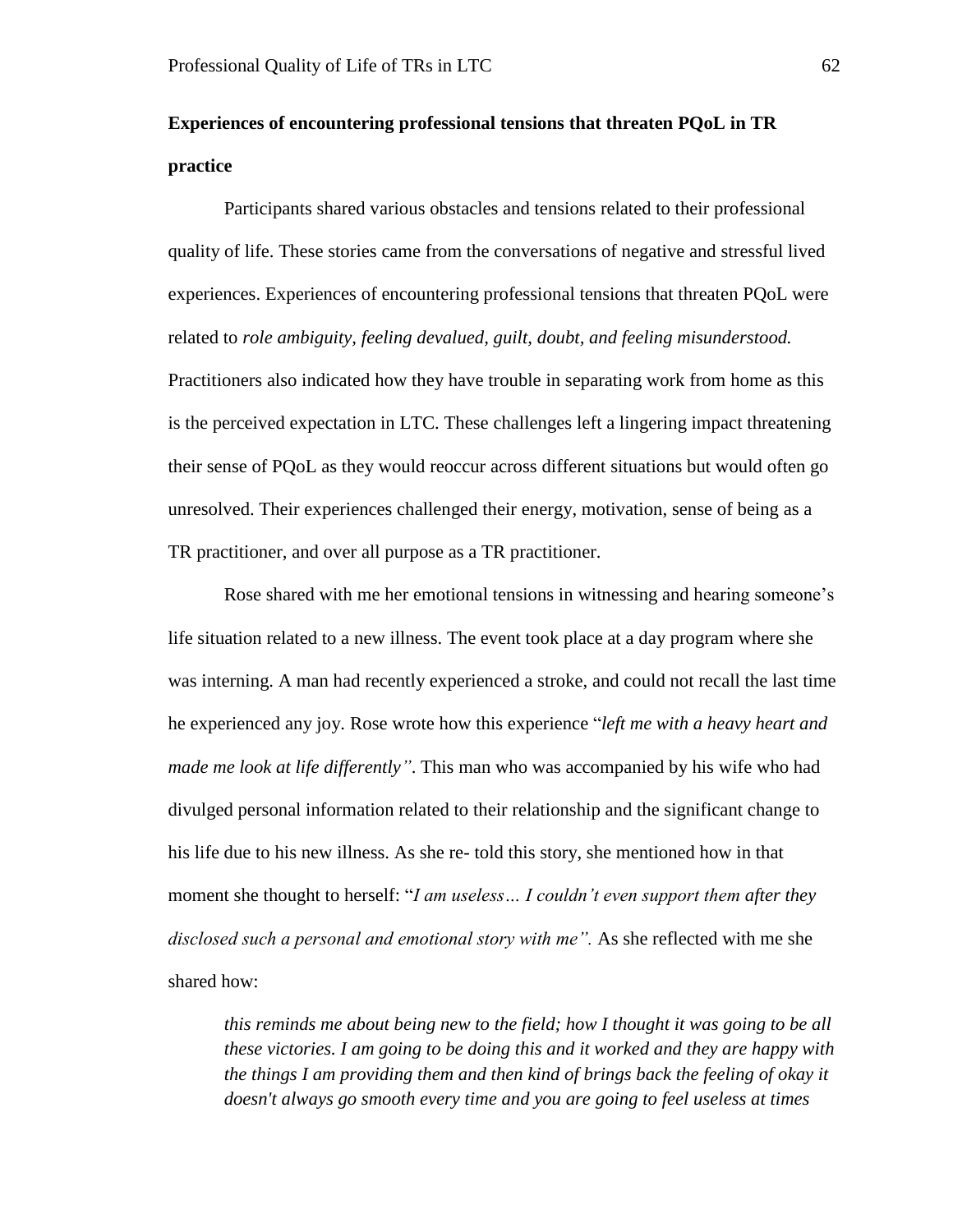*when someone has this big life moment and you are not always able to help with that.*

This experience was a reminder for her that the field of TR is not always full of pleasant experiences. This was Rose's first encounter in the field in witnessing and hearing someone's life story related to illness and disability. Rose described why she chooses to focus on this lived experience with me:

*To this day, I often meet people whose lives have changed dramatically because of illness. It is heartbreaking and feels unfair, although we know this is just the reality of life. It does not erase the fact [that] awful things happen...I do like to try and keep in mind that I am here to help and will try to do that in whatever way possible.* 

Rose explained how she often remembers this experience when she completes the initial assessments in LTC. Although it causes her emotional tension in hearing a difficult life situation she has learned how to not let her personal feelings of the situation get in the way of being able to help those who she serves.

Isabel's shared an experience that most practitioners could relate to when a family

member of a resident displays unrealistic expectations to their parents' activity levels.

She told me how distressing this dilemma can be feeling as if she is *"hitting a wall'':*

*So, it's a power struggle with the family but also a power struggle with the disease and not knowing what is happening or what is helping them. And dementia is a struggle and sometimes it is even hard for the nurses to know why they are acting out. It could be delirium, and just a lot of mysteries of the disease.* 

When I followed-up with Isabel and asked her what she meant by power struggle, she

stated: *"power struggle is trying to work with the family to create that balance of helping that patient as much as possible and building that therapeutic relationship".* Isabel explained that "*at the end of the day it should be about the patient, which again is that power struggle too you are trying to advocate for that patient but you also have to meet those other demands. So that is a hard reality".* Isabel also discussed with me how she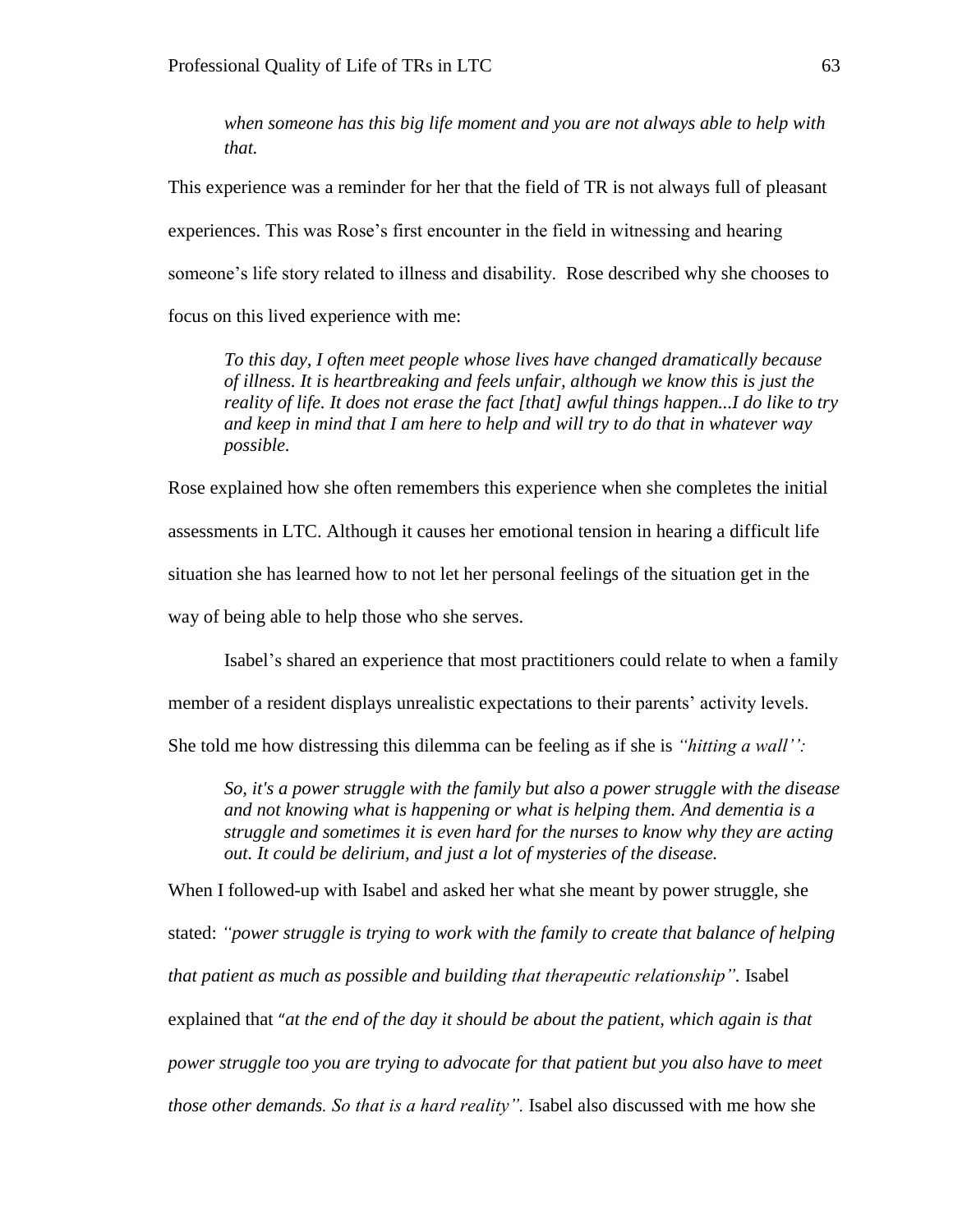bases her decision making on her assessments as well as on the interests, and wants of her residents. However, families sometimes disregard what the resident wants - causing a professional dilemma when Isabel knows her residents does not wish to attend programs. She went on to explain how experiences related to power struggles with family members instill a sense of doubt by prompting her to question her knowledge and judgement as a TR practitioner. In her narrative, Isabel shared her interpretation of this experience: "*it does bring on compassion fatigue because the families make me question myself whether I am doing enough for their family member, when at the same time, I have 60 residents I also have to attend to".*

Louise appeared to be constantly challenged with the perpetual misunderstanding of the TR role in LTC. In our initial meeting, she stated: "*when I first started, I was handed colouring pages by the other recreation staff saying, 'here you go and grab some residents'.* Later, she stated: "*Sorry [but] I didn't go to school to play checkers, or take a class on bingo or Connect Four, but I am sure that is what everyone thinks, that we went to school to learn all these different games*". Louise mentioned how this leaves her feeling devalued and frustrated with the lack of understanding in the role of TR in LTC.

In Louise's narrative, she shared a story that took place a few days prior to our meeting. As Louise was trying to gather 60 residents for a special dinner event outside on a hot humid summers' day, she was working short staffed. Prior to the event, she provided a list of attendees to the nursing staff on each of the home areas, but, the list was not communicated to all the team members. As a result, a resident who was on the list had just taken a shower and staff members dressed her in a nightgown. Louise was met with resistance from other co-workers when she attempted to advocate for this resident to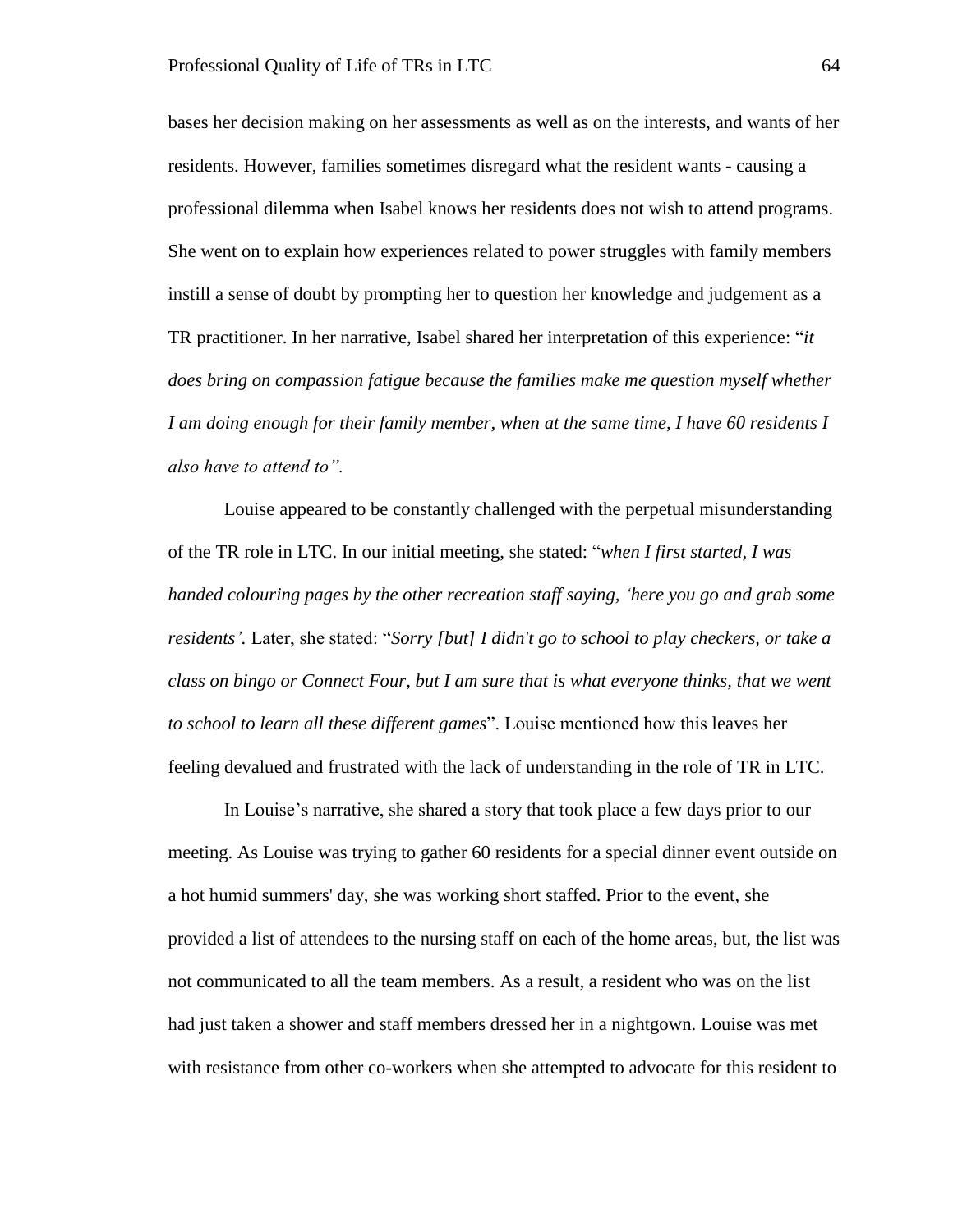attend the program. Louise told me it got to the point where her manager had to get involved. In the end, the resident attended the event and had an enjoyable time singing and dancing to the music. The following is an excerpt from Louise's narrative:

*The emotions of frustration, disappointment and thoughts that I should have talked to staff earlier, even though that wasn't really my job and I was busy leading up to that event. These feelings lingered for more than a day. I thought about how I could have handled the situation better and I was angry that once again nursing staff didn't appreciate how we were trying to put on something special for the residents. They just wanted to get the same old dinner on the table and rush residents off to bed as quickly as possible.* 

As the story unfolded in the interview, Louise indicated how she frequently supports her inter-professional team members, but does not feel it is reciprocated. Louise highlighted many times throughout our time together how the conflict within her work environment has impacted her mentally, physically and emotionally. Louise told me *"it's hard when you are trying to do your best and you realize that others do not care that I am here for the residents".* Louise went on explained to me how she wonders if these experiences will ever change as they appear to be frequent within her work environment.

Leah shared an experience that made her consider *'packing her bags'*. By chance, Leah learned from a co-worker that her organization was taking part in leadership development workshops to help break down departmental silos and establish a culture of inter-departmental collaboration; however, Leah and her recreation department were not included to these in-services. Here, Leah explains how insulted she felt by not being involved:

*I was in complete shock, as you can imagine. So, after feelings of anger, frustration and all those emotions you go through and of being devalued, you start to question - 'well maybe I should pack my bags and see you later, I do not want to be part of this anymore'. [But then] I realized I had to take a step back, take a few days [to] process what happened and then the end result was me going*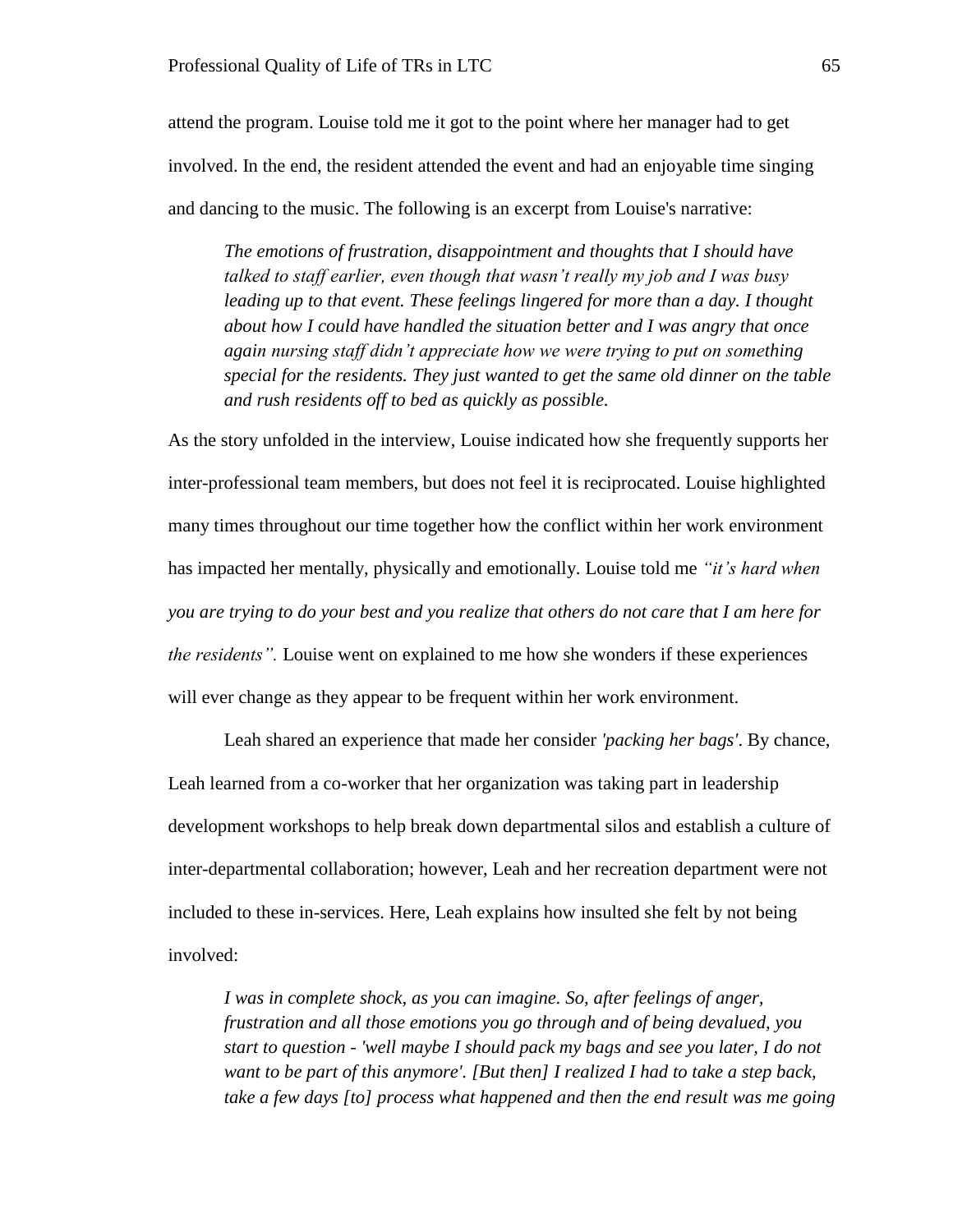*to my boss [and] confronting her about this - you know why was I not made of aware of these things? I manage staff and then I find out about this through one of my colleagues. Why was I not included? Her response was that she felt my department was not perceived as being one of those silos which - kudos to my department and myself, but it doesn't take away from the fact that I felt blindsided, devalued or excluded.* 

Leah explained how this experience felt like "*slap in the face as a professional*". As she continued reflecting on this story with me she went on to describe how *"there are days that I still do question my continued commitment and find that at times I do get defensive [about] the ongoing need to justify what we do as an allied health profession to maintain that respect amongst registered nurses".* Leah also reflected: "I *have come to realize that human relationships are very complex particularly in the work environment when 99% of them are women*". Here she spoke to the relational or personality dynamics when working in a female dominated environment.

Other tensions addressed within our conversations were related expectations in LTC and the constant struggle suggesting working in LTC is a never-ending work day. Leah reminded me that *"as a recreation therapist is not a 9-5 job and you are working evening and weekends when really that guilt is there when you should be with your family".* Leah also addressed expectations as a manager in her home: *"work is not going to stop past 5pm and some people love and thrive on that… you are always on call even when you are not on the schedule at least in my organization, they expect you to work from home".* Rose would agree as she explained the expectation as a manager: *" if you are not home thinking about work then you are not someone who is committed to your job or if you are not coming in 30 minutes early or leaving an hour later you not seen as a team member and that's just the role".* Louise also identified how she finds it difficult to not think about residents outside of the work environment for example: "*when you are at*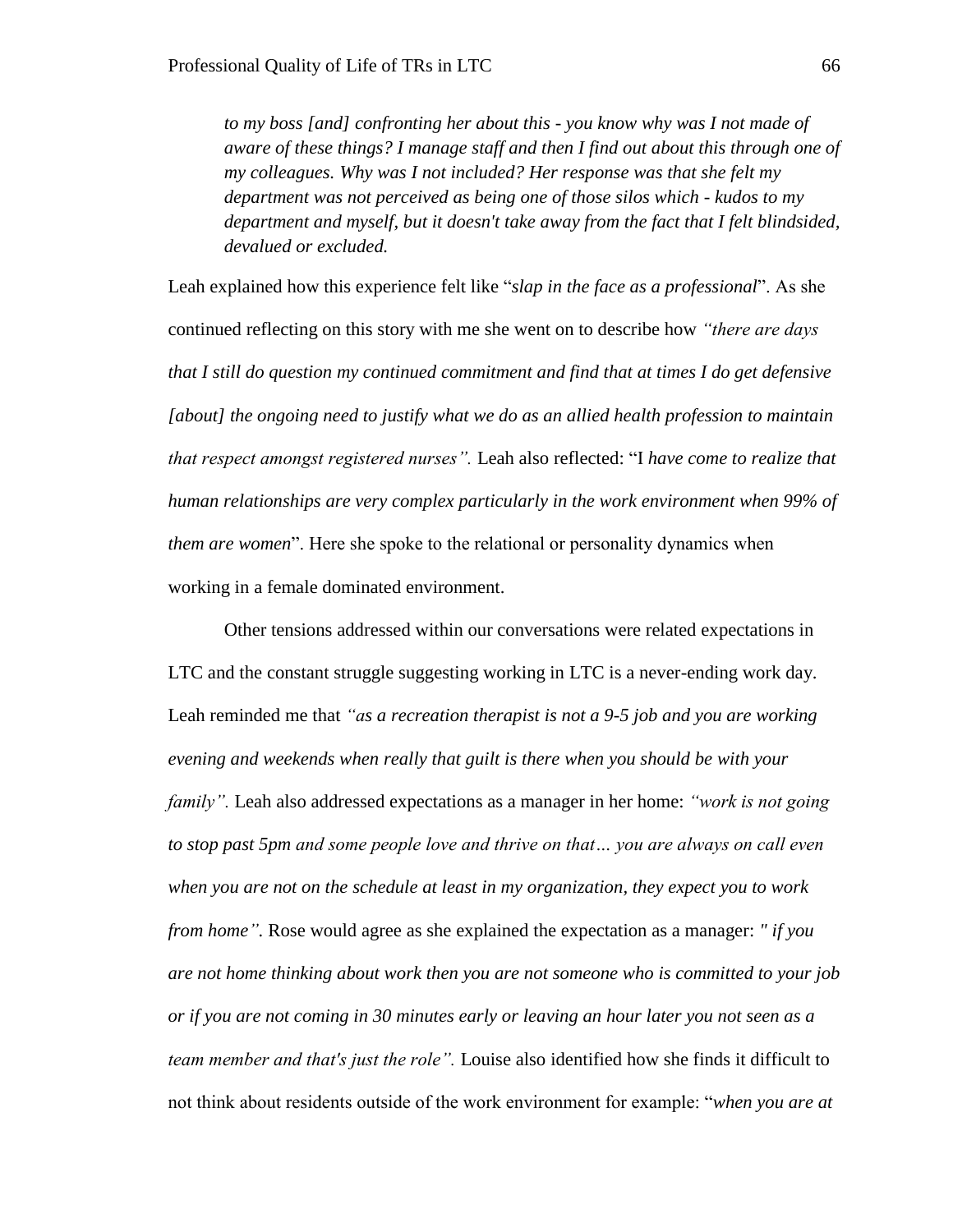*a garden centre on Sunday morning and they have tomatoes, plants or flowers for \$1.44 and you might think I could probably bring these into work which is what I did this morning".*

These experiences have left a profound impact on their sense of being as a TR practitioner. Many of these stories shed light into the complex professional tensions that could manifest as burnout, compassion fatigue, moral distress or coarseness in the work place. What was similar among their experiences was the discomfort that these experiences left as helping professional. While no job is perceived as stress-free, these practitioners shared encounters that indeed threatened or stifled their sense of PQoL as these experiences seem to never get resolved. The following thread is an extension of their professional tensions highlighting what they gained from some of their tensions.

# **Experiences in developing professional valour as a TR advocate**

Linked to the negative kinds of lived experiences, participants shared the learning and value they received from their negative practice situations. Within their stories, participants used metaphors of ''*battles", "wars"* and *"victories"*. Each openly shared stories of fighting against the system/environment, toxic relational dynamics, their willingness to challenge the status quo, the client mix and health challenges and some discussed being plagued by their own internal dialogue. To find inner strength, each participant had struggled with negative lived experiences. Their stories highlighted how experiences in *developing Professional Valour as an advocate for TR that* built professional confidence in standing up for themselves, and voicing the wishes on behalf of their residents. Moreover, participants highlighted how reflecting on their experiences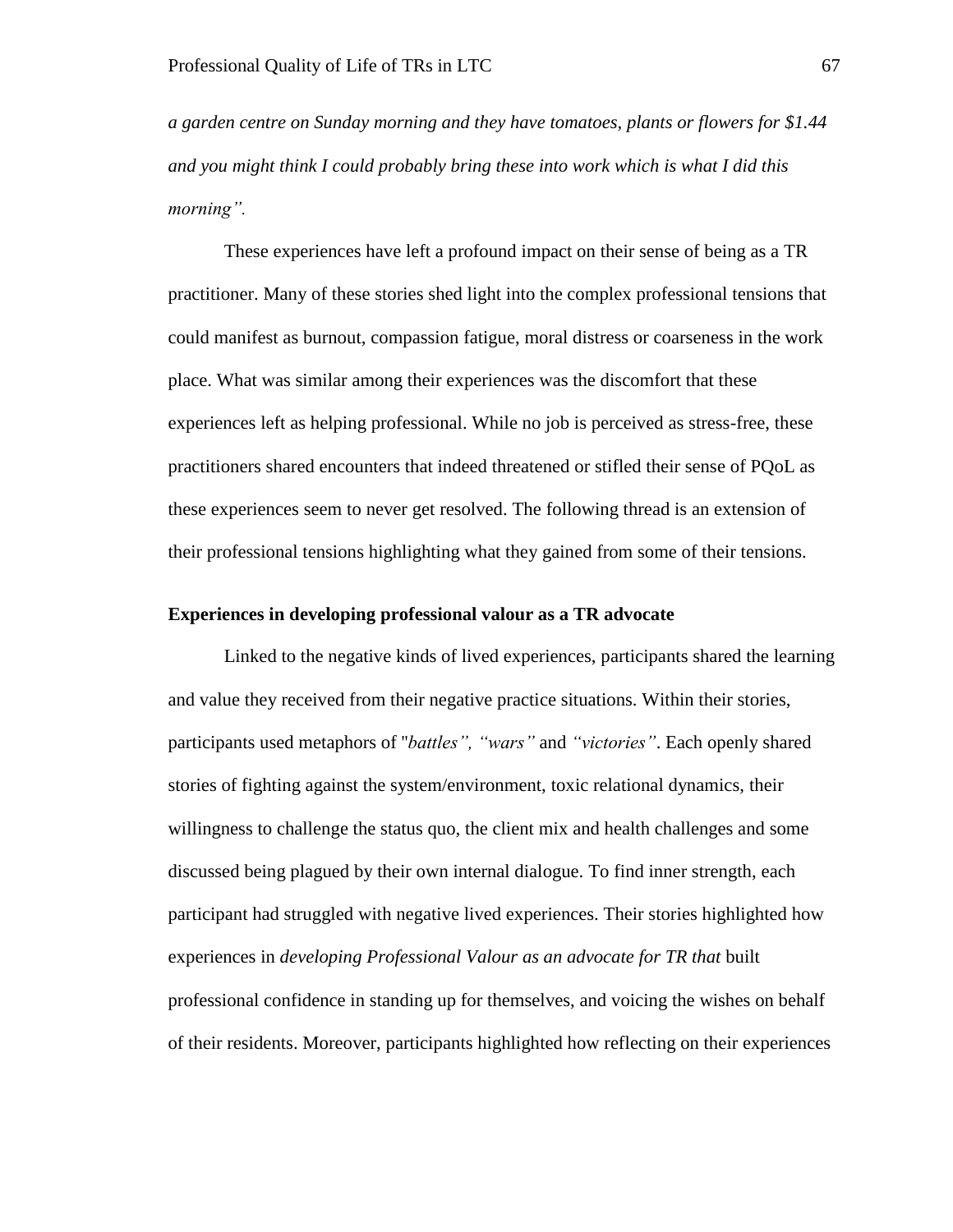helped them learn from their setbacks. Each participant demonstrated self-awareness and the ability to recognize when situations were getting the best of them.

Linked to the negative experience shared in the previous thread, Rose described how hearing and seeing human vulnerability in working with individuals with disabilities can be emotionally painful at times. She found:

*[This was a really] heavy experience for me and so hard to know what is the right thing [to say in that moment] because you could say to someone oh it's okay it happens all the time and all these things and then someone could say well actually it doesn't happen to me all the time, or you could go the route of that's awful I am so sorry you are experiencing this right now and make them feel worse about it. Having someone [my supervisor] who has had similar experiences, [like this one] so whether that was a coping thing for me or not to help me but, having someone there and be there for them [the couple] but to then give me a moment was huge. That is what brought me back to [the idea that] you are there to help them and although this is so sad and you feel awful for them but quit thinking about your feelings and get back to helping them and then move forward.* 

As I inquired more into overcoming her own feelings, she revealed to me the importance of embracing empathy and learning how to better approach her interactions with empathy. Instead of fearing "*traumatic stories*" and letting them impact her both professionally and personally, she decided to grow from this experience. Rose built up professional strength by learning to not let her own emotions impact situations while in practice. She told me how easy it is *to get caught up* in these experiences impacting her ability to be a professional and help them move forward. Rose's ability to step back and recognize that although sharing space with human vulnerability is frightening helped her overcome difficult situations.

Other participants learned to develop professional valour by advocating for residents. For example, Isabel shared stories with me about educating families and coworkers about her role as a TR practitioner. She told me: *"it can get bad sometimes when*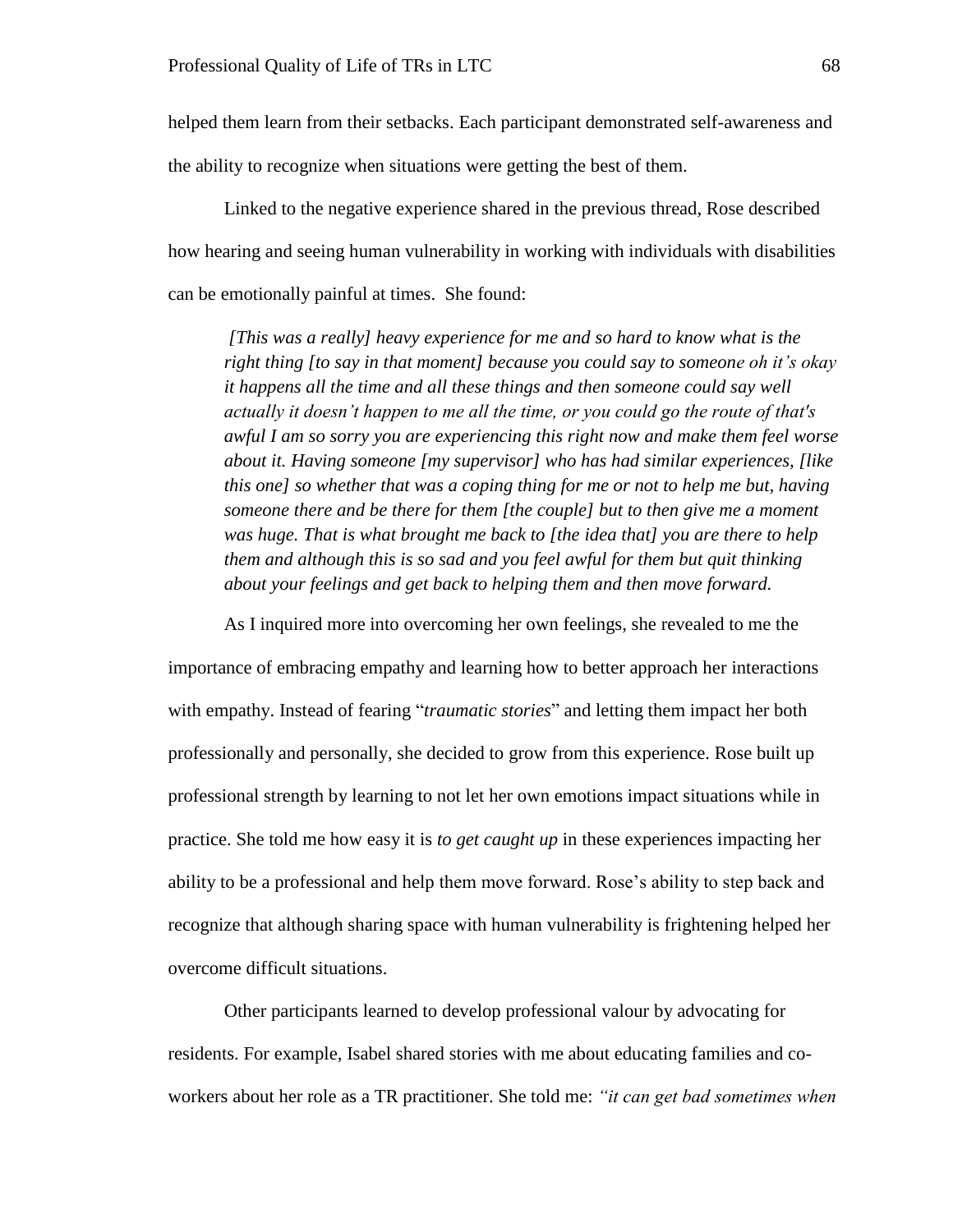*I get told 'oh that group is not big enough' but I do not let it affect me as much* 

*anymore".* Rather she learned to communicate and advocate for residents by providing quality experiences.

Louise developed professional valour differently based on her experiences in a work environment which she perceived to lack team cohesion and perpetuates incivility among co-workers. Louise described how often co- workers *"stab others in the back".*  Rather than communicating to each other, co- workers will go directly to management. Louise told me how she tends to internalize her experiences more deeply as an introvert but she has learned how to work with her co-workers otherwise *"it's a constant struggle".* She told me how she found courage in speaking up for her needs:

*I also have [learned] to communicate when I am banging my head up against the wall to my team and to my partner and if it is something that keeps happening you do have to bring it up and again in a professional manner when you must figure out some sort of solution.*

Multiple times Louise mentioned the importance of being more assertive. She said: *"I literally have to stand my ground" when talking to other staff. Louise told me how she often* feels outnumbered by the nursing staff. For Louise, her sources of stress are out of her control such as co-workers' attitudes and the health care system. Another example of Louise learning to stand up for herself and for her residents is found in her narrative account related to the resistance she sometimes received in bringing residents to a Blue Jay's baseball game.

Like Louise who found courage in speaking up, Leah learned to not give up when she feels devalued. In a humble but firm tone, she stated:

*I am not giving into the lack of understanding of TR in LTC… I will continue to be a strong advocate of TR and not let one-person bully or take advantage of me…and continue the great work that we had achieved with the department*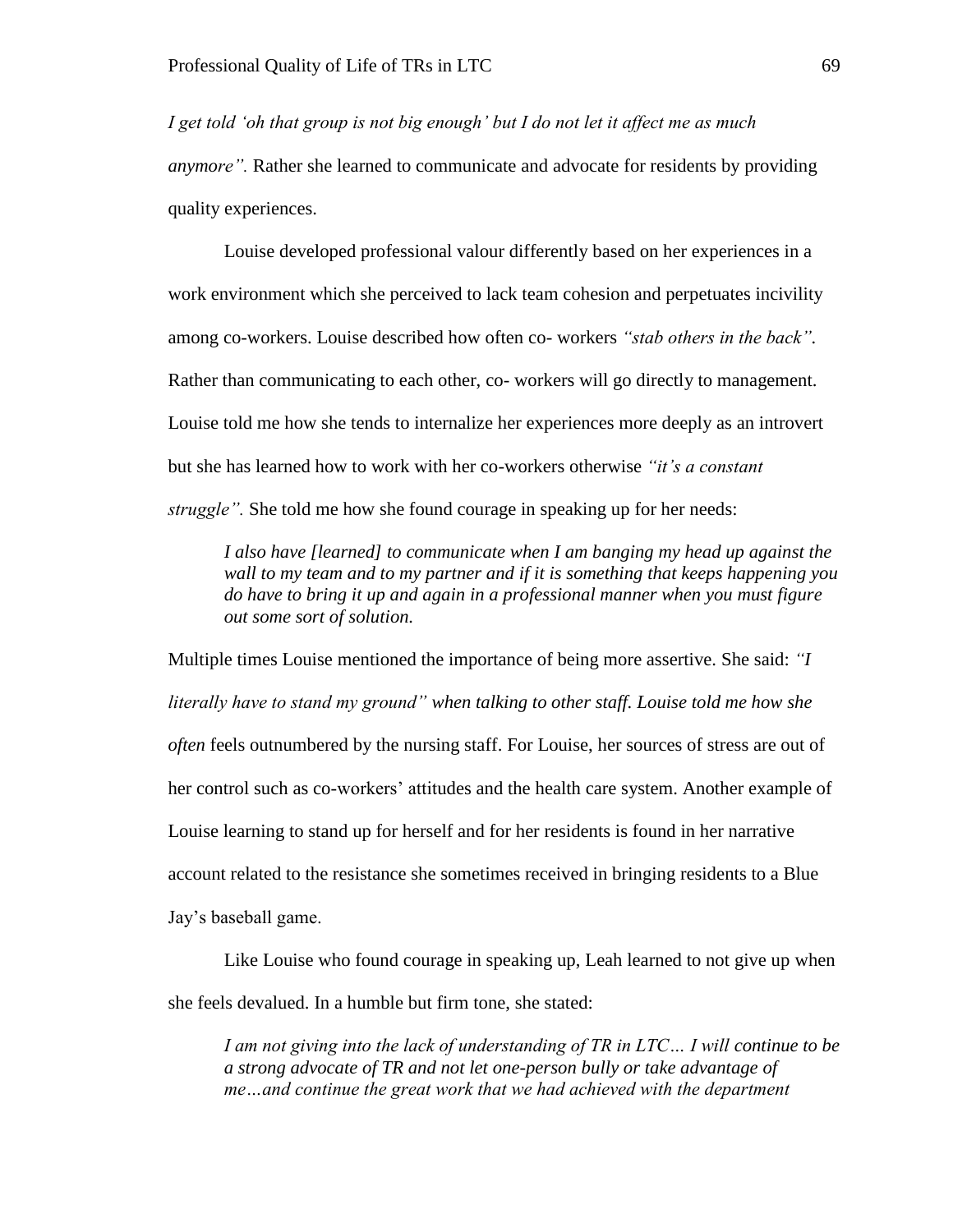*[recreation]at that point. I was not ready to give up on that, we had some great things happening in the home and we had built a reputation around our service in the community and I was not ready to let one moment shut me down.* 

She too shared how this experience taught her to "*stand my ground*":

*I am here to serve the residents and yes, that means working as a team player, having those dialogues but at the end of the day I know what is valuable and somebody who lacks the insights and understanding [of TR], devalues you that is their choice to do it. I have [learned] to stand my ground.* 

Leah told me it is important to develop assertiveness within the LTC environment and not

be afraid to have your voice heard. She cautioned me in making sure to put residents at

the centre of the conversations. Here, she offered me advice that speaks to her willingness

to challenge the status quo and be a strong advocate. She explained:

*Don't be afraid to educate, advocate and to be around those tables. Be sure that you are absolutely sure about working in long term care before you commit to being in this health care environment and knowing that you will get some resistance and knowing how to stand up for that. Even though the level of credentials does not need to be CTRS, R/TRO I am a strong supporter of that. [It] does not matter what health care environment you are working in. I think those credentials mean something and as long as you are able to back it up you hopefully will be seen as a valued member of the team. I would hope that would be the case. But be a strong person, emotionally, and be willing to give more than you would in another health care environment. I think in Long Term Care the expectation is that you give more than perhaps other places. But I would also recommend there are so many rewards and valuable experiences you can take away that will help you in your professional journey. Have standards but be flexible and be aware of what you want to achieve as a professional in long term care and be assertive.* 

It was through her professional tensions of being afraid and feeling silenced where she gained the courage to invite herself to be around conversations and advocate for TR. Leah reflected that her experiences made her realize what was important to her and understand more about her own strengths as a practitioner. She offered me advice in relation to growth and development: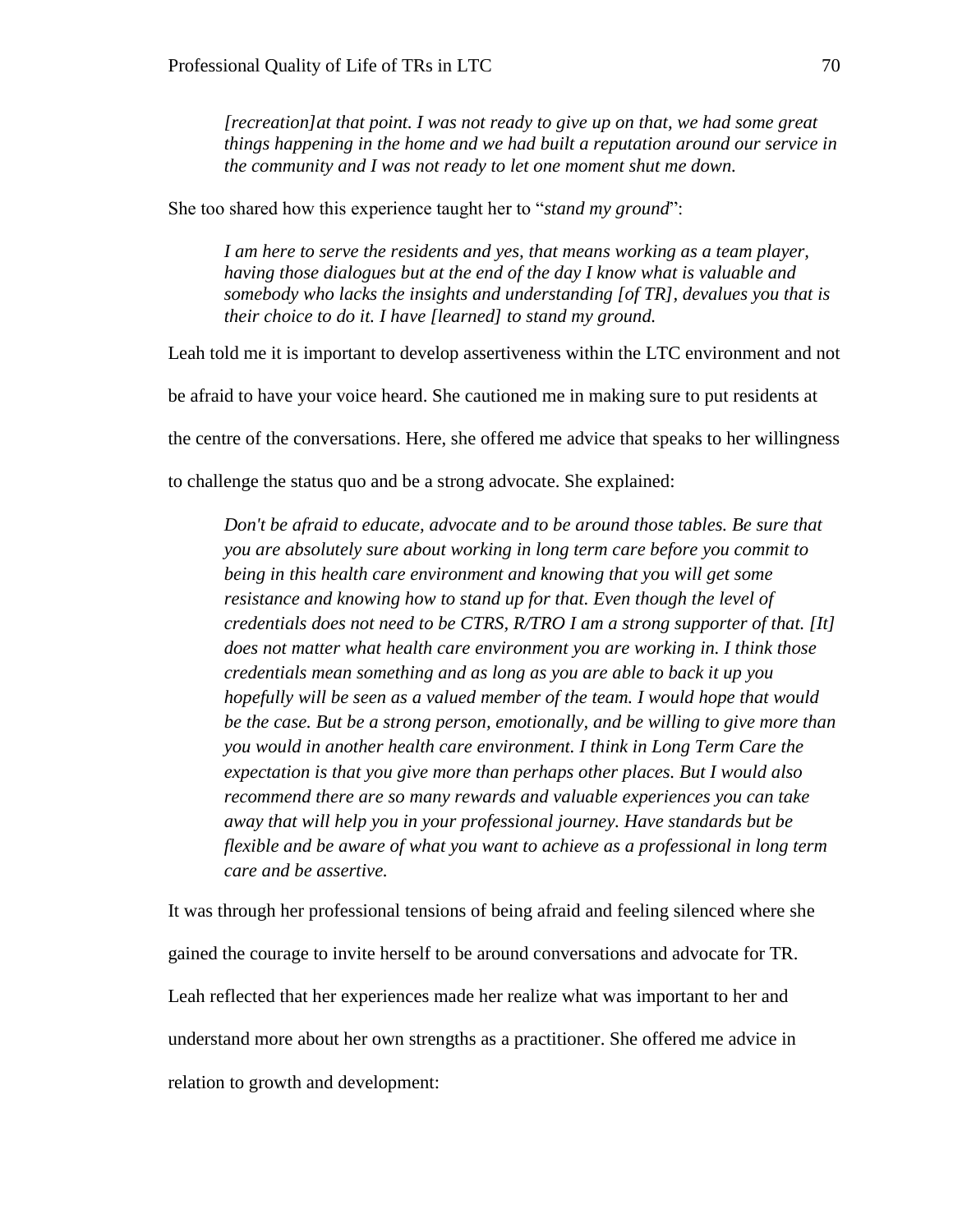*And do not be afraid to try new things and think outside of the box and do not worry if someone says you are nuts or crazy, just do it. I think the more experience you have with behaviours in long term care or before coming to long term care will only help you and gaining mental health experience, as you know from working in Long- term -care.* 

Each practitioner developed courage differently, learning to speak their knowledge and understanding as a TR practitioner and learn ways to cope with the LTC environment. What was similar amongst their stories was learning to voice their concerns by speaking up in different ways for themselves or for their residents. Their challenges provided them with gaining a new perspective by learning how to navigate through future experiences. What struck me was how they found their inner strength to overcome the setbacks they faced. Their stories demonstrated how strong-willed, bold, and dedicated they are as practitioners. The practitioners acknowledge that they may not be winning the "*war*" necessarily, but they are strategic in choosing the battles they are willing to take on. I began to consider how these 'aspects' in overcoming their tensions and building valour as a recreation therapist provided them with an armor that supports them during their ' battles' to help them return to their job every day.

### **Experiences of the work place that shape PQoL**

Embedded in participants' stories were the *experiences of the work place that shape PQoL.* As participants reflected with me, the dominant plotline across most of their stories illustrated how complex and challenging it can be to work in a LTC environment. These sentiments were also addressed in their narrative accounts, the story of an ordinary day and the interpretive job description found in chapter four. What also emerged was the contrasting perspectives of LTC landscapes among the four TR practitioners and the implications on their sense of PQoL.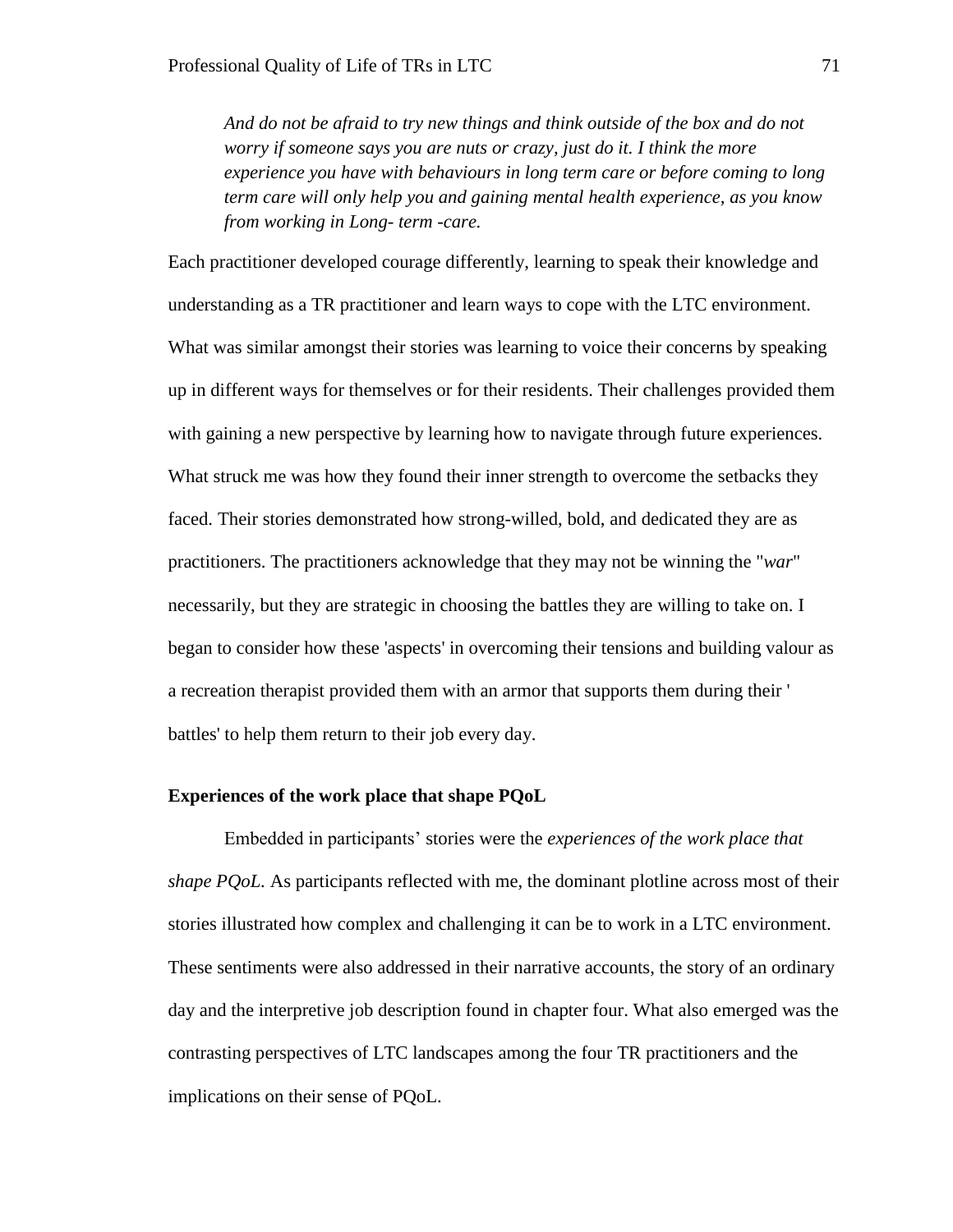Rose discussed with me restrictions related to the guidelines by the Ministry of Health and Long-Term Care, having high caseloads, and how management does not always understand or fully support TR initiatives. When she shared with me her hopes and dreams in LTC she mentioned how she wants to background noise of management and families would disappear. She also indicated how those extra tasks and responsibilities that are outside of the scope of TR would no longer be present. Like Louise, Rose discussed how unwanted tasks seem to fall onto the Recreation department. She also shared how she felt that some staff were just there for a paycheque.

Louise revealed that her work environment has made her consider quitting multiple times. She seems to have the most troubling work environment which impacts her ability to cope. At the most basic level, she would like to be treated with respect and be acknowledged by other staff. She addressed how relationships within her setting feel like high school all over again where she wondered *"why do I even bother helping other staff when it is not reciprocated?".* Jokingly she mentioned how she wished everyone could just come together and "*sing kumbaya".* Her experiences of the work place were related to the perceived dysfunction among teams and co- workers as well as the pace in which all staff need to uphold.

In comparison, Isabel and Leah shared glimpses into a counter-story (Clandinin, 2013) of what a positive work place could look and feel like. They shared stories related to pleasant workplace experiences which reflected a more positive PQoL. Isabel stated: "I *am lucky I have support and I do have a good team*" as she described her co-workers to be friendly and welcoming whenever she encounters them. She went on to describe *"well, my work culture we are like family, we talk about everything, we are able to*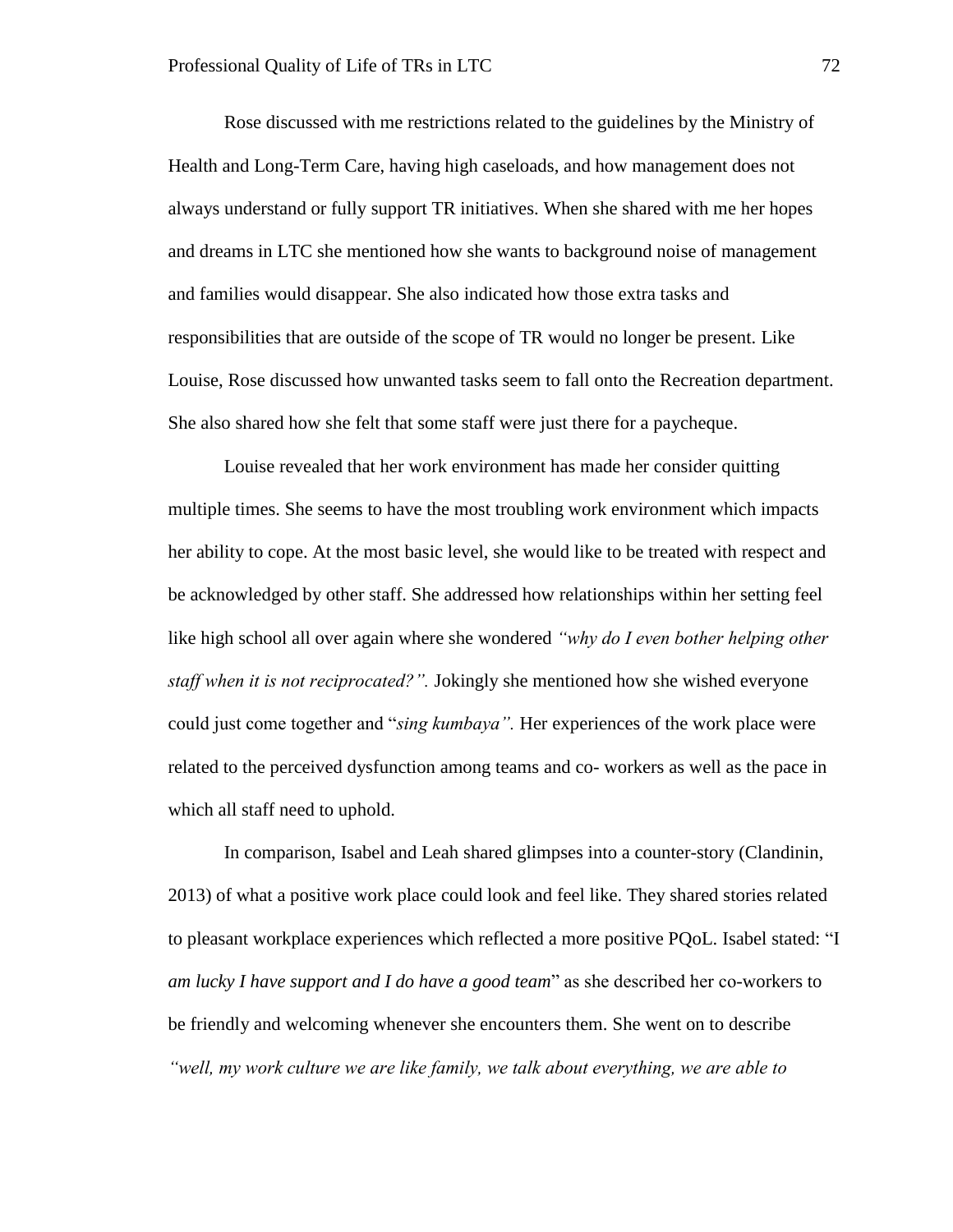*communicate about our problems... I feel comfortable talking about these things … we are very compassionate.* Hedgewood Homes provides Isabel with an opportunity to form meaningful relationships with not just residents, but co-workers too. After reflecting on the course of her career, she described how rewarding it is to share the positive aspects of her work place.

*You really feel like there is a community here too and that we are all here just supporting each other…which is another reason why it's so great to come into work every day... but I have only been at Hedgewood … we built such great friendships and just talking about work is a good feeling and rewarding!* 

Leah also shared a glimpse into the influences of a positive work culture. She explained to me that *"if you don't have that positive work culture how can you feel good about what you are doing every day?"* For Leah, a positive work culture supports her feeling good about coming through those doors every day. Leah enjoys her work place as it supports her creativity, input and working collaboratively to offer quality services in LTC.

It was clear throughout my time with these four participants how their perception of their work landscape shaped their overall PQoL. As mentioned previously in chapter four - all participants addressed how fast paced the environment is, and how high their caseloads are. Yet, having a positive work community among colleagues seemed to help buffer some of the other stress they experienced in their day. Having a positive work culture helped TR practitioners walk through those doors every day.

### **Re-Imagining TR Practice to foster PQoL**

During the final interview, I asked practitioners a miracle question getting them to consider what LTC might look like and feel like without experiencing tensions. *Re-*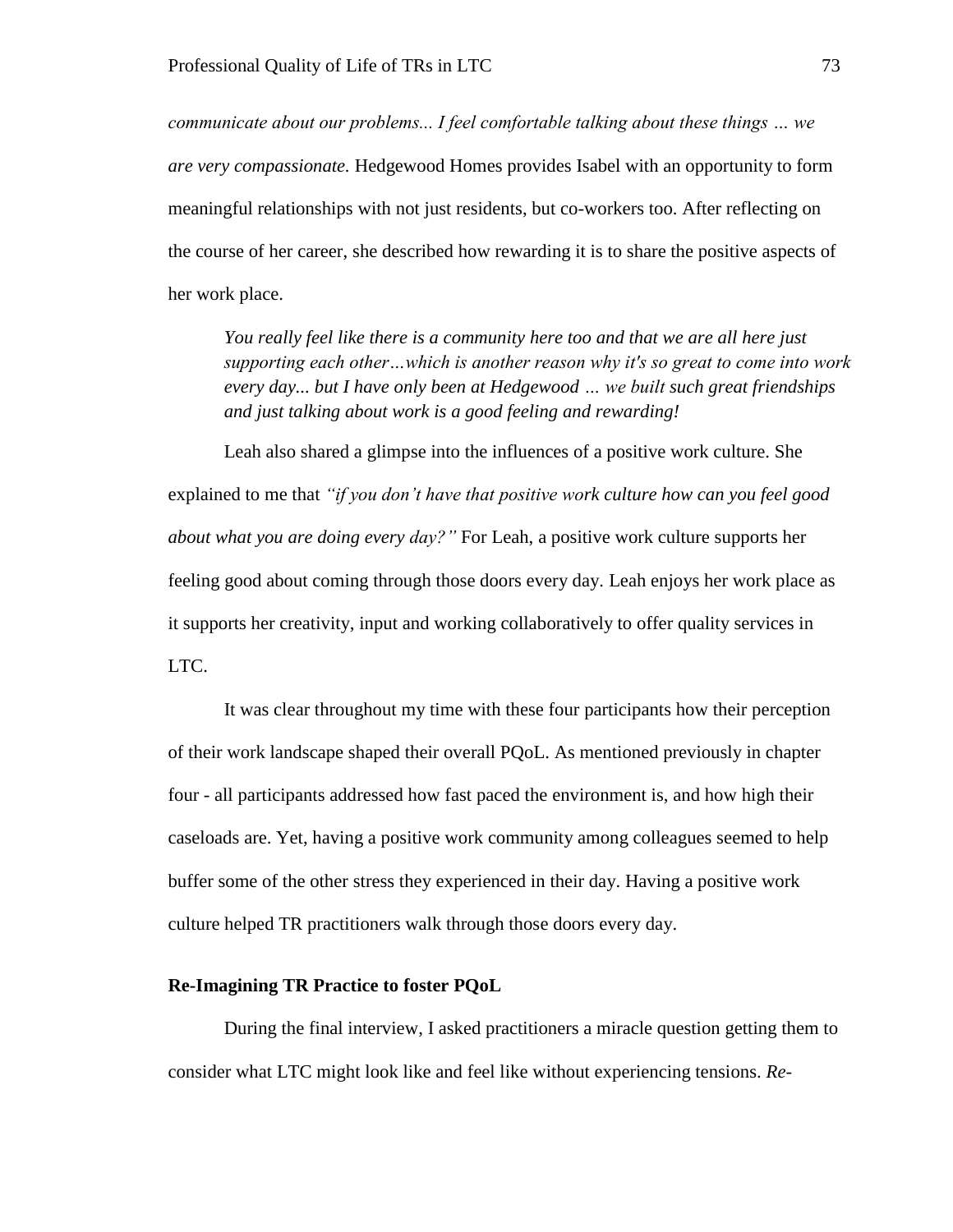*Imagining Practice to Foster PQoL* highlights the practitioners hope and dreams for the future of TR in LTC. This thread speaks to the bigger tensions that connect to the findings, including the physical environment, hum of the home and changes participants would like to see from a systems perspective more specifically more funding, resources and more staff. Practitioners also shared having more respect for the TR profession and more space and time to reflect on challenging moments in practice.

As Rose considered future possibilities, she envisioned that upper management and families would be more supportive of initiatives from the TR department. She also indicated having more financial resources to better support family members needs wishing that: "*each person would have their own recreation therapist".* She went on to describe how TR in LTC could be more focused on resident outcomes by way providing more last wishes kinds of programming for residents. She stated:

*So, if I came into work and didn't have to think about them [tensions], I could come in and say this resident's dream is to go to a golf course right now [and] I would love to have a rec. staff take them and be able to have those moments and continue to build on their goals and their dreams.* 

Rose explained how this unable to occur due to staff numbers and trying to support her entire facility. Rose beamed with excitement as she explained how she wishes TR could be a contracted position much like physiotherapy, massage therapy and dentistry in LTC. As she stated:

*They [physio, and contracted services] have their own organization who comes into the home and does their job and obviously, they have to follow rules and regulations and are self-governed and then they do their documentation and report on things. Where I feel rec within LTC can't. It's funny, there is a part in your job description where it's like 'other duties as assigned' - we try to have a concept of oh that is not my job right because at the end of the day we are here to help the resident and it is a team effort and I get that and you don't want to be that person that is like, 'well that is not my job' but you do want to say that*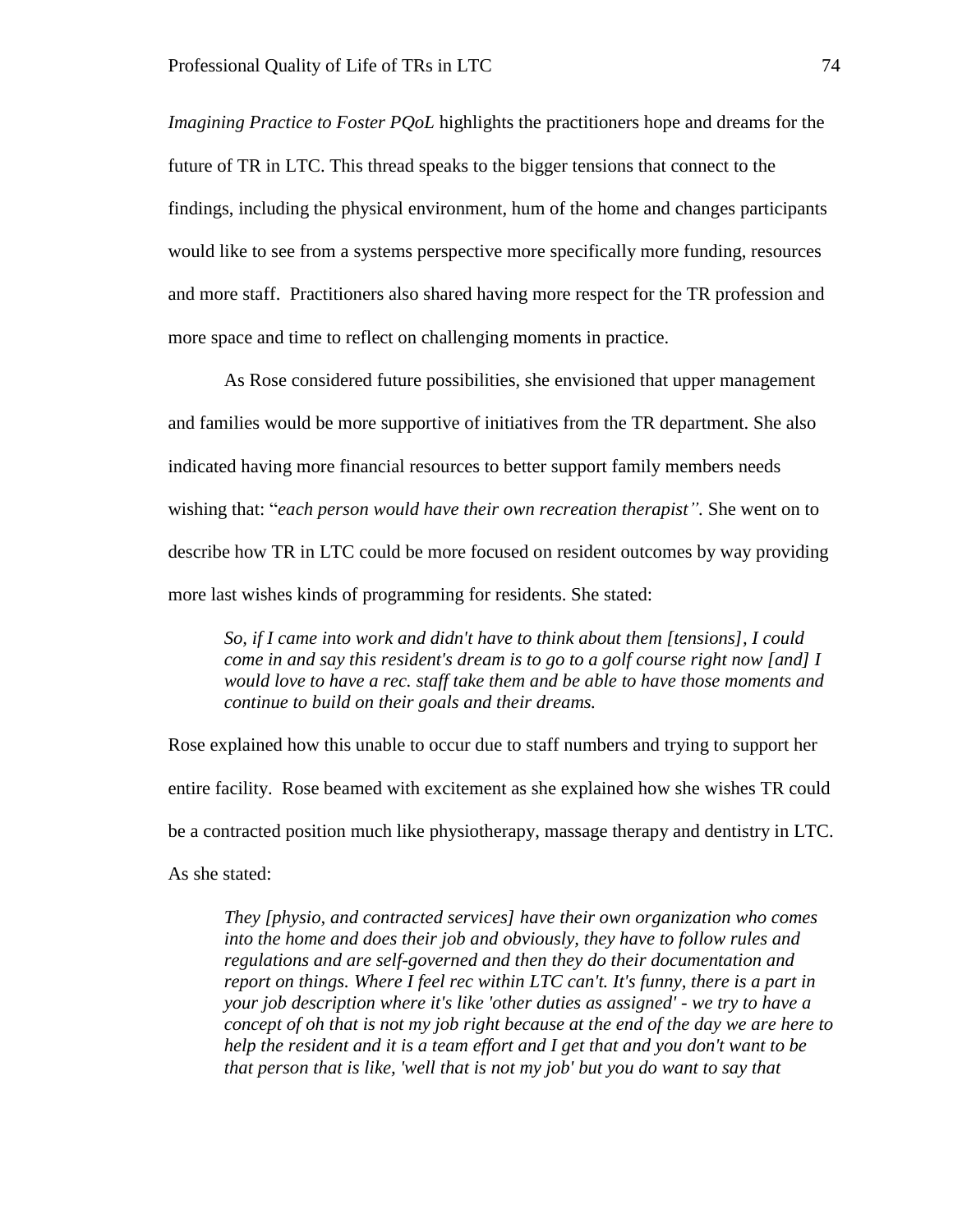*because I actually can't do my job because you are making me do these other things and duties that have nothing to do with what is actually important.*

Rose hopes that one-day TR will become a regulated health profession so that job descriptions and job tasks become clearer and prevent role ambiguity. Rose, like the other participants, acknowledged how much these *'other jobs as assigned'* impacted their ability to do their job effectively.

Unlike the other participants, Isabel pointed out that not much would change in her 're-imagined LTC' scenario because of her existing sense of freedom/autonomy and positive work environment. However, in a re-imagined practice, she would no longer experience self-doubt:

*because when I talked about the power struggle and the doubt I sometimes think well, do they need me here? As a career and especially with the aging population, sometimes job security can be a little more stressful so taking out all those worries and you really know that everything you are doing is great, people respect you and families love everything that you are doing. I would feel relieved and just really good without those struggles and stress for sure. I do feel that I have enough flexibility where I would not change my practice too much... and if the power struggle was gone then I wouldn't have some of those hard conversations in the family conferences because as much as they do have these expectations, it is impossible for their family member to recover or improve.*

Louise spoke at great length about all the changes she hopes to see in LTC:

*We would have more budget and [they would tell me] you are pretty good at your job and forget this union stuff and having seniority linked to pay, you are awesome and let's just give you a raise now'! I would probably [also] be asked to completely re-do the schedule [and do] what works for the residents.* 

In an ideal world, she could re-organize the home areas based on interests and abilities. She mentioned again how she would like management to appreciate staff more and acknowledge how hard the job can be and what TR professionals do: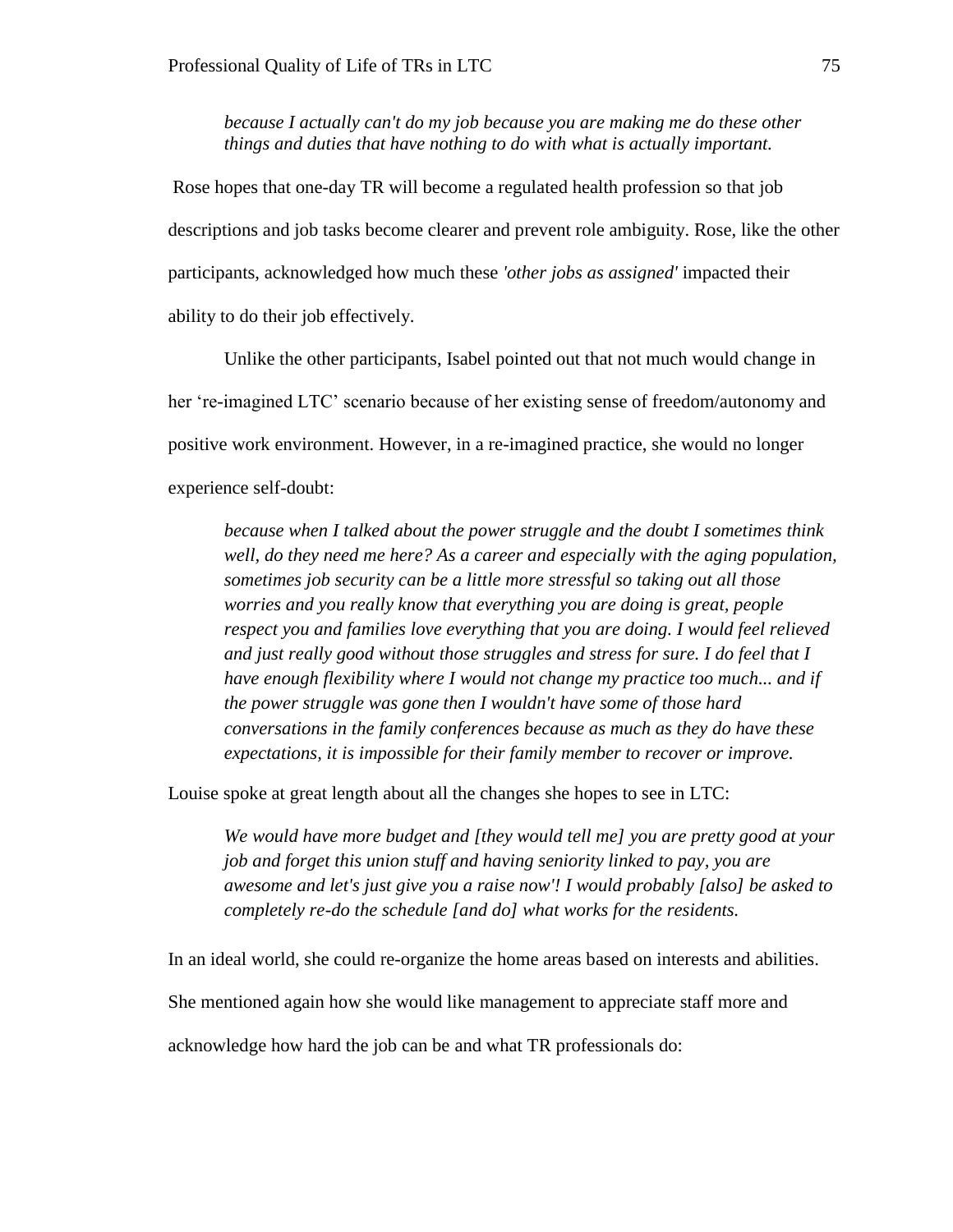*so, appreciating the bare basics; knowing what my job is and knowing what a Certified Therapeutic Recreation Specialist does and what I went to school for ... You know BSO [Behavioural Support Ontario] on a miracle day would have a Recreation therapist on it. And work in collaboration and we would talk about interventions and work with the nurses, PSWs, RT and management to understand what the triggers are, and what the intervention plan is and have family involved.* 

She went on to explain:

*The system must do better. In mental health like I said before we had compassion fatigue training, we had work life balance seminars and gyms accessible to us we were encouraged through emails and meetings about our own health where we can't help others until we have helped ourselves and so now I don't see that here. I mean I see posters on the wall and hey if you are in trouble oh here is a helpline but aside from the management team giving you candy or the odd Zumba class during the year at nurses week, um do I see them promote quality… and like there are constantly so many people going on sick leave and in mental health it was so much more accepted to be like yes, I need a mental health day and in long term care if you say you need a sick day or a mental health day you are considered lazy, like get to your job, so, it is a systematic thing in LTC.* 

This speaks to the social and practical justification for this research specifically looking

at the LTC landscape and how it needs to better support frontline line staff including recreation therapists. More opportunities for education on compassion fatigue, work life balance and supporting mental health days is clearly needed in LTC.

 Leah highlighted most of what the other practitioners addressed - having fewer restrictions on guidelines, more bucket list/ final wish initiatives, more vehicles for community outings, and more respect and understanding for what TR brings to the table.

Thinking about how TR would be different in LTC, she stated:

*We would absolutely be facilitating true TR every day in the home...we would be following the TR model to a ''T''. We would be absolutely solely needs-based, individualized, we would not feel the pressures from the family [and] nursing 'oh you need to be doing on this terrace' or 'bring so and so this program'. Families would understand and appreciate the value of what we are trying to do for their family member. I think we could create a different picture of TR in LTC.*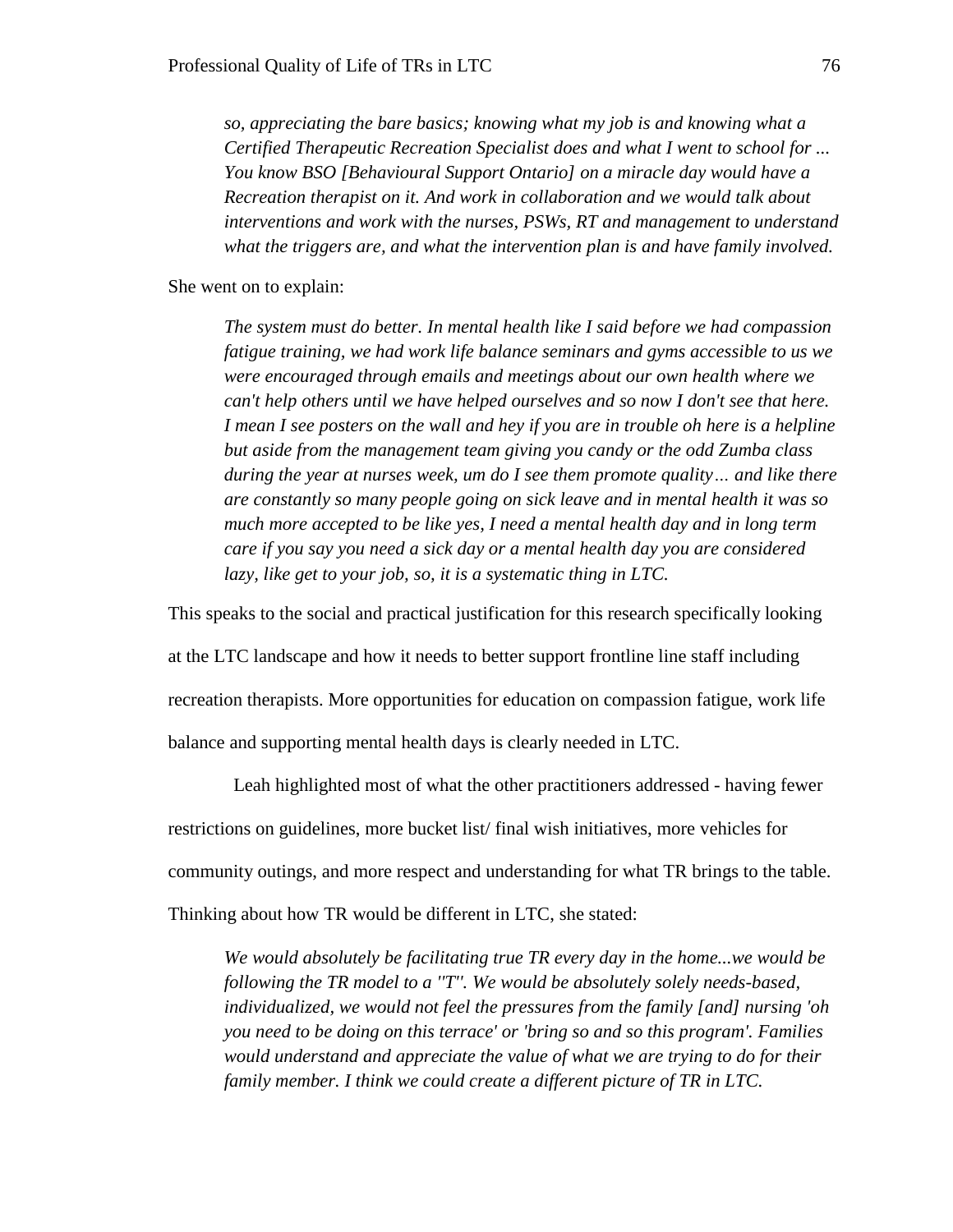Leah hopes that TR in LTC would be significantly different than how it is currently where there could be more recreation therapists to support residents in meaningful leisure. She also mentioned how she would be able to create more personalized care plans as they appear *"institutional and generic".* She also mentioned that the job title would be 'recreation therapist' and not 'activity aid'.

This thread has implications on future directions related to supporting frontline staff in LTC. Therapeutic recreation professionals want to be taken more seriously and want to be more evidence or outcomes based however are unable to demonstrate this due to being consumed by other jobs tasks that fall outside of their scope of practice.

In this chapter, I discussed the narrative threads that were apparent across participants' stories. Their narratives revealed the diversity in experiences that can shape PQoL along one's career. Their experiences were indicative of cycles shift between experiencing tensions to experiences joy and compassion satisfaction.

These story fragments provide glimpses into who each is as a practitioner, their beliefs about TR in LTC and the many twists and turns that can occur throughout one's journey in LTC. More importantly, their stories revealed the importance of being able to reflect on moments of tension, passion that help shape their perceptions of PQoL. They revealed the importance of learning what their own needs are as professionals to keep them grounded and able to keep fighting on behalf of their residents. Additionally, they shared with me what they learned from each of their experiences, how they gained new professional knowledge in changing future actions such as how to approach relationships within LTC. Further, in this chapter I described the kinds of positive and negative lived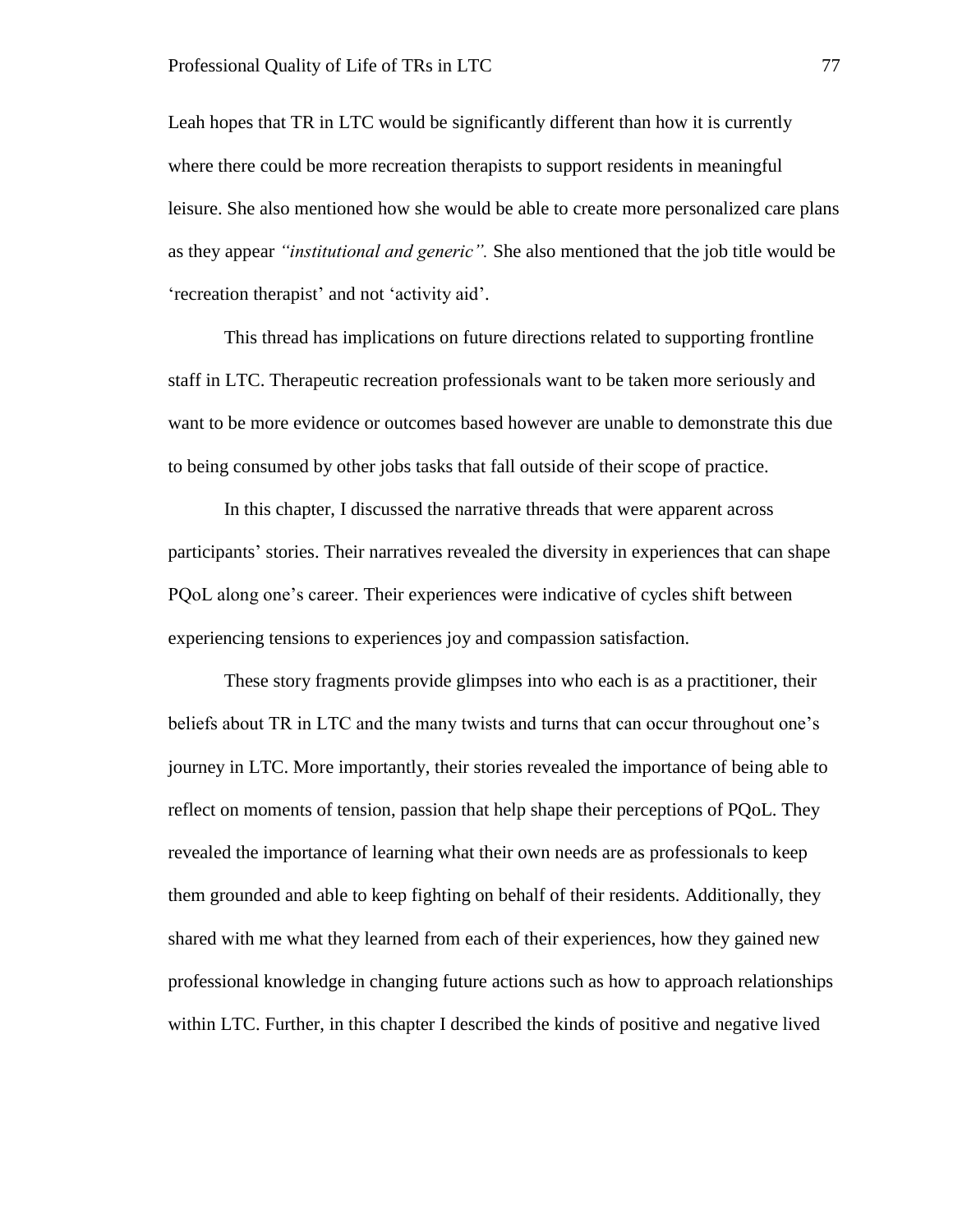experiences shaping PQoL. In the next chapter, I will describe what their stories reveal about PQoL by returning to personal, practical, and social justifications for this research.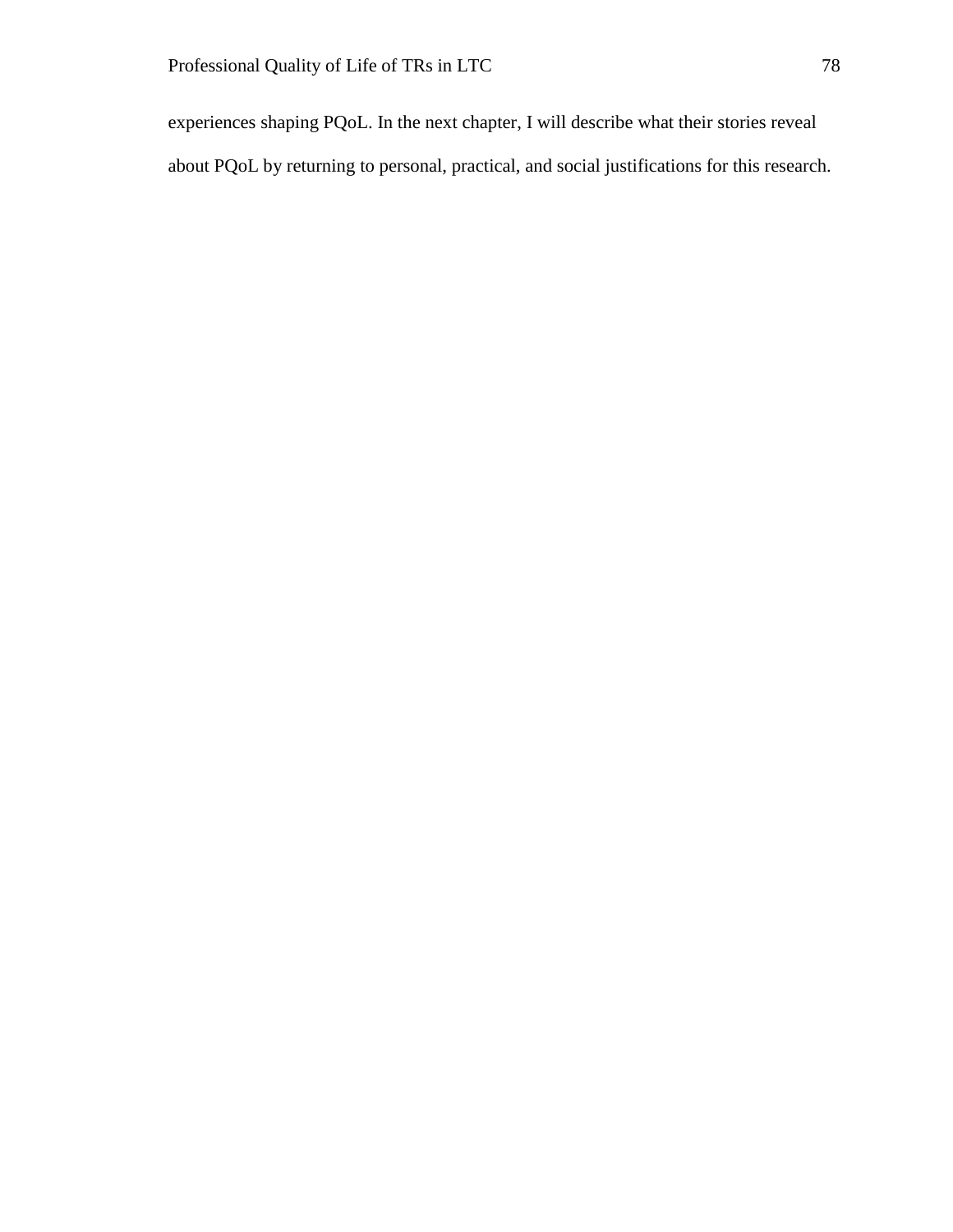## **Chapter 6: Making Sense of PQoL in LTC**

This narrative inquiry explored into the experiences of PQoL from the perspective of TR practitioners working in LTC. Their stories revealed a journey in learning to overcome tension, setbacks and experiencing meaningful moments with residents. Their stories reflected multiple understandings and perspectives that have shaped professional quality of life as a TR practitioner. Each practitioner identified and shared pivotal moments both good and bad in their career that shifted or impacted their perspective on PQoL. It is important to note that when each of the practitioners first started out, they all identified with experiencing more moments of burnout. In this chapter, I answer the final research question: what do these stories reveal about PQoL in working in LTC homes?

Based on participant's stories, I constructed puzzle pieces that reflected important aspects of PQoL. These pieces were constructed by using the three-dimensional commonplaces - temporality, sociality, and place - outlined by Clandinin (2013). As I continued to step back and look at a broader level of the key pieces to PQoL, I began to consolidate and infuse their perspectives together revealing the juxtaposition between harmony / disharmony within the LTC environment (*relationships*), institutional lens / TR lens (place*/ situations*) and sense of fulfilment and devalued (*personal*) as a TR practitioner regarding PQoL.

Lastly, this chapter is the final research texts where I revisit the personal, social and practical justification while offering future directions for understanding PQoL and TR practice in LTC. Clandinin (2013) suggests that there is no one way to represent the final research text. She makes it clear that final research texts do not seek a final answer. Rather, texts are intended to engage audiences to re- think and re- imagine ways to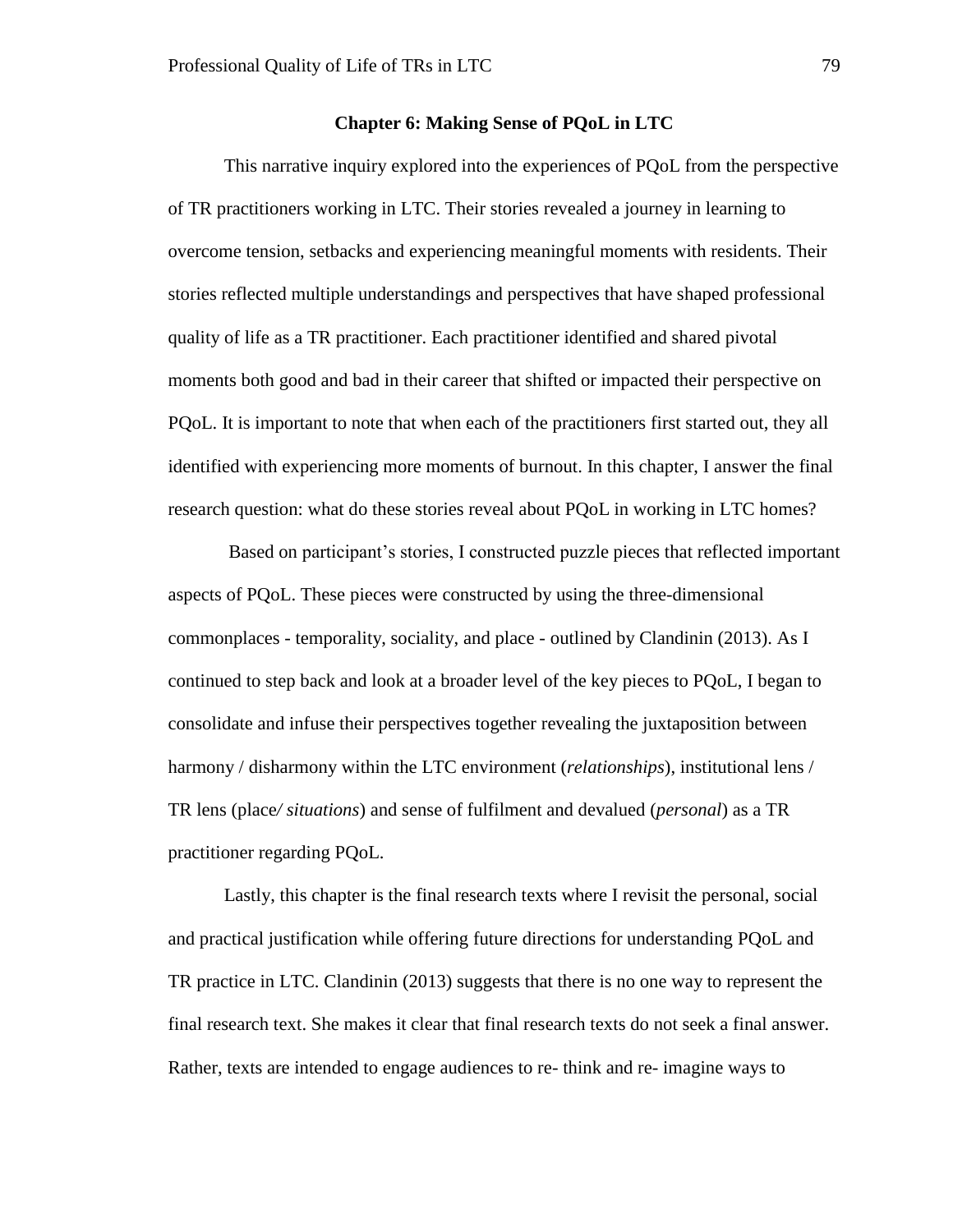practice and ways we can relate to others (Clandinin, 2013). As the reader, it is important to keep in mind that these findings can co-exist and be blended together shaping PQoL.

# **Harmony / Disharmony within Relationships and the LTC Environment**

Throughout each of the four participant's stories it was apparent the role of relationships within the LTC setting in shaping PQoL either negatively or positively. The notion of harmony and disharmony within relationships and the LTC environment speaks to the complexity in working with people and for people. Each participant shared the importance of communication, working collaboratively, getting along with others and being able to work towards common goals. Yet at the same time, they shared experiences that cause a sense of disharmony related to co- worker conflict, power struggles with families and tensions from the relationships with residents.

Research has linked job satisfaction to organizational culture and the kinds of relationships within a workplace. For example, Chamberlain, Hoben, Squires and Estabrooks (2016) has linked aspects of organizational culture within LTC homes such as leadership, support from co-workers, social capital and sharing ideas to having higher job satisfaction. In the present study, it was not surprising that TR practitioners strived to have a sense of harmony with co-workers, wanted to collaborate or create a sense of community due to our deep roots in developing relationships and working within a collaborative lens (Hebblethwaite, 2013). Chu, Wodchin and McGilton (2014) suggest that LTC homes need to focus on strong leadership and build strong communication practices among team members to support job satisfaction and decrease turnover. Their study indicated that poor leadership and poor communication has implications on the kinds of relationships within organizations. Further, Tyler and Parker (2011) found that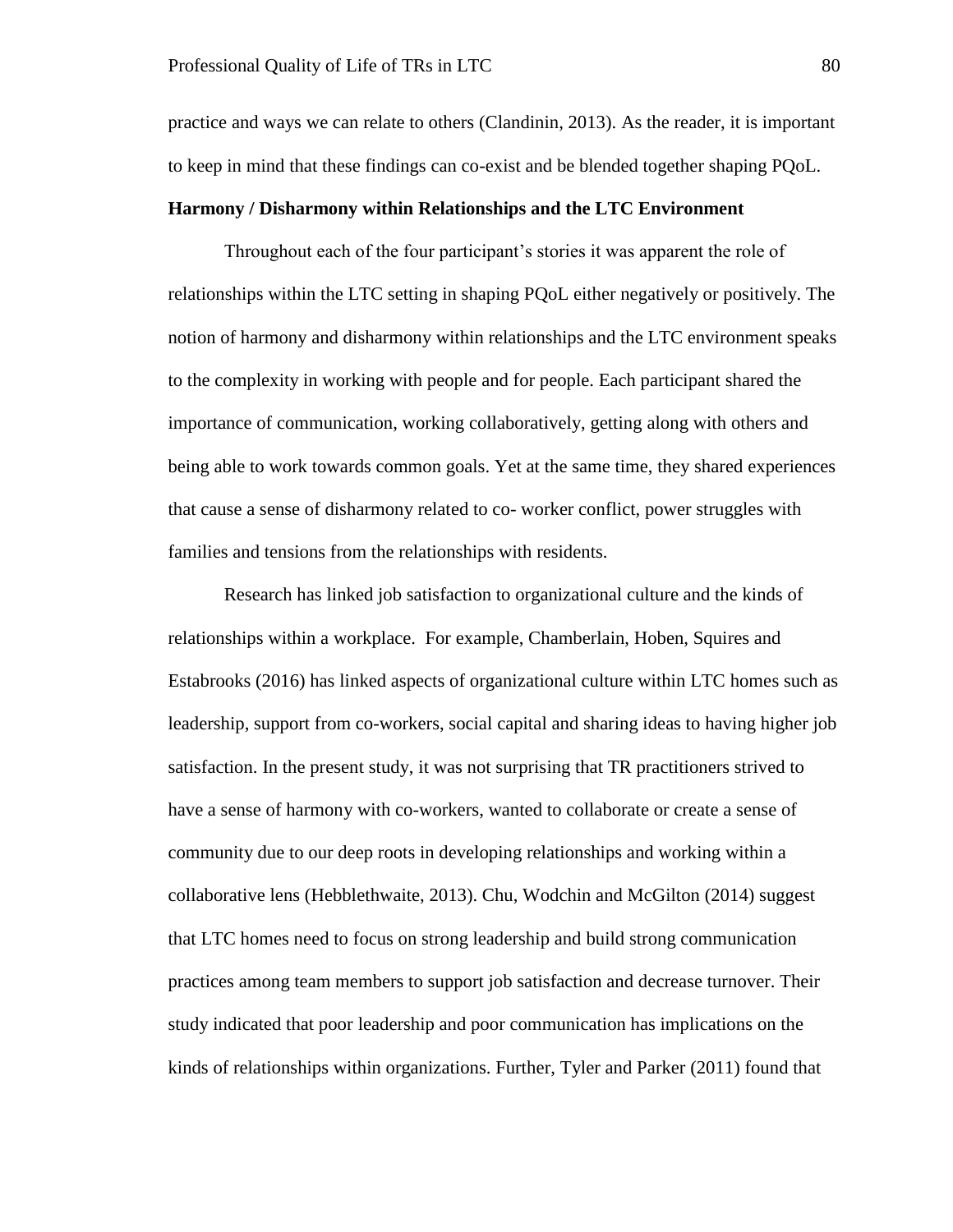high functioning teams within positive work cultures are more likely to have more positive attitudes towards co-workers. Further, Tyler and Parker (2011) suggested having good teamwork, a manager that supports staff and who demonstrates positive behaviour, improves attitudes of employees by fostering open communication and allows co-workers to respect each other's points of view. These findings align with participants' attitudes of co-workers and working together as a team that fosters collaboration and communication as well as perceiving the work place as a community provides a sense of harmony within relationships in LTC.

There is growing interest in the role of spirituality in the workplace and its contribution to producing positive outcomes such as organizational performance (Houghton, Neck & Krishnakumar, 2016; Pirkola, Rantakokko & Suhonen, 2016). Workplace spirituality is conceptualized as a complex phenomenon on an individual, group and organizational level linking to inner life, meaningful work and sense of community for a greater sense of purpose (Houghton, et al., 2016; Pirkola, et al., 2016). By developing strong relationships with co-workers, creating meaningful interactions with residents and a having a sense of community within their work environment TR practitioners felt a sense of harmony.

All four participants also experienced a sense of harmony within relationships with residents. Connecting with residents and being in their presence provided TR practitioners with the most joy and satisfaction. They recognized the bi-directional connection between themselves and residents. Within these moments, practitioners could see, hear and feel fulfillment, joy, meaning, and satisfaction in the work they do every day. This will be further elaborated on in the section on fulfilment.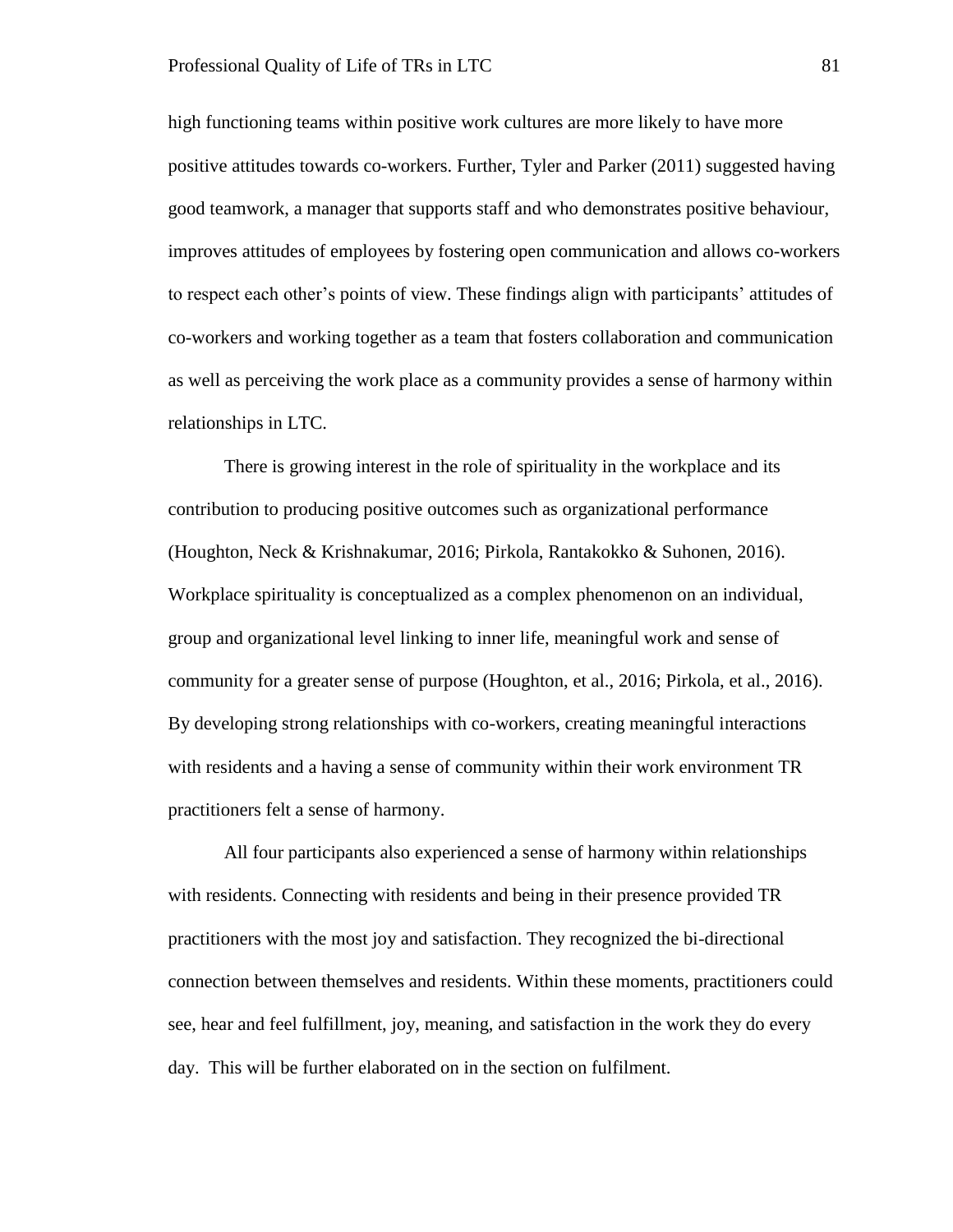In contrast, TR practitioners also shared glimpses of disharmony with respect to relationships with residents that resembled compassion fatigue or burnout due to power struggles with families and dynamics with co- workers that resemble incivility in the work place. As a result, disharmony was evident within their negative practice lived experiences as a TR practice.

Since the act of caring is described as "difficult and messy" (Sylvester, 2002, p.325) compassion fatigue lies in the kinds of relationships with self, residents, their families and the system (Austin et al., 2013). As noted by Briscoe and Arai (2015), spaces within relationships are often multifaceted, at times conflicting due to power within institutionalized care. Showalter (2010) suggests that these experiences related to dynamics can cause blurred professional boundaries causes a sense of disharmony. This study revealed some examples of how therapeutic relationships can be a source of tension and stress with the lingering feeling of emotional tension such as guilt (Austin et al., 2009; 2013; Sabo, 2011). Some practitioners even revealed how these experiences challenged their ability to remain professional while in the presence of vulnerability.

Although these four participants periodically experience disharmony or tensions in relationships with residents, and their stories however revealed a strong commitment to their inner calling (Sylvester, 2002; 2009). Sylvester (2009) cautions practitioners as they can lose their way when their external compass deviates from their internal orientation. Austin et al. (2013) suggests that compassion fatigue is a relational phenomenon that occurs where a practitioner may lose his/her connection to their past as a helping professional. Although my participants could relate to experiencing compassion fatigue and shared moments that might resemble losing their way, what was interesting was how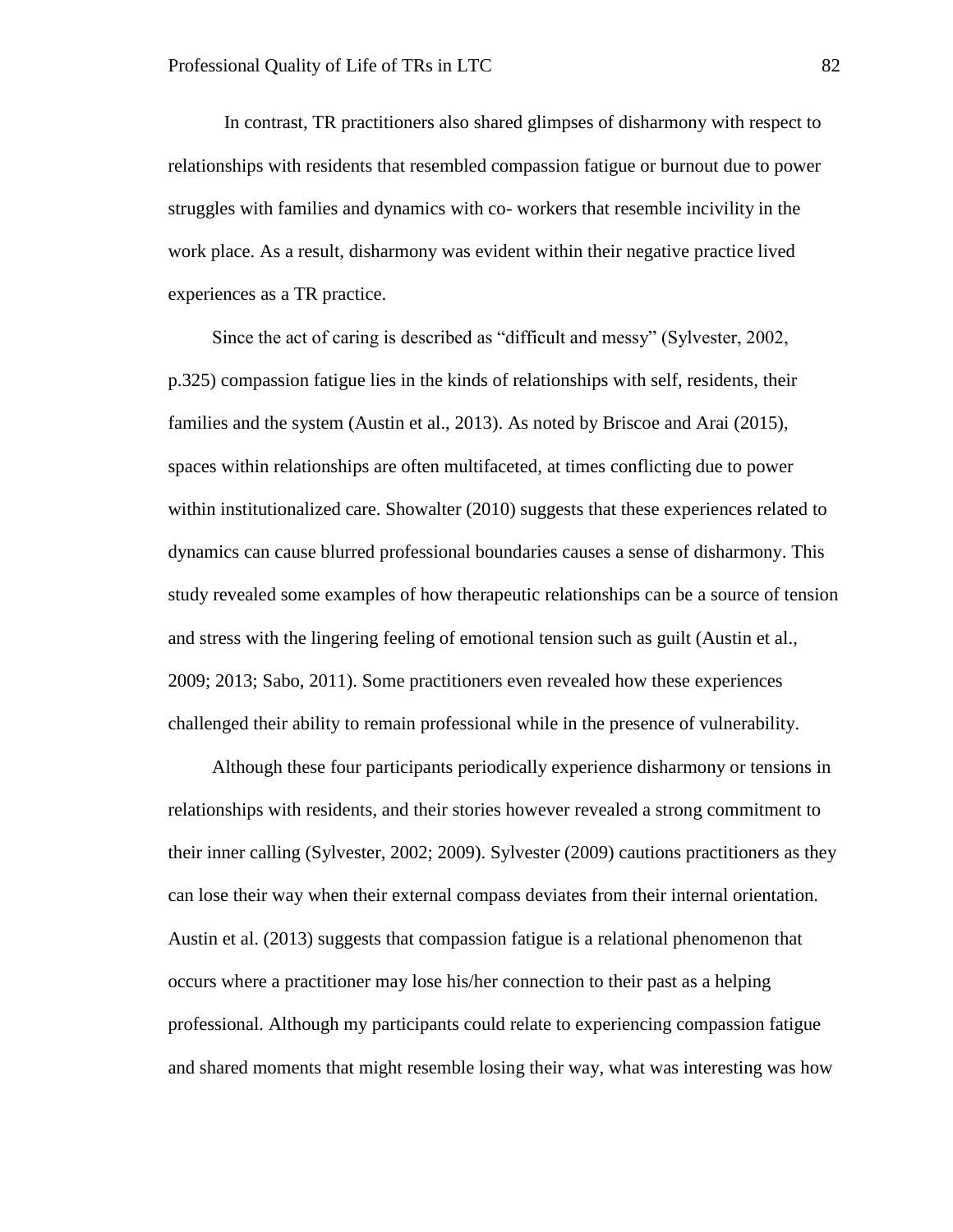they found their way back in re-connecting the relationship with themselves. Here I suggest they found an inner harmony; being self-aware, and turning inwardly allowed them to find ways to bounce back. This is further addressed in the implications section stressing the importance of self-reflection.

Louise experienced the greatest sense of disharmony with her co-workers. She spoke of workplace bullying, experiencing a lack of respect among co- workers and an environment that appears to be demoralizing. Leah too spoke to conflict with her former manager who frequently made her feel belittled, bullied and left out. These experiences are suggestive of experiencing incivility in the workplace and tension within interpersonal conduct (Anderson & Pearson, 1999; Vagharseyyedin, 2015). Incivility or negative workplace behaviour can be witnessed, experienced or even instigated impacting psychological safety (Schilpzand, De Pater & Amir Erez, 2016). Lack of team cohesion, respect or basic acknowledgement as well as not feeling included impacted participants' sense of harmony at work. Moreover, some participants revealed how a lack of support from colleagues, especially management, influenced their job satisfaction (Willese, De Jonge, Smit, Visser, Depla & Pot, 2014).

The significance that harmony and disharmony plays in one's sense of PQoL is rooted in the interpersonal or social contexts with co-workers, residents and family members. Based on the patterns of the four participants' stories, it was clear that strong, positive and healthy co-worker relationships are the *glue* to finding harmony in the workplace and a key piece to PQoL. Alternately, tensions in these relationships can cause a sense of disharmony which subsequently shaped one's outlook on professional practice (and their future with the organization)**.**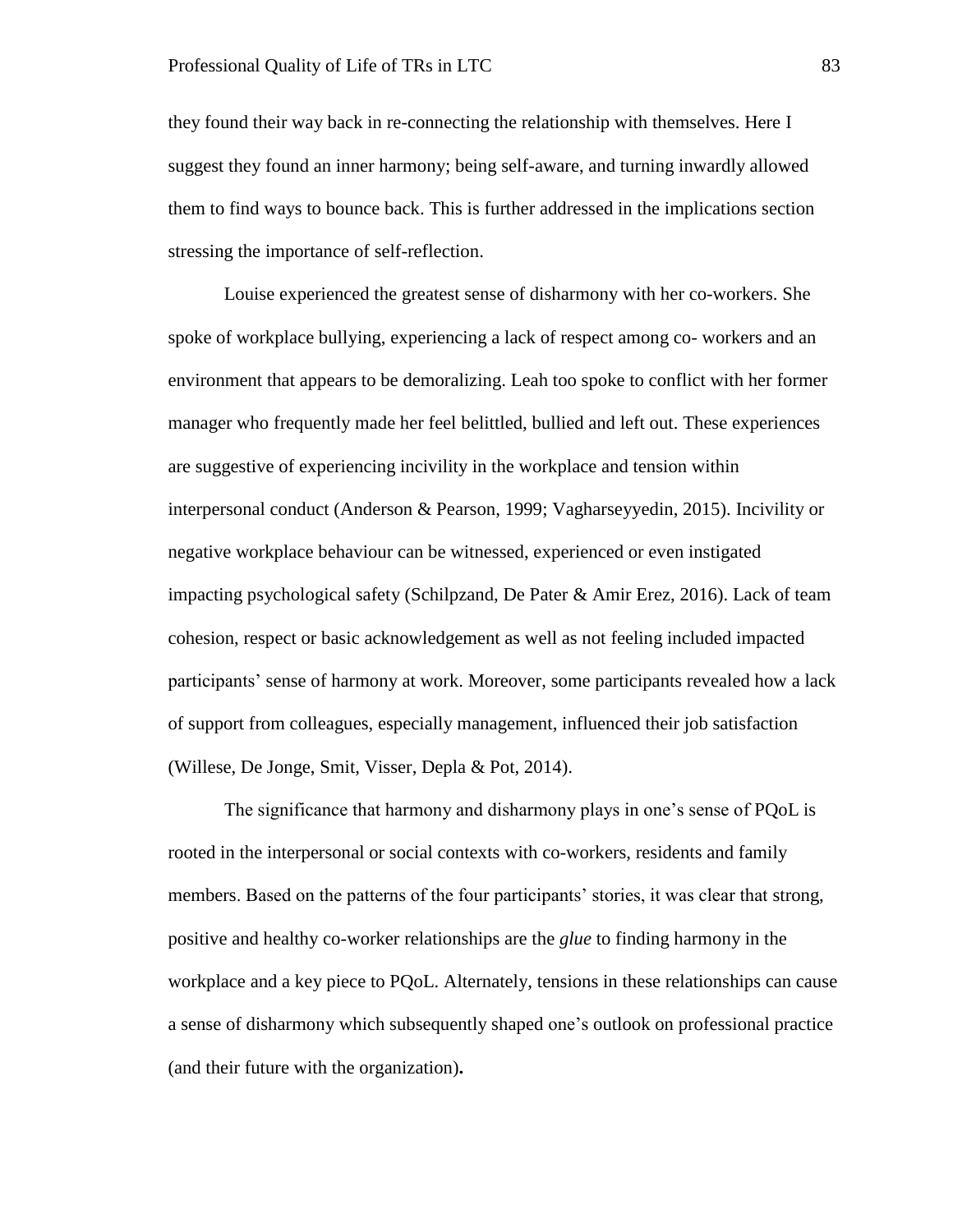### **Institutional Lens / TR Lens**

This study revealed some of the ongoing tensions within TR philosophy and working in an institutional environment (Briscoe & Arai, 2015). Based on the participants' stories it was clear how the culture or model of care of the home shaped their experiences and perspective on PQoL. Their stories provided glimpses into how LTC home still continue to focus on tasks are inflexible routines around bathing, eating, sleeping and when other things can happen (Banerjee, et al., 2015) such as leisure engagement. Research has indicated that environments that focus on tasks and routines frontline staff are more likely to have a lower job satisfaction (Edvardsson et al., 2011).

Participants in this study acknowledge fighting against the system of LTC such as justifying small groups, trying to work within routines and strict regulations. Compassion fatigue and burnout have been suggested to develop among employees when fighting against the system and as well as managing institutional demands. It is important to note though the TR lens is counter to the bio- medical model. In fact, the TR lens supports focus a holistic, strengths based, relationship and person-centred lens (see Briscoe, 2012; Hebblethwaite,  $2013$ ; Hood & Carruthers,  $2013$ ). For example, having big groups where every resident is in attendance even when it does not match their interest and skill level goes against everything a TR believes in and stands for as a professional. Having to quantify the experience of leisure, challenges the value (Hebblethwaite, 2013) and lens of a TR practitioner. Narrating a typical day and the job description also spoke to the challenges they face in working in an institutional setting. However, their stories further demonstrate that TR practitioners Yet again, research is demonstrating how TR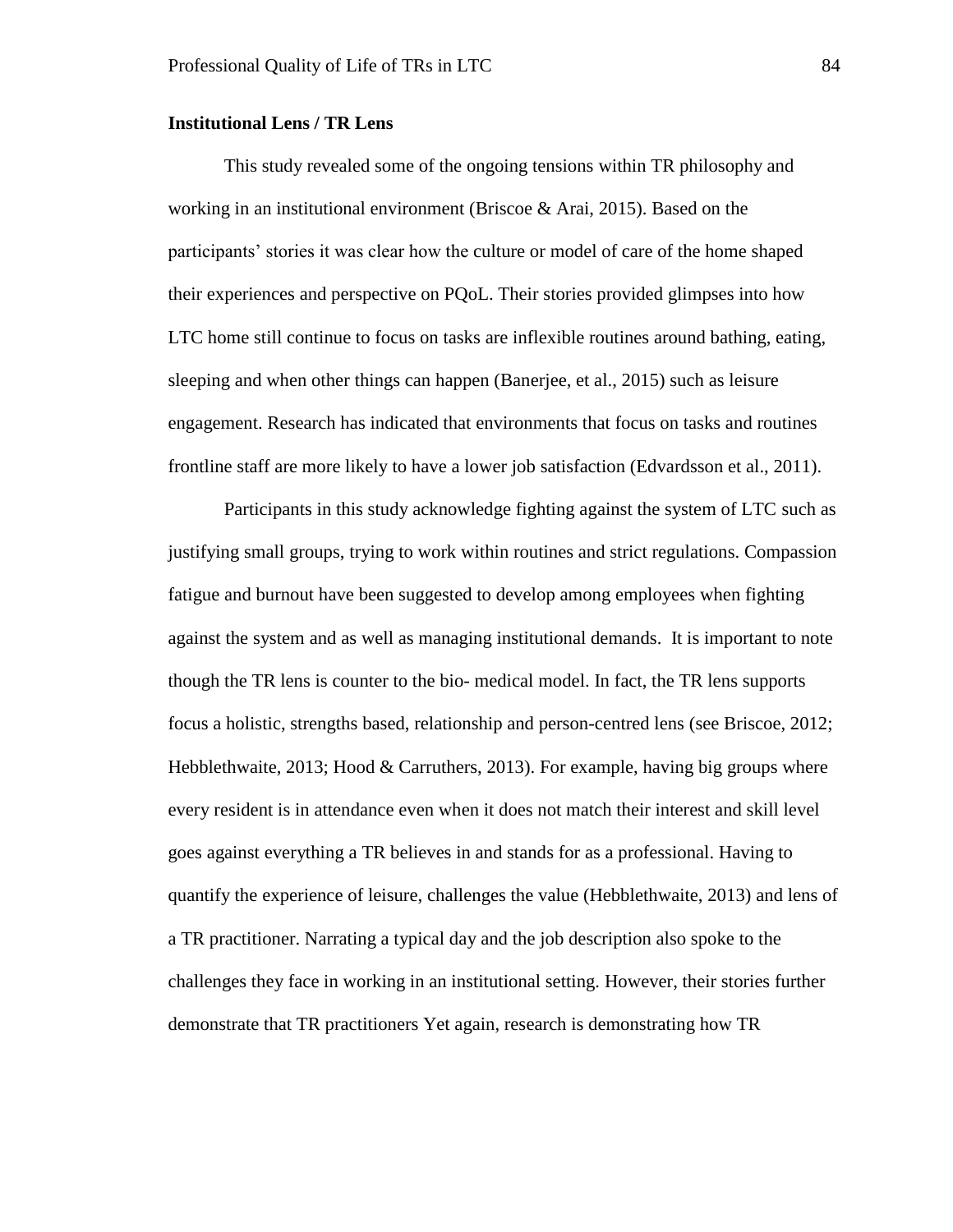practitioners continue to move farther away from medical and institutional models (Briscoe, 2012).

When working within this institutional lens and fighting for their TR philosophy the participants revealed how they had to learn assertiveness to make their voices heard and know. They challenged other health care professionals when advocating for their resident's wishes, misunderstanding in the role of TR. They demonstrated courage and commitment. Sylvester (2009) suggests that this is a valuable and needed characteristic for a TR practitioner to possess.

Assertiveness appears to be a common professional characteristic among these practitioners in being able to share their lens and understanding. This research provides additional context of how the environment might contribute to TR practitioners not at ease philosophy due to their work environment (e.g., Hebblethwaite, 2013).

Some practitioners mentioned the fact that TR practitioners are not regulated and how this has impacted their PQoL. While regulation is outside of the scope of this research, what became evident were the socio-political tensions within LTC in not being a regulated professional. Being regulated as a profession could influence future TR practice in LTC such as caseloads, more TR practitioners, number of residents in programs, and the kind of programs being offered. Further research might want to look into the role of regulation on professional quality of life among health care professionals.

### **Sense of fulfilled and feeling devalued as a TR practitioner in LTC.**

The most important aspect of PQoL for a TR practitioner was the personal fulfilment in finding meaning, purpose and experiencing joy. For each of the participants, their fulfilment and experiencing joy came was while in the presence residents. In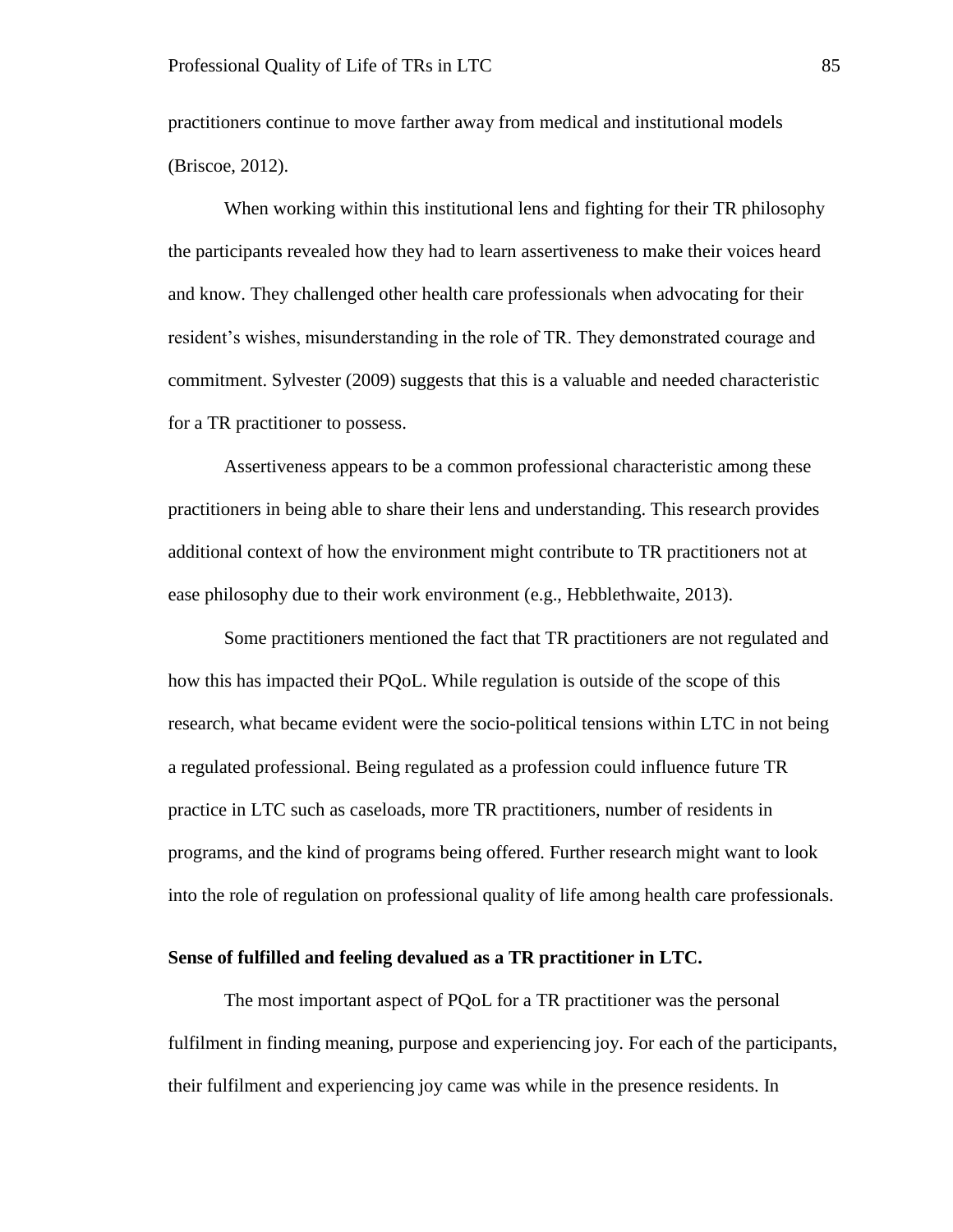noticing the positive impact, they had on their residents' quality of life they could experience a sense of accomplishment and internal reward. This supported their love of the field and re-affirmed their journey as a TR practitioner by giving them a sense of accomplishment and pride. Moreover, they indicated how important their relationships with residents gave them energy and determination to continue in helping others. It was clear how each practitioner cherished the relationships with residents, which in turn inspired them to come to work every day (Carpenter & Thompson, 2008). This study produced similar findings to Carpenter and Thompson (2008) who highlighted that human connection coupled with a strong desire to make a difference can help nurture passion and fulfilment in LTC.

Research also supports how personal achievement, accomplishment and personal efficacy significantly contribute to job satisfaction (Chamberlain et al., 2016). Participants in this study indicated how meaningful experiences within their work environment provided them with energy and gave them motivation to carry on in their helping role (Bjerrefaard, Haslam, Mewse & Morton, 2017). These experiences are linked to help form their identity as a helping professional by feeling good about the contributions they make to their organization and residents (Bjerrefaard, et al., 2017).

Moreover, fulfilment and re-affirming of purposeful action supports spirituality in the workplace. Pirkola et al. (2016) suggests that co-workers need to feel a sense of alignment with the organizations' values in conjunction with what they can provide the organization can contribute to a sense of fulfilment. Leah emphasized how it was important that her work culture be in line with her values and what she wants to contribute to the world. Isabel, Leah and Rose could find alignment with their values and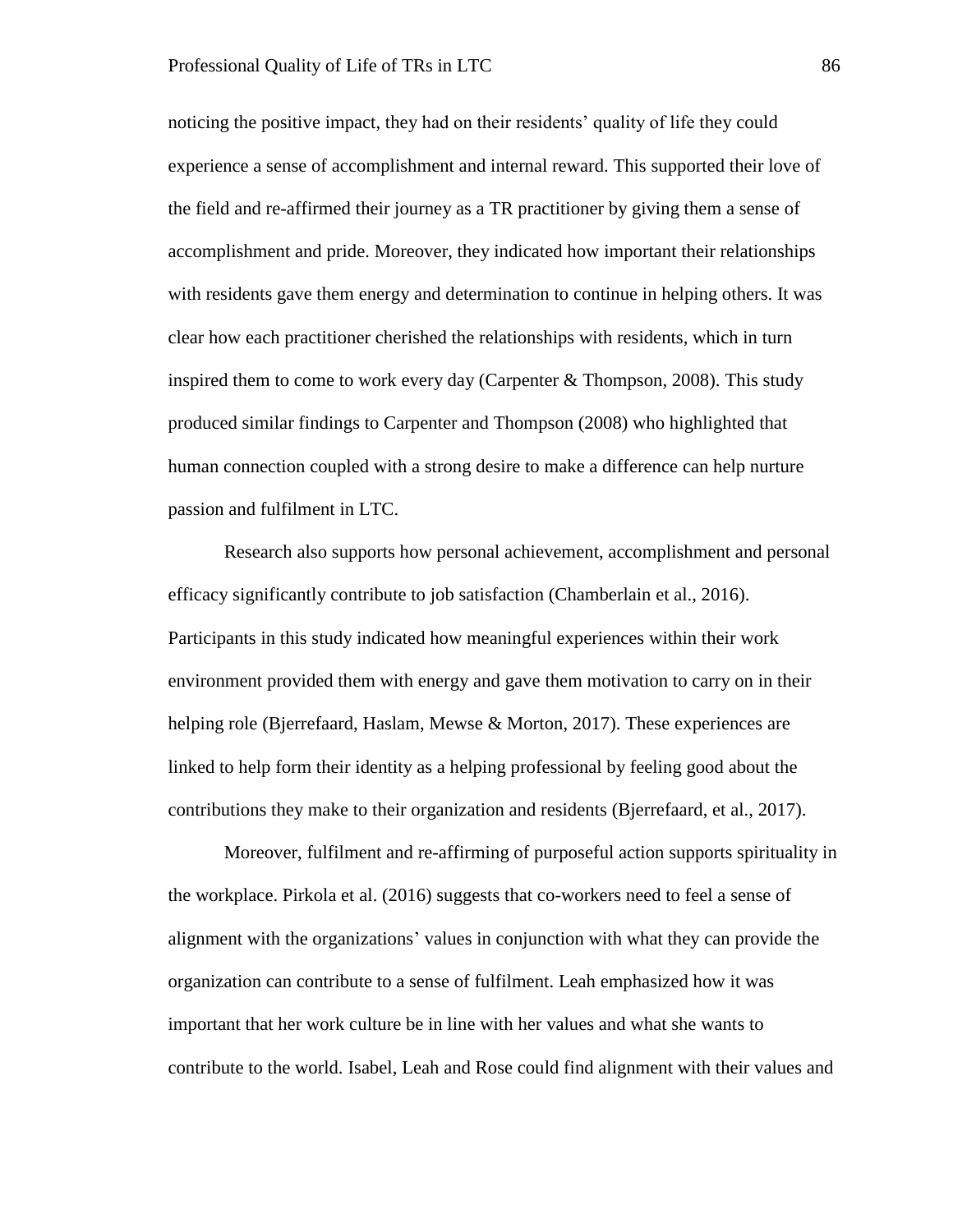those of their organizations. Todaro-Franceschi (2013) states that finding meaning and a sense of alignment in day to day experiences helps sustain a professional journey. She argues that spiritual aspects of caring and a sense of existence connects to a sense of belonging within the universe.

Participant narratives also revealed that TR practitioners experience the most joy in applying their skills, interests and knowledge towards programming and being with residents giving them a strong sense of fulfilment. Practitioners told me how happy they are when with residents and being at work. Todaro-Franceschi (2013) suggests the act of caring and experiences that re- affirm professional purpose contribute to helping professionals feeling fulfilled. Moreover, Todaro-Franceschi (2013) links happiness at work to Csikszentmihalyi's notion of optimal experience or the concept of flow. As mentioned, participants enjoyed being challenged and learning new things. Leah stated how she received fulfilment in utilizing her creativity and overcoming challenging situations. Both Rose and Louise enjoyed researching programing ideas and going through the process of trying. These experiences too contributed to their satisfaction.

Yet at the same time, practitioners shared tensions in finding their own worthiness and value (Edvardsson et al., 2011). As noted in Briscoe and Arai (2015), literature points out that recreation therapists continue to feel under- or de-valued when working within an institutionalized setting. Like Hebblethwaite (2013), TR practitioners sometimes feel under attack in having to demonstrate their value on different levels. Louise and Leah indicated how feeling devalued caused them to consider leaving their organization. Todaro-Franceschi (2013) suggests that feeling devalued can lead to depersonalization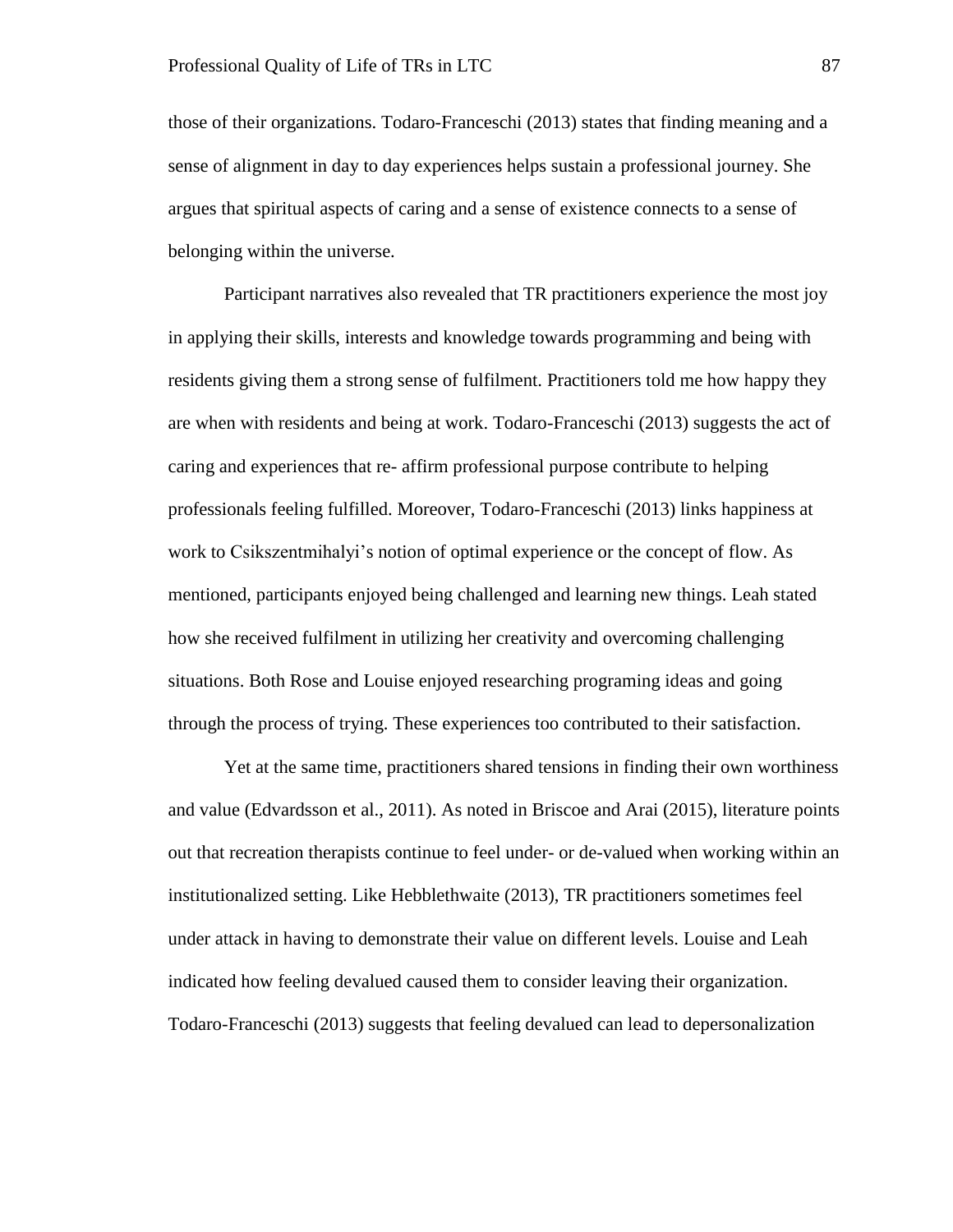linked to the concept of burnout. She too suggests that feeling devalued can stem from an inability to experience fulfillment or effective as a professional.

Practitioners within this study indicated how when they first started in LTC their role was not clearly defined. All practitioners indicated how management, family and other allied health care professionals do not full understand the role of a TR practitioner within the LTC setting. Their stories indicated how societal assumptions of TR and work place culture impacts not only their day- to day decision making (LeBlanc & Singleton, 2008) and in turn contributes to their PQoL. Having to constantly justify and advocate for their contribution to the organization left some practitioners disheartened and exhausted. These four TR practitioners held their role in high regard but when staff perceive their role to *"just be fun and games"* it causes an uneasiness about their significance and role in the home.

Participants in this study shared how they complete many duties outside of the TR scope limiting their ability to do their job effectively. Being taken away from their actual role as a TR practitioner caused tensions impacted their professional quality of life. It was clear how role ambiguity and conflict appears to cause internal conflict influencing their PQoL. Rai (2010) found that role conflict and stress contributes to emotional exhaustion linked to burnout. Being a TR practitioner in LTC was more to them than just a job; it was this strong sense of connection they felt in relation to those they serve. Feelings of fulfilment were often juxtaposed with feeling devalued as a competent practitioner.

# **Implications**

This research study contributes to the growing body of literature around the phenomena within the Professional Quality of Life framework, the need to continue self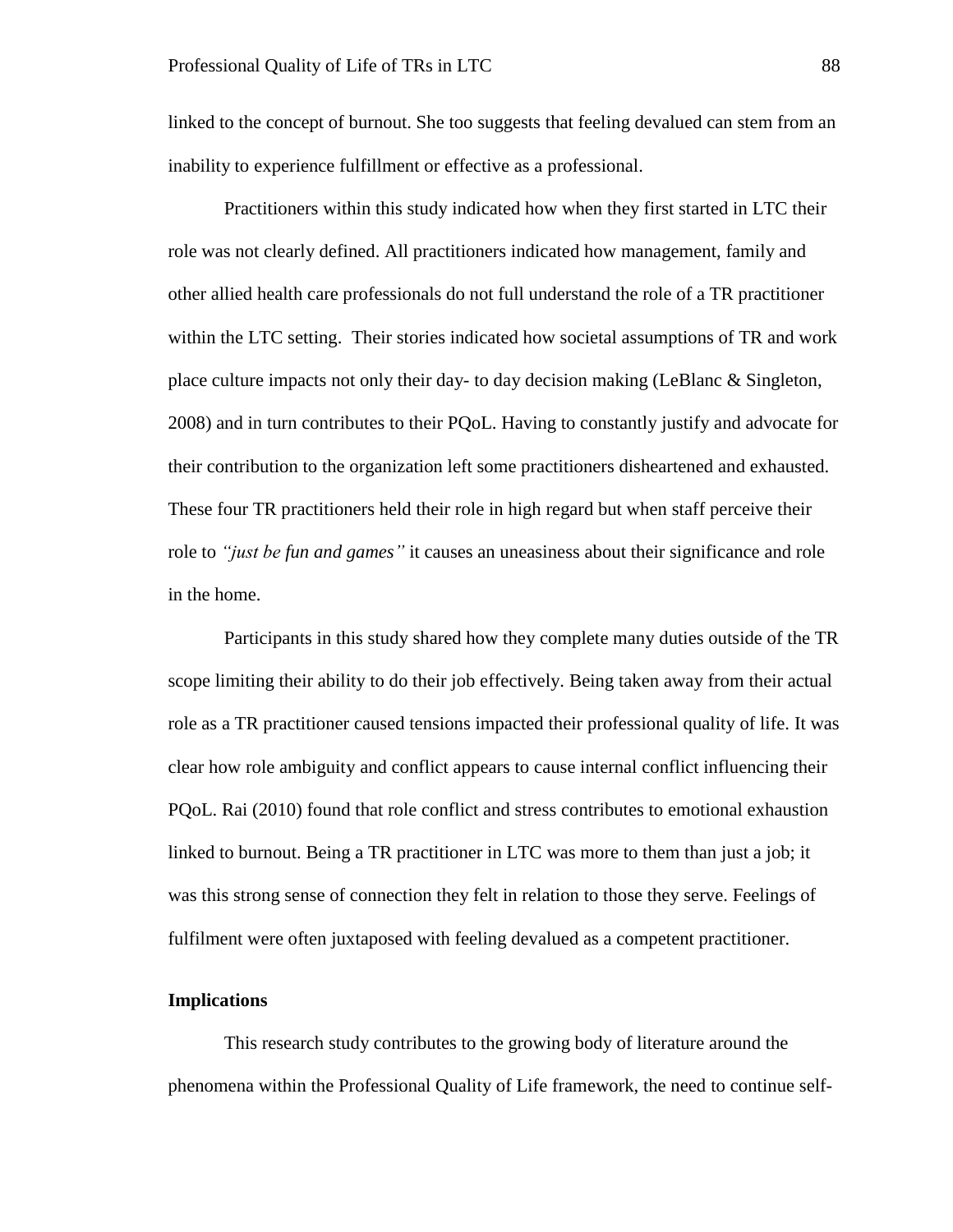reflective practices in health care, and spirituality in the work place. Here I offer implications based on the findings and literature that supports these findings.

This study aligns with the hermeneutic phenomenological study on compassion fatigue by Austin et al. (2013) who suggest that a professional journey is filled with many cycles. They compared compassion fatigue to winter time -freezing cold and numbing related to relationships with self and others. But they also suggest that health care professionals can experience joy and hope within their practice. I suggest that compassion satisfaction or experiences that fuel the soul could resemble summer time where practitioners can witness and feel the beauty of their profession and accomplishments with residents. Despite all the tensions that were shared in this research, it was still clear to me how much they love what they do and are committed to their residents. They demonstrated the ability to experience joy and passion and purpose despite the challenges they face. All though some of these tensions do not get solved they do not let them impact their practice and interactions with residents. The participants in this study were open to new possibilities and had a willingness to learn and grow. Spring time is often characterized as a sense of renewal an opportunity for growth by planting the seeds of change. Fall is a time when climate becomes cooler where we need to prepare for survival of the winter harsh climates. During this season, we celebrate thanksgiving. Practitioners could then practice gratitude reflecting on all the wonderful memories and experiences that summer time brought them in their practice. Having these reminders in a memory box can help buffer when compassion fatigue or winter time begins again. This transition period would also be a good time to remember to practice self-care and continue to engage in self-reflective practices.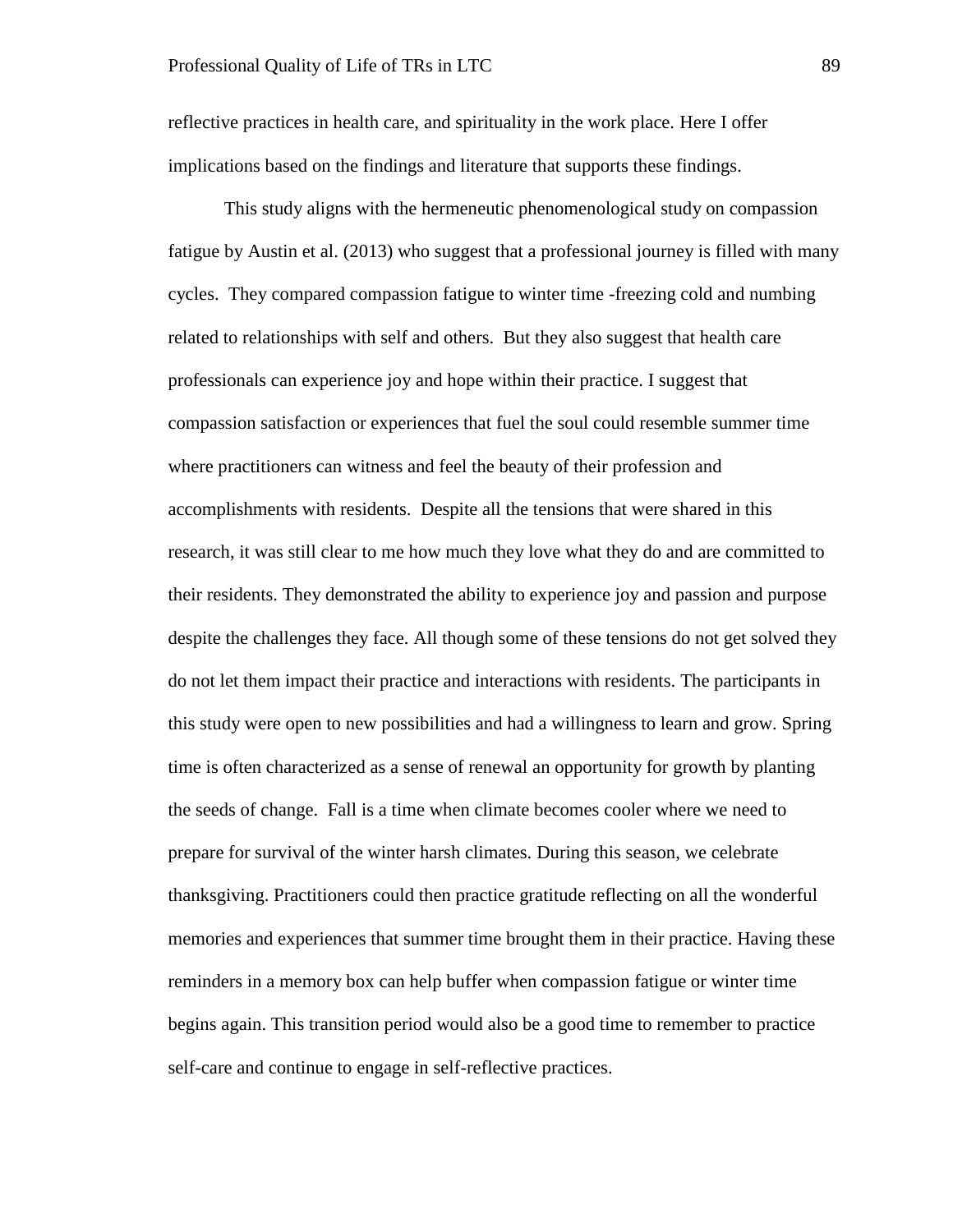Future research should continue to explore the experiences of PQoL among TR practitioners as our voices are missing within the literature. Research could therefore explore how other TR practitioners working in different settings describe PQoL in TR practice. Are stories of practitioners working in LTC similar or different to those working in other health care settings? How do other TR practitioners find work life-balance in other settings? This could utilize a multiple case study mixed methods approach by using Stamm (2010) PQoL scale and engaging in focus groups to share their understanding of the results. Although this research was only from the perspective of female practitioners, I recognize that men who are recreation therapists in LTC may have a different perception or journey all-together. I recommend further research should look at gaining a men's perspective of PQoL in LTC.

Practitioners, managers and administrators could benefit from using Stamm's (2010) PQoL scale as a starting point to evaluate either personal or collective levels of burnout, compassion fatigue and compassion satisfaction. This tool could help prompt further reflection when frontline staff are struggling as well as help identify further action based on their results. This could include help workplaces identify further training on stress management or trauma, or finding professional balance. It was this scale that prompted my own journey into exploring my experiences and why I selected it to use as the conceptual basis for this research.

Tyler and Parker (2011) emphasize that positive organizational cultures provide better quality of care for residents, but also better quality of life among frontline staff. Research on the culture change movement indicates that this philosophy of care has implications on quality of work life for frontline staff. As a result, further research should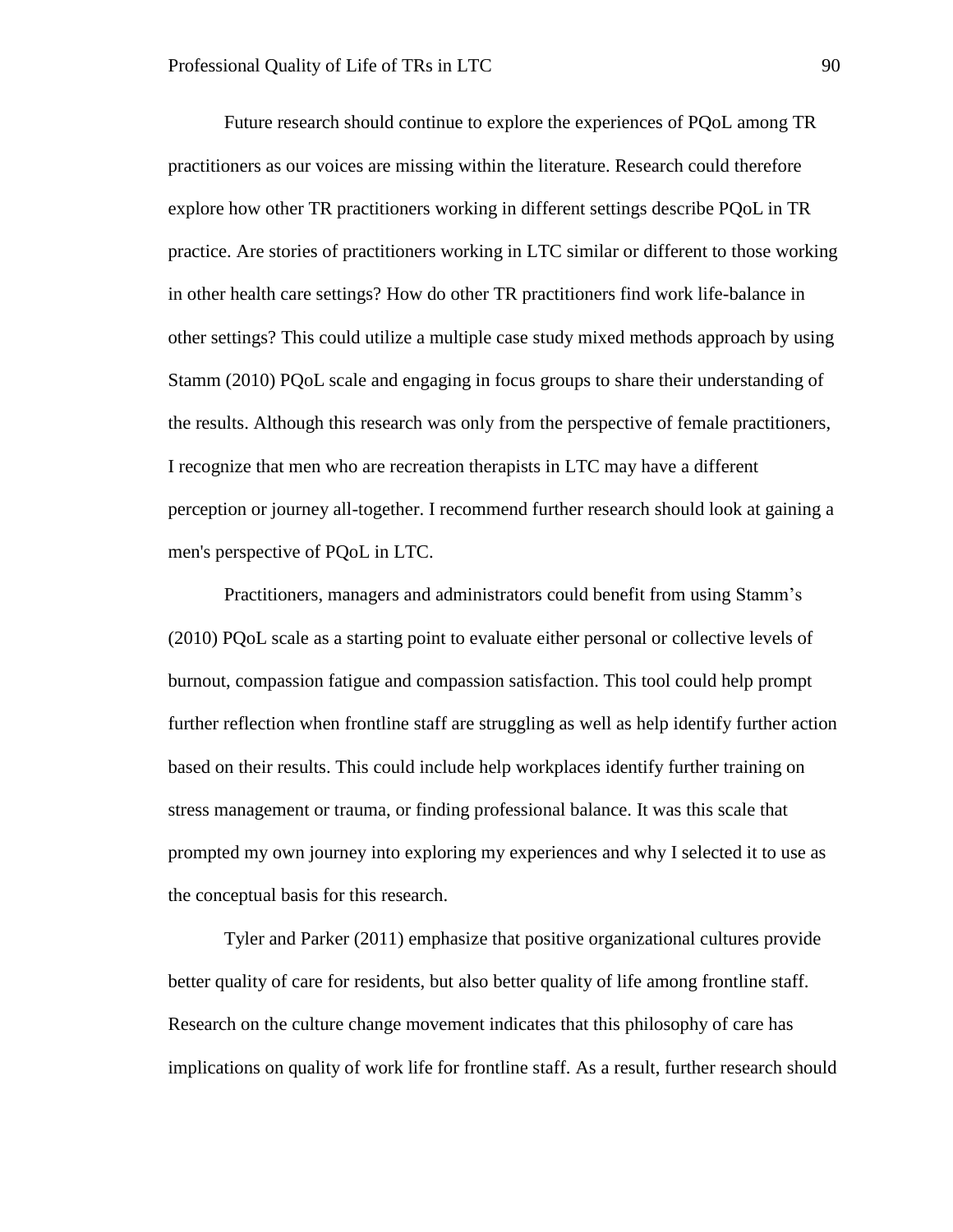then investigate PQoL among frontline staff who work in LTC facilities that endorse the culture change movement as they may have a unique perspective on PQoL. What do these organizations do that better support PQoL in LTC?

This narrative inquiry opened space for TR practitioners working in LTC homes to dialogue about their personal experiences that have shaped their sense of PQoL. My participants indicated how they did not have enough time in their day to unpack or reflect on these moments with team members. These findings connect with Briscoe and Arai (2015) who argue that TR practitioners rarely engage in self- reflective practices in exploring possibilities within therapeutic relationships including compassion fatigue. Further, Briscoe and Arai suggest that to help TR practitioners counteract feelings of compassion fatigue, we must come together as a collective to strengthen connections and voices of practitioners. Sharing our stories with others such as co-workers or other TR practitioners over a cup of coffee can help us cope and learn ways to move forward. Based on the feedback and debriefing with participants, they expressed their enjoyment in engaging in self-reflective practices and having the opportunity to share their experiences without having criticism from their places of employment. In fact, at the end of the first interview Rose stated "*I feel like I just had a session [therapy] ...we should be doing more of this [self- reflective practices] this was very therapeutic for me.* Leah stated: "*I really enjoyed being part this research and it felt really good doing selfreflecting- a much needed exercise. It really made me think about what is important to me as a professional working in the field and what I envision the future to look like".* 

It is important to continue collaborative conversations around Professional Quality of Life as a TR practitioner through self- reflective practices. Austin et al., (2013)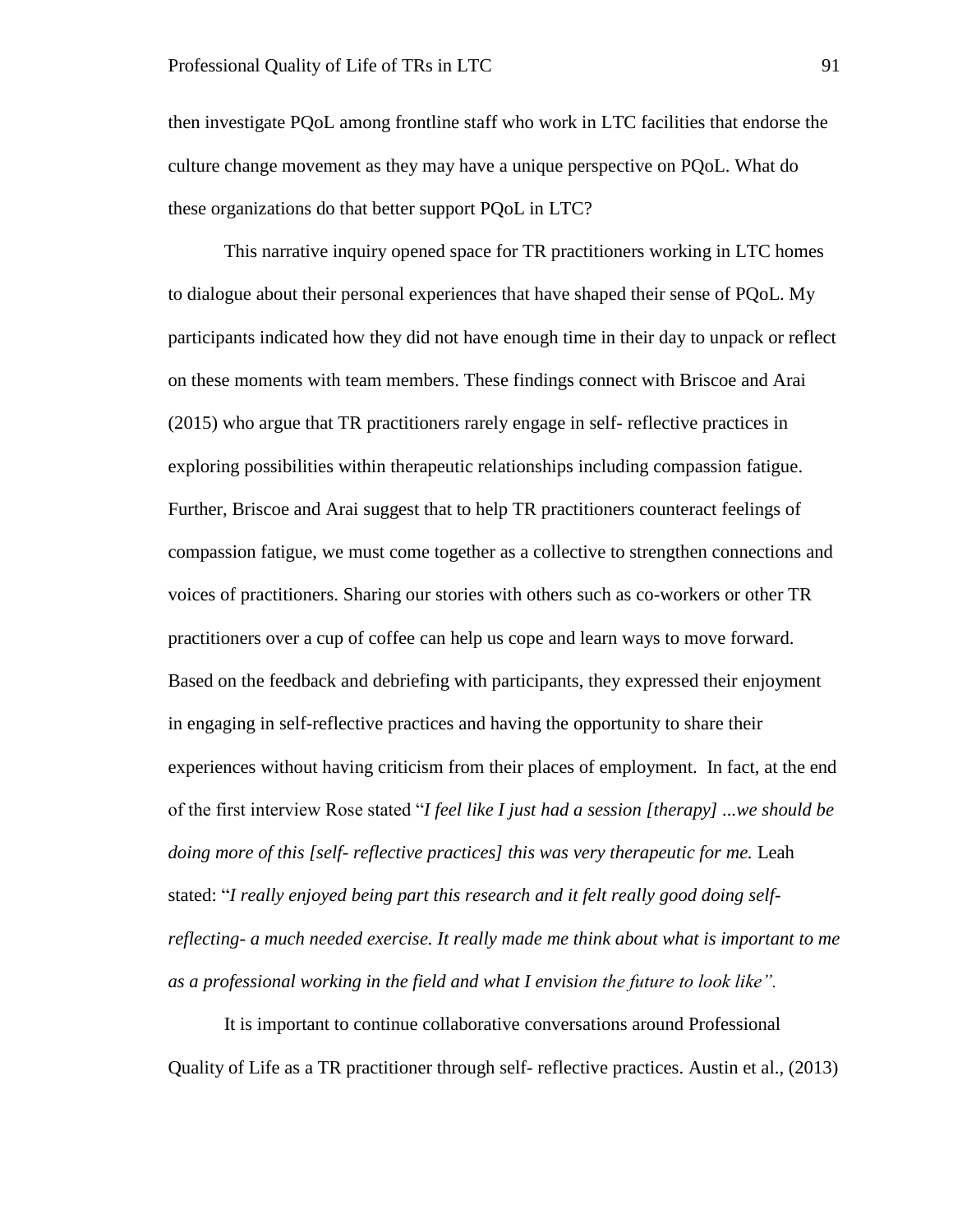suggest that self-awareness through stories help health care professionals acquire and sustain values and process the kinds of emotions health care professionals' experience. Todaro-Franceschi (2013) highlighted how narrative storytelling is a useful practice in identifying turning points in actions, behaviours and feelings. Gilbert (2010) adds that self -reflective practices help identify personal emotions related therapeutic relationships, offers insight into how practitioners contribute to moments in practice, and help consider implications on self-care related stress, burnout and compassion fatigue. Further, she links self-reflective practices in assisting practitioners to be more fully present or in the moment with clients. She offers some questions that are a useful guide to start selfreflective journaling. She provided the following questions; how are you feeling, what choices did and will you make because of your feelings, does anything stand out to you, what patterns do you see about yourself, how are feeling about the choices (professional actions) you are making? (Gilbert, 2010, p. 307). Todaro-Franseschi (2013) suggests that health care professionals need to be able to identify the good that occurs in one's day. This can help contribute to a sense of wellbeing and wholeness as a professional. In doing this she suggests how this builds up experiencing joy in practice.

Practitioners might want to consider the following questions to assist in selfreflection on PQoL; what does professional quality of life mean to me? What occurred today that made me feel good? What do I need to feel good about my role as a TR? When was the last time I experienced joy, and satisfaction at work? Who was I with and where was I? What contributed to experiencing joy? Where can I experience more of this? How do I engage in my own strengths at work? How do I envision the future of TR practice my professional quality of life?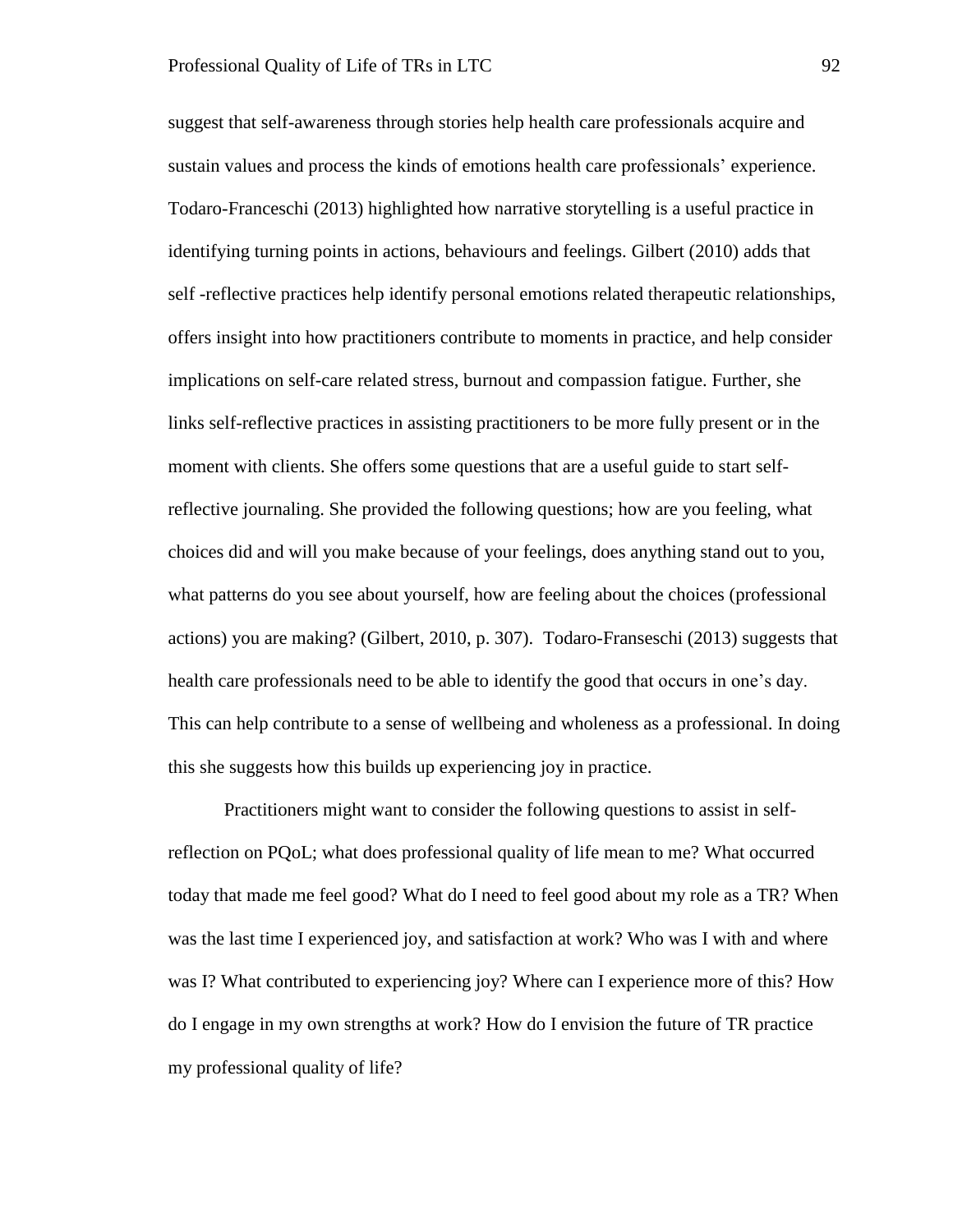Louise reminded me that the system of LTC needs to do a better job in offering more workshops on work life balance, compassion fatigue, burnout and mental health training and self-reflection as a helping professional. Louise indicated that asking for a mental health day or wanting to talk about the issues at work is perceived as being lazy and shared to share her tensions. This is in line with Showalter (2010) who argued health care professionals experience fear in expressing concerns related to their job. Showalter also indicated the need for meetings and debriefs among helping professionals to explore feelings of emotional pain within organizations.

Moreover, Showalter (2010) points out that organizations inadequately support frontline staff mainly due to the management team who lacks of experience in sitting with heavy experiences such as witnessing intense complex family dynamics, being with those who experience sever disability and trauma or even witness patients die (Showalter, 2010). Based on the feedback from these participants, these kinds of conversations need to be better supported in the LTC environment and among TR practitioner. Mental health days are also needed to be more accepted in organizations so that frontline staff are able to provide better care for those they serve. I agree with Boyle (2011) who suggests that organizations should provide on-site counselling, support groups for staff, debriefing sessions, and attention to spiritual needs of frontline staff. Based on the literature review provided in chapter 2, LTC environments are struggling to support Professional Quality of Life among their frontline staff. In addition, conferences at the national and provincial level for TR professionals are an ideal setting to provide spaces for self- reflection in relation to compassion fatigue, burnout, moral distress, compassion satisfaction or Professional Quality of Life in general. TR organizations need to do a better job in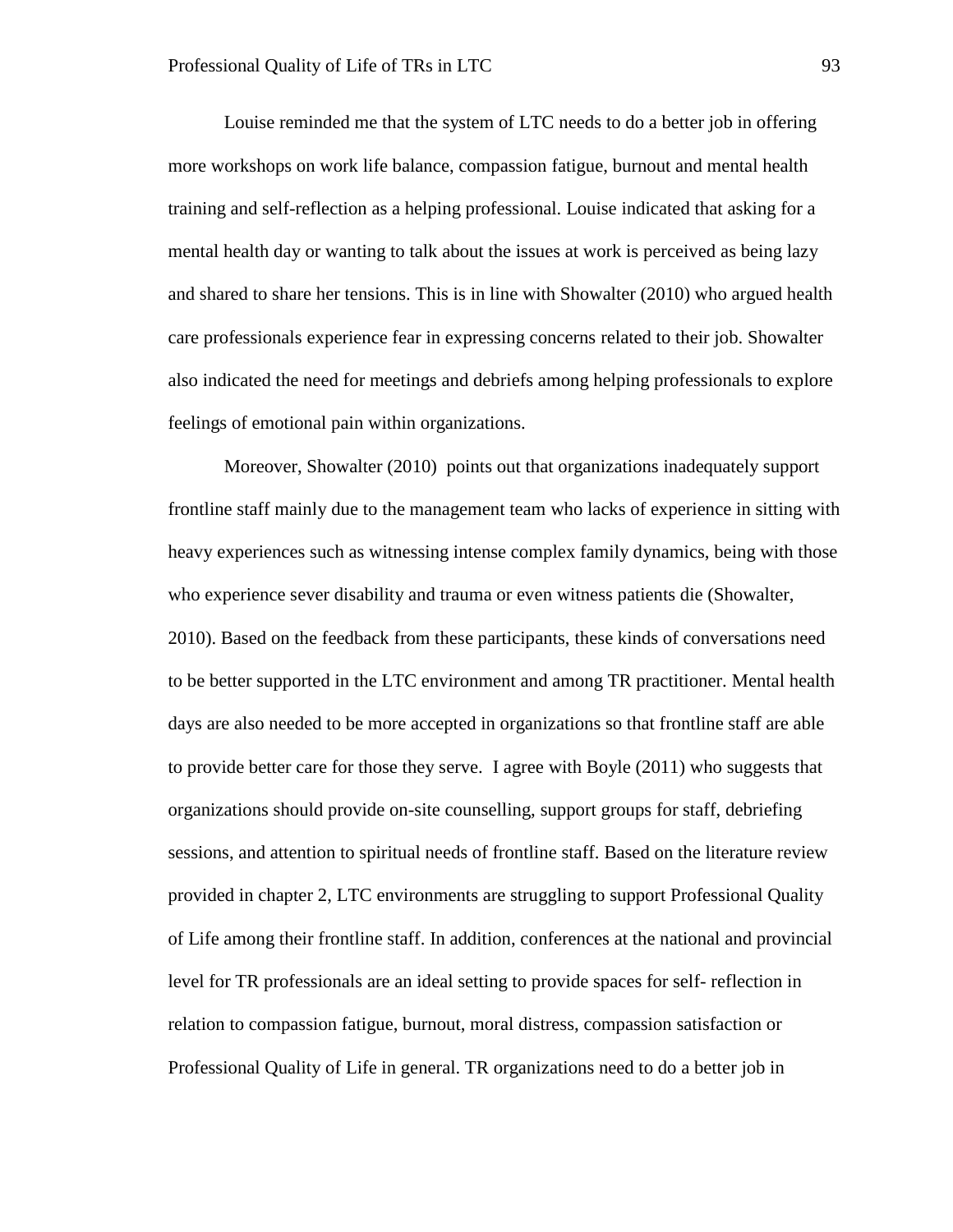supporting their members through professional tensions by providing sessions that support these kinds of initiatives.

Building on the finding of this research on harmony and spirituality in the work place, future research in therapeutic recreation could continue to explore opportunities for spiritual connection, purposeful action within organizations to support compassion satisfaction. How are TR practitioners able to find ways to experience joy or a sense of harmony every day? These considerations have not been explored in the TR literature. I also began to wonder about the ethical and moral implications of TR practice (Sylvester, 2002; 2009) when experiencing compassion fatigue and moral distress. Based on the suggestions of Sylvester (2009) how do TR practitioners restore the heart of professionalism when experiencing moral distress or compassion fatigue? What steps or initiatives exist that support organizations in helping restore a sense of harmony in the work place? How are TR practitioners able to find their way back to their internal calling after experiencing compassion fatigue? How can TR practitioners experience personal and professional growth when experiencing ethical and moral dilemmas?

Finally, I share personal implications in relation to my own tensions with PQoL. In the reflection below, I narrate how I began to view PQoL as a personal journey full of twists and turns that teach us valuable lessons along our way. Clandinin (2013) claims for that for narrative inquirers, "we write to learn" (p. 206) and this journey taught me more than I could have imagined.

*As I was traveling homeward from meeting with Isabel at Hedgewood Homes, I was prompted to record my impressions of the interview on my phone while being stuck in traffic on Highway 401. While being at a standstill, it hit me; there was a connection between the stresses of being caught in traffic and the tensions in the working life of a TR practitioner. I began to imagine how a highway could represent a professional journey. I then considered how depending on the time of day, traffic could be heavier, lighter or the*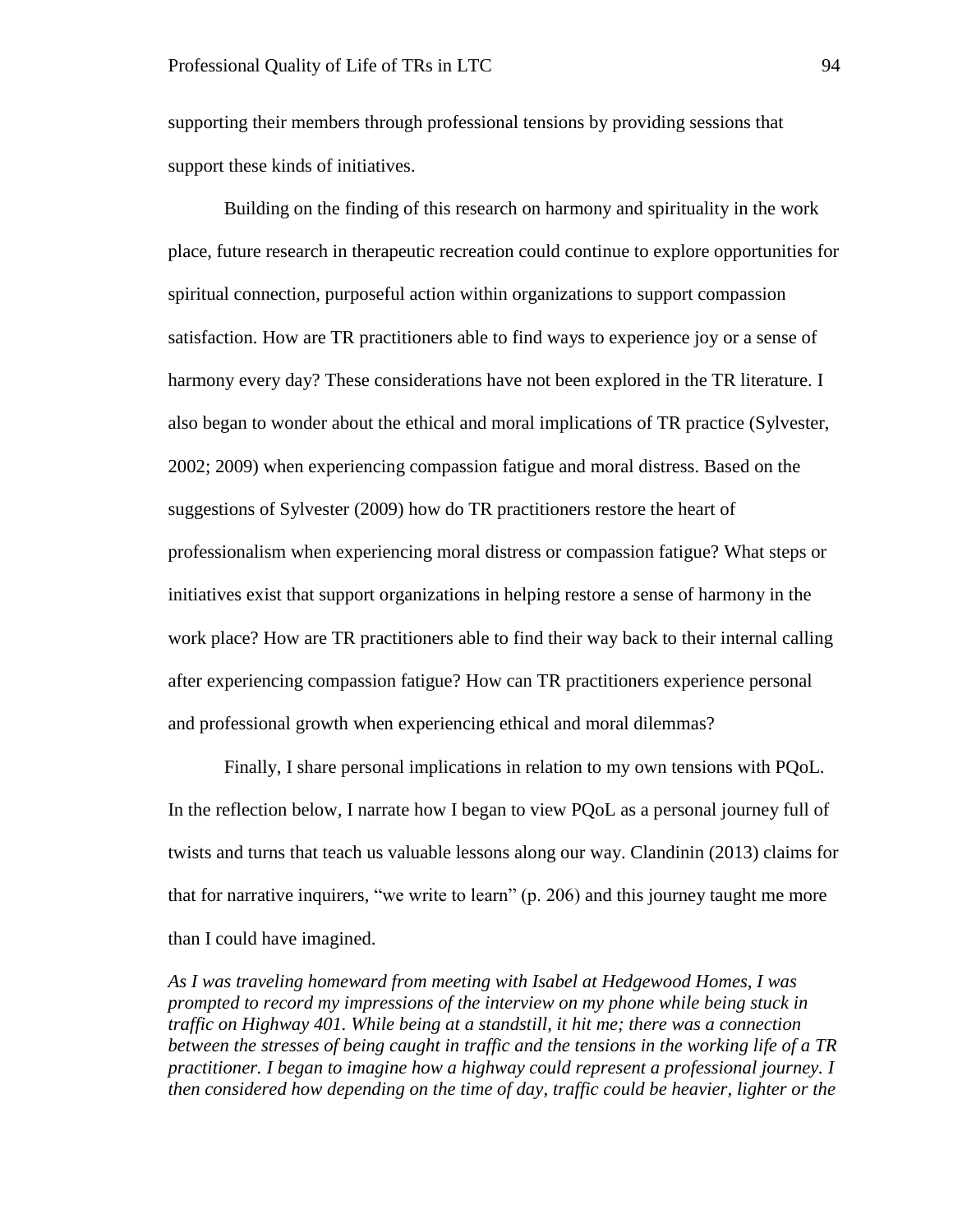*road conditions might be not as ideal due climate or construction. I remembered how my participants all got on the "TR highway" at different ramps and appeared to be at different places in their careers. While thinking about their experiences of setbacks, compassion fatigue and burnout I started to compare a practitioner to cars getting a flat tire, running out of gas, needing a tune-up, hitting a bump in the road or even worse, spinning out of control and getting into an accident. For me, I started associating going to work as a helping professional to getting into your car every day. It is a risk, yet, we continue to do it. We know we cannot control traffic and realizing that accidents are bound to happen. When stuck in traffic, we unfortunately have no choice but to sit and wait for it to subside; in due time, this too shall pass.*

*I considered my interaction with Isabel who had such a positive mindset towards her PQoL. This made me focus on what is going well on my drive home. She reminded me to enjoy the journey. So, I choose to sit back, relax and enjoy the drive back home by listening to country music as I soaked in the sunshine. I was not in any hurry to get to my destination, and did not want to let trivial experiences get in the way of enjoying the rest of this day. This reflection was a reminder that I am the driver in my car and I can control my own reality. It was clear that I was letting the outer world impact my inner world.* 

In my epilogue, I share further insight into my learning and knowing, and the personal shifts that I experienced while inquiring into the stories of other practitioners. I also offer what I learned from each of the practitioners that I hope to always keep me with me in my TR journey. Their stories helped me through difficult times while I experienced distress at work. I learned the importance of turning inward and reflecting on my own stories to help me grow and fight for what I want as a professional.

### **Conclusions**

In this study, I presented the stories and voices of four TR practitioners who described their perspective Professional Quality of Life while working in LTC homes. I shared their narrative accounts, revealing their journeys into TR practice in LTC, and the pivotal moments that both positively and negatively influenced their PQoL. I offered some insight into how they negotiate and have learned to overcome their challenges. Although these challenges have not gone away, they are still able to remain committed to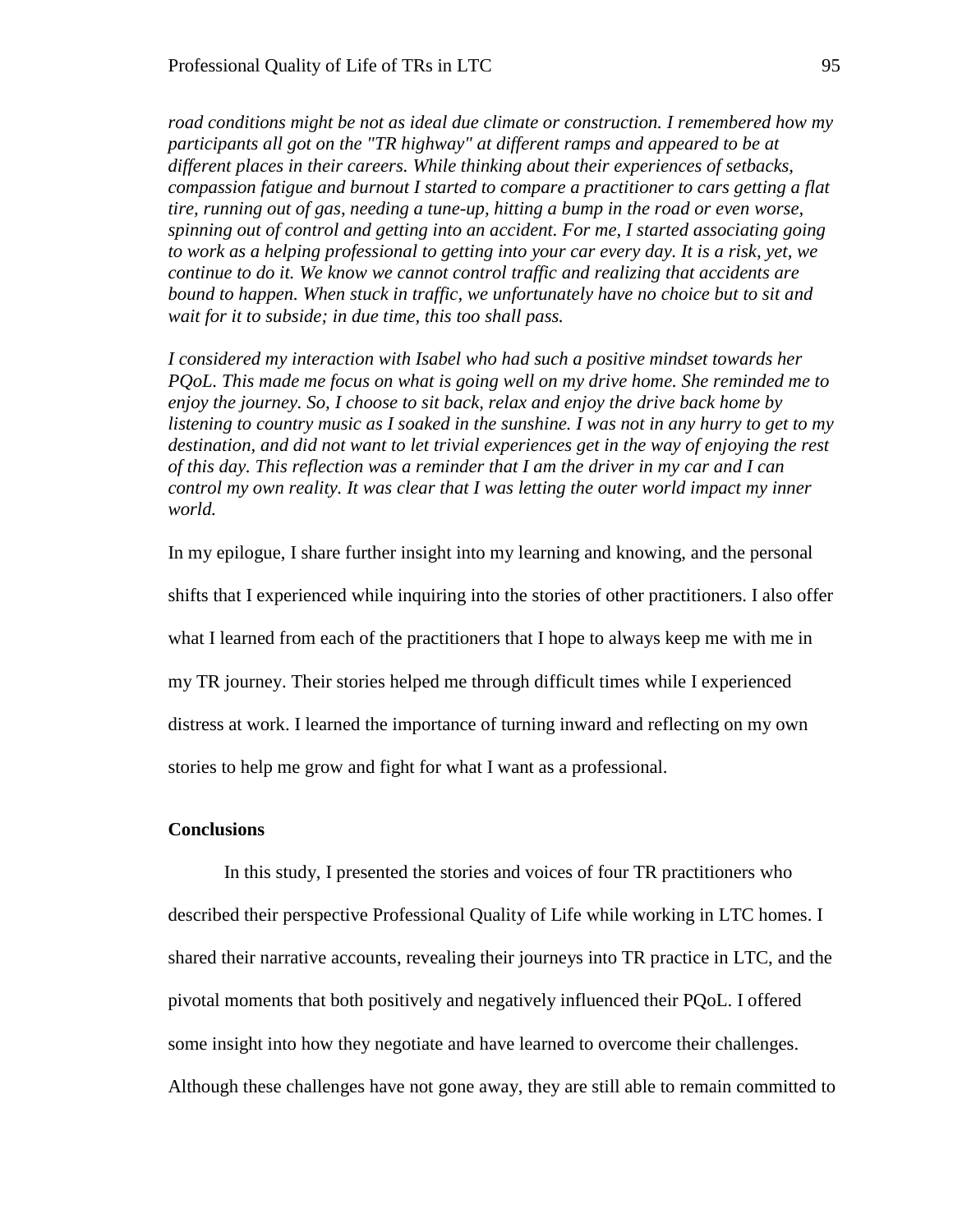themselves and to those they serve. They demonstrated self-awareness, determination and the ability to grow despite the turmoil and disharmony they experienced (sometimes daily). I shared how they turned inwardly and connected with others to help them through their challenges.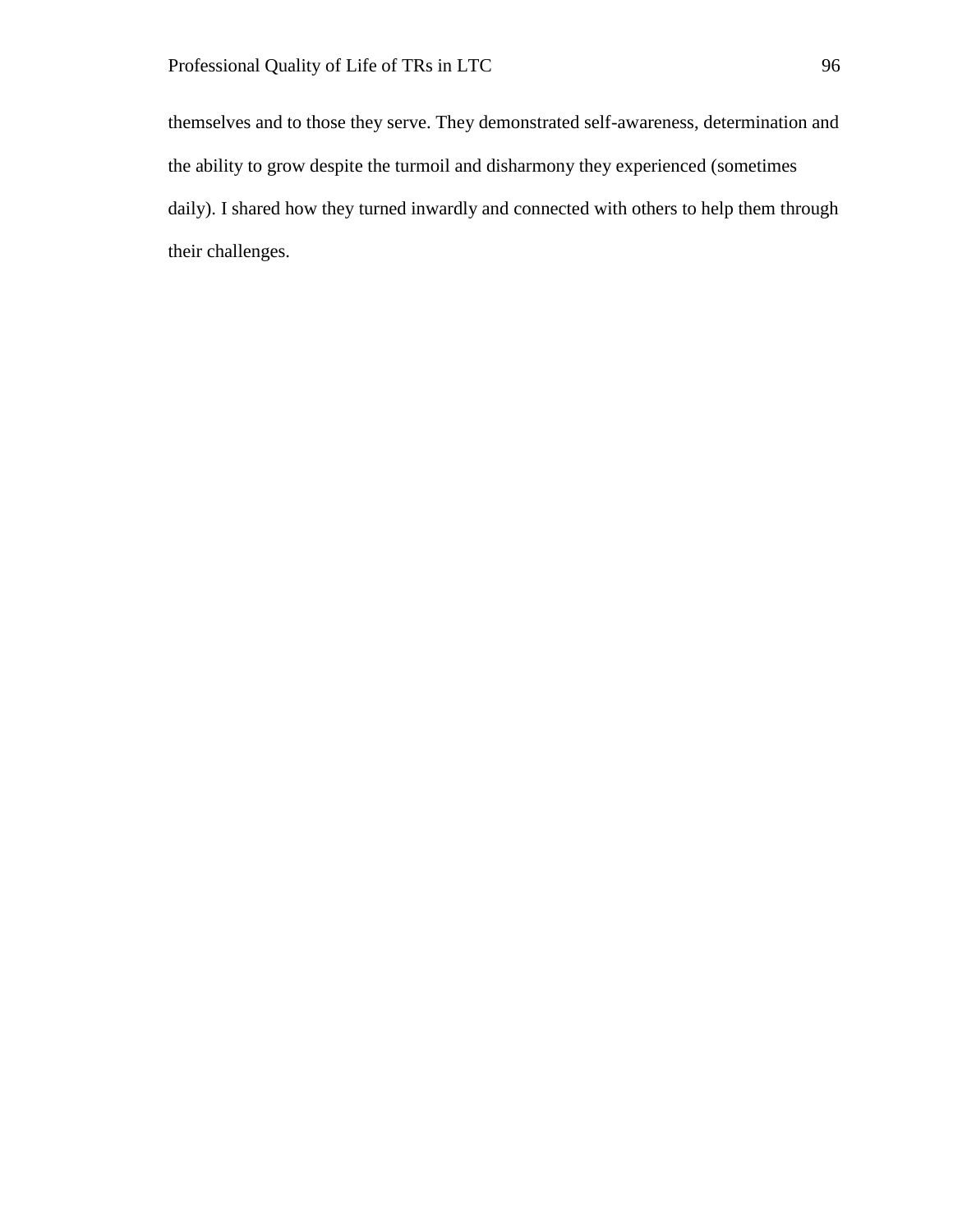## **Epilogue - Owning my Journey**

# "*In a very powerful way, owning this story allowed me to claim who I am as a researcher and establish my voice.*" Brene Brown

In this epilogue, I share what I learned as a researcher and as a practitioner. The above quote was taken from a book called the *Gift of Imperfection* (Brown, 2010) that I turned to, to help me overcome my own feelings of inadequacy, looking to re-gain my personal strength and courage to finish this research. For the longest time, I have suffered from my own internal monologue of 'I'm not good enough', 'this is not good enough', and 'what am I really doing here?' - not only as a graduate student but also as a TR practitioner. I did not feel at ease as a Masters student - feeling insignificant, sometimes stupid, and very small as a qualitative researcher in a graduate class that predominately preached about quantitative research. I felt so out of place - still do at times.

These feelings and experiences as well as others led me to not feel like myself, lacking energy, passion, drive, and enthusiasm. In fact, I felt depleted, and lost. It was as if I was trapped in someone else's body. When I first started writing my proposal, I was working part-time twice a week which helped me re-build my career and gave me that human connection with residents I missed. The company I work for saw something in me and asked me to be a part of their Behavioural Support Ontario (BSO) team in October 2016. I began working two-part times lines considered full-time all the while still working towards completing this research. As my work hours increased, I began to witness experiences similar ones to those of my participants. My writing became less of a priority and so did my own self-care. I also found myself over identifying with my participants' experiences, clouding my ability to narrate objectively. Needing to step back from my research was hard, but it was necessary. It was in the slowing down and letting things happen, that I felt more authentic in my writing and where I learned the most.

I know this is not the end of my learning, but rather a chapter in my book of life. Throughout this experience, I noticed how I am not alone in struggling with (un)worthiness - my participants did too. I have learned each day brings new challenges some harder than the last but we need to pick ourselves up and keep trying. This journey re-ignited my passion for lifelong learning. I have learned to embrace vulnerability; to be okay with sitting with difficult emotions and learning not to fight when you are stuck in quicksand. Each of my participants taught me something that I hope I keep with me for the rest of my career, especially when I feel I am trapped.

Rose reminds me to look at the bigger picture of experiences. She turned to vulnerability to try and help her be a more compassionate and empathetic practitioner. She also reminds me to remember why I want to help in the first place and to always remember those small moments in practice.

Isabel taught me to find the joy in every day. This has changed my outlook and how I end my day. She also taught me to find ways to embrace every moment with residents even if it means I get embarrassed. For me, Isabel embodies her TR philosophy and as a result she reminds me to advocate for and educate others on what matches my values, beliefs and approach as a TR practitioner. I am grateful for her insight and her reminder to focus on the experience with residents and the connection you have with them.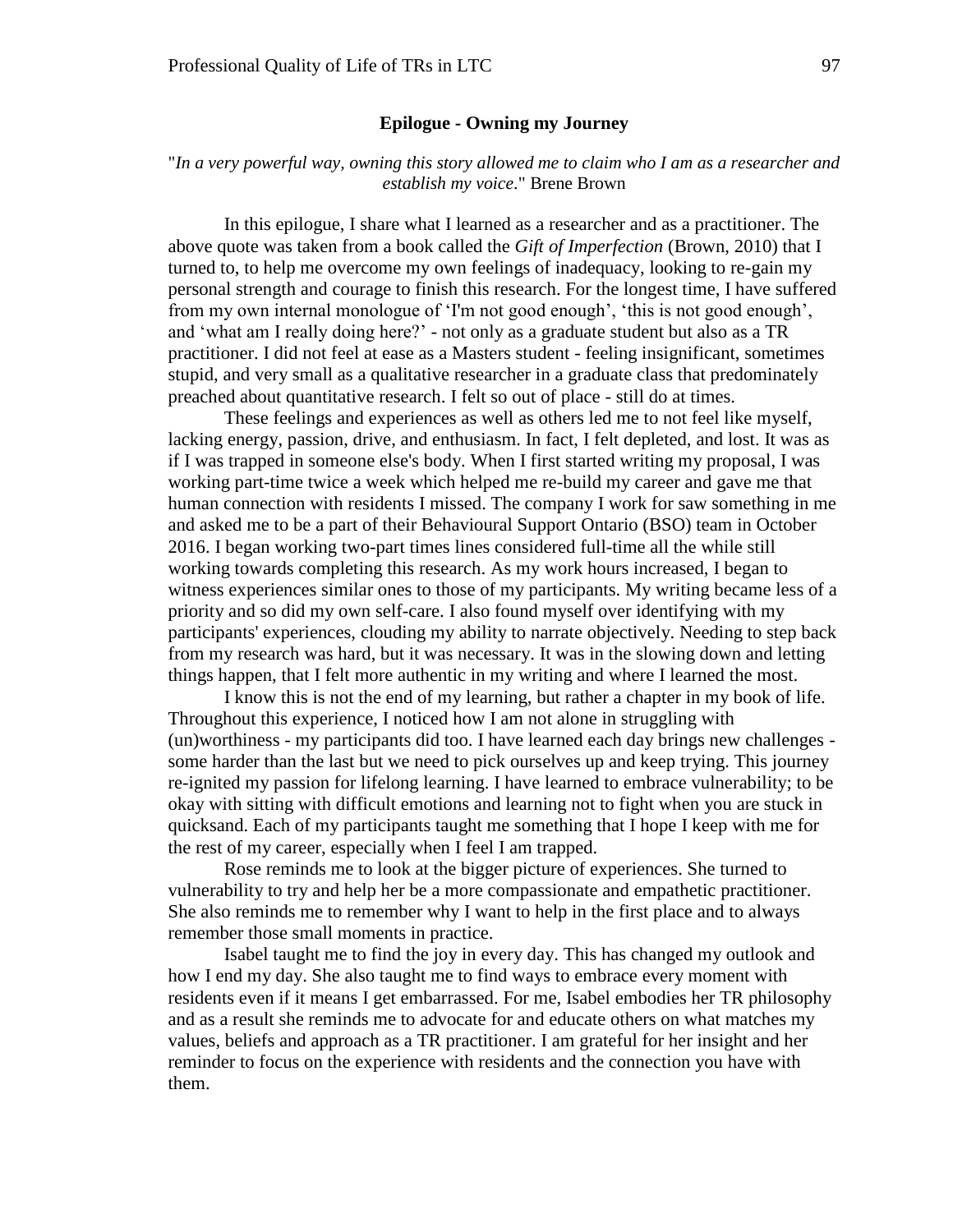Louise reminds me that success as a practitioner does not depend on someone (a coworkers) getting out of the way. Success is determined by the interactions we have with residents and what is meaningful for me. It is important to look back on our experiences to remind ourselves why we do this! She also reminded me to use more of my strengths at work where I see more dancing and celebrating in LTC!

Leah embodies the kind of manager and mentor I hope to be one day. She has learned how to navigate through those hard conversations with co-workers and refuses to shy away from having her voice silenced. I hope to carry with me her spirit and willingness to take chances, make mistakes and to learn and grow from them. She also reminds me that our professional quality of life is constantly evolving. She also highlighted how we need to feel comfortable walking through the doors of LTC every day and when we don't, then we really need to re-evaluate what we truly want.

For me, owning my story means being confident enough to share and be willing to learn from my mistakes and challenges. I have realized that my experiences are my best teacher. I have learned what I am able to tolerate intellectually, emotionally, and physically as a researcher and practitioner. I have also had to learn to let go of the things that I cannot control. I have learned when it is appropriate (and not appropriate) to voice my concerns and read situations when it is most needed to advocate. I was naive to believe that everything would magically fall into place with my research, my career and that everything would turn out as planned. For me, Professional Quality of Life will be a life long journey - continuing to figure out what is important for me to have as a helping professional and knowing or using the resources that can support me through the bumps in the road. I know burnout and compassion fatigue are inevitable. I will likely experience these tensions in my practice again, but this time I can handle them more effectively. However, I also realize that if I am unable to experience joy or satisfaction in the work I do, it might be time to move on.

I hope that the field of TR continues to embrace vulnerability in its practice and that practitioners are willing to share their rich stories so we may continue to learn from them. I also hope that practitioners will persist in their journey as trailblazers by demonstrating and advocating for their innovative ideas and unique perspectives. Lastly, I have learned that just

because I had a few "bad chapters" doesn't mean my story is over. As a proud Brock Badger, I will always remember to Surgite! ...continue to push on as my participants have exemplified.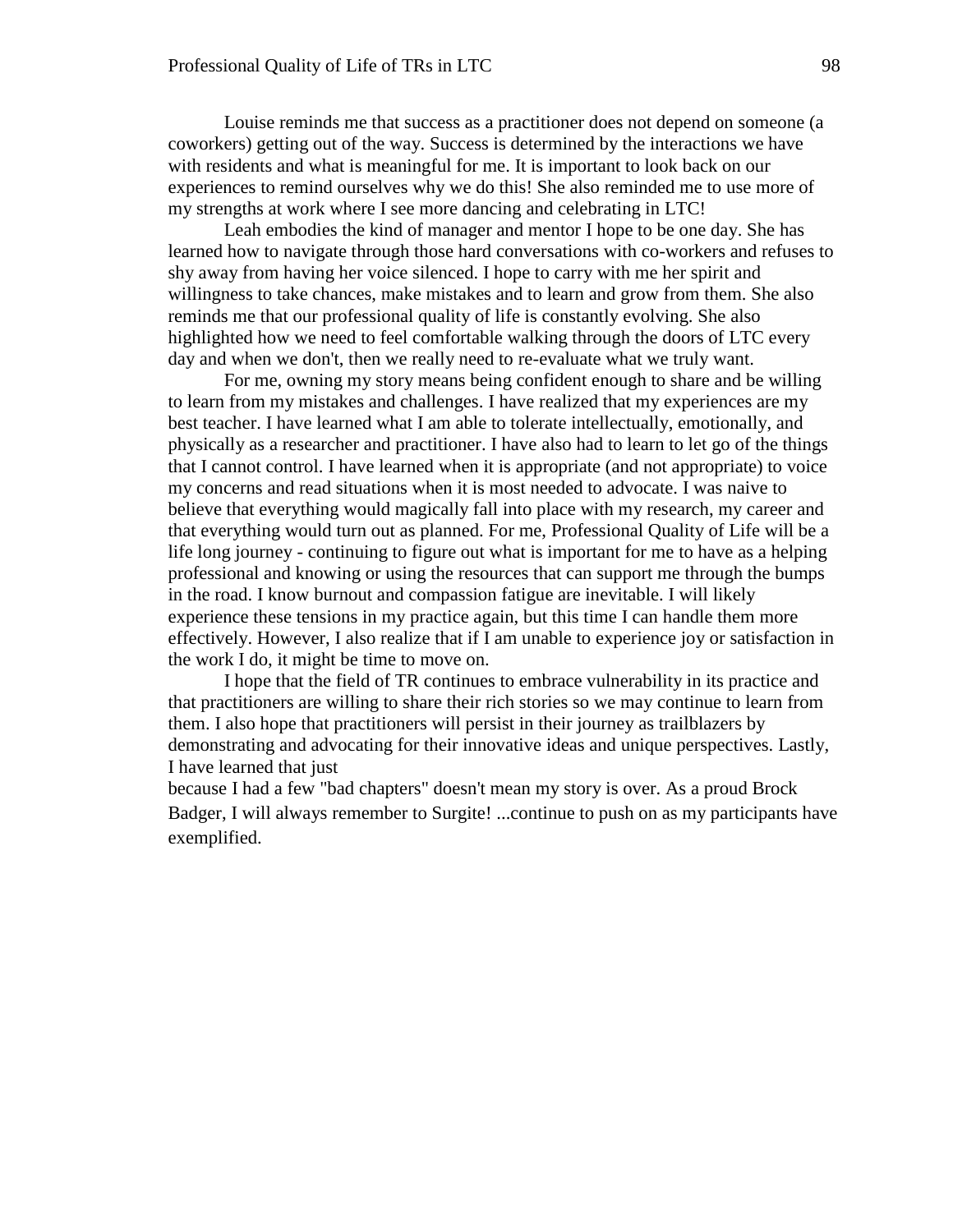## **References**

- Adams, R.E., Figley, C.R., & Boscarino, J.A. (2008). The compassion fatigue scale: Its use with social workers following urban disaster. *Research on Social Work Practice*, 18, 238-250.
- Alzheimer Society of Canada. (2010) *Rising tide: the impact of dementia on Canadian society.* Toronto: Alzheimer Society of Canada.
- Alzheimer Society (2014). *Dementia and staff grief: A resource for healthcare providers.* Retrieved from http://www.alzheimer.ca/~/media/Files/national/For-HCP/staff\_grief\_e.pdf.
- Armstrong, P., & Banerjee, A. (2009). Challenging questions: Designing long term residential care with women in mind. In P. Armstrong et al. (Eds.), *A place to call home: Long- term care in Canada* (pp. 10-28). Winnipeg: Fernwood Publishing.
- Armstrong, P., & Daly, T. (2004). *There are not enough hands: Conditions in Ontario's LTC facilities.* Canadian Union of Public Employees: Ottawa. Retrieved from http://www.cupe.ca/updir/CUPELTC-ReportEng1.pdf
- Anderson, K. (2008). Grief experiences of CNAs: Relationship with burnout and turnover. *Journal of Gerontological Nursing,* 34 (1), 42-49.
- Anderson, K., & Gaugler, J. (2006). The grief experiences of certified nursing assistants: Personal growth and complicated grief. *Omega: Journal of Death & Dying,* 54(4), 301-318.
- Anderson, L., & Heyne, L. (2012). Implementation in strengths-based therapeutic recreation practice. In L. Anderson & L, Heyne (Eds.). *Therapeutic recreation*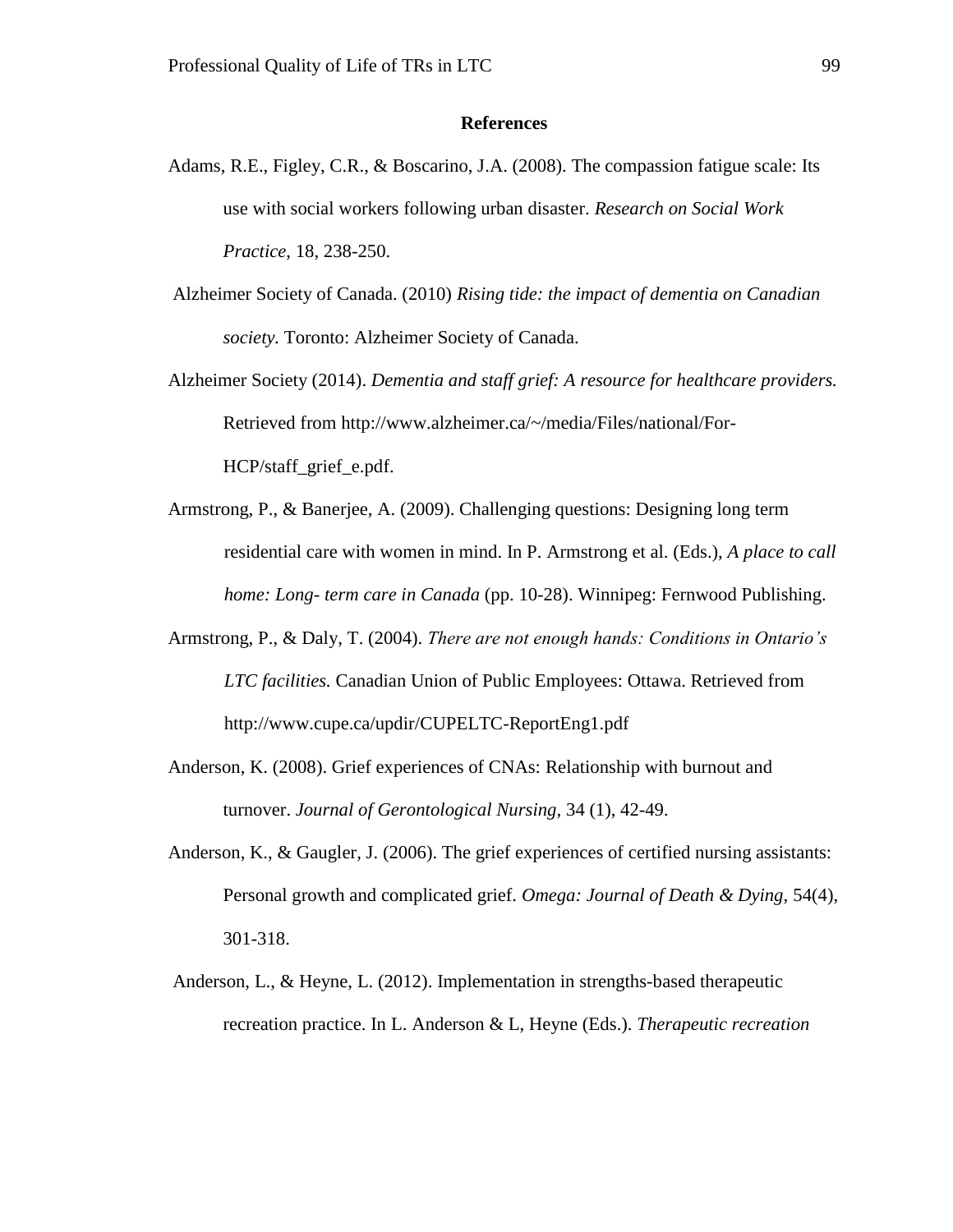*practice: A strengths approach* (pp.273-277). State College, PA: Venture Publishing Inc.

- Andersson, L. M., & Pearson, C. M. (1999). Tit for tat? The spiraling effect of incivility in the workplace. Academy of Management Review, 24, 452– 471.
- Austin, W., Brintnell, S.E., Goble. E., Kagan, L., Kreitzer, L., Larsen, D. L, et al. (2013). *Lying down in the ever falling snow: Canadian health professional's experience of compassion fatigue.* Waterloo, ON: Wilfrid Laurier University Press.
- Austin, W., Goble, E., Leier, B., & Byrne, P. (2009). Compassion fatigue: The experience of nurses. *Ethics & Social Welfare,* 3(2), 195-214.
- Austin, D. (2011). *Lessons learned: An open letter to recreational therapy students and practitioners*. Urbana, IL: Sagamore Publishing.
- Banerjee, A. (2007). An overview of long-term care in Canada and selected provinces and territories. Retrieved from http://www.womenandhealthcarereform. ca/publications/banerjee\_overviewLTC.pdf
- Banerjee, A., Armstrong, P., Daly, T., Armstrong, H., & Braedley, S. (2015) Care workers don't have a voice: Epistemological violence in residential care for older people. *Journal of Aging Studies, 33,* 28-36.
- Banerjee, A., Daly, T., Armstrong, P., Szebhely, M., Armstrong, H., & Lafrance, S. (2012). Structural violence in long-term, residential care for older people: Comparing Canada and Scandinavia. *Social Science and Medicine,* 74, 390- 398.
- Barbosa, A., Nolan, M., Sousa, L., & Figueiredo, D. (2014). Dementia in LTC homes; Direct care workers' difficulties. *Procedia-social and behavioural science*, 140 (22), 172-177.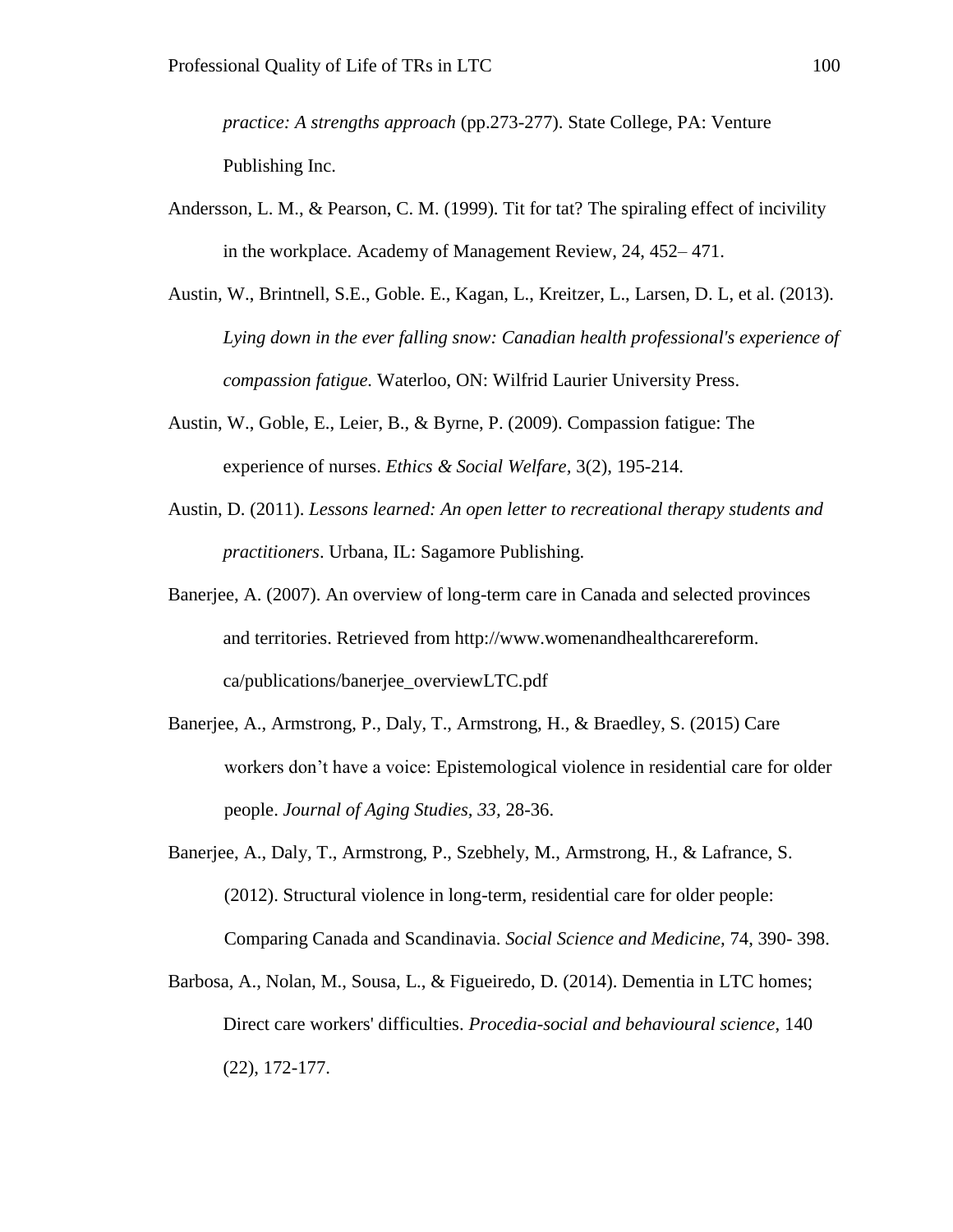Barker, T. (2012). Burnout. In C. Figley (Ed.), *Encyclopedia of trauma: An interdisciplinary guide* (pp. *70-73).* Thousand Oaks, CA: SAGE Publications.

- Bedini, L., Williams, L., & Thompson, D. (1995). The relationship between burnout and role stress in therapeutic recreation specialists. *Therapeutic Recreation Journal*, *29,* 163-174.
- Bjerregaard, K., Haslam, S. A., Mewse, A., & Morton, T. (2017). The shared experience of caring: A study of care-workers' motivations and identifications at work. *Ageing and Society, 37*(1), 113-138.
- Boermer, K., Burack, O.R., Jopp, D.S., & Mock, S. E. (2015). Grief after patient death: Direct care staff in nursing homes and homecare. *Journal of Pain and Symptom Management,* (2), 214.
- Boscarino, J., Adams, R., & Figley, C. (2010). Secondary trauma issues for psychiatrists: Identifying vicarious trauma and job burnout. *Psychiatric Times*, 27(11), 24-26.
- Boyle, D. (2011). Countering compassion fatigue: A requisite nursing agenda. *Online Journal of Issues in Nursing, 16,* 2. Retrieved from http://www.nursingworld.org /ojin/
- Brazil, K., Maitland, J., Walker, M., & Curtis, A. (2013). The character of behavioural symptoms on admission to three Canadian long-term care homes. *Aging & Mental Health*, 17(8).
- Briscoe, C.L. (2012). Narrative exploration of therapeutic relationships in recreation therapy through a self-reflective case review process (Unpublished dissertation). Waterloo, ON: University of Waterloo.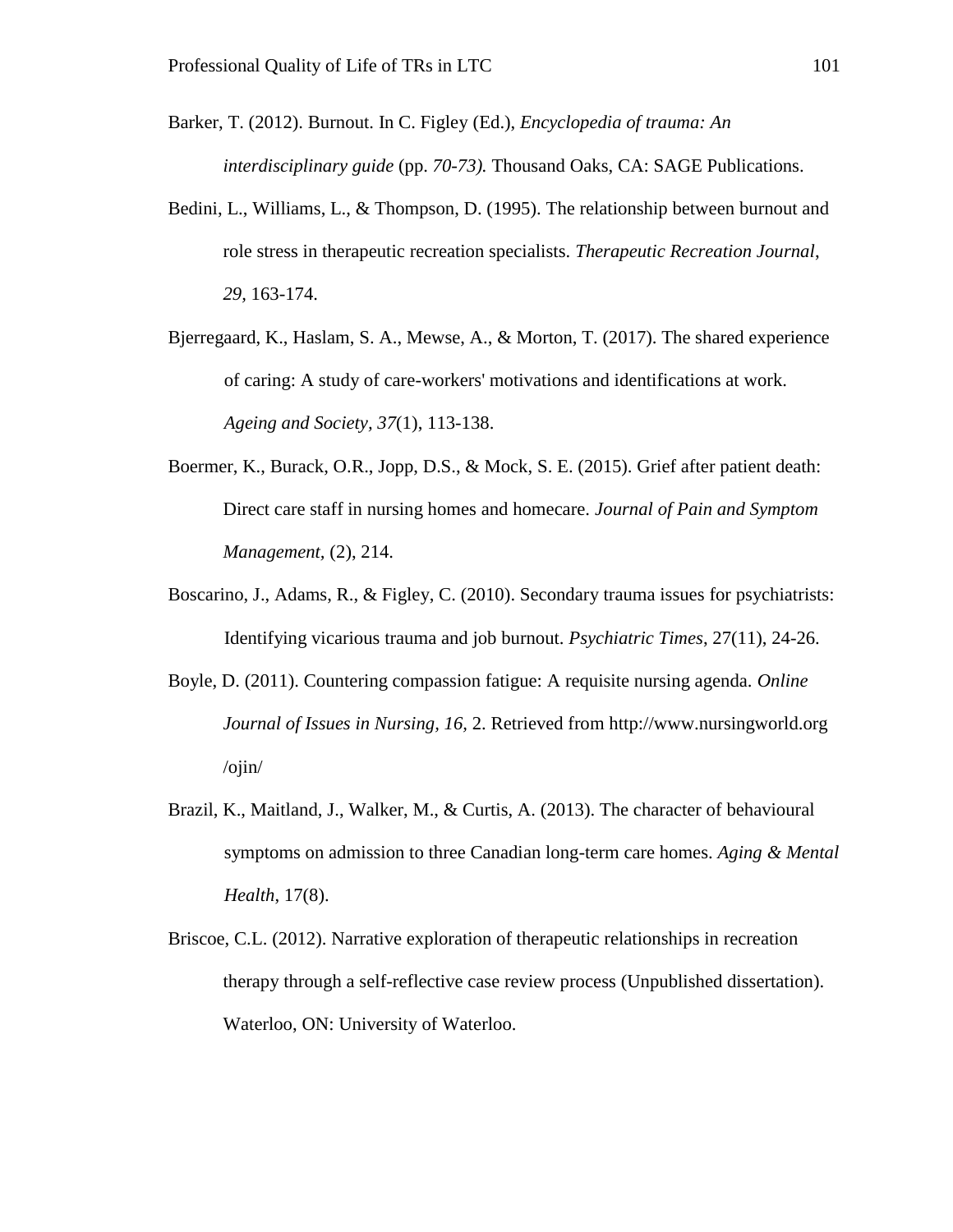Briscoe, C.L., & Arai. S. M. (2015). Relational reflective process as an act of compassionate pedagogy in therapeutic recreation, *Leisure/Loisir*, *39,*193-214.

- Brodaty, H., Draper, B., & Low, L-F. (2003). Nursing home staff attitudes towards residents with dementia: Strain and satisfaction with work. *Journal of Advanced Nursing*, 44(6), 583-590.
- Buhr, G.T., & White, H.K. (2007). Difficult behaviors in long-term care patients with dementia. *Journal of American Medical Directors Association*, 8(3), Supplement 2: e10-e113.
- Bush, N. J (2009). Compassion fatigue: Are you at risk? *Oncology Nursing Forum,* 36, 24-28.
- Caine, V., Estefan, A., & Clandinin, D.J. (2013). A return to methodological commitment: Reflections on narrative inquiry. *Scandinavian Journal of Educational Research,* 57 (6), 574-586.
- Caine, V., & Estefan, A. (2011). The experience of waiting inquiring into long term relational responsibilities. *Qualitative Inquiry,* 17(10), 965-971.
- Canadian Health Association. (2009). *New directions for facility-based long-term care.* Ottawa: Author.
- Carpenter, J. & Thompson, S. (2008). CNAs' experiences in the nursing home: "It's in my soul". *Journal of Gerontological Nursing, 34*(9), 25-32.
- Carruthers, C., & Hood, C. (2007). Building a life of meaning through therapeutic recreation: The leisure and well-being model, part 1. *Therapeutic Recreation Journal, 41,* (4), 276-297.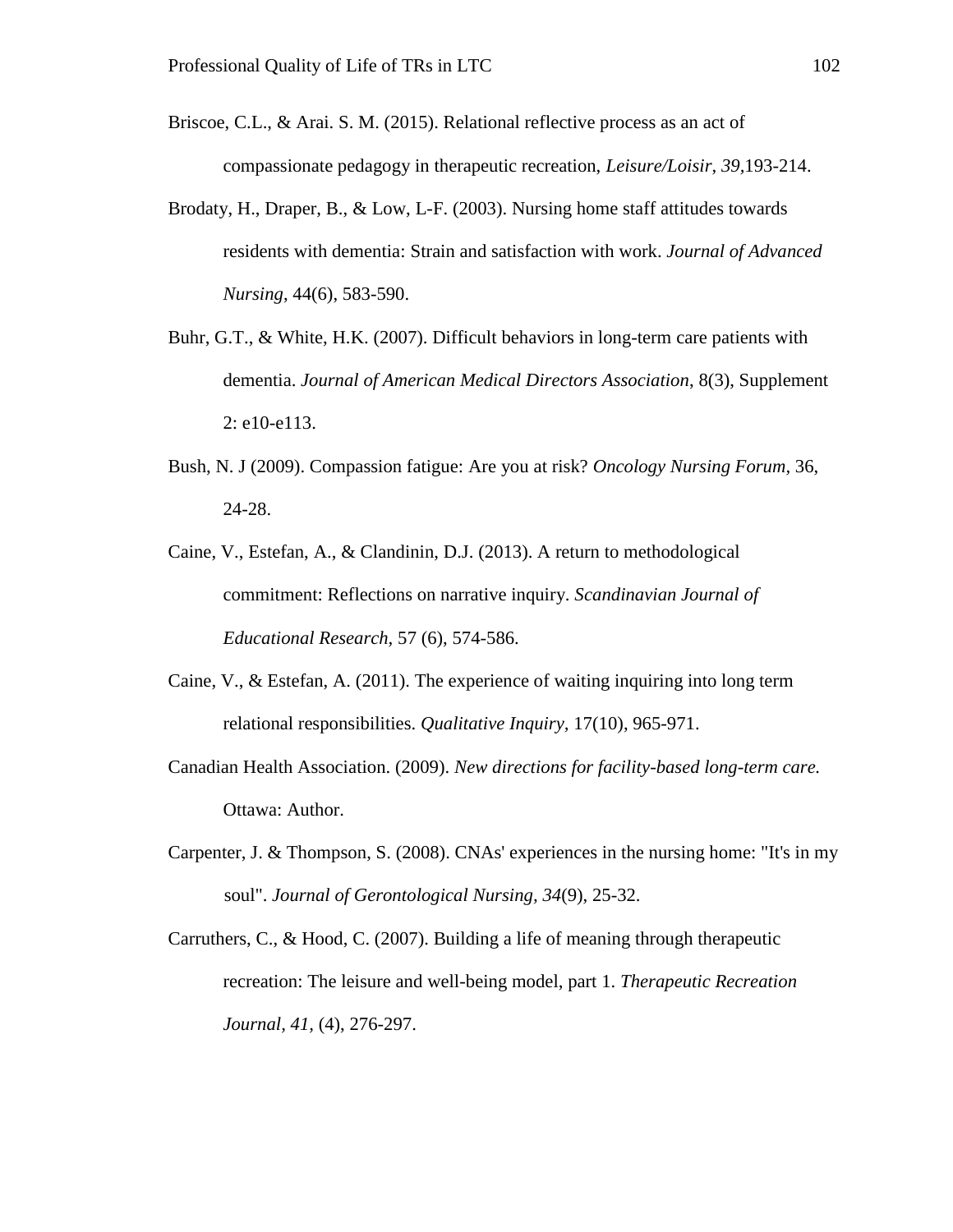- Chamberlain, S.A., Hoben, M., Squires, J. E., & Estabrooks, C. A. (2016). Individual and organizational predictors of health care aide job satisfaction in long term care. *BMC Health Services Research,* 161. Doi: 10.1186/s12913-016-1815-6.
- Chase, S. (2005). Narrative inquiry: Multiple lenses, approaches, voices. In N. K. Denzin & Y. S. Lincoln (Eds.), *The Sage Handbook of Qualitative Research* (3<sup>rd</sup> ed.) (pp. 651-680). Thousand Oaks, CA: Sage.
- Choi, J., Flynn, I., & Aiken, I.H. (2012). Nursing practice environment and registered nurses' job satisfaction in nursing homes. *Gerontologist*, 52(4), 484-492.
- Clandinin, D. J. (2013). *Engaging in narrative inquiry.* Walnut Creek, CA: Left Coast Press.
- Clandinin, D. J., & Connelly, F. M. (2000). *Narrative inquiry: Experience and story in qualitative research*. San Francisco, CA: Jossey Bass.
- Clandinin, D.J., Lessard, S., & Caine. V. (2012). Reverberations from narrative inquires: How resonant echoes of an inquiry with early school leavers shaped further inquiries. *Cultures and education, 36, 7-24.*
- Clandinin, D.J., & Rosiek, J. (2007). Mapping a landscape of narrative inquiry: Borderland spaces and tensions. In D.J. Clandinin (Ed.), *Handbook of narrative inquiry: Mapping a methodology* (pp. 35-766). Thousand Oaks, CA: Sage Publications.
- Coetzee, S. K., & Klopper, H. C. (2010). Compassion fatigue within nursing practice: A concept analysis. *Nursing & health sciences*, 12(2), 235-243.
- Connelly, F.M., & Clandinin, D. J. (1990). Stories of experience and narrative inquiry. *Educational Researcher,* 19 (4), 2-14.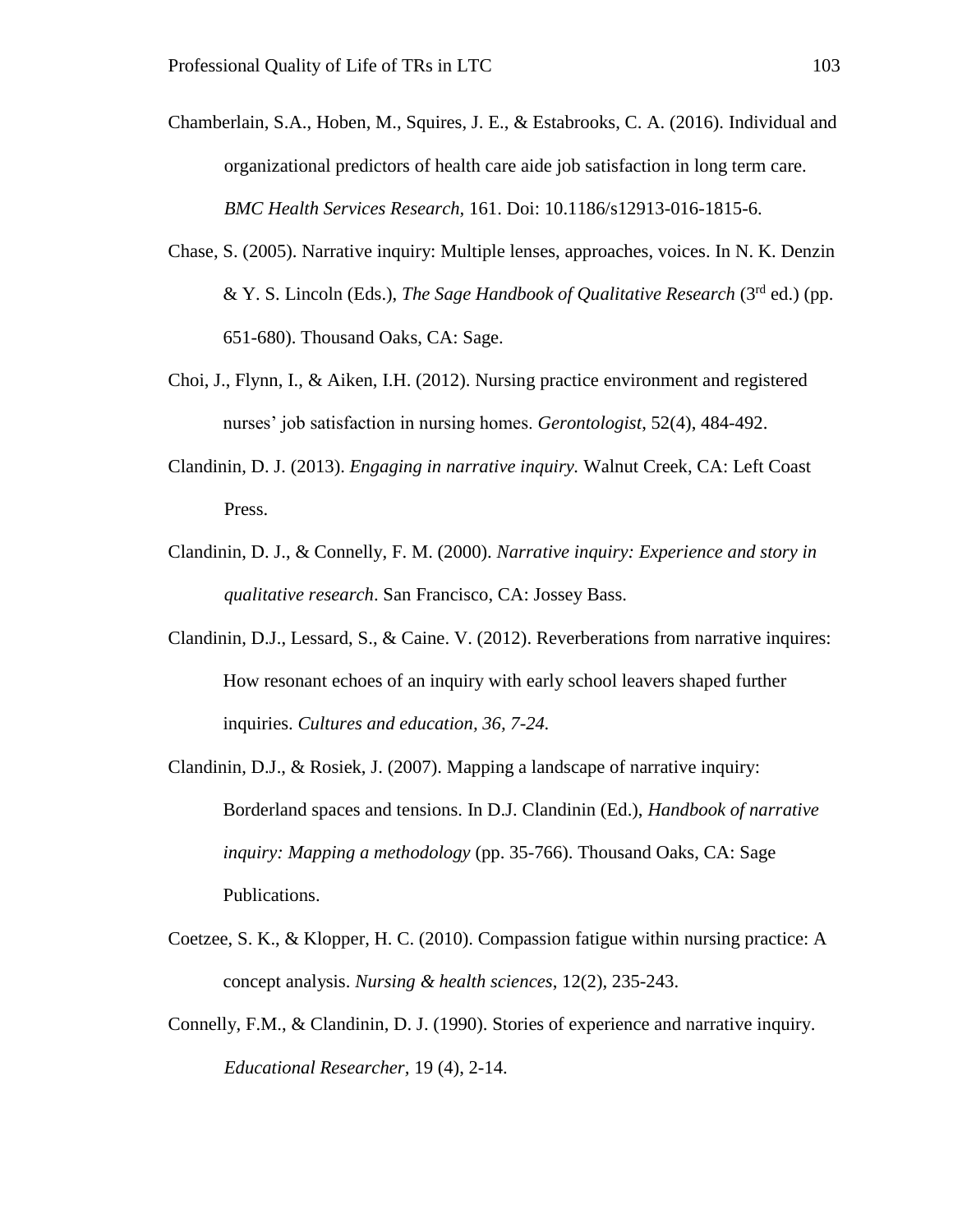- Creswell, J. W. (2007). *Qualitative inquiry & research design: Choosing among five* approaches (2<sup>nd</sup> ed.). Thousand Oaks, CA: Sage Publications.
- Daly, T., & Szebehelv, M. (2012). Unheard voices, unmapped terrain: Care in long-term residential care for older people in Canada and Sweden. *International Journal of Social Welfare*, 21(2), 139-148.
- Doody, O., & Doody, C.M. (2015). Conducting a pilot study: Case study of a novice researcher. *British Journal of Nursing,* 24(21), 1074-1078.
- Doupe, M., St. John, P., Chateau, D., Strang, D., Smele, S., Bozat-Emre, S., et al. (2012). Profiling multidimensional needs of new nursing home residents: Evidence to support planning. *Journal of the American Medical Directors Association, 13 (5), 487.*
- Duff, P. A., & Bell, J. S. (2002). Narrative research in TESOL: Narrative inquiry: More than just stories. *TESOL Quarterly*, 36(2), 207-213.
- Duffy, B., Oyebode, J., & Allen, J. (2009). Burnout among care staff for older adults with dementia: The role of reciprocity, self-efficacy and organizational factors. *Dementia*, 4(4), 515-541.
- Dupuis, S. L., Smale, B., & Wiersma, E. (2005). Creating open environments in longterm care settings: An examination of influencing factors. *Therapeutic Recreation Journal*, *39,* 277-298.
- Edvardsson, D., Fetherstonhaugh, D., McAuligge, L., Nay, R., Chenco, C., Edvardsson, D., & Cheno, C. (2011). Job satisfaction amongst aged care staff: Exploring the influence of person-centred care provision. *International Psychogeriatrics, 23(8), 1205-1212.*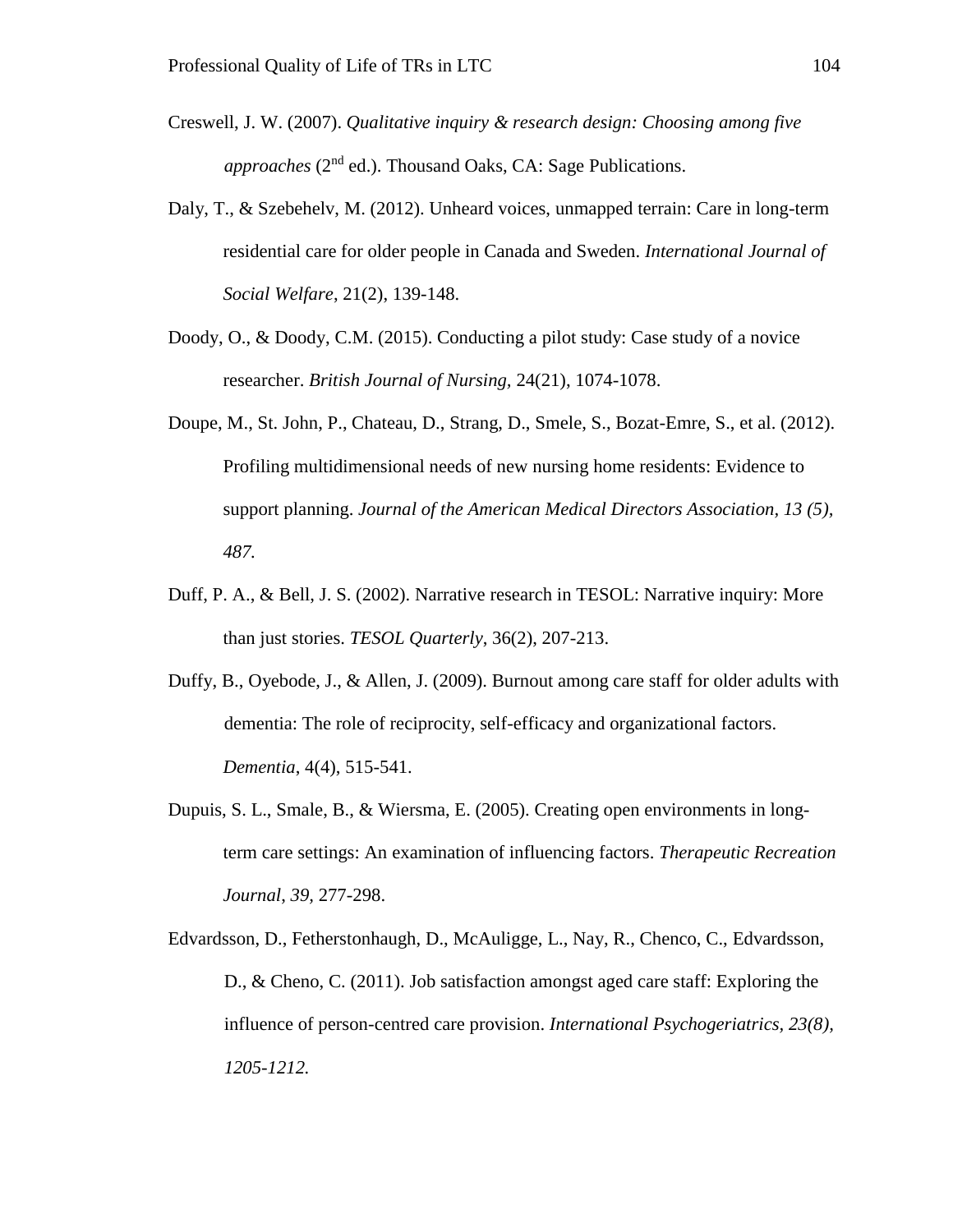- Ejaz, F.E., Noelker, L., Menne, H., & Baggakas, J. (2008). The impact of stress and support on direct care workers' job satisfaction. *The Gerontologist, 48(1), 60-70.*
- Estabrooks, C.A., Squires, J. E, Carleton, H.L., Cummings, G.G., & Norton, P. G. (2015). Who is looking after mom and dad? Unregulated workers in Canadian LTC homes. *Canadian Journal on Aging, (1), 47.*
- Figley, C.R. (2002). Compassion fatigue: Psychotherapist' chronic lack of self-care. *Journal of Clinical Psychology,* 58(11), 1433-1441.

Fredrickson, B. L. (2009). *Positivity.* New York, NY: Crown.

Genoe, M. R., & Dupuis, S. L (2011). "I'm just like I always was": A phenomenological exploration of leisure, identity and dementia. *Leisure/ Loisir,* 35, 423-30.

Gilbert, A. a. (2010). Teaching students to become self- reflective practitioners. *Therapeutic Recreation Journal,* 44 (4), 303- 309.

Government of Ontario. (2007). *LTC homes act*. Retrieved from:

http://www.ontariocanada.com/registry/view.do?postingId=6162&language=en

- Hall, A., & Mark, N. (2015). Practitioner reflections on Sunnybrook Recreation Therapy relational case reviews. *Journal of Therapeutic Recreation Ontario*, *10,* 43-49.
- Hebblethwaite, S. (2013). "I think that it could work but"...tensions between the theory and practice of person centered and relationship-centred care. *Therapeutic Recreation Journal, 47, 13-34.*
- Heyne, L.A., & Anderson, L.S. (2012). Theories that support strengths-based practice in therapeutic recreation. *Therapeutic Recreation Journal,* 46, 106-128.
- Hood, C., & Carruthers, C. (2013). Facilitating change through leisure: The leisure and well-being model of therapeutic recreation practice. In T. Friere (Ed.), *Positive*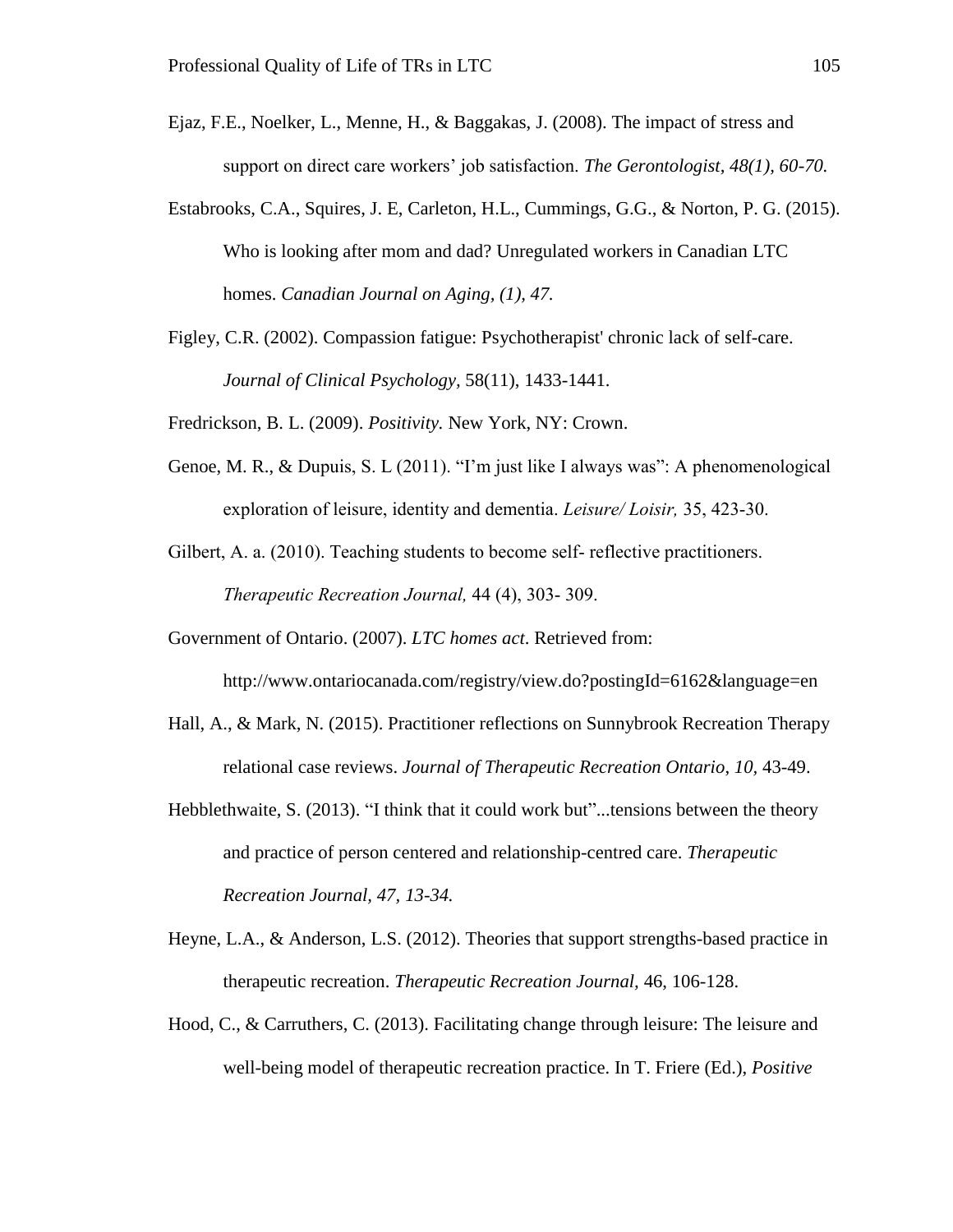*Leisure Science: From individual experience to social contexts* (pp. 121-140). New York: Springer.

Houghton, J. D., Neck, C.P., & Krishnakumar, S. (2016). The what, why and how of spirituality in the workplace revisited: A 14-year update and extension. *Journal of Management, Spirituality & Religion,* 13, 177-205.

Hutchinson, S.L. (2009). Walking the tightrope, juggling and slow dancing; Metaphors for building effective therapeutic relationships. In N.J. Stumbo, (Ed.). Professional issues in therapeutic recreation on competence and outcomes (2<sup>nd</sup> ed). (pp. 358-366). Champaign, IL: Sagamore.

- Hunter, S. V. (2010). Analysing and representing narrative data: The long and winding road. *Current Narratives 2,* 44-54.
- Jenull, B. & Brunner, E. (2008). Death and dying in nursing homes: A burden for the staff? *Journal of Applied Gerontology, 27*, 166-80.

Joinson, C. (1992). Coping with compassion fatigue. *Nursing, 22*, 116-121.

- Josselson, R. (2007). The ethical attitude in narrative research: Principles and practicalities. In D.J. Clandinin (Ed.), *Handbook of narrative inquiry: Mapping a methodology* (pp. 537-566). Thousand Oaks, CA: Sage Publications.
- Kelly, L., Runge, J., & Spencer, C. (2015). Predictors of compassion fatigue and compassion satisfaction in acute nurses. *Journal of Nursing Scholarship,* 47, 522- 528.
- Kim. J. (2016). *Understanding narrative inquiry: The crafting and analysis of stories as research.* Thousand Oaks, CA: Sage Publications Inc.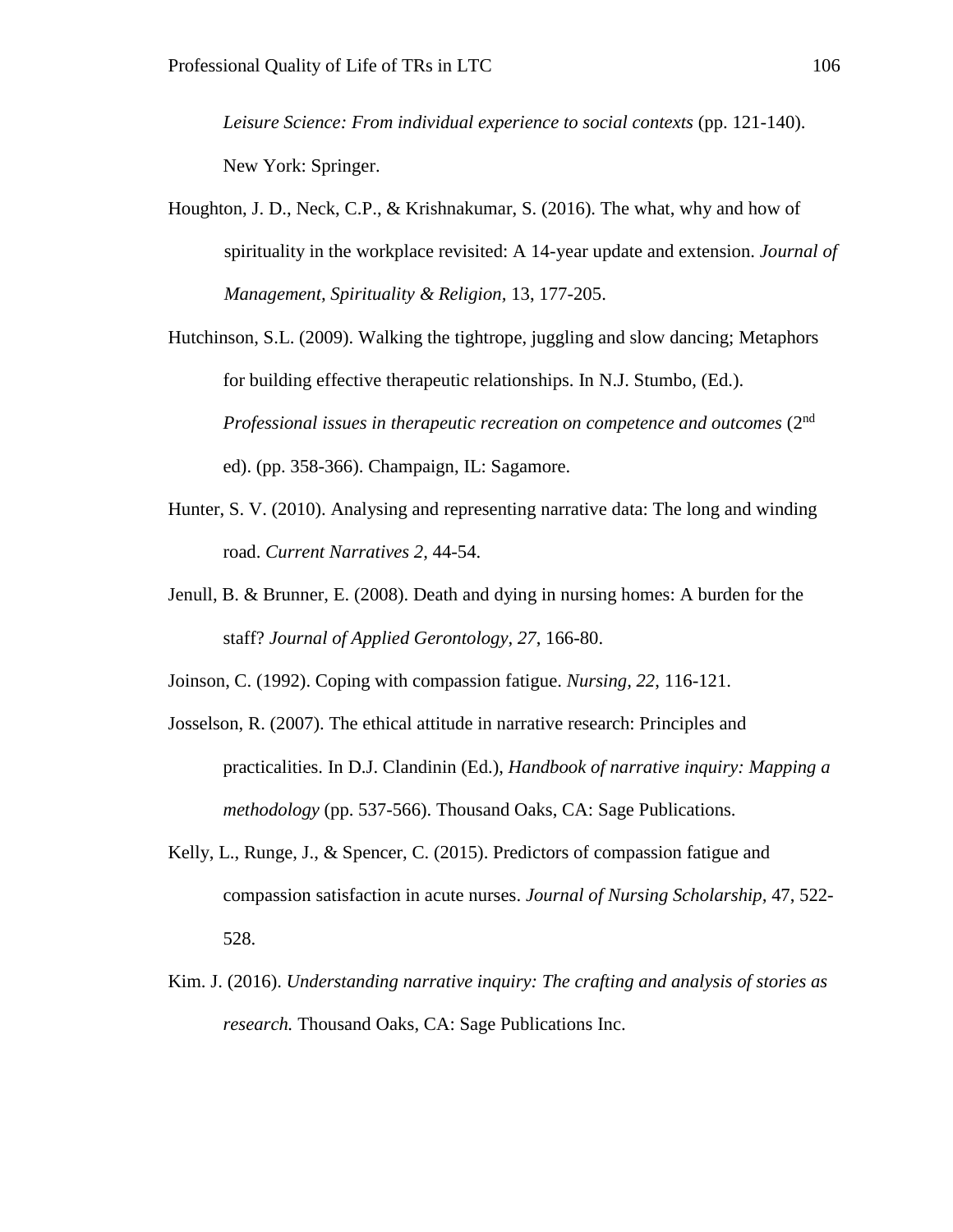- Lansfield, J.L. (2010). Exploring therapeutic relationships in recreation therapy at Sunnybrook health sciences centre (Unpublished master's thesis). University of Waterloo, Waterloo, Ontario, Canada.
- Leblanc, A., & Singleton, J.F. (2008). Juggling therapeutic recreation responsibilities, *American Therapeutic Recreation Annual, 16,* 89-99.
- Leon, A. M., Altholz, J.S., & Dziegielewski, S.F. (1999). Compassion fatigue: Considerations for working with the elderly. *Journal of Gerontological Social Work, 1,* 43.

LTC Innovation Expert Panel. (2012). *Why not now? A bold, five-year strategy for innovating Ontario's system of care for older adults.* Retrieved from http://www.ifa-fiv.org/wpcontent/uploads/2012/12/LTCIEP FullREport\_web\_jun6.pdf

- MacDonald, K. (2006). Family and staff perceptions of the impact of long term care environment on leisure. *Topics in Geriatric Rehabilitation, 22,* 294-308.
- Marcella, J., & Kelly, M.L (2015). "Death is part of the job" in long-term care homes: Supporting direct care staff with their grief and bereavement. *SAGEopen, 5, 1.*
- Maslach, C., Schaufeli, W.B., & Leiter, M.P., (2001). Job burnout. *The Annual Review of Psychology 52,* 397–422.
- Maslach, C. (2003). Job burnout: New directions in research and intervention. *Current Directions in Psychological Science*, *12,* 189-192.
- McGrail, K. M., McGregor, M. J., Cohen, M., Tate, R. B., & Ronald, L. A. (2007). Forprofit versus not-for-profit delivery of long-term care. *Canadian Medical Association Journal, 176*, 57-58.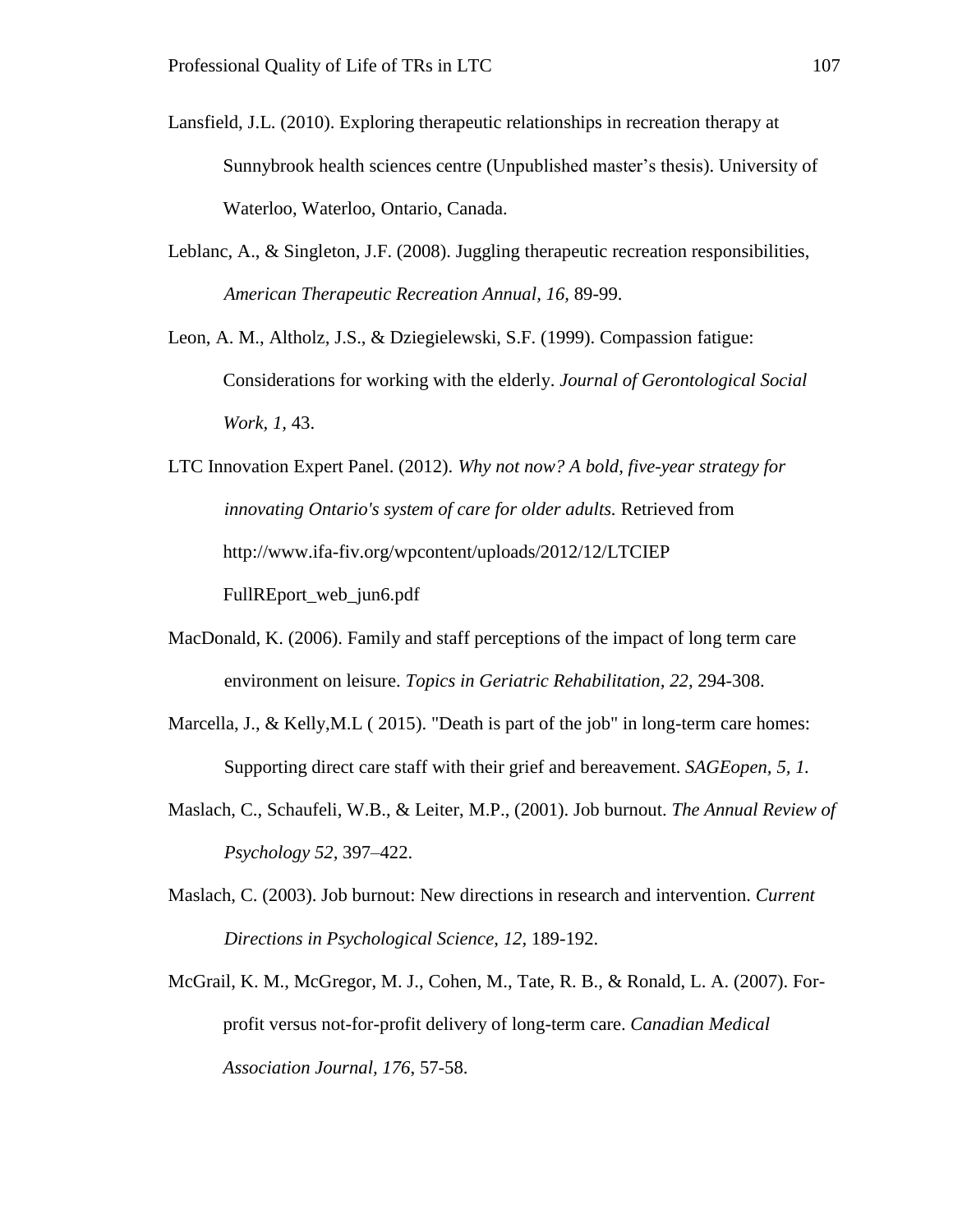- McGuilton, K., Boscart, V., Brown, M., & Bowers, B. (2014). Making trade-offs between the reasons to leave and reasons to stay employed in long-term care homes: Perspectives of licensed nursing staff. *International Journal of Nursing studies, 51,* 917-926.
- Melvin, C. (2012). Professional compassion fatigue: What is the true cost of nurses caring for the dying? *International Journal of Palliative Nursing, 18, 12.*
- Morrison, K. B., & Korol, S. A. (2014). Nurses' perceived and actual caregiving roles: Identifying factors that can contribute to job satisfaction. *Journal of Clinical Nursing, 23,* 3468-3477.
- Moss, M.S., Moss, S.Z., Rubinstein, R.L., & Black, H.K. (2003). The metaphor of family in staff communication about death and dying. *The Journals of Gerontology, Series B,* 5, 290.
- Ontario Ministry of Health and Long-Term Care. (2011). *Long-Term Care Act, 2007.* Retrieved from

http://www.health.gov.on.ca/english/public/legistaltion/ltc\_homes/ltc\_homes.html

- Ontario Health Coalition. (May 2008). *Violence, insufficient care, and downloading of heavy care patients: An evaluation of increasing need and inadequate standards in Ontario's nursing homes.* Author: Toronto.
- Ontario LTC Association. (2014). *This is LTC 2014.* Retrieved from http://www.oltca. com/oltca/ Documents/Reports/This\_is\_LongTerm\_Care\_2014\_Final.pdf
- Osterlind, J., Hansebo, G., Anderson, J., Ternestedt, B-M., & Hellstrom, I. (2011). A discourse of silence: Professional carers reasoning about death and dying in nursing homes. *Aging and Society, 4,* 529.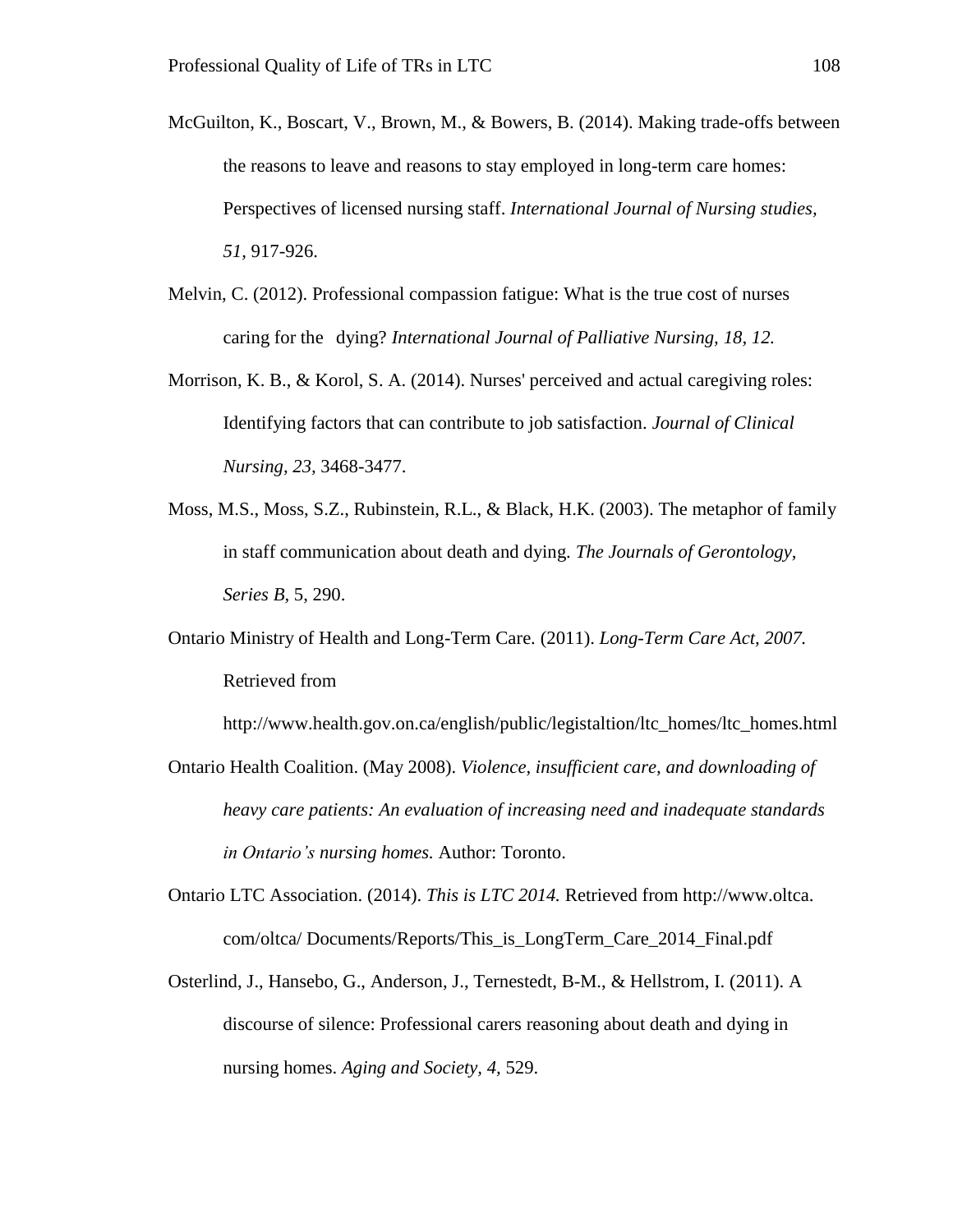- Pinnegar, S. & Daynes, J. (2007). Locating narrative inquiry historically. In D. J. Clandinin,(Ed.), *Handbook of narrative inquiry: Mapping a methodology*. (pp. 1- 34). Thousand Oaks, CA: Sage.
- Pirkola, H., Rantakokko, P., & Suhonen, M. (2016). Workplace spirituality in health care: An integrated review of the literature. *Journal of Nursing Management, 7, 859.*
- Rai, G. (2010). Burnout among long-term care staff. *Administration in Social Work*, 34, 225-240.
- Sabo, B. (2011). Reflecting on the concept of compassion fatigue. *Online Journal Issues in Nursing, 16* (1). Retrieved from http://www.medscape.com/viewarticle/ 745292\_7.
- Sabo, B. M. (2006). Compassion fatigue and nursing work: Can we accurately capture the consequences of caring work? *International Journal of Nursing Practice, 12, 136-142.*
- Schilpzand, P.*,*De Pater, I. E., Erez, A. ( 2016). Workplace incivility: A review of the literature and agenda for future research. *Journal of Organizational Behaviour,*  37, S57- S88.
- Showalter, S. E. (2010). Compassion fatigue: What is it? Why does it matter? Recognizing the symptoms, acknowledging the impact, developing the tools to prevent compassion fatigue and strengthen the professional already suffering from the effects. *American Journal of Hospice & Palliative Medicine, 27,* 239-242.
- Stamm, B. H. (2010). *ProQOL concise manual* (2<sup>nd</sup> ed.). Retrieved from http://www.proqol.org/ ProQOl\_Test\_Manuals.html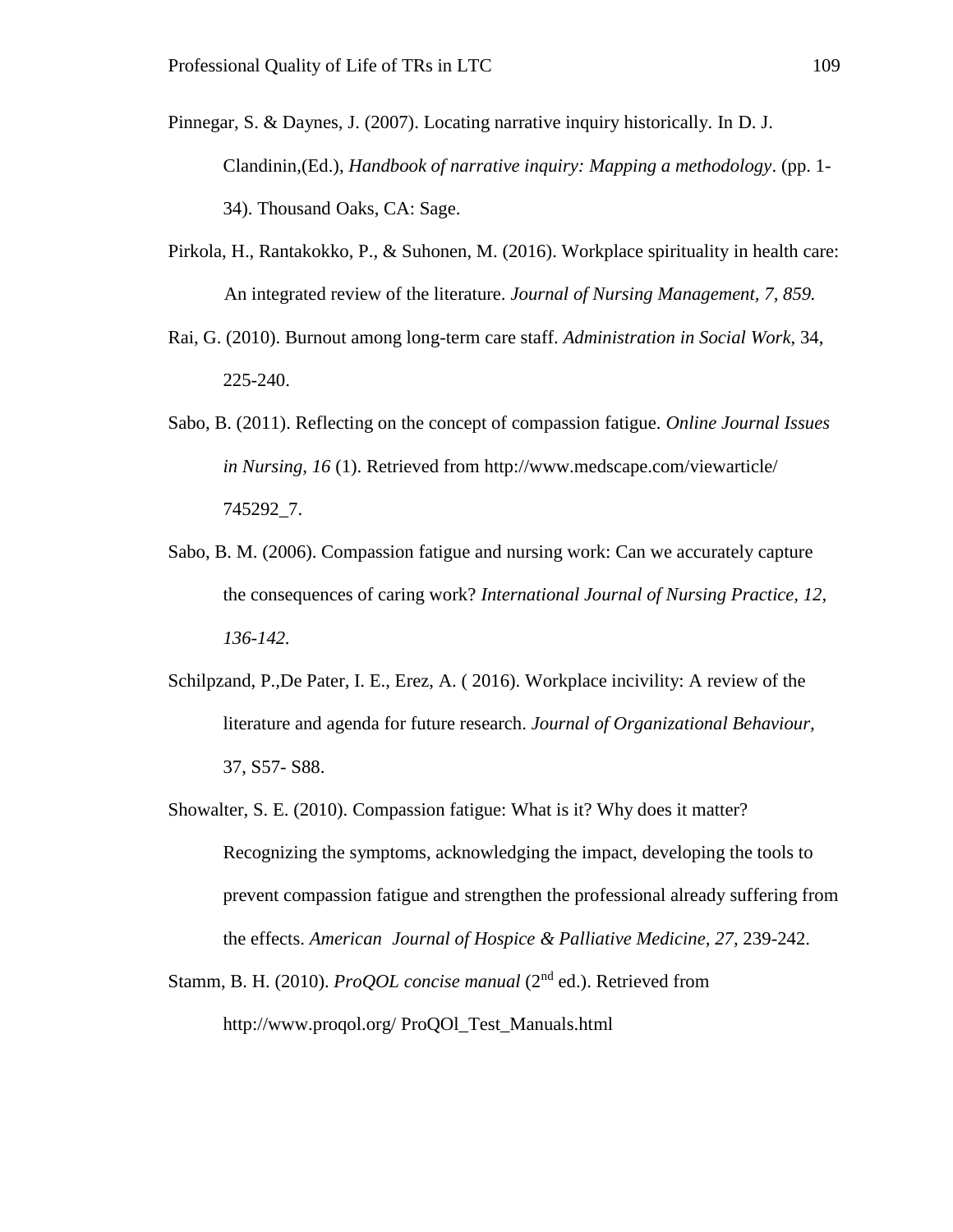- Statistics Canada. (2014). *The Canadian population in 2011: Age and sex.* Retrieved from http://www12.statcan.ca/census-recensement/2011/as-sa/98-311-x/98-311 x2011001-eng.cfm
- Sylvester, C. (2002). Ethics and the quest of professionalization. *Therapeutic Recreation Journal*, *36,* 314-334.

Sylvester, C. (2009). Virtue -based approach to therapeutic recreation practice. *Therapeutic Recreation Journal, 43,* 9-25.

- Therapeutic Recreation Ontario. (2012). *Standards of practice for TR professionals and Recreation Therapy Assistants.* Retrieved from https://www.trontario.org/troprofessional-documents.
- Therapeutic Recreation Ontario. (2014). *About TRO*. Retrieved from <http://www.trontario.org/>
- Todaro-Franceschi, V. (2013). *Compassion fatigue and burnout in nursing: Enhancing professional quality of life*. New York: Springer Publishing.
- Tyler, D.A., & Parker, V.A. (2011). Nursing home culture, teamwork, and culture change. *Journal of Research in Nursing, 16*, 37-49.

Vagharseyyedin, S. A. (2015). Workplace incivility: A concept analysis. *Contemporary Nurse: A Journal for the Australian Nursing Profession, 50*(1), 115-125. Retrieved from http://proxy.library.brocku.ca/login?url= http://search.proquest.com/docview/1707872306?accountid=9744

Wiersma, E.C., & Pedlar, A. (2008). The nature of relationships in alternative dementia care environments. *Canadian Journal of Aging*, *27,* 101-108.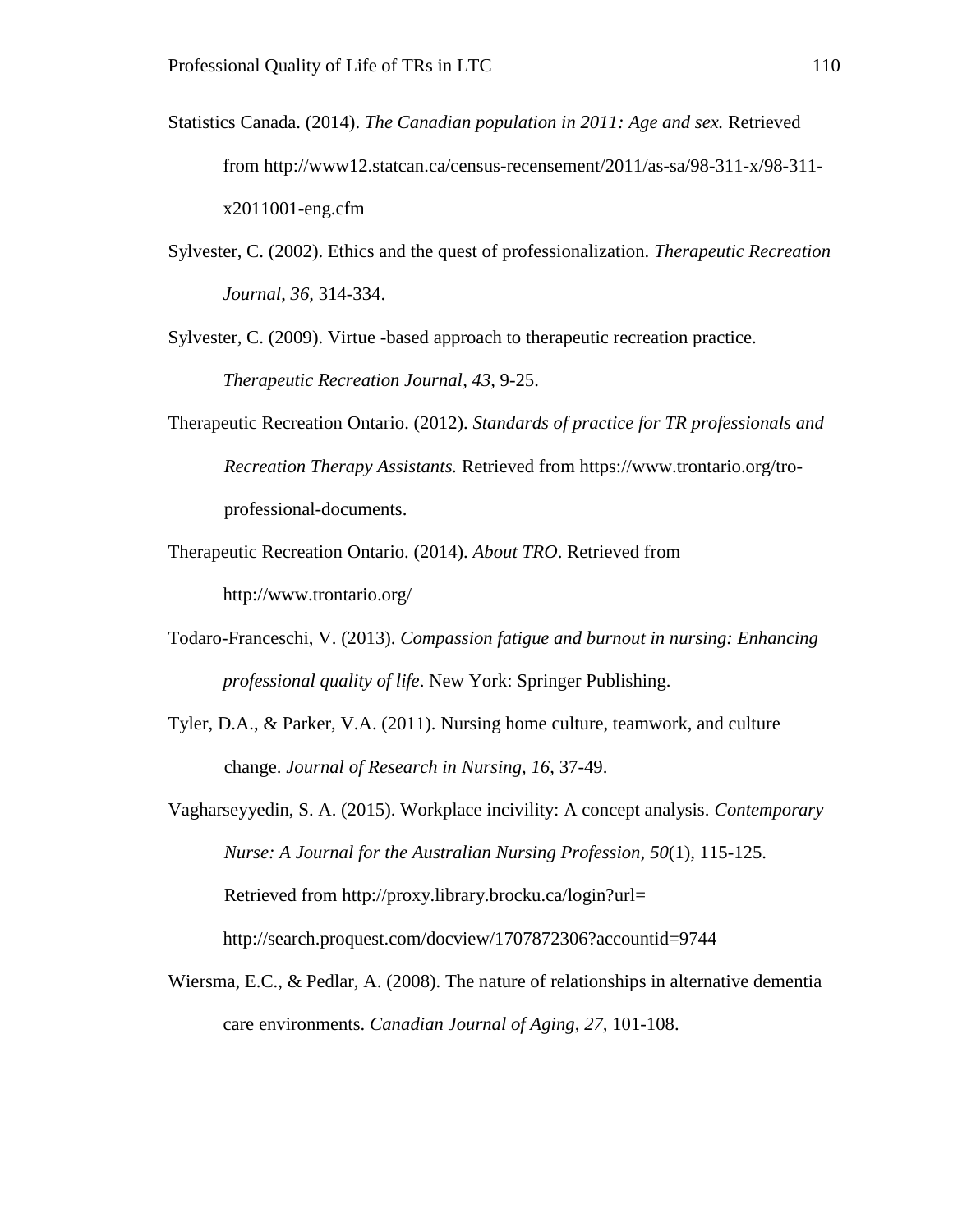- Willemse, B.M., De Jonge, J., Smit, D., Visser, Q., Depla, M.F., & Pot, A. M. (2015). Staff's person-centredness in dementia care in relation to job characteristics and job-related wellbeing: A cross-sectional survey in nursing homes. *Journal of Advanced Nursing, 71, 404.*
- Wilson, C.B., & Davies, S. (2009). Developing relationships in LTC environments: The contribution of staff. *Journal of Clinical Nursing, 12, 1746.*
- Zwijsen, S.A., Kabboord, A., Eefsting, J.A., Hertogh, C.M., Pot, A.M., Gerristsen, D. L., & Smalbrugge, M. (2014). Nurses in distress? An explorative study into the relation between distress and individual neuropsychiatric symptoms of people with dementia in nursing home. *International Journal of Geriatric Psychiatry, 29,* 384-391.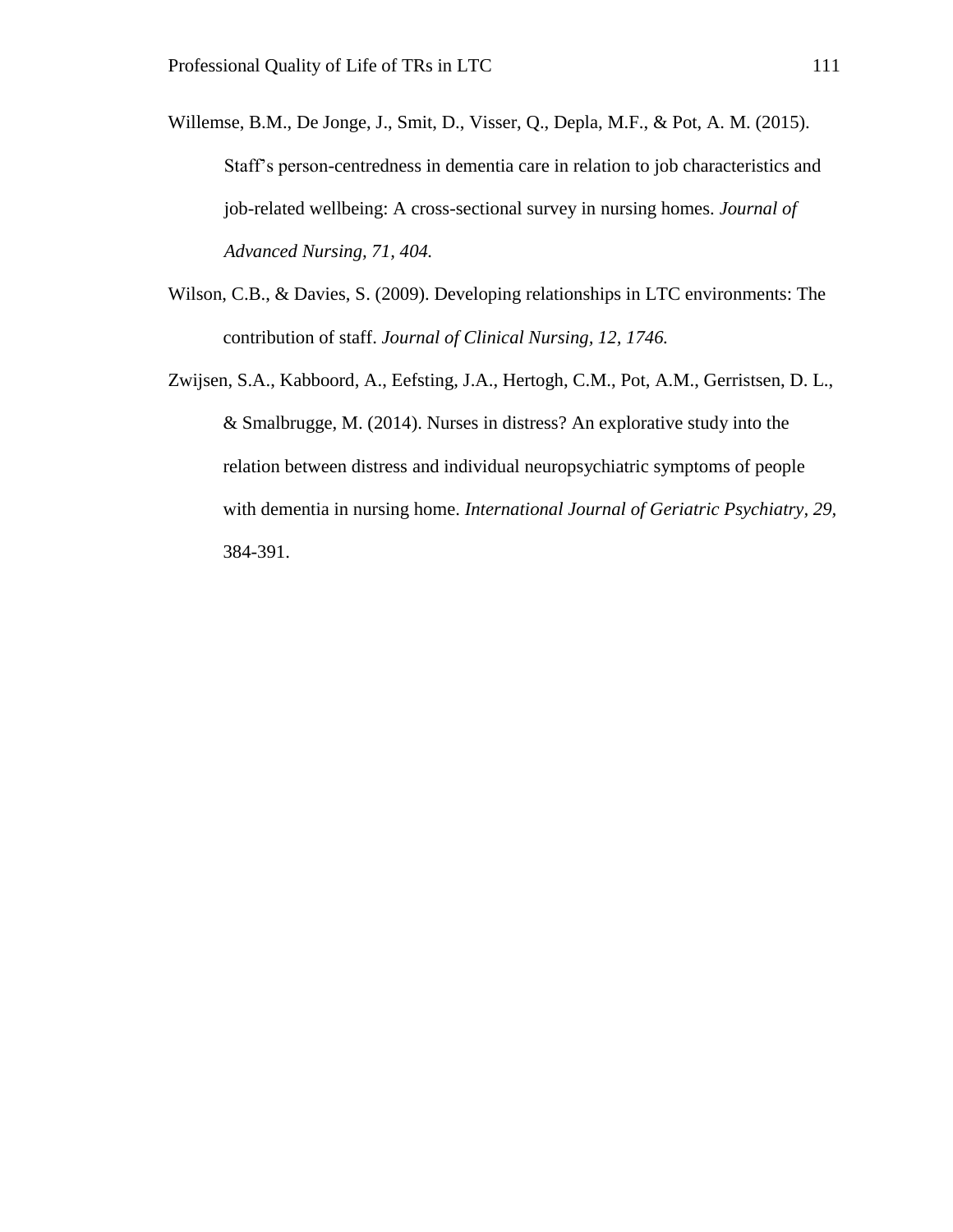#### **Appendix A: Recruitment Advertisement**

#### **TR PROFESSIONALS IN LTC HOMES NEEDED FOR RESEARCH EXPLORING PROFESSIONAL QUALITY OF LIFE**

I am looking for three volunteers to take part in a study titled: *Exploring Professional Quality of Life among Therapeutic Recreation Professionals working in Long Term Care homes.*

This research is looking to capture the complexity and nuances within TR practice in LTC homes.

Your participation would involve two individually one-hour interviews. In advance of the first interview, I will ask you to bring along a story, a photo or poem that represents an experience related to Professional Quality of Life.

In appreciation of your time, you will receive *a \$50.00 gift card to Starbucks*

For more information about this study or to participate in this study, please contact:

**Jenna Johnstone,** Graduate student Department of Recreation and Leisure Studies, Brock University **[jj08tp@brocku.ca](mailto:jj08tp@brocku.ca)**

or

**Dr. Colleen Whyte, Supervisor** Department of Recreation and Leisure Studies, Brock University **[cwhyte@brocku.ca](mailto:cwhyte@brocku.ca)**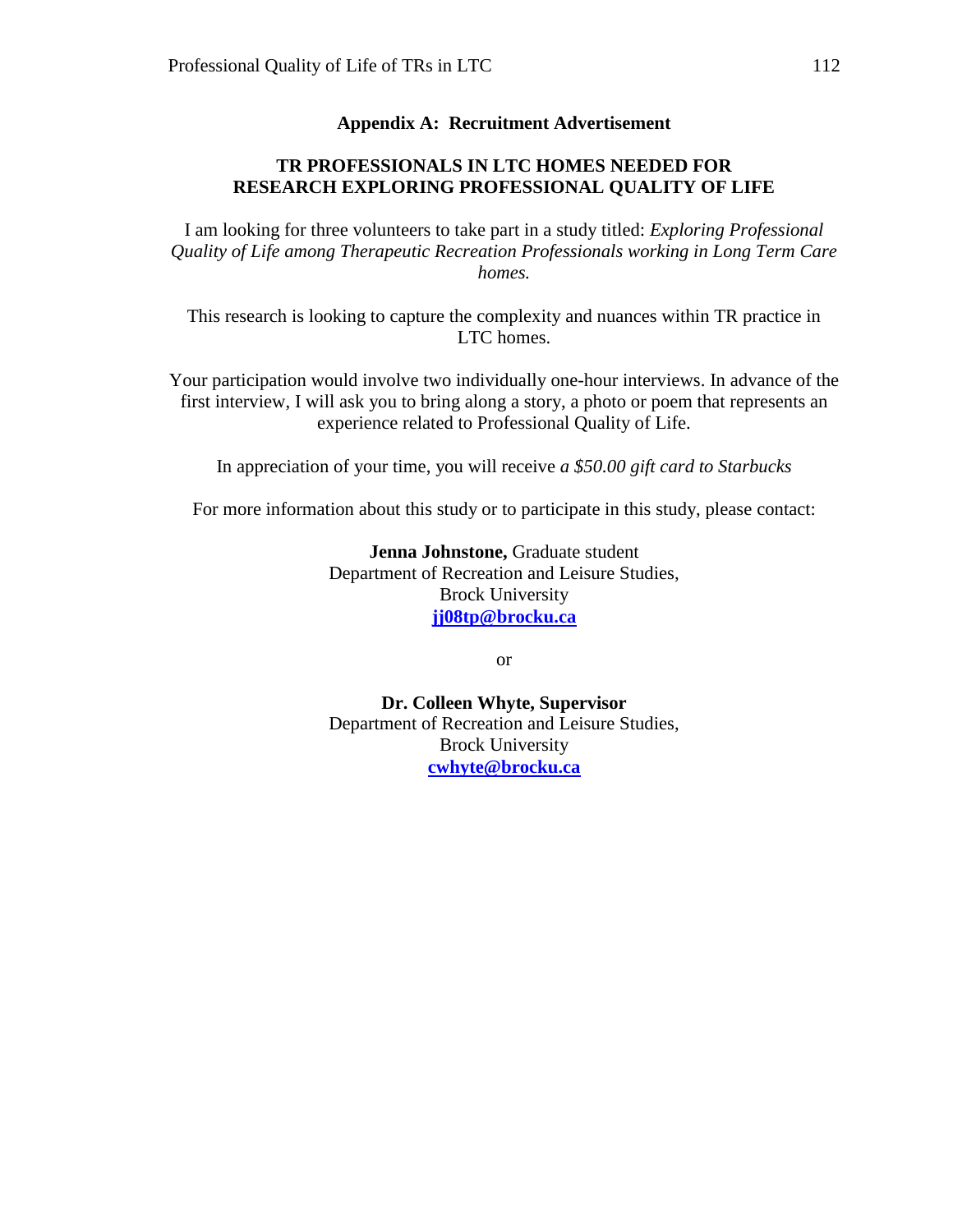# **Appendix B: Letter of Invitation**

**Project title:** Exploring Professional Quality of Life among Therapeutic Recreation Professionals working in Long Term Care homes.

#### Dear Participant**:**

My name is Jenna Johnstone and I am a graduate student in the Department of Recreation and Leisure Studies. I am writing to you to invite you to participate in a research project as part of my graduate degree at Brock University under the supervision of Dr. Colleen Whyte. The title of this project is: Exploring Professional Quality of Life among Therapeutic Recreation Professionals working in Long Term Care Homes. The purpose of this letter is to inform you of my research and your role as a participant. The purpose of my study is to explore the lived experiences of professional quality of life. It is my hope that t this research will begin to find ways to support a positive work environment in the LTC sector.

Criteria to be considered a participant includes:

- Must be a full time Recreation therapist or assistant
- Must be a member of TRO who holds an R/TRO or CTRS designation.
- Must have at least three years' experience working in a LTC home.
- Must be working in Greater Toronto Area.

Your participation in this project would involve:

- Speaking with the researcher over a course of a few months. Each conversation will take approximately **60 minutes.** The first conversation will be conducted in a confidential location and time of your convenience. The second interview will be done on the phone.
- I ask that you bring a representation of an experience either a photo or a story of working in LTC.
- After each conversation, I will provide a verbatim transcript for you to review and look over to ensure that I have captured your experiences related to your story.
- The second interview will be used to reflect on Professional Quality of Life throughout their career, clarify anything related to Professional Quality of Life in LTC, and gain an understanding of strategies used to help balance professional and personal quality of life.

As a participant, you will receive a \$50 Starbucks gift card as an honorarium for agreeing to participant in this study.

I would like to **audio record** our conversations so we can better understand your personal experiences and have an accurate record. All audio recordings collected during this study and hard copies of transcripts will be stored in a secure research room at Brock University. After data have been collected and analyzed, the audio files will be deleted.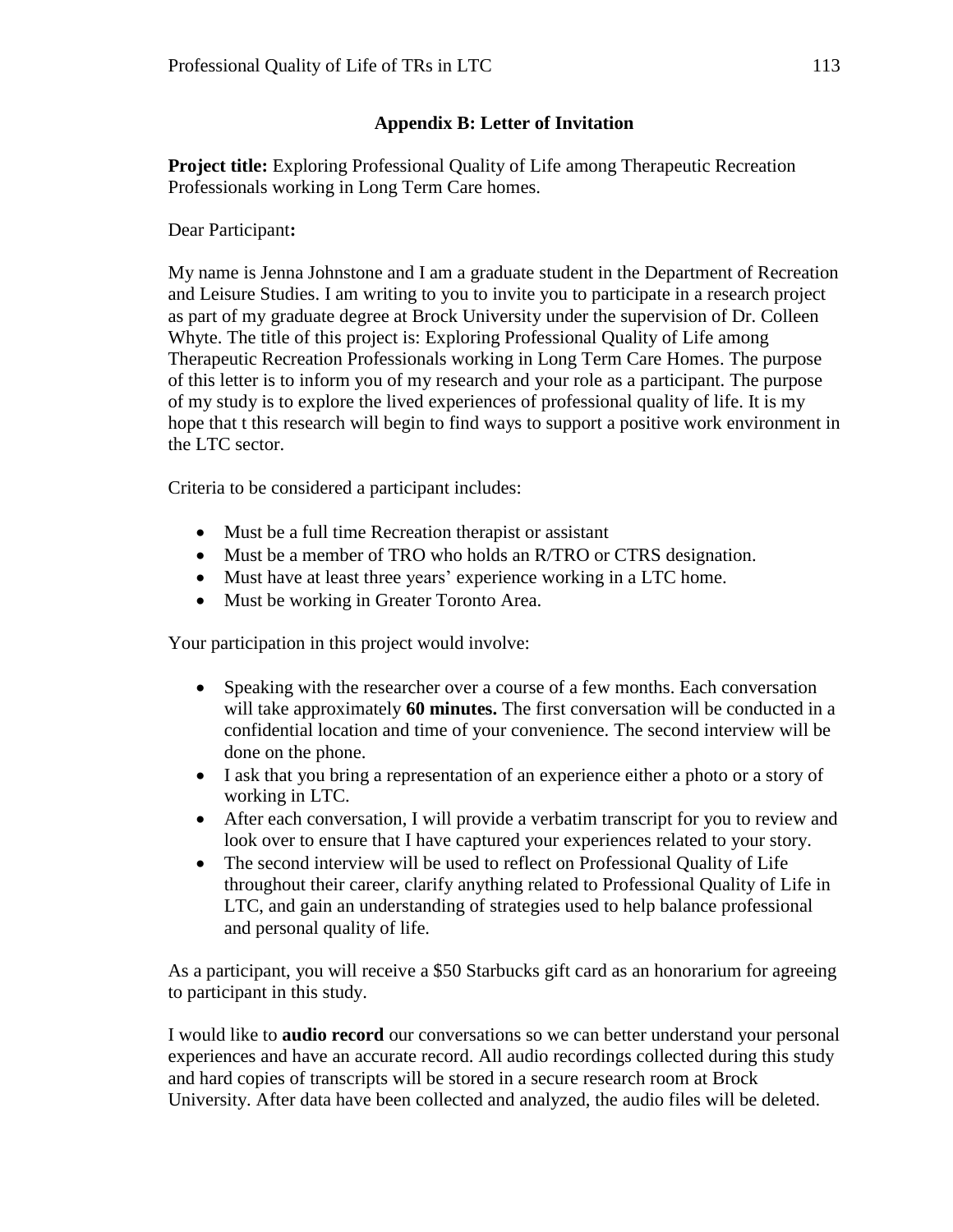All other hard copy files that may be used for participant information purposes will be destroyed. Electronic data will be retained indefinitely in a secure location for possible future data analysis. An executive summary of the results of this study will be available to all participants once all the data has been analyzed

If you decide to take part in this study, I will be asking you to sign a letter formally stating your consent to participate. **Participation in this study is voluntary** and you may choose not to participate. You may decline to answer any of the interview questions if you so wish. Further, you may decide to withdraw from this study at any time without any negative consequences by advising us. Information gathered throughout this study will be kept **confidential** and will only be accessed by myself and my advisor, Colleen Whyte. Your name will not appear in any thesis or report resulting from this study, however, with your permission anonymous quotations and stories may be used using a pseudonym.

This study has been reviewed and received ethics clearance through Brock University's Research Ethics Board [XXX-XX]. However, the final decision about participation is yours. Any comments or concerns can be addressed to the Brock University Research Ethics Officer (905-688-5550 ext. 3035, reb@brocku.ca).

I very much look forward to speaking with you and thank you in advance for your assistance in this project.

Jenna Johnstone, BRLS, CTRS Master's Candidate Department of Recreation and Leisure Studies Brock University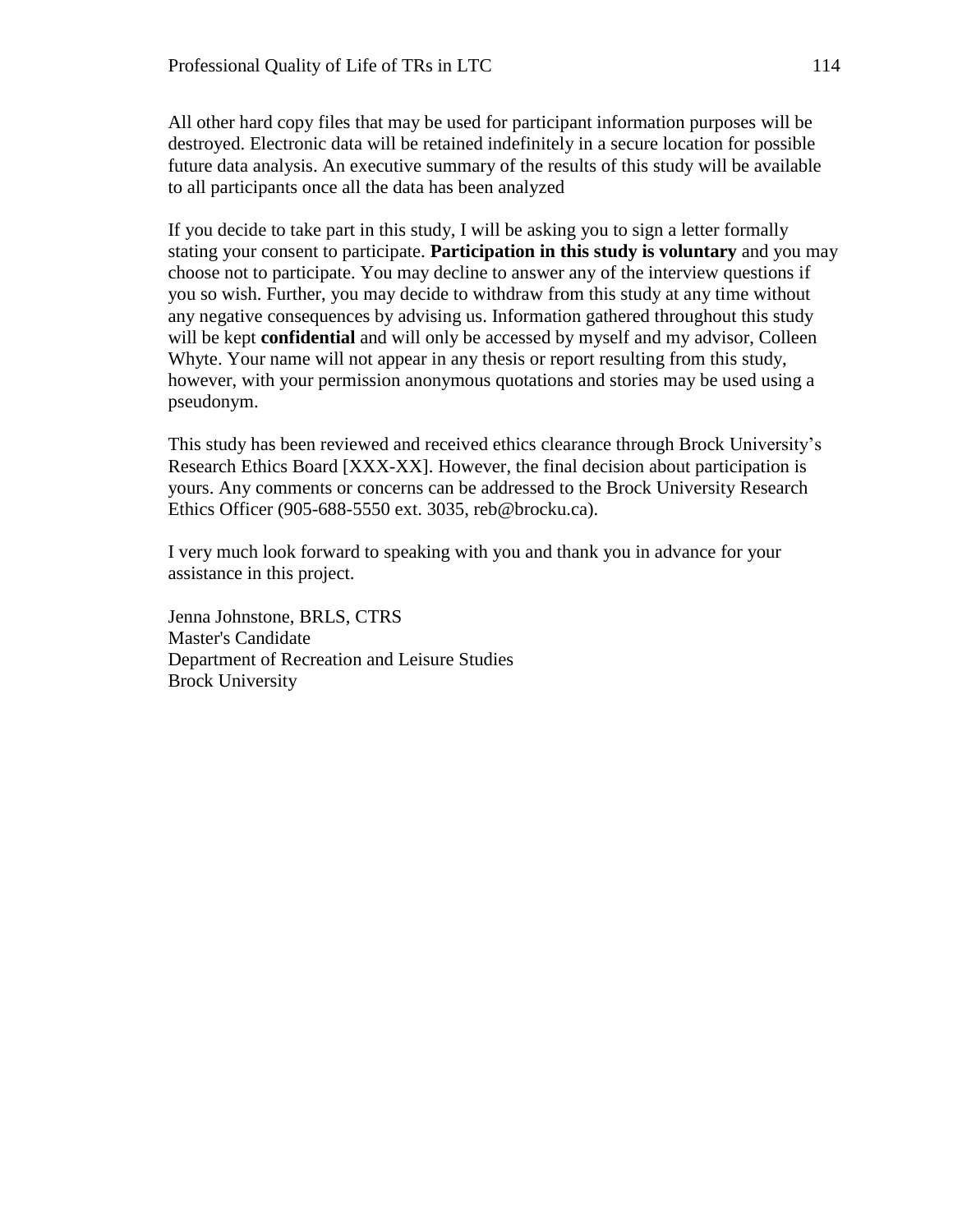#### **Appendix C: Informed Consent**

**Project Title:** Exploring Professional Quality of Life among TR professionals working in Long Term Care homes.

**Student Principle Investigators:** Jenna Johnstone, Department of Recreation and Leisure Studies Brock University, (416) 948 7062, jj08tp@brocku.ca

**Faculty Supervisor:** Dr. Colleen Whyte, Department: Recreation and Leisure Studies, Brock University, (905) 688-5550 ext. 3124, cwhyte@brocku.ca

Dear Participant,

Below outlines what is involved, the benefits and risk followed with information regarding confidentiality. Your signature is required indicating you understand the parameters of this study.

**What is involved?** You will be asked to participate in three interviews, each approximately an hour in length. All three interviews will be recorded on a digital recorder. First interview involves background information, and inviting you to share the positive experience and how this relates to Professional Quality of Life. The second interview will surround the two experiences around the tough stuff in practice. The last interview is to really reflect on Professional Quality of Life and understand strategies that help you find balance between Professional and Personal Quality of Life. Lastly, you will have the opportunity to review the transcripts from the interviews to ensure your language and voice is present. You will be provided a copy of the final representations of the narratives.

**Benefits and Risk:** Participation in this research provides each participate with a \$15 Starbucks gift card as a token of my appreciation for your involvement for participating in this study. Exploring Professional Quality of Life as a TR professional working in LTC has not been examined in academic research. As a result, possible benefits of participating in this study include contributing to the body of knowledge surrounding burnout, compassion fatigue and compassion satisfaction. Moreover, the insights gained from these narratives will provide a deeper understanding of what it is like being a TR professional working in LTC. This research is not anticipated to be harmful in anyway, however, sharing personal stories related to stress and trauma to someone who is foreign can be discomforting. This may be a psychological risk associated to stress and trauma from being a helping professional in LTC. In effort to minimize the risks the interview questions will be provided prior to each interview. Your questions are welcomed during all stages of the research process. Should you experience emotional distress as a result of the interview process, you will be encouraged to seek services through an agency listed on an attached information handout.

**Confidentiality:** Any information that is obtained in connection with this study linked with you will remain confidential. You will be asked to provide a pseudonym, which will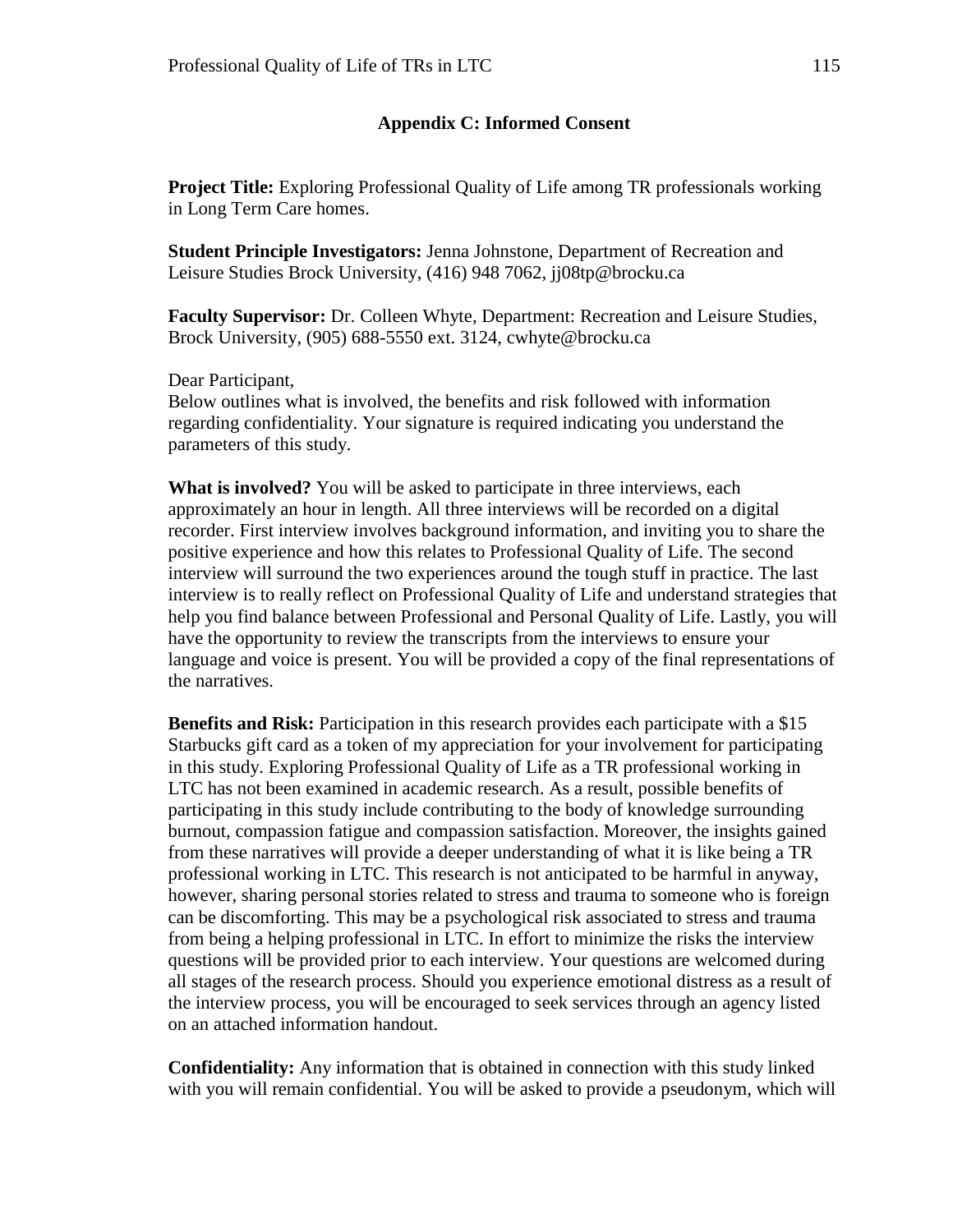be used to code all data, and used in the analysis of this research. Anything related to this research including your identification linking you to the pseudonym will be kept in a locked file in my supervisor's office and all information will be destroyed two month after the research has been completed.

**Consent:** I understand that I may withdraw my consent at any time without penalty by advising the researcher. I have read the information presented in the information letter about a study being conducted by Jenna Johnstone, of the Department of Recreation and Leisure Studies at Brock University. I have had the opportunity to ask any questions related to this study, to receive satisfactory answers to my questions, and ask any additional questions. I am aware that the interview will be audio-taped and that excerpts from the interview may be included in the thesis and/or publications to come from this research, with the understanding that the quotations will be anonymous. Further, I understand this project has been reviewed by, and received ethics clearance through the Research Ethics Office at Brock University [XX-XXX]. I have been informed that if I have any comments or concerns about my rights as a research participant, I can contact the Research Ethics Office at (905) 688-5550 ext. 3035, reb@brocku.ca.

With full knowledge of all foregoing, I agree, of my own free will, to participate in this study.

Participant Name: \_\_\_\_\_\_\_\_\_\_\_\_\_\_\_\_\_ Participant Signature:

\_\_\_\_\_\_\_\_\_\_\_\_\_\_\_\_\_\_\_\_\_\_\_\_ Witness Name: \_\_\_\_\_\_\_\_\_\_\_\_\_\_\_\_\_\_\_\_\_\_\_\_\_\_\_\_\_\_\_Witness Signature:

Date:

\_\_\_\_\_\_\_\_\_\_\_\_\_\_\_\_\_\_\_\_\_\_\_\_\_\_\_\_\_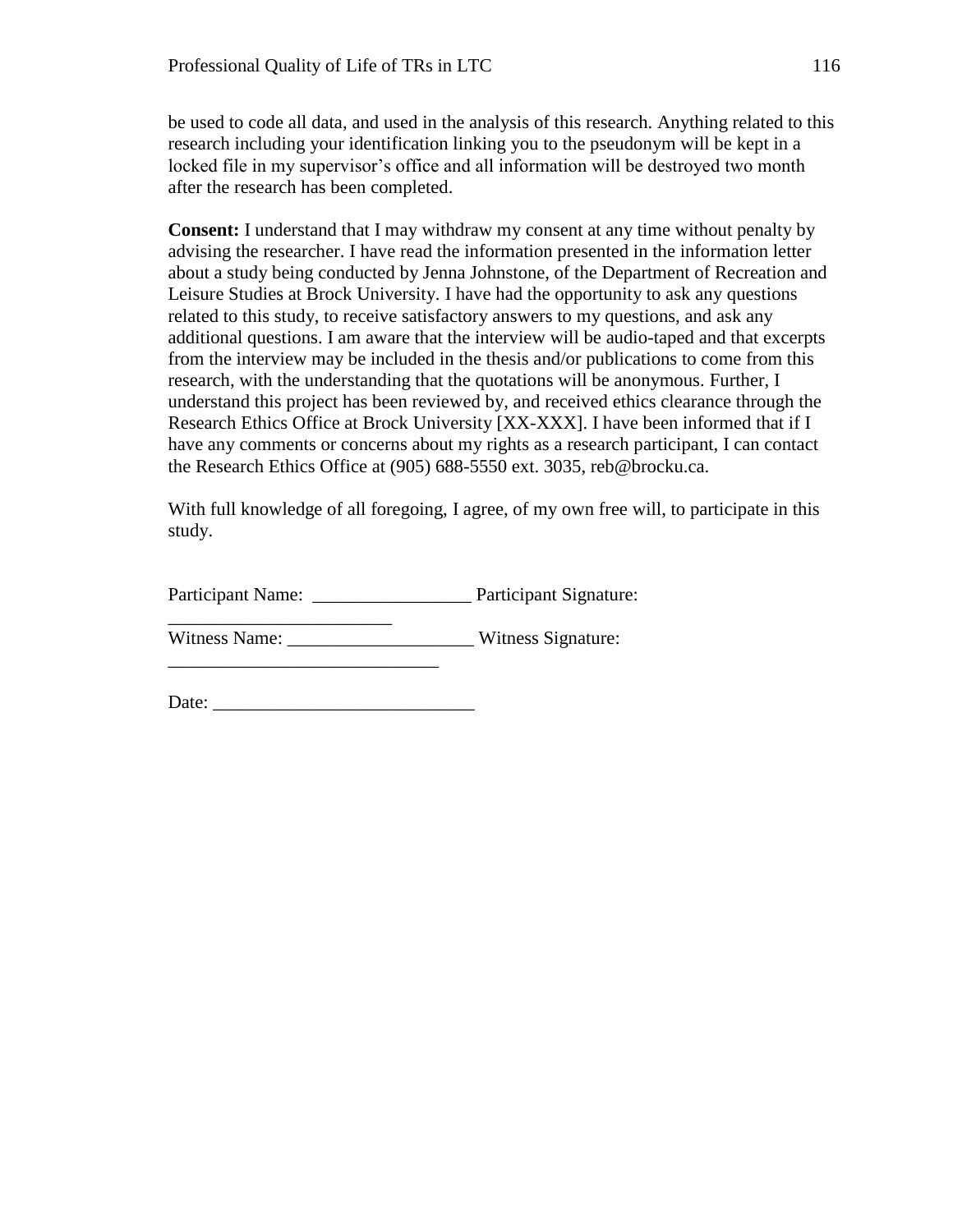# **Appendix D: Interview Guiding #1: Discussing Professional Quality of Life**

### Introduction

- 1. What experiences led you to become a TR professional in LTC? (Probes: how did you become a TR in LTC, how long have you been working in LTC? Why LTC?)
- 2. Can you tell me about the LTC home where you work? (Probes: for profit or notfor-profit? Number of residents on your caseload? Number of residents in the home? Culture of the home?)

### Professional Quality of Life

- 1. How would you describe Professional Quality of Life in LTC? What does this mean to you?
- 2. Can you think of 5 words that describe your role as a TR practitioner in LTC? a. Can you tell me a story that describes that adjective?
- 3. How would you describe a typical day working in LTC? How would you describe an atypical (out of the ordinary) day at work?
- 4. Can you share three moments that have brought you joy as a TR practitioner in LTC?
	- a. What do you find most meaningful about these experiences?
	- b. At the end of a great day, how do you feel? How do these feelings carry over into your personal and/or home life?
- 5. Can you share three moments that have brought you great stress as a TR practitioner in LTC?
	- a. What do you find most memorable about these experiences? (Probes: for example, increasing caseloads? Anything related to residents? Families? Workplace culture?)
	- b. At the end of a stressful day, how do you feel? How do these feelings carry over into your personal and/or home life?
- 6. Can you tell me about any strategies you use to support a well-balanced professional quality of life?

### Conclusion

1. We are now at the end of the interview, is there anything else you'd like to add? Do you have any questions for me as we end our time together?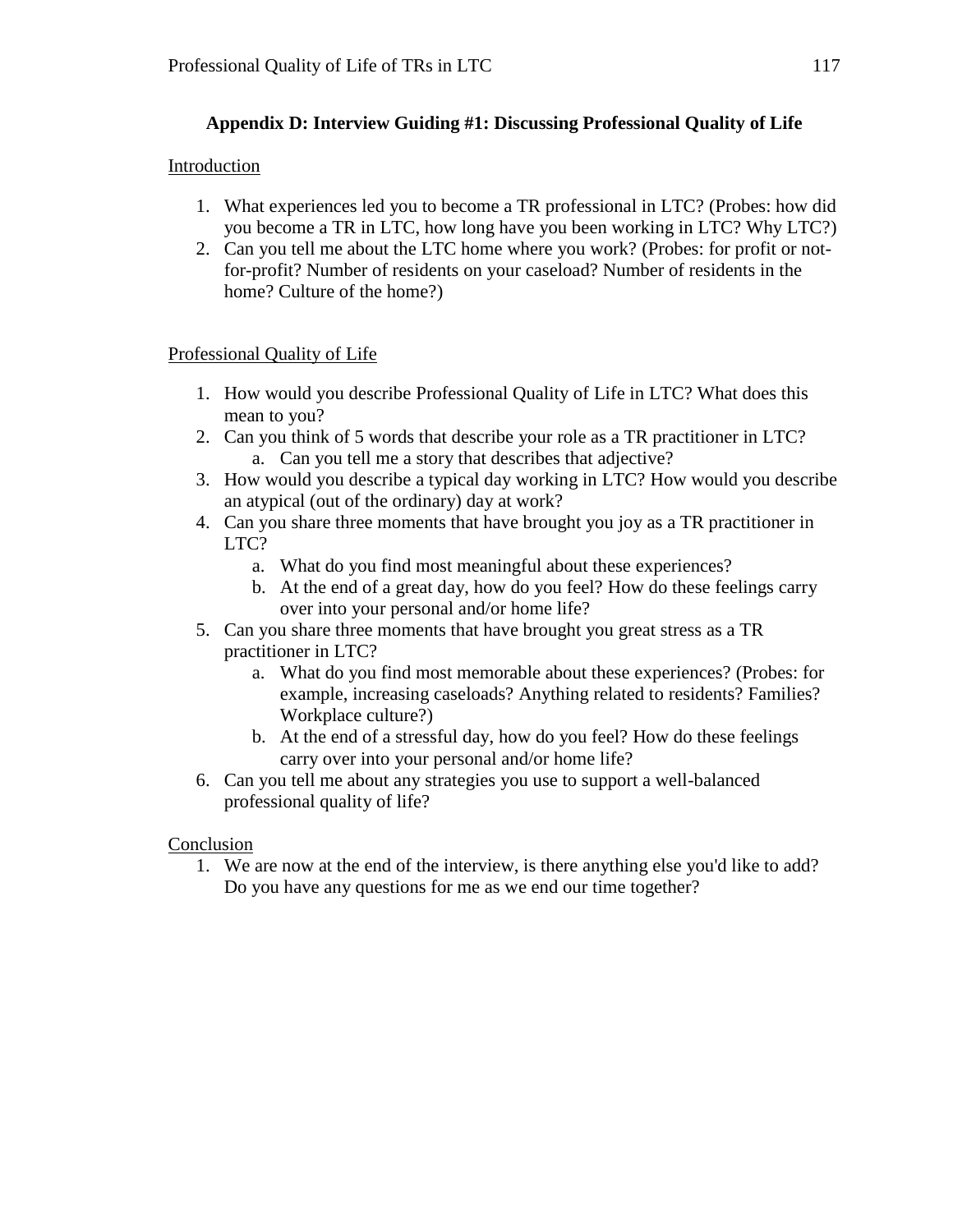### **Appendix E: Interview Guide #2: Reflecting on artifact**

# **Artifact**

- 1. Can you tell me about the narrative you wrote on compassion fatigue? (Probe: How did you choose to tell this particular story? What did you take away from this experience? How did you cope with this situation? How has this experience changed you? Your practice?)
- 2. In what ways does the experience represented in your artifact contribute to your sense of Professional Quality of Life? (Probes: Has PQoL changed for you over the years?)
- 3. Can you tell me about the narrative you wrote on compassion satisfaction? (Probe: How did you choose to tell this particular story? What did you take away from this experience? How has this experience changed you? Your practice?)
- 4. In what ways does the experience represented in your artifact contribute to your sense of Professional Quality of Life? (Probes: Has PQoL changed for you over the years?)

### **Professional Quality of life over the course of one's career**

- 1. Thinking back over your career as a TR practitioner in LTC, how has your sense of Professional Quality of Life changed?
- 2. I want you to imagine that tonight as you sleep, all the tensions and challenges in LTC would no longer be present when you go into work tomorrow. How would your experience in TR practice be different now? (Probes: What might that feel like? How might LTC look like?)
- 3. Do you have anything else you would like to add?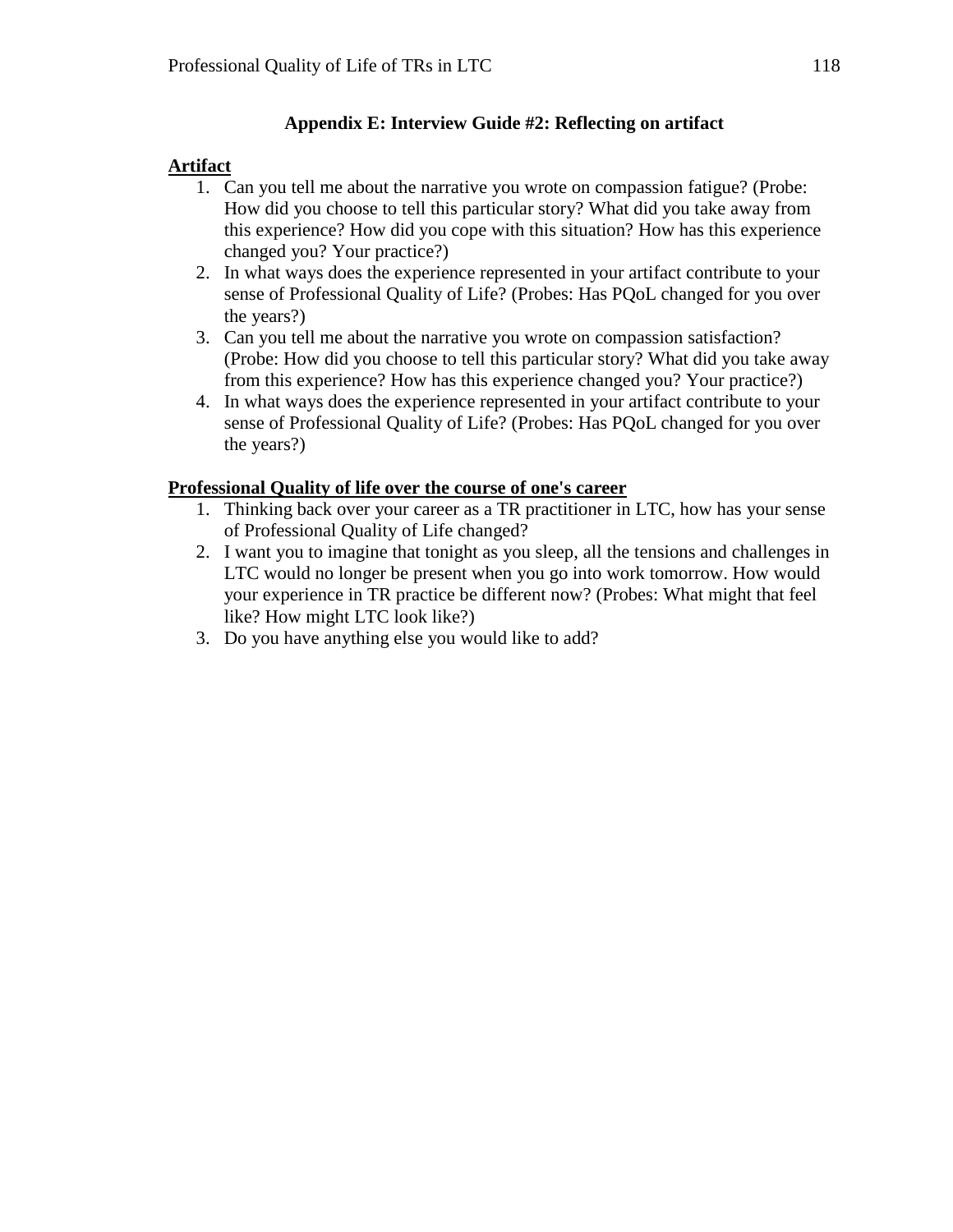| <b>Organization</b>                                                   | <b>Phone number</b>                                 | <b>Services</b>                                                                                                |  |  |  |  |
|-----------------------------------------------------------------------|-----------------------------------------------------|----------------------------------------------------------------------------------------------------------------|--|--|--|--|
| <b>GriefNet</b><br>www.griefnet.org                                   |                                                     | Internet community of persons<br>dealing with grief, death, and                                                |  |  |  |  |
| <b>Website GriefNet.org</b>                                           |                                                     | major loss. Over 50 e-mail<br>support groups and two web<br>sites available                                    |  |  |  |  |
| 408 help hotline                                                      | Call 416 408 4357 to<br>reach our 24/7 crisis line. | Providing a confidential help-<br>line service available 24 hours a<br>day to persons in emotional<br>distress |  |  |  |  |
| <b>Hospice Association of</b><br>Ontario                              | 416-304-1477                                        |                                                                                                                |  |  |  |  |
| <b>C.O.P.E.S</b> (Community<br><b>Of People Extending</b><br>Support) | 416-767-6793                                        | Offers bereavement follow-up<br>four times per year for six<br>weeks at a time.<br>No charge to attend.        |  |  |  |  |

|  |  | Appendix F: Resources for Workplace Grief Counsellors in the GTA |  |  |  |  |  |
|--|--|------------------------------------------------------------------|--|--|--|--|--|